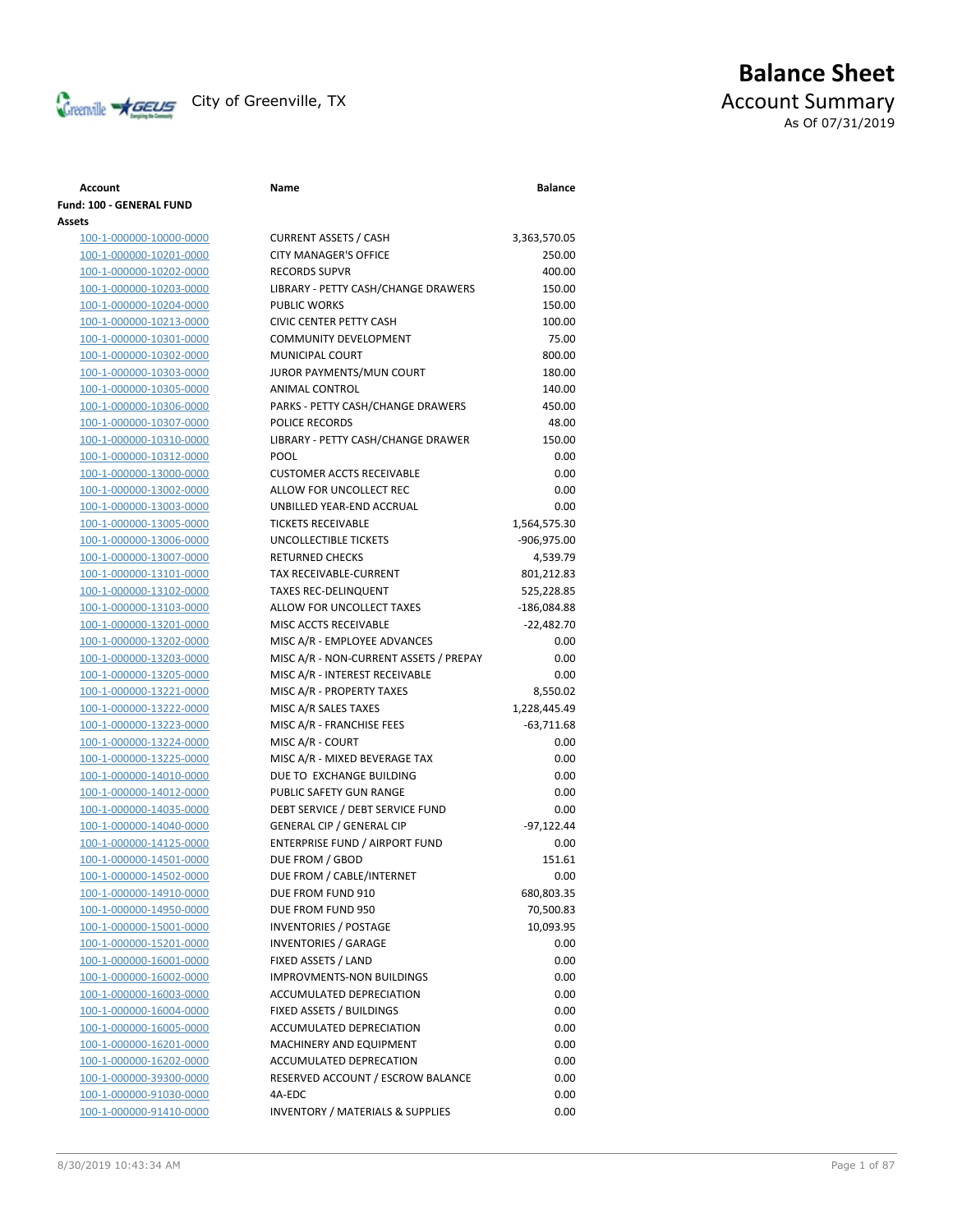| <b>Account</b>          | Name                                      | <b>Balance</b> |              |
|-------------------------|-------------------------------------------|----------------|--------------|
| 100-1-000000-91410-0700 | <b>INVENTORY / PAPER STOCK</b>            | 0.00           |              |
| 100-1-000000-91430-0000 | NON-CURRENT ASSETS / PREPAYMENTS          | 0.00           |              |
|                         | <b>Total Assets:</b>                      | 6,984,188.37   | 6,984,188.37 |
|                         |                                           |                |              |
| Liability               |                                           |                |              |
| 100-1-000000-20101-0000 | <b>ACCOUNTS PAYABLE</b>                   | -76,878.97     |              |
| 100-1-000000-20102-0000 | <b>CREDIT CARD PAYABLE</b>                | 0.00           |              |
| 100-1-000000-20103-0000 | ACCRUED ACCOUNTS PAYABLE                  | 29,682.60      |              |
| 100-1-000000-20114-0000 | <b>INVESTMENT ADVISORY FEES</b>           | 0.00           |              |
| 100-1-000000-20115-0000 | PD EMP COMMISSION                         | 307.04         |              |
| 100-1-000000-20116-0000 | POLICE DONATIONS                          | 6,733.27       |              |
| 100-1-000000-20117-0000 | <b>FIRE DONATIONS</b>                     | 6,800.76       |              |
| 100-1-000000-20118-0000 | <b>COMBAT CHALLENGE</b>                   | 804.06         |              |
| 100-1-000000-20119-0000 | <b>CEMETERIES DONATIONS</b>               | 61.79          |              |
| 100-1-000000-20120-0000 | <b>LIBRARY DONATIONS</b>                  | 9,682.88       |              |
| 100-1-000000-20121-0000 | ANIMAL SHELTER DONATIONS                  | 368.57         |              |
| 100-1-000000-20122-0000 | PARKS DONATIONS                           | 2,241.77       |              |
| 100-1-000000-20125-0000 | SALES TAX PAYABLE / IN THE CITY           | $-1.52$        |              |
| 100-1-000000-20127-0000 | STATE COURT COST/FEE PAYB                 | 33,820.54      |              |
| 100-1-000000-20128-0000 | SEATBELT& CHILD RESTRAINT                 | 8,226.44       |              |
| 100-1-000000-20129-0000 | MUNICIPAL COURT CLEARING                  | 1,261.00       |              |
| 100-1-000000-20130-0000 | <b>3RD PARTY FTA FEE PAYABLE</b>          | $-228.48$      |              |
| 100-1-000000-20131-0000 | <b>REFUNDS / OVERPAYMENTS</b>             | $-120.70$      |              |
| 100-1-000000-20132-0000 | <b>COURT COLL AGENCY FEES</b>             | 309.14         |              |
| 100-1-000000-20136-0000 | <b>ATTORNEY COLLECTION FEES</b>           | 0.00           |              |
| 100-1-000000-20137-0000 | PLAT FILING FEES PAYABLE                  | 29,213.74      |              |
| 100-1-000000-20138-0000 | COMMUNITY DEV TRUST ACCT                  | 1,123.50       |              |
|                         | RETAINAGES PAYABLE                        | 0.00           |              |
| 100-1-000000-20139-0000 | <b>TELEPHONE CLEARING</b>                 | 5,539.66       |              |
| 100-1-000000-20141-0000 | POLICE PROPERTY ROOM CLEARING             |                |              |
| 100-1-000000-20143-0000 |                                           | 11,970.93      |              |
| 100-1-000000-20146-0000 | MAIN ST / FARMERS MRKT RESALE             | 9.12           |              |
| 100-1-000000-20147-0000 | YMCA REGISTRATIONS                        | 0.00           |              |
| 100-1-000000-20155-0000 | MAIN STREET - DONATIONS                   | 17.02          |              |
| 100-1-000000-20160-0000 | UNAPPLIED CREDIT                          | 0.00           |              |
| 100-1-000000-20201-0000 | <b>DEFERRED REVENUE</b>                   | 0.00           |              |
| 100-1-000000-20203-0000 | <b>DEFERRED TAX REVENUE</b>               | 1,118,679.43   |              |
| 100-1-000000-20204-0000 | DEFERRED TICKET REVENUE                   | 545,501.30     |              |
| 100-1-000000-21040-0000 | DUE TO / GENERAL CIP FUND                 | 0.00           |              |
| 100-1-000000-21201-0000 | DUE TO / CENTRAL SERVICE FUND             | 0.00           |              |
| 100-1-000000-21401-0000 | DUE TO / ELECTRIC OPERATING FUND          | 0.00           |              |
| 100-1-000000-21506-0000 | DUE TO / 4A-EDC                           | 59,977.33      |              |
| 100-1-000000-21507-0000 | DUE TO / BOARD OF DEVELOPMENT             | -29,513.29     |              |
| 100-1-000000-22001-0000 | SALARIES PAYABLE                          | 514,786.62     |              |
| 100-1-000000-23001-0000 | CAPITAL LEASE PAYABLE                     | 0.00           |              |
| 100-1-000000-23101-0000 | CAPITAL LEASE PAYABLE                     | 0.00           |              |
| 100-1-000000-24001-0000 | O/S CHECKS PAYABLE                        | $-11,755.77$   |              |
| 100-1-000000-24004-0000 | <b>INTEREST PAYABLE ON DEP</b>            | 0.00           |              |
| 100-1-000000-24007-0000 | <b>BILLED DEPOSITS SUSPENSE</b>           | 0.00           |              |
| 100-1-000000-24008-0000 | <b>CUSTOMER DEPOSITS / ANIMAL SHELTER</b> | 0.00           |              |
| 100-1-000000-24009-0000 | LIBRARY MEETING ROOM DEPOSITS             | 616.20         |              |
| 100-1-000000-24010-0000 | <b>CIVIC CENTER DEPOSITS</b>              | 0.00           |              |
| 100-1-000000-24011-0000 | <b>AUDITORIUM DEPOSITS</b>                | 0.00           |              |
| 100-1-000000-26001-0000 | COMPENSATED ABSENCES PAY                  | 0.00           |              |
| 100-1-000000-29000-0000 | MISC LIABILITY - GREENVILLE ENERGY LLC    | 0.00           |              |
| 100-1-000000-29001-0000 | RESALE                                    | 0.00           |              |
| 100-1-000000-29300-0000 | <b>ENCUMBRANCE SUMMARY</b>                | 0.00           |              |
| 100-1-000000-29400-0000 | RESERVED ACCOUNT / ENCUMBRANCES           | 0.00           |              |
| 100-1-000000-29400-0900 | RESERVED ACCOUNT / ENCUMBRANCES           | 0.00           |              |
| 100-1-000000-92190-1202 | <b>LABORATORY CLEARING</b>                | 0.00           |              |
| 100-1-000000-92191-0000 | <b>SPONSORS - PARKS</b>                   | 0.00           |              |
| 100-1-000000-92200-0000 | MISCELLANEOUS LIABILITIES                 | 0.00           |              |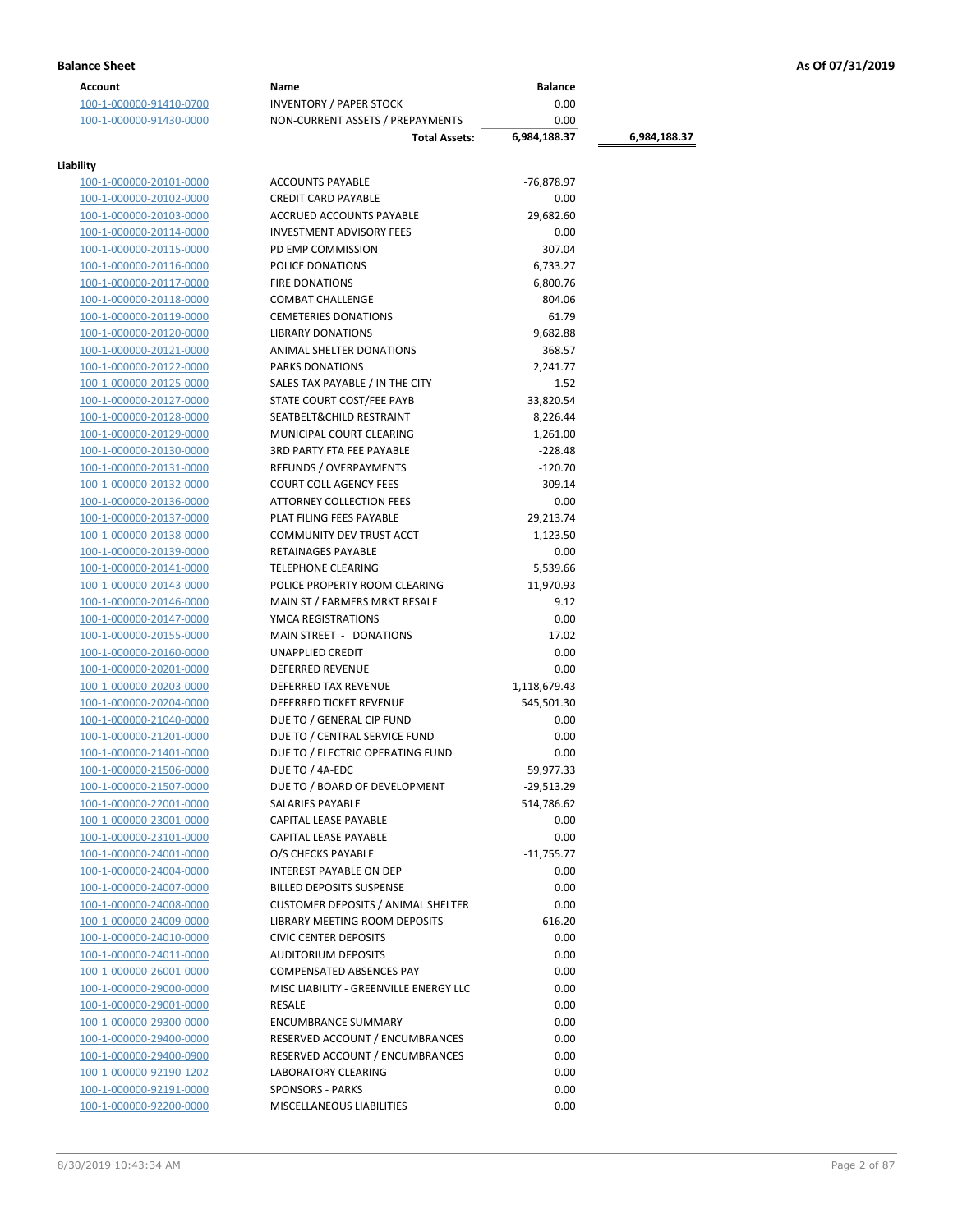### **Balance Sheet As Of 07/31/2019**

| Account                             | Name                                                     | <b>Balance</b>                  |              |
|-------------------------------------|----------------------------------------------------------|---------------------------------|--------------|
| 100-1-000000-92270-1600             | <b>CREDIT CARD FEES PAYABLE</b>                          | 0.00                            |              |
|                                     | <b>Total Liability:</b>                                  | 2,269,235.98                    |              |
| Equity                              |                                                          |                                 |              |
| 100-1-000000-39000-0000             | UNRESERVED-FUND BALANCE                                  | 4,923,531.46                    |              |
|                                     | <b>Total Beginning Equity:</b>                           | 4,923,531.46                    |              |
| <b>Total Revenue</b>                |                                                          | 21,019,713.28                   |              |
| <b>Total Expense</b>                |                                                          | 21,228,292.19                   |              |
| <b>Revenues Over/Under Expenses</b> |                                                          | $-208,578.91$                   |              |
|                                     | <b>Total Equity and Current Surplus (Deficit):</b>       | 4,714,952.55                    |              |
|                                     | Total Liabilities, Equity and Current Surplus (Deficit): |                                 | 6,984,188.53 |
|                                     |                                                          | *** FUND 100 OUT OF BALANCE *** | $-0.16$      |

**\*\*\*Warning: Account Authorization is turned on. Please run the Unauthorized Account Listing Report to see if you are out of balance due to missing accounts \*\*\***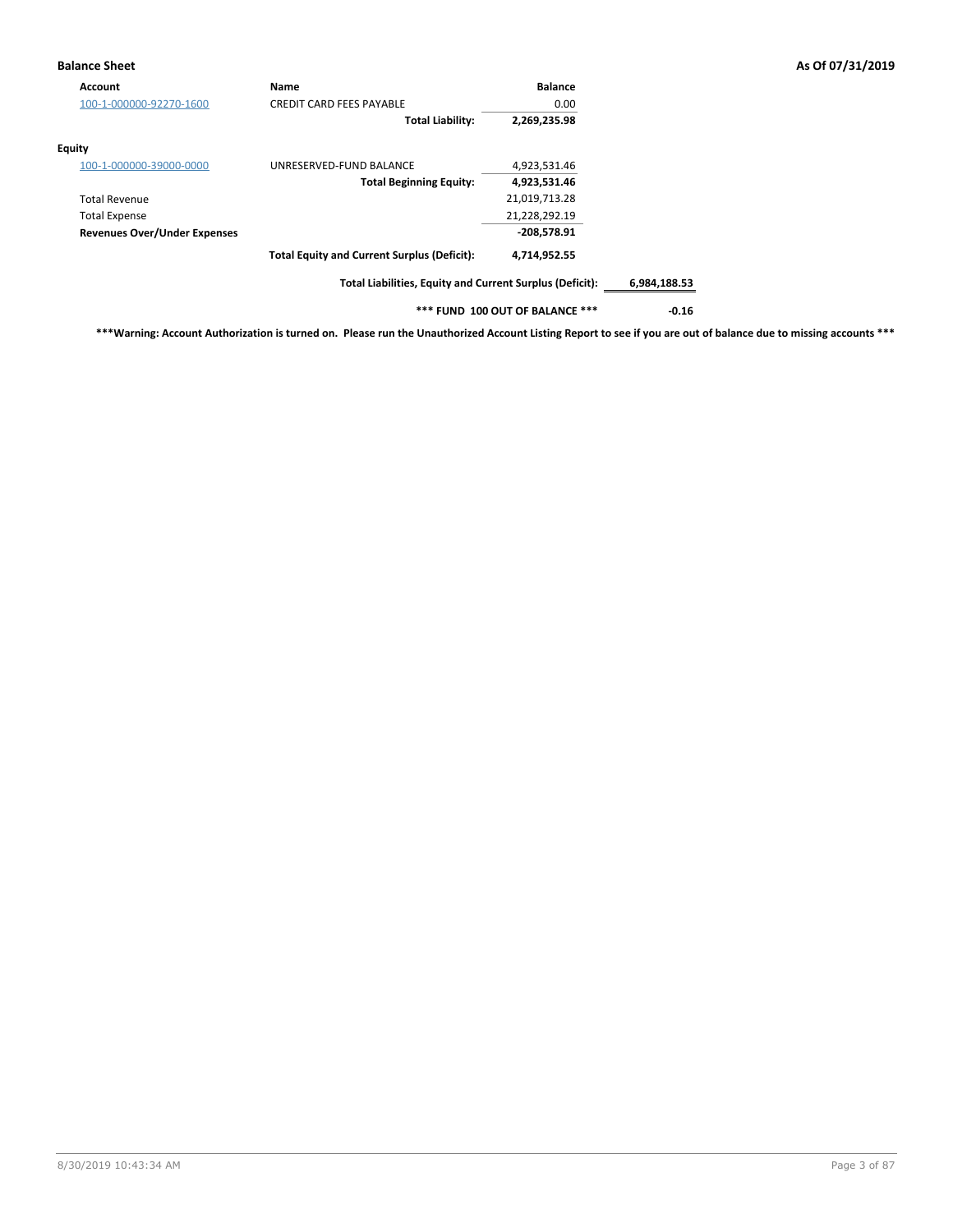## **Account Name Balance Fund: 101 - MUNICIPAL COURT BUILDING SECURITY FEES Assets** 101-1-000000-10000-0000 CURRENT ASSETS / CASH 62,863.65 101-1-000000-13201-0000 MISC ACCTS RECEIVABLE 0.00 101-1-000000-13203-0000 NON-CURRENT ASSETS / PREPAYMENTS 0.00 101-1-000000-13205-0000 INTEREST RECEIVABLE 0.00 **Total Assets: 62,863.65 62,863.65 Liability** 101-1-000000-20101-0000 ACCOUNTS PAYABLE 0.00 101-1-000000-20102-0000 CREDIT CARD PAYABLE 0.00 101-1-000000-20103-0000 ACCRUED ACCOUNTS PAYABLE 0.00 101-1-000000-29300-0000 ENCUMBRANCE SUMMARY 0.00 101-1-000000-29400-0000 RESERVED ACCOUNT / ENCUMBRANCES 0.00 **Total Liability: 0.00 Equity** 101-1-000000-39000-0000 UNRESERVED-FUND BALANCE 57,435.04 **Total Beginning Equity: 57,435.04** Total Revenue 5,455.29 Total Expense 26.68 **Revenues Over/Under Expenses 5,428.61 Total Equity and Current Surplus (Deficit): 62,863.65**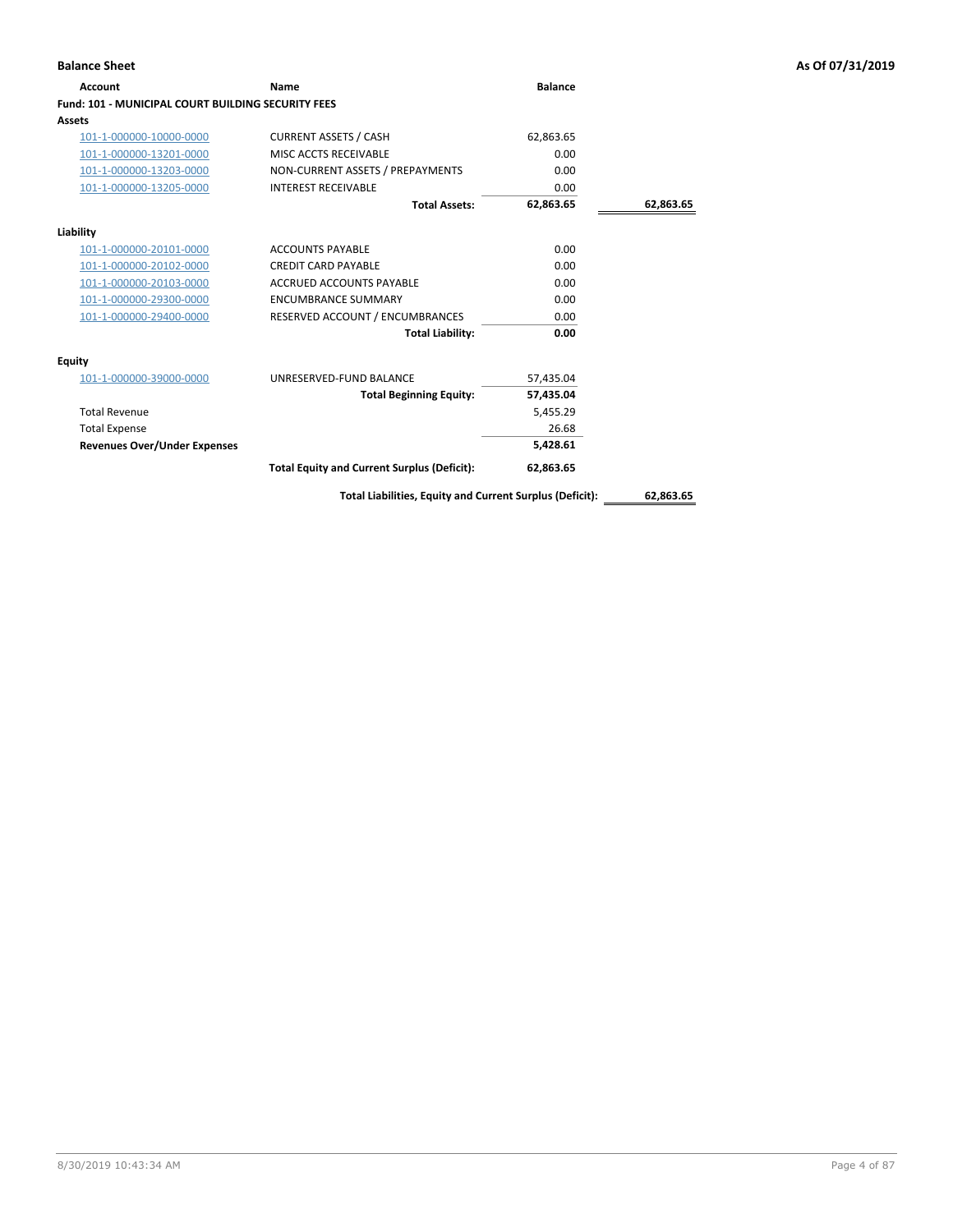| <b>Account</b>                        | Name                                               | <b>Balance</b> |           |
|---------------------------------------|----------------------------------------------------|----------------|-----------|
| Fund: 102 - MUNICIPAL COURT TECH FUND |                                                    |                |           |
| Assets                                |                                                    |                |           |
| 102-1-000000-10000-0000               | <b>CURRENT ASSETS / CASH</b>                       | 41,272.35      |           |
| 102-1-000000-13201-0000               | MISC ACCTS RECEIVABLE                              | 0.00           |           |
|                                       | <b>Total Assets:</b>                               | 41.272.35      | 41,272.35 |
| Liability                             |                                                    |                |           |
| 102-1-000000-20101-0000               | <b>ACCOUNTS PAYABLE</b>                            | 0.00           |           |
| 102-1-000000-20102-0000               | <b>CREDIT CARD PAYABLE</b>                         | 0.00           |           |
| 102-1-000000-20103-0000               | ACCRUED ACCOUNTS PAYABLE                           | 0.00           |           |
| 102-1-000000-23001-0000               | <b>CAPITAL LEASE PAYABLE</b>                       | 0.00           |           |
| 102-1-000000-23101-0000               | CAPITAL LEASE PAYABLE                              | 0.00           |           |
| 102-1-000000-29300-0000               | <b>ENCUMBRANCE SUMMARY</b>                         | 0.00           |           |
| 102-1-000000-29400-0000               | RESERVED ACCOUNT / ENCUMBRANCES                    | 0.00           |           |
|                                       | <b>Total Liability:</b>                            | 0.00           |           |
| <b>Equity</b>                         |                                                    |                |           |
| 102-1-000000-39000-0000               | UNRESERVED-FUND BALANCE                            | 34,640.94      |           |
|                                       | <b>Total Beginning Equity:</b>                     | 34.640.94      |           |
| <b>Total Revenue</b>                  |                                                    | 6,648.09       |           |
| <b>Total Expense</b>                  |                                                    | 16.68          |           |
| <b>Revenues Over/Under Expenses</b>   |                                                    | 6,631.41       |           |
|                                       | <b>Total Equity and Current Surplus (Deficit):</b> | 41,272.35      |           |

**Balance Sheet As Of 07/31/2019**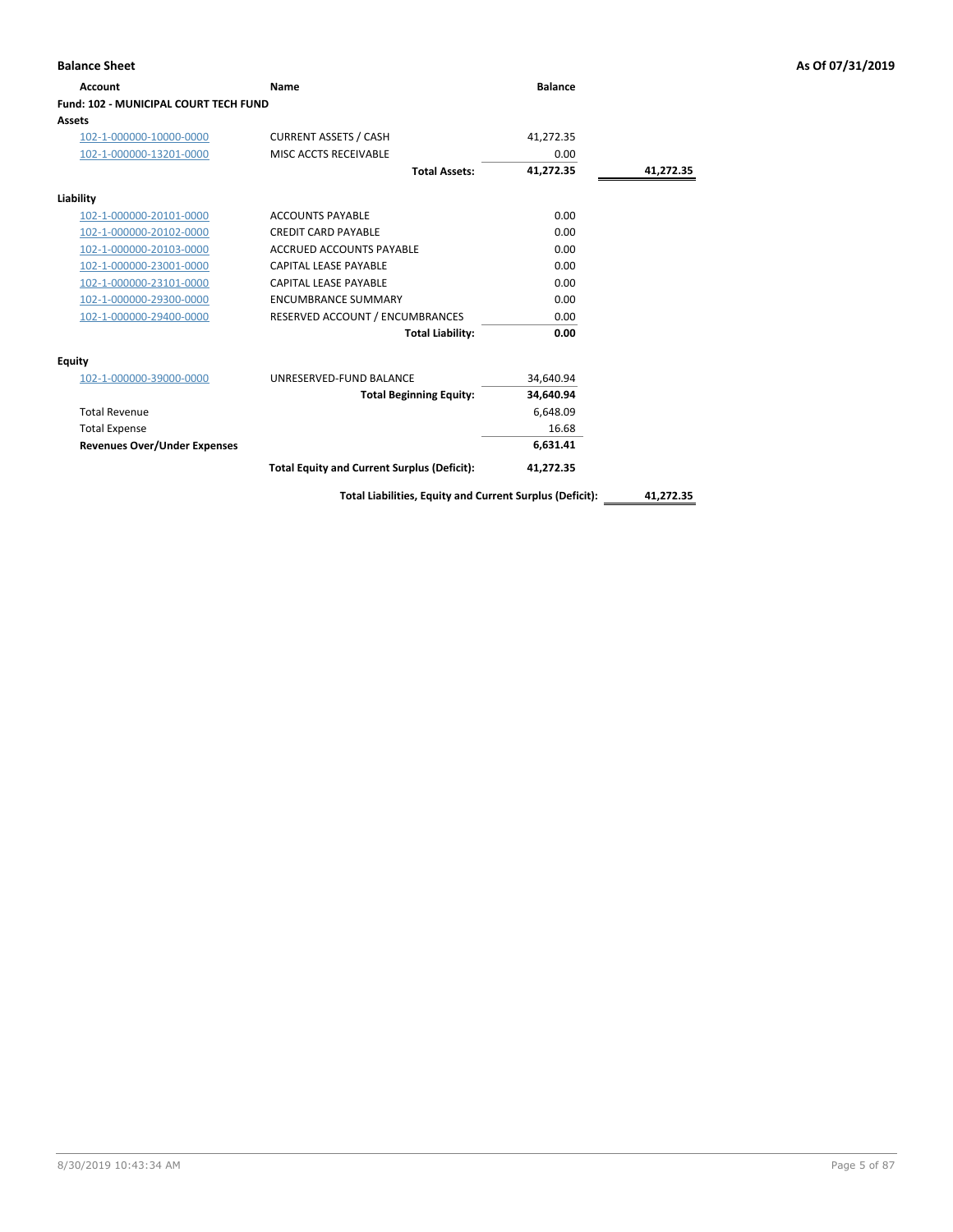| <b>Account</b>                                       | <b>Name</b>                                              | <b>Balance</b> |           |
|------------------------------------------------------|----------------------------------------------------------|----------------|-----------|
| <b>Fund: 103 - MUNICIPAL COURT CHILD SAFETY FUND</b> |                                                          |                |           |
| Assets                                               |                                                          |                |           |
| 103-1-000000-10000-0000                              | <b>CURRENT ASSETS / CASH</b>                             | 20,629.10      |           |
| 103-1-000000-13201-0000                              | MISC ACCTS RECEIVABLE                                    | 0.00           |           |
| 103-1-000000-13203-0000                              | NON-CURRENT ASSETS / PREPAYMENTS                         | 0.00           |           |
| 103-1-000000-13205-0000                              | <b>INTEREST RECEIVABLE</b>                               | 0.00           |           |
|                                                      | <b>Total Assets:</b>                                     | 20,629.10      | 20,629.10 |
| Liability                                            |                                                          |                |           |
| 103-1-000000-20101-0000                              | <b>ACCOUNTS PAYABLE</b>                                  | 0.00           |           |
| 103-1-000000-20103-0000                              | <b>ACCRUED ACCOUNTS PAYABLE</b>                          | 0.00           |           |
|                                                      | <b>Total Liability:</b>                                  | 0.00           |           |
| <b>Equity</b>                                        |                                                          |                |           |
| 103-1-000000-39000-0000                              | UNRESERVED-FUND BALANCE                                  | 12,648.91      |           |
|                                                      | <b>Total Beginning Equity:</b>                           | 12,648.91      |           |
| <b>Total Revenue</b>                                 |                                                          | 21,433.99      |           |
| <b>Total Expense</b>                                 |                                                          | 13,453.80      |           |
| <b>Revenues Over/Under Expenses</b>                  |                                                          | 7,980.19       |           |
|                                                      | <b>Total Equity and Current Surplus (Deficit):</b>       | 20,629.10      |           |
|                                                      | Total Liabilities, Equity and Current Surplus (Deficit): |                | 20,629.10 |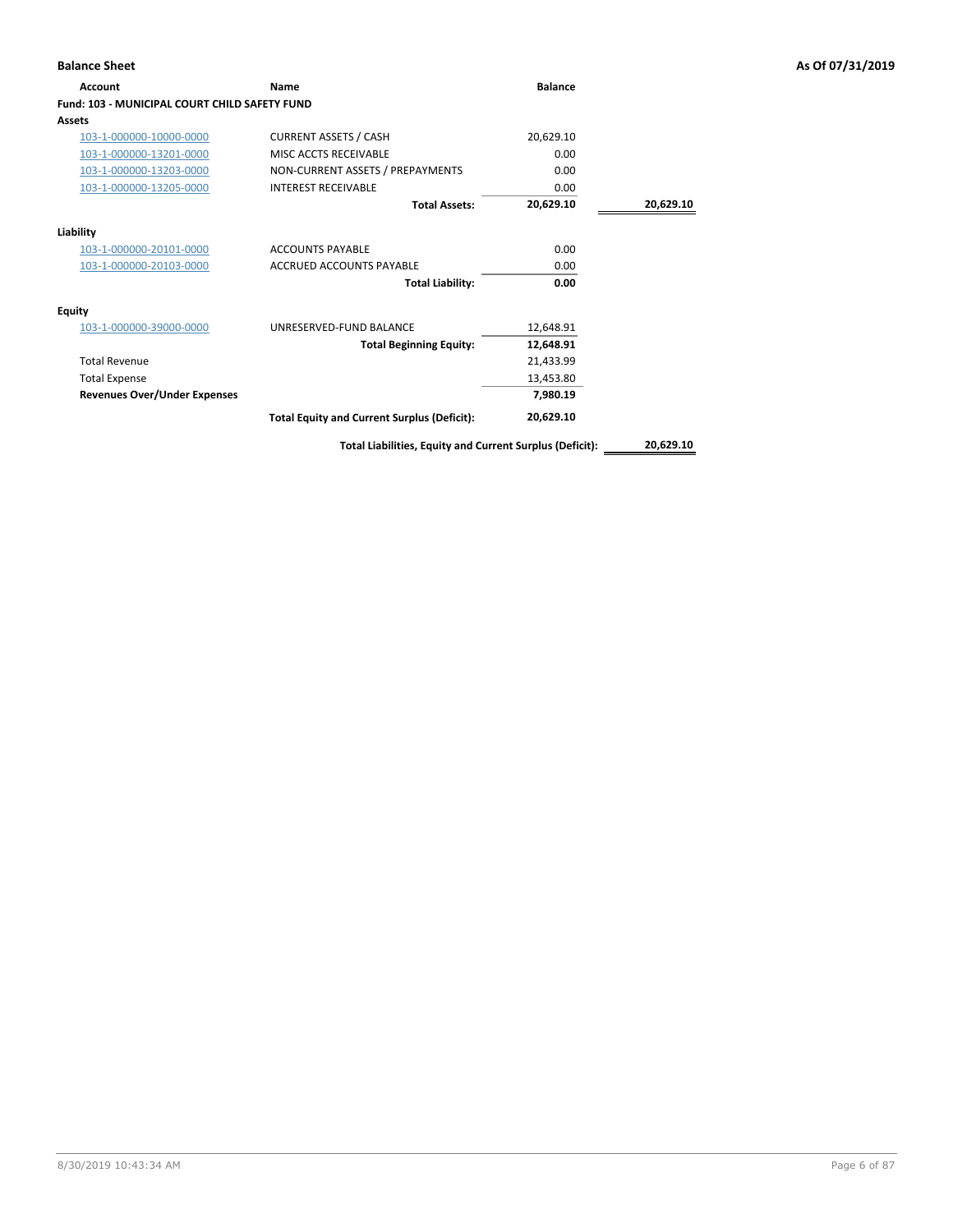| <b>Fund: 110 - EXCHANGE BUILDING FUND</b><br>Assets<br>110-1-000000-10000-0000<br>110-1-000000-13201-0000<br>110-1-000000-13203-0000 | <b>CURRENT ASSETS / CASH</b><br>MISC ACCTS RECEIVABLE<br>NON-CURRENT ASSETS / PREPAYMENTS | -533,047.91<br>0.00 |             |
|--------------------------------------------------------------------------------------------------------------------------------------|-------------------------------------------------------------------------------------------|---------------------|-------------|
|                                                                                                                                      |                                                                                           |                     |             |
|                                                                                                                                      |                                                                                           |                     |             |
|                                                                                                                                      |                                                                                           |                     |             |
|                                                                                                                                      |                                                                                           |                     |             |
|                                                                                                                                      |                                                                                           | 0.00                |             |
| 110-1-000000-13205-0000                                                                                                              | <b>INTEREST RECEIVABLE</b>                                                                | 0.00                |             |
| 110-1-000000-14100-0000                                                                                                              | DUE FROM FUND 100                                                                         | 0.00                |             |
| 110-1-000000-16001-0000                                                                                                              | FIXED ASSETS / LAND                                                                       | 0.00                |             |
| 110-1-000000-16002-0000                                                                                                              | <b>IMPROVMENTS-NON BUILDINGS</b>                                                          | 0.00                |             |
| 110-1-000000-16003-0000                                                                                                              | ACCUMULATED DEPRECIATION                                                                  | 0.00                |             |
| 110-1-000000-16004-0000                                                                                                              | FIXED ASSETS / BUILDINGS                                                                  | 0.00                |             |
| 110-1-000000-16005-0000                                                                                                              | ACCUMULATED DEPRECIATION                                                                  | 0.00                |             |
| 110-1-000000-16201-0000                                                                                                              | MACHINERY AND EQUIPMENT                                                                   | 0.00                |             |
| 110-1-000000-16202-0000                                                                                                              | ACCUMULATED DEPRECATION                                                                   | 0.00                |             |
| 110-1-000000-16301-0000                                                                                                              | FIXED ASSETS / C W I P                                                                    | 0.00                |             |
|                                                                                                                                      | <b>Total Assets:</b>                                                                      | -533,047.91         | -533,047.91 |
| Liability                                                                                                                            |                                                                                           |                     |             |
| 110-1-000000-20101-0000                                                                                                              | <b>ACCOUNTS PAYABLE</b>                                                                   | 0.00                |             |
| 110-1-000000-20102-0000                                                                                                              | <b>CREDIT CARD PAYABLE</b>                                                                | 0.00                |             |
| 110-1-000000-20103-0000                                                                                                              | <b>ACCRUED ACCOUNTS PAYABLE</b>                                                           | 0.00                |             |
| 110-1-000000-20109-0000                                                                                                              | <b>MISCELLANEOUS LIABILITIES</b>                                                          | 0.00                |             |
| 110-1-000000-20110-0000                                                                                                              | <b>REVENUE BONDS PAYABLE</b>                                                              | 0.00                |             |
| 110-1-000000-20112-0000                                                                                                              | <b>ACCRUED INTEREST PAYABLE</b>                                                           | 0.00                |             |
| 110-1-000000-20141-0000                                                                                                              | <b>TELEPHONE CLEARING</b>                                                                 | 0.00                |             |
| 110-1-000000-20160-0000                                                                                                              | UNAPPLIED CREDIT                                                                          | 0.00                |             |
| 110-1-000000-20201-0000                                                                                                              | <b>DEFERRED REVENUE</b>                                                                   | 0.00                |             |
| 110-1-000000-21001-0000                                                                                                              | <b>GENERAL FUND / GENERAL FUND</b>                                                        | 0.00                |             |
| 110-1-000000-22001-0000                                                                                                              | SALARIES PAYABLE                                                                          | 0.00                |             |
| 110-1-000000-22002-0000                                                                                                              | <b>VACATION/SICK PAYABLE</b>                                                              | 0.00                |             |
| 110-1-000000-26001-0000                                                                                                              | <b>OBLIG FOR COMP ABSENCES</b>                                                            | 0.00                |             |
| 110-1-000000-26102-0000                                                                                                              | REVENUE BONDS PAYABLE                                                                     | 0.00                |             |
| 110-1-000000-27001-0000                                                                                                              | <b>CONTRIBUTED CAPITAL</b>                                                                | 0.00                |             |
| 110-1-000000-29300-0000                                                                                                              | <b>ENCUMBRANCE SUMMARY</b>                                                                | 0.00                |             |
| 110-1-000000-29400-0100                                                                                                              | RESERVED ACCOUNT / ENCUMBRANCES                                                           | 0.00                |             |
|                                                                                                                                      | <b>Total Liability:</b>                                                                   | 0.00                |             |
| Equity                                                                                                                               |                                                                                           |                     |             |
| 110-1-000000-39000-0000                                                                                                              | UNRESERVED-FUND BALANCE                                                                   | 0.00                |             |
| 110-1-000000-39100-0000                                                                                                              | UNRESERVED-RET. EARNINGS                                                                  | -533,019.77         |             |
|                                                                                                                                      | <b>Total Beginning Equity:</b>                                                            | -533,019.77         |             |
| <b>Total Revenue</b>                                                                                                                 |                                                                                           | 0.00                |             |
| <b>Total Expense</b>                                                                                                                 |                                                                                           | 28.14               |             |
| <b>Revenues Over/Under Expenses</b>                                                                                                  |                                                                                           | -28.14              |             |
|                                                                                                                                      | <b>Total Equity and Current Surplus (Deficit):</b>                                        | $-533,047.91$       |             |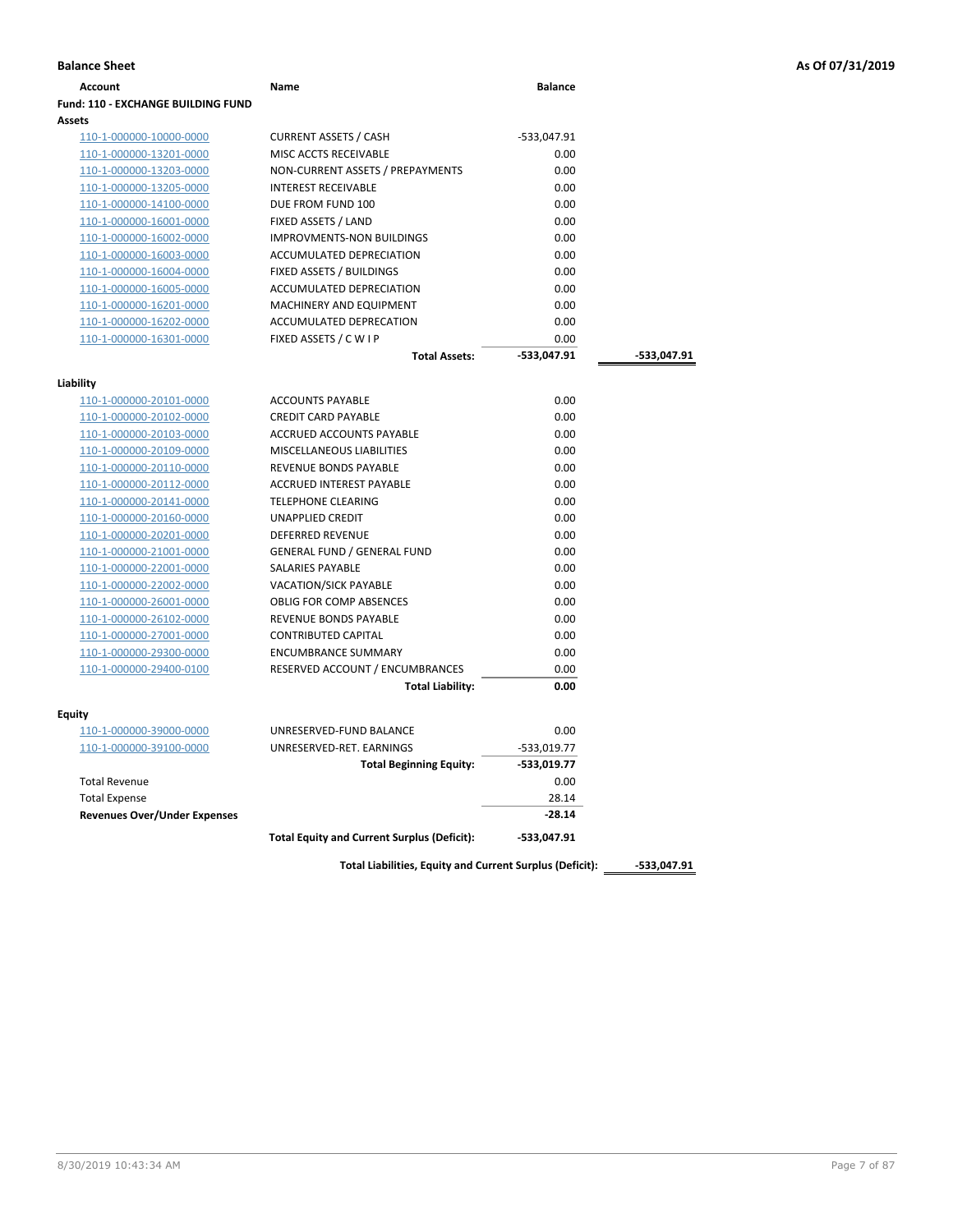| <b>Account</b>                                | Name                                                     | <b>Balance</b> |              |
|-----------------------------------------------|----------------------------------------------------------|----------------|--------------|
| <b>Fund: 111 - RECREATION ACTIVITIES FUND</b> |                                                          |                |              |
| Assets                                        |                                                          |                |              |
| 111-1-000000-10000-0000                       | <b>CURRENT ASSETS / CASH</b>                             | $-36,368.36$   |              |
| 111-1-000000-10313-0000                       | <b>CHANGE DRAWER - PARK CONCESSIONS</b>                  | 0.00           |              |
| 111-1-000000-13201-0000                       | MISC ACCTS RECEIVABLE                                    | 0.00           |              |
| 111-1-000000-13205-0000                       | <b>INTEREST RECEIVABLE</b>                               | 0.00           |              |
|                                               | <b>Total Assets:</b>                                     | $-36,368.36$   | -36,368.36   |
| Liability                                     |                                                          |                |              |
| 111-1-000000-20101-0000                       | <b>ACCOUNTS PAYABLE</b>                                  | 0.00           |              |
| 111-1-000000-20102-0000                       | <b>CREDIT CARD PAYABLE</b>                               | 0.00           |              |
| 111-1-000000-20103-0000                       | <b>ACCRUED ACCOUNTS PAYABLE</b>                          | 0.00           |              |
| 111-1-000000-20125-0000                       | SALES TAX PAYABLE / IN THE CITY                          | 40.68          |              |
| 111-1-000000-20160-0000                       | <b>UNAPPLIED CREDIT</b>                                  | 0.00           |              |
| 111-1-000000-20201-0000                       | <b>DEFERRED REVENUE</b>                                  | 0.00           |              |
| 111-1-000000-22001-0000                       | <b>SALARIES PAYABLE</b>                                  | 155.91         |              |
| 111-1-000000-29300-0000                       | <b>ENCUMBRANCE SUMMARY</b>                               | 0.00           |              |
| 111-1-000000-29400-0100                       | RESERVED ACCOUNT / ENCUMBRANCES                          | 0.00           |              |
|                                               | <b>Total Liability:</b>                                  | 196.59         |              |
| <b>Equity</b>                                 |                                                          |                |              |
| 111-1-000000-39000-0000                       | UNRESERVED-FUND BALANCE                                  | 5,989.45       |              |
| 111-1-000000-39100-0000                       | UNRESERVED-RET. EARNINGS                                 | 0.00           |              |
|                                               | <b>Total Beginning Equity:</b>                           | 5,989.45       |              |
| <b>Total Revenue</b>                          |                                                          | 131,942.97     |              |
| <b>Total Expense</b>                          |                                                          | 174,497.37     |              |
| <b>Revenues Over/Under Expenses</b>           |                                                          | $-42,554.40$   |              |
|                                               | <b>Total Equity and Current Surplus (Deficit):</b>       | $-36,564.95$   |              |
|                                               | Total Liabilities, Equity and Current Surplus (Deficit): |                | $-36.368.36$ |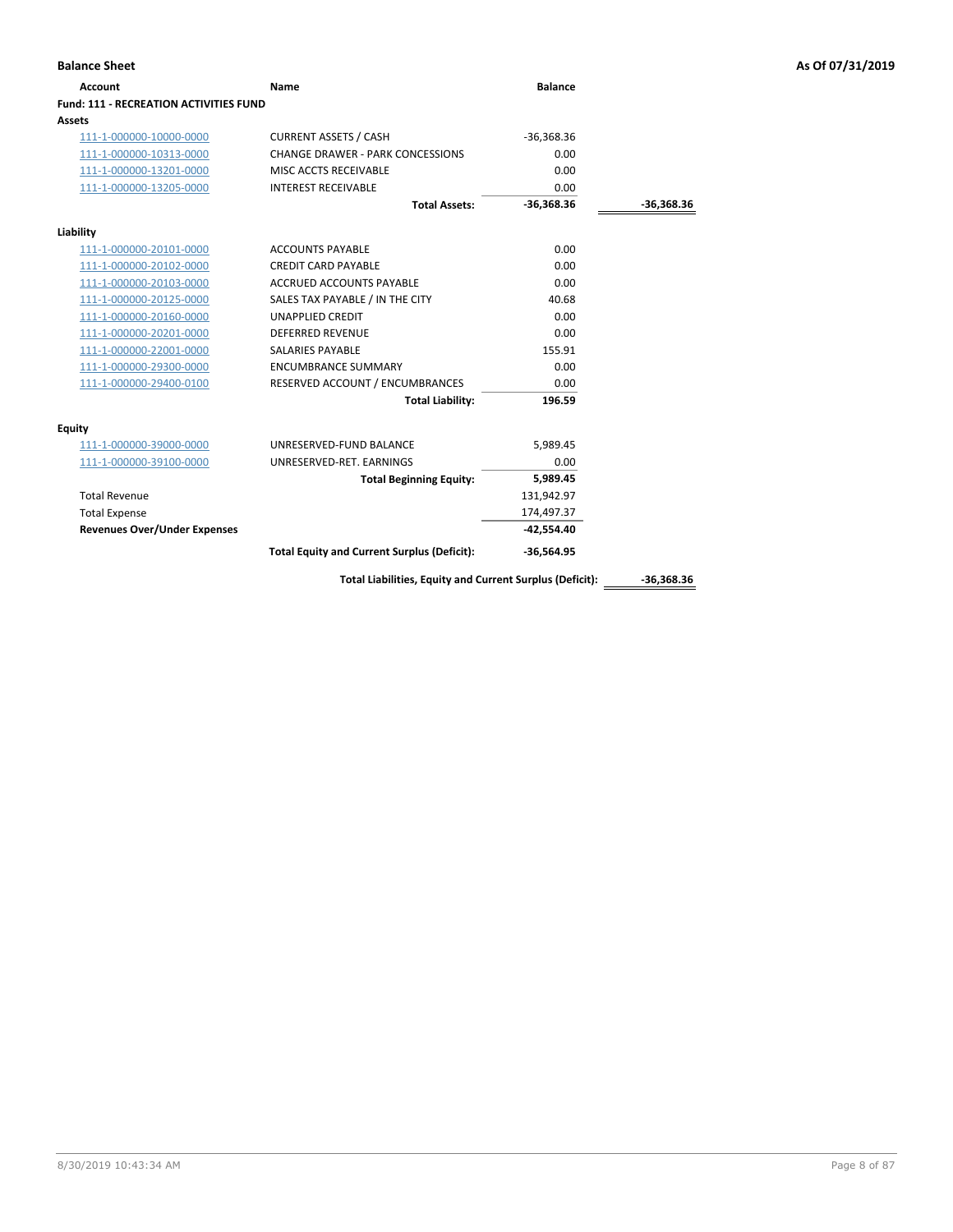| <b>Balance Sheet</b>                |                                                    |                |        | As Of 07/31/2019 |
|-------------------------------------|----------------------------------------------------|----------------|--------|------------------|
| Account                             | <b>Name</b>                                        | <b>Balance</b> |        |                  |
| Fund: 112 - GUN RANGE FUND          |                                                    |                |        |                  |
| Assets                              |                                                    |                |        |                  |
| 112-1-000000-10000-0000             | <b>CURRENT ASSETS / CASH</b>                       | 287.76         |        |                  |
| 112-1-000000-13201-0000             | MISC ACCTS RECEIVABLE                              | 0.00           |        |                  |
|                                     | <b>Total Assets:</b>                               | 287.76         | 287.76 |                  |
| Liability                           |                                                    |                |        |                  |
| 112-1-000000-20101-0000             | <b>ACCOUNTS PAYABLE</b>                            | 0.00           |        |                  |
| 112-1-000000-20103-0000             | ACCRUED ACCOUNTS PAYABLE                           | 0.00           |        |                  |
| 112-1-000000-20160-0000             | <b>UNAPPLIED CREDIT</b>                            | 0.00           |        |                  |
| 112-1-000000-21001-0000             | <b>GENERAL FUND / GENERAL FUND</b>                 | 0.00           |        |                  |
| 112-1-000000-29300-0000             | <b>ENCUMBRANCE SUMMARY</b>                         | 0.00           |        |                  |
| 112-1-000000-29400-0100             | RESERVED ACCOUNT / ENCUMBRANCES                    | 0.00           |        |                  |
|                                     | <b>Total Liability:</b>                            | 0.00           |        |                  |
| Equity                              |                                                    |                |        |                  |
| 112-1-000000-39000-0000             | UNRESERVED-FUND BALANCE                            | $-1,342.20$    |        |                  |
| 112-1-000000-39100-0000             | UNRESERVED-RET. EARNINGS                           | 0.00           |        |                  |
|                                     | <b>Total Beginning Equity:</b>                     | $-1,342.20$    |        |                  |
| <b>Total Revenue</b>                |                                                    | 1,700.00       |        |                  |
| <b>Total Expense</b>                |                                                    | 70.04          |        |                  |
| <b>Revenues Over/Under Expenses</b> |                                                    | 1,629.96       |        |                  |
|                                     | <b>Total Equity and Current Surplus (Deficit):</b> | 287.76         |        |                  |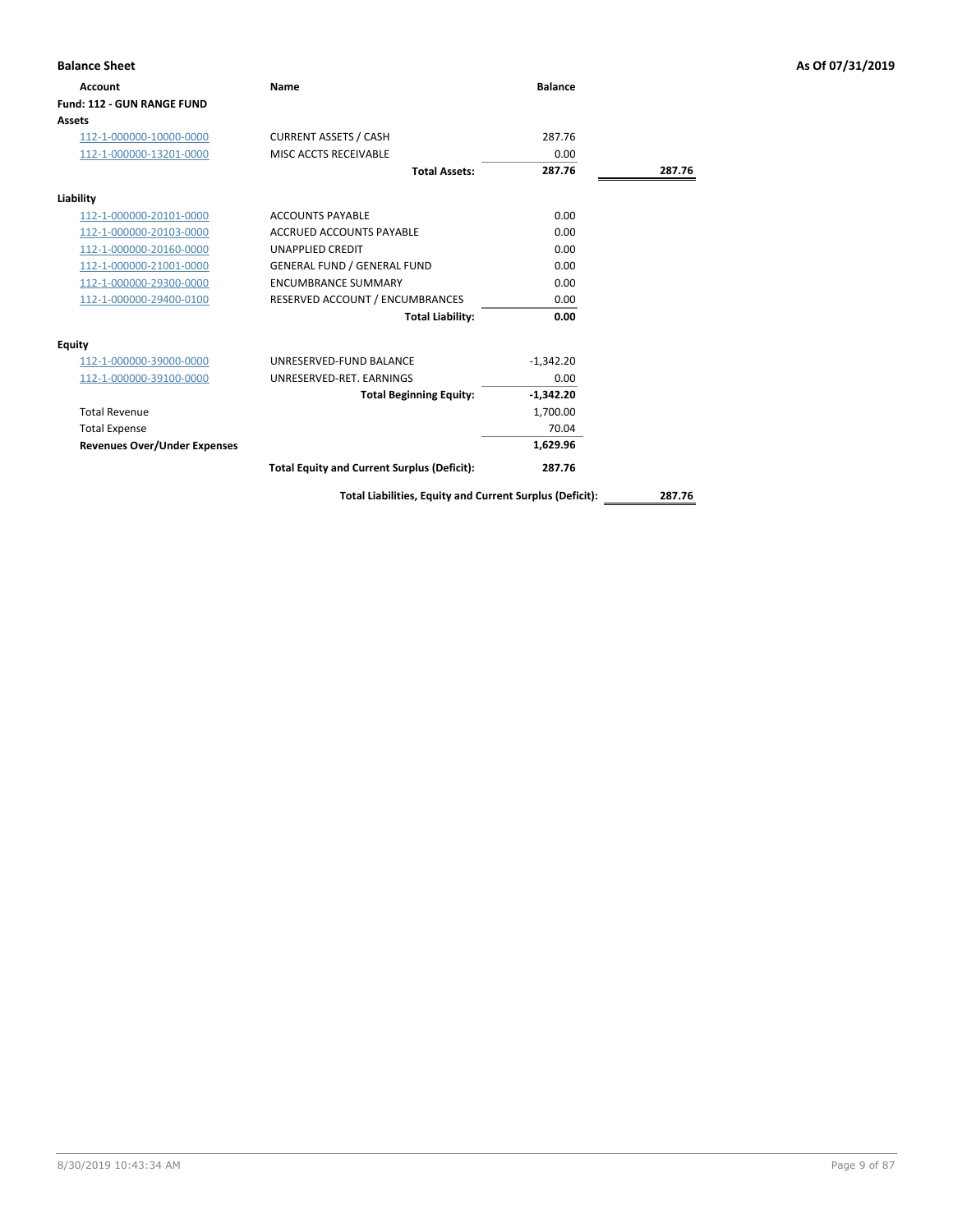| <b>Account</b>                               | Name                                                     | <b>Balance</b> |            |
|----------------------------------------------|----------------------------------------------------------|----------------|------------|
| Fund: 113 - HOTEL / MOTEL OCCUPANCY TAX FUND |                                                          |                |            |
| Assets                                       |                                                          |                |            |
| 113-1-000000-10000-0000                      | <b>CURRENT ASSETS / CASH</b>                             | 430,484.58     |            |
| 113-1-000000-13101-0000                      | <b>TAX RECEIVABLE-CURRENT</b>                            | 0.00           |            |
| 113-1-000000-13201-0000                      | MISC ACCTS RECEIVABLE                                    | 0.00           |            |
| 113-1-000000-13202-0000                      | <b>EMPLOYEE ADVANCES</b>                                 | 0.00           |            |
| 113-1-000000-13203-0000                      | NON-CURRENT ASSETS / PREPAYMENTS                         | 0.00           |            |
| 113-1-000000-13205-0000                      | <b>INTEREST RECEIVABLE</b>                               | 0.00           |            |
|                                              | <b>Total Assets:</b>                                     | 430.484.58     | 430,484.58 |
| Liability                                    |                                                          |                |            |
| 113-1-000000-20101-0000                      | <b>ACCOUNTS PAYABLE</b>                                  | 0.00           |            |
| 113-1-000000-20102-0000                      | <b>CREDIT CARD PAYABLE</b>                               | 0.00           |            |
| 113-1-000000-20103-0000                      | <b>ACCRUED ACCOUNTS PAYABLE</b>                          | 0.00           |            |
| 113-1-000000-20144-0000                      | SPECIAL EVENT DONATIONS                                  | $-1,046.65$    |            |
| 113-1-000000-22001-0000                      | <b>SALARIES PAYABLE</b>                                  | 1,702.66       |            |
| 113-1-000000-24001-0000                      | O/S CHECKS PAYABLE                                       | 0.00           |            |
| 113-1-000000-29300-0000                      | <b>ENCUMBRANCE SUMMARY</b>                               | 0.00           |            |
| 113-1-000000-29400-0100                      | RESERVED ACCOUNT / ENCUMBRANCES                          | 0.00           |            |
|                                              | <b>Total Liability:</b>                                  | 656.01         |            |
| Equity                                       |                                                          |                |            |
| 113-1-000000-39000-0000                      | UNRESERVED-FUND BALANCE                                  | 448,485.81     |            |
|                                              | <b>Total Beginning Equity:</b>                           | 448,485.81     |            |
| <b>Total Revenue</b>                         |                                                          | 507,714.47     |            |
| <b>Total Expense</b>                         |                                                          | 526,371.71     |            |
| <b>Revenues Over/Under Expenses</b>          |                                                          | $-18,657.24$   |            |
|                                              | <b>Total Equity and Current Surplus (Deficit):</b>       | 429,828.57     |            |
|                                              | Total Liabilities, Equity and Current Surplus (Deficit): |                | 430,484.58 |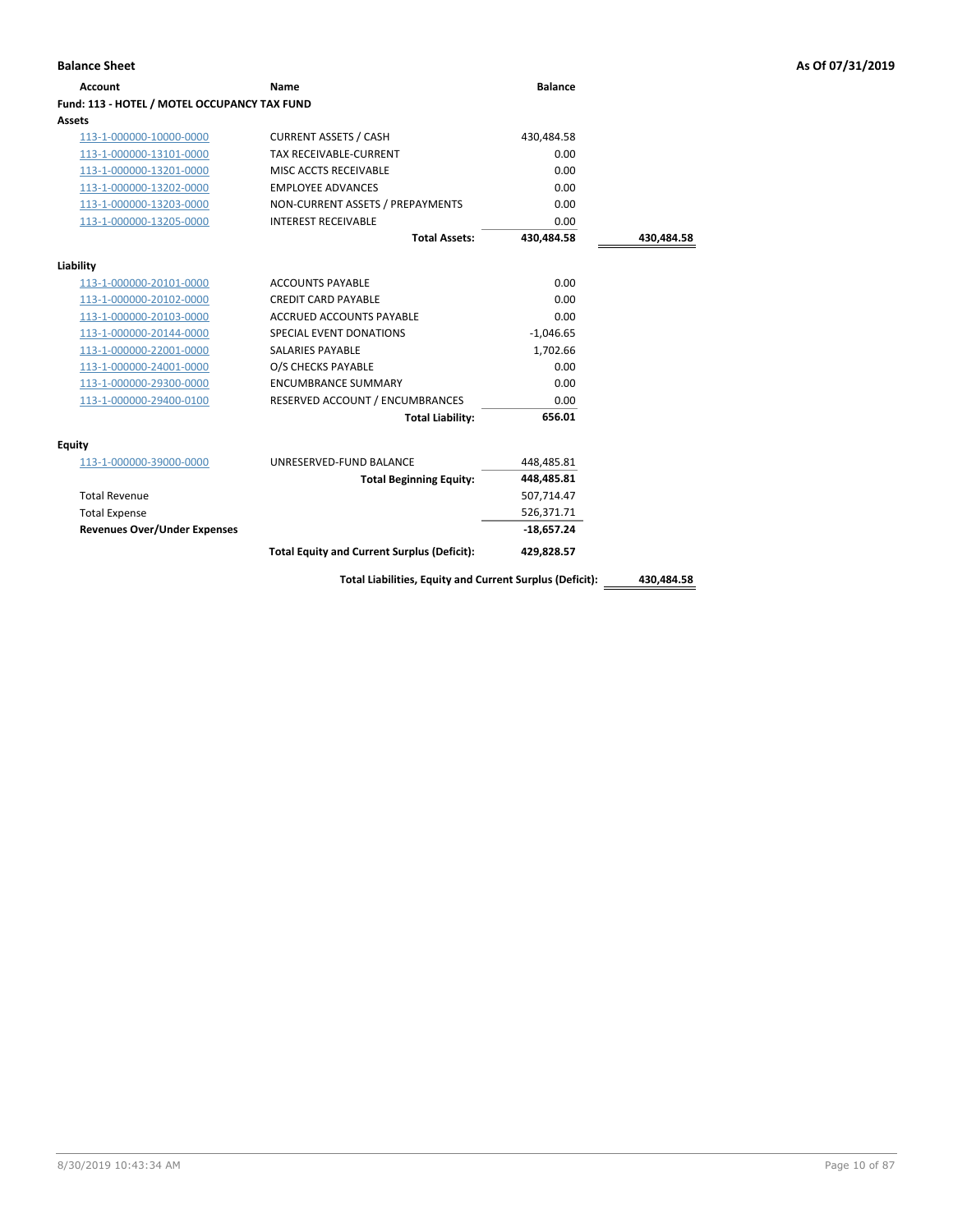| Account                                  | Name                                               | <b>Balance</b> |               |
|------------------------------------------|----------------------------------------------------|----------------|---------------|
| <b>Fund: 114 - VENUE MANAGEMENT FUND</b> |                                                    |                |               |
| Assets                                   |                                                    |                |               |
| 114-1-000000-10000-0000                  | <b>CURRENT ASSETS / CASH</b>                       | $-157,335.67$  |               |
| 114-1-000000-10311-0000                  | CASH / PETTY CASH/CHANGE DRAWERS                   | 200.00         |               |
| 114-1-000000-13201-0000                  | MISC ACCTS RECEIVABLE                              | 0.00           |               |
| 114-1-000000-13203-0000                  | NON-CURRENT ASSETS / PREPAYMENTS                   | 0.00           |               |
| 114-1-000000-13205-0000                  | <b>INTEREST RECEIVABLE</b>                         | 0.00           |               |
|                                          | <b>Total Assets:</b>                               | $-157,135.67$  | $-157,135.67$ |
| Liability                                |                                                    |                |               |
| 114-1-000000-20101-0000                  | <b>ACCOUNTS PAYABLE</b>                            | $-24,583.00$   |               |
| 114-1-000000-20102-0000                  | <b>CREDIT CARD PAYABLE</b>                         | 0.00           |               |
| 114-1-000000-20103-0000                  | <b>ACCRUED ACCOUNTS PAYABLE</b>                    | 0.00           |               |
| 114-1-000000-20125-0000                  | SALES TAX PAYABLE / IN THE CITY                    | 6.52           |               |
| 114-1-000000-20144-0000                  | <b>SPECIAL EVENT DONATIONS</b>                     | 7,977.39       |               |
| 114-1-000000-20150-0000                  | <b>TICKET SALE SHARING</b>                         | 962.00         |               |
| 114-1-000000-20151-0000                  | <b>SOUND &amp; LIGHTING</b>                        | 0.00           |               |
| 114-1-000000-20160-0000                  | <b>UNAPPLIED CREDIT</b>                            | 0.00           |               |
| 114-1-000000-20201-0000                  | <b>DEFERRED REVENUE</b>                            | 0.00           |               |
| 114-1-000000-22001-0000                  | <b>SALARIES PAYABLE</b>                            | 1,154.26       |               |
| 114-1-000000-24010-0000                  | <b>CIVIC CENTER DEPOSITS</b>                       | 4,950.00       |               |
| 114-1-000000-24012-0000                  | <b>AUDITORIUM DEPOSITS</b>                         | 12,125.00      |               |
| 114-1-000000-29300-0000                  | <b>ENCUMBRANCE SUMMARY</b>                         | 0.00           |               |
| 114-1-000000-29400-0000                  | RESERVED ACCOUNT / ENCUMBRANCES                    | 0.00           |               |
|                                          | <b>Total Liability:</b>                            | 2,592.17       |               |
| <b>Equity</b>                            |                                                    |                |               |
| 114-1-000000-39000-0000                  | UNRESERVED-FUND BALANCE                            | $-110,063.43$  |               |
|                                          | <b>Total Beginning Equity:</b>                     | $-110,063.43$  |               |
| <b>Total Revenue</b>                     |                                                    | 143,515.22     |               |
| <b>Total Expense</b>                     |                                                    | 193,179.63     |               |
| <b>Revenues Over/Under Expenses</b>      |                                                    | $-49,664.41$   |               |
|                                          | <b>Total Equity and Current Surplus (Deficit):</b> | -159,727.84    |               |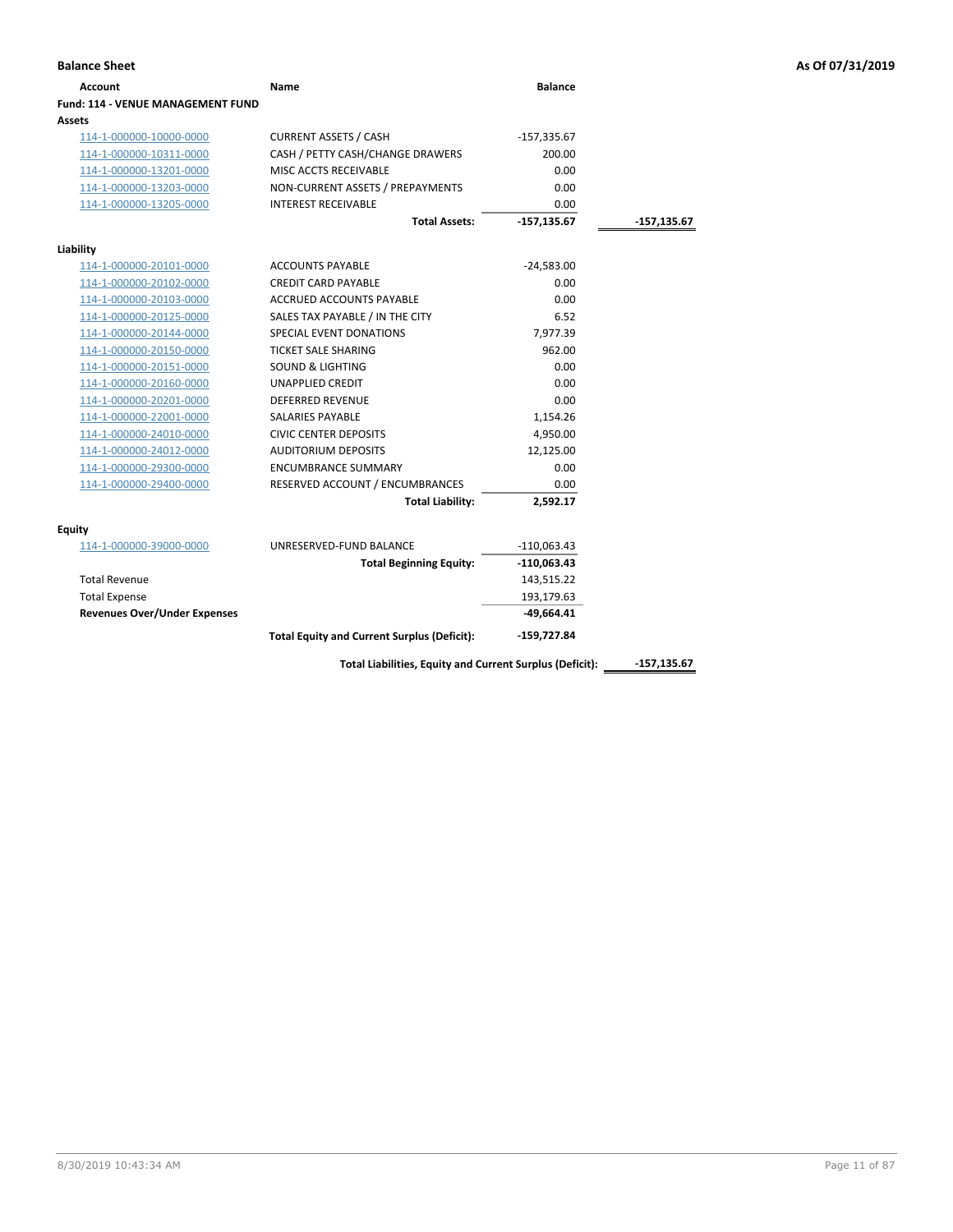| <b>Balance Sheet</b>                |                                                          |                |      | As Of 07/31/2019 |
|-------------------------------------|----------------------------------------------------------|----------------|------|------------------|
| <b>Account</b>                      | <b>Name</b>                                              | <b>Balance</b> |      |                  |
| Fund: 115 - TIRZ FUND               |                                                          |                |      |                  |
| Assets                              |                                                          |                |      |                  |
| 115-1-000000-10000-0000             | <b>CURRENT ASSETS / CASH</b>                             | 0.00           |      |                  |
| 115-1-000000-13101-0000             | <b>TAX RECEIVABLE-CURRENT</b>                            | 0.00           |      |                  |
| 115-1-000000-13102-0000             | <b>TAXES REC-DELINQUENT</b>                              | 0.00           |      |                  |
| 115-1-000000-13103-0000             | ALLOW FOR UNCOLLECT TAXES                                | 0.00           |      |                  |
| 115-1-000000-13201-0000             | MISC ACCTS RECEIVABLE                                    | 0.00           |      |                  |
| 115-1-000000-13205-0000             | <b>INTEREST RECEIVABLE</b>                               | 0.00           |      |                  |
|                                     | <b>Total Assets:</b>                                     | 0.00           | 0.00 |                  |
| Liability                           |                                                          |                |      |                  |
| 115-1-000000-20101-0000             | <b>ACCOUNTS PAYABLE</b>                                  | 0.00           |      |                  |
| 115-1-000000-20103-0000             | ACCRUED ACCOUNTS PAYABLE                                 | 0.00           |      |                  |
| 115-1-000000-20203-0000             | DEFERRED TAX REVENUE                                     | 0.00           |      |                  |
| 115-1-000000-29300-0000             | <b>ENCUMBRANCE SUMMARY</b>                               | 0.00           |      |                  |
| 115-1-000000-29400-0100             | RESERVED ACCOUNT / ENCUMBRANCES                          | 0.00           |      |                  |
|                                     | <b>Total Liability:</b>                                  | 0.00           |      |                  |
| <b>Equity</b>                       |                                                          |                |      |                  |
| 115-1-000000-39000-0000             | UNRESERVED-FUND BALANCE                                  | 0.00           |      |                  |
| 115-1-000000-39100-0000             | UNRESERVED-RET. EARNINGS                                 | 0.00           |      |                  |
|                                     | <b>Total Beginning Equity:</b>                           | 0.00           |      |                  |
| <b>Total Revenue</b>                |                                                          | 0.00           |      |                  |
| <b>Total Expense</b>                |                                                          | 0.00           |      |                  |
| <b>Revenues Over/Under Expenses</b> |                                                          | 0.00           |      |                  |
|                                     | <b>Total Equity and Current Surplus (Deficit):</b>       | 0.00           |      |                  |
|                                     | Total Liabilities, Equity and Current Surplus (Deficit): |                | 0.00 |                  |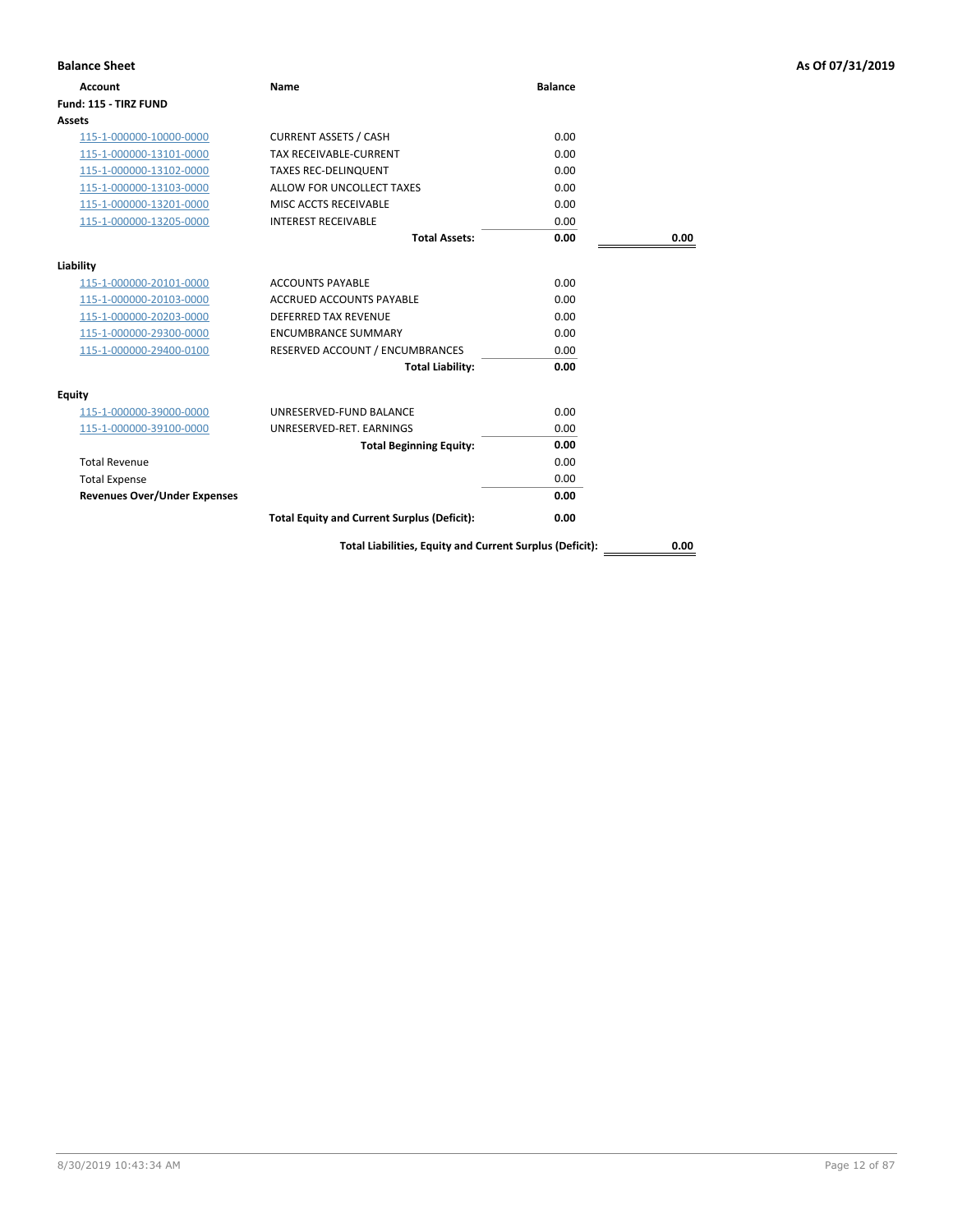| <b>Balance Sheet</b>                |                                                          |                |      | As Of 07/31/2019 |
|-------------------------------------|----------------------------------------------------------|----------------|------|------------------|
| Account                             | Name                                                     | <b>Balance</b> |      |                  |
| Fund: 116 - ROADWAY IMPACT FEE 1    |                                                          |                |      |                  |
| Assets                              |                                                          |                |      |                  |
| 116-1-000000-10000-0000             | <b>CURRENT ASSETS / CASH</b>                             | 0.00           |      |                  |
| 116-1-000000-13201-0000             | MISC ACCTS RECEIVABLE                                    | 0.00           |      |                  |
| 116-1-000000-13205-0000             | <b>INTEREST RECEIVABLE</b>                               | 0.00           |      |                  |
|                                     | <b>Total Assets:</b>                                     | 0.00           | 0.00 |                  |
| Liability                           |                                                          |                |      |                  |
| 116-1-000000-20101-0000             | <b>ACCOUNTS PAYABLE</b>                                  | 0.00           |      |                  |
| 116-1-000000-20103-0000             | <b>ACCRUED ACCOUNTS PAYABLE</b>                          | 0.00           |      |                  |
|                                     | <b>Total Liability:</b>                                  | 0.00           |      |                  |
| <b>Equity</b>                       |                                                          |                |      |                  |
| 116-1-000000-39000-0000             | UNRESERVED-FUND BALANCE                                  | 0.00           |      |                  |
| 116-1-000000-39100-0000             | UNRESERVED-RET. EARNINGS                                 | 0.00           |      |                  |
|                                     | <b>Total Beginning Equity:</b>                           | 0.00           |      |                  |
| <b>Total Revenue</b>                |                                                          | 0.00           |      |                  |
| <b>Total Expense</b>                |                                                          | 0.00           |      |                  |
| <b>Revenues Over/Under Expenses</b> |                                                          | 0.00           |      |                  |
|                                     | <b>Total Equity and Current Surplus (Deficit):</b>       | 0.00           |      |                  |
|                                     | Total Liabilities, Equity and Current Surplus (Deficit): |                | 0.00 |                  |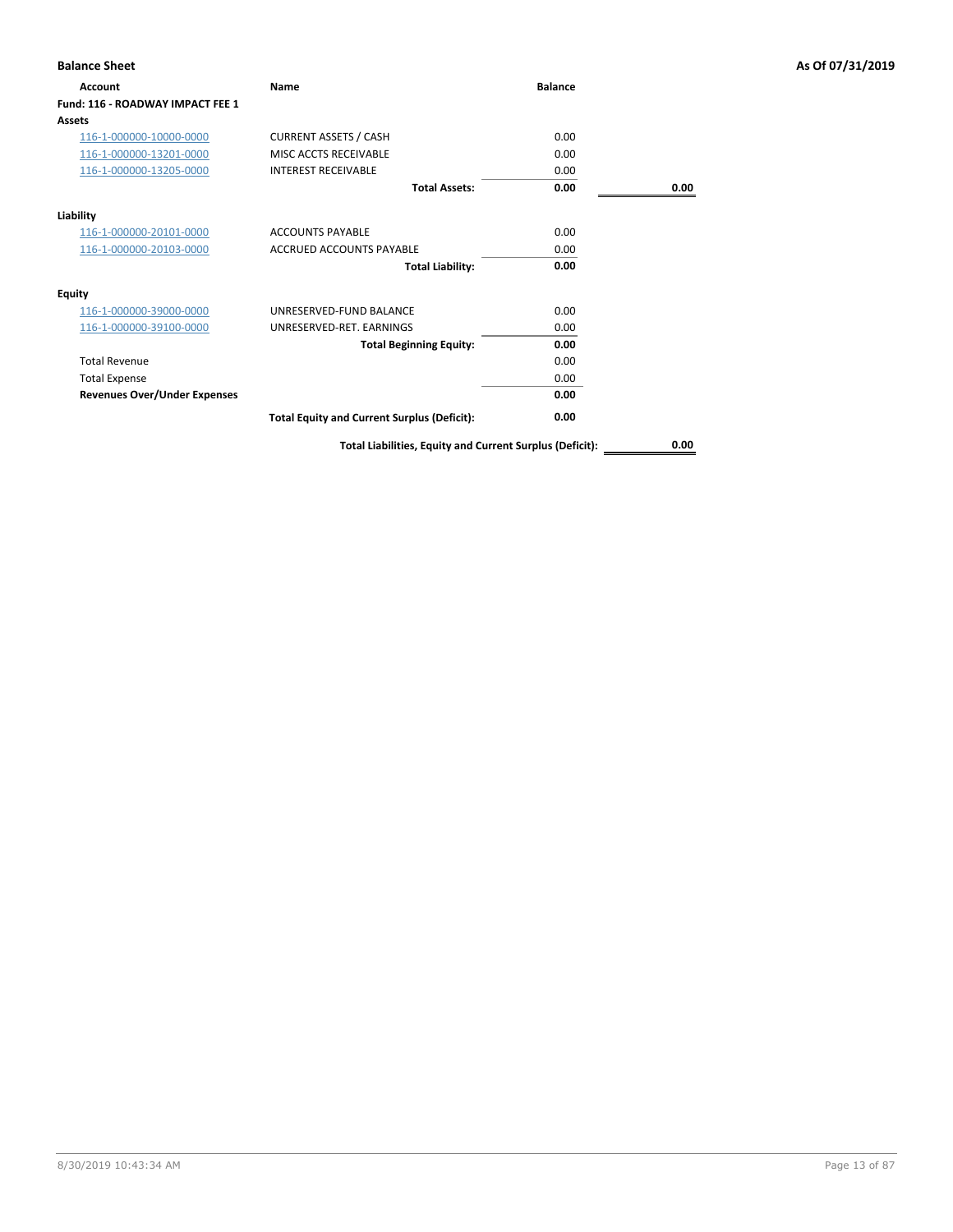| <b>Balance Sheet</b>                |                                                          |                |      | As Of 07/31/2019 |
|-------------------------------------|----------------------------------------------------------|----------------|------|------------------|
| Account                             | Name                                                     | <b>Balance</b> |      |                  |
| Fund: 117 - ROADWAY IMPACT FEE 2    |                                                          |                |      |                  |
| <b>Assets</b>                       |                                                          |                |      |                  |
| 117-1-000000-10000-0000             | <b>CURRENT ASSETS / CASH</b>                             | 0.00           |      |                  |
| 117-1-000000-13201-0000             | MISC ACCTS RECEIVABLE                                    | 0.00           |      |                  |
| 117-1-000000-13205-0000             | <b>INTEREST RECEIVABLE</b>                               | 0.00           |      |                  |
|                                     | <b>Total Assets:</b>                                     | 0.00           | 0.00 |                  |
| Liability                           |                                                          |                |      |                  |
| 117-1-000000-20101-0000             | <b>ACCOUNTS PAYABLE</b>                                  | 0.00           |      |                  |
| 117-1-000000-20103-0000             | <b>ACCRUED ACCOUNTS PAYABLE</b>                          | 0.00           |      |                  |
|                                     | <b>Total Liability:</b>                                  | 0.00           |      |                  |
| <b>Equity</b>                       |                                                          |                |      |                  |
| 117-1-000000-39000-0000             | UNRESERVED-FUND BALANCE                                  | 0.00           |      |                  |
| 117-1-000000-39100-0000             | UNRESERVED-RET. EARNINGS                                 | 0.00           |      |                  |
|                                     | <b>Total Beginning Equity:</b>                           | 0.00           |      |                  |
| <b>Total Revenue</b>                |                                                          | 0.00           |      |                  |
| <b>Total Expense</b>                |                                                          | 0.00           |      |                  |
| <b>Revenues Over/Under Expenses</b> |                                                          | 0.00           |      |                  |
|                                     | <b>Total Equity and Current Surplus (Deficit):</b>       | 0.00           |      |                  |
|                                     | Total Liabilities, Equity and Current Surplus (Deficit): |                | 0.00 |                  |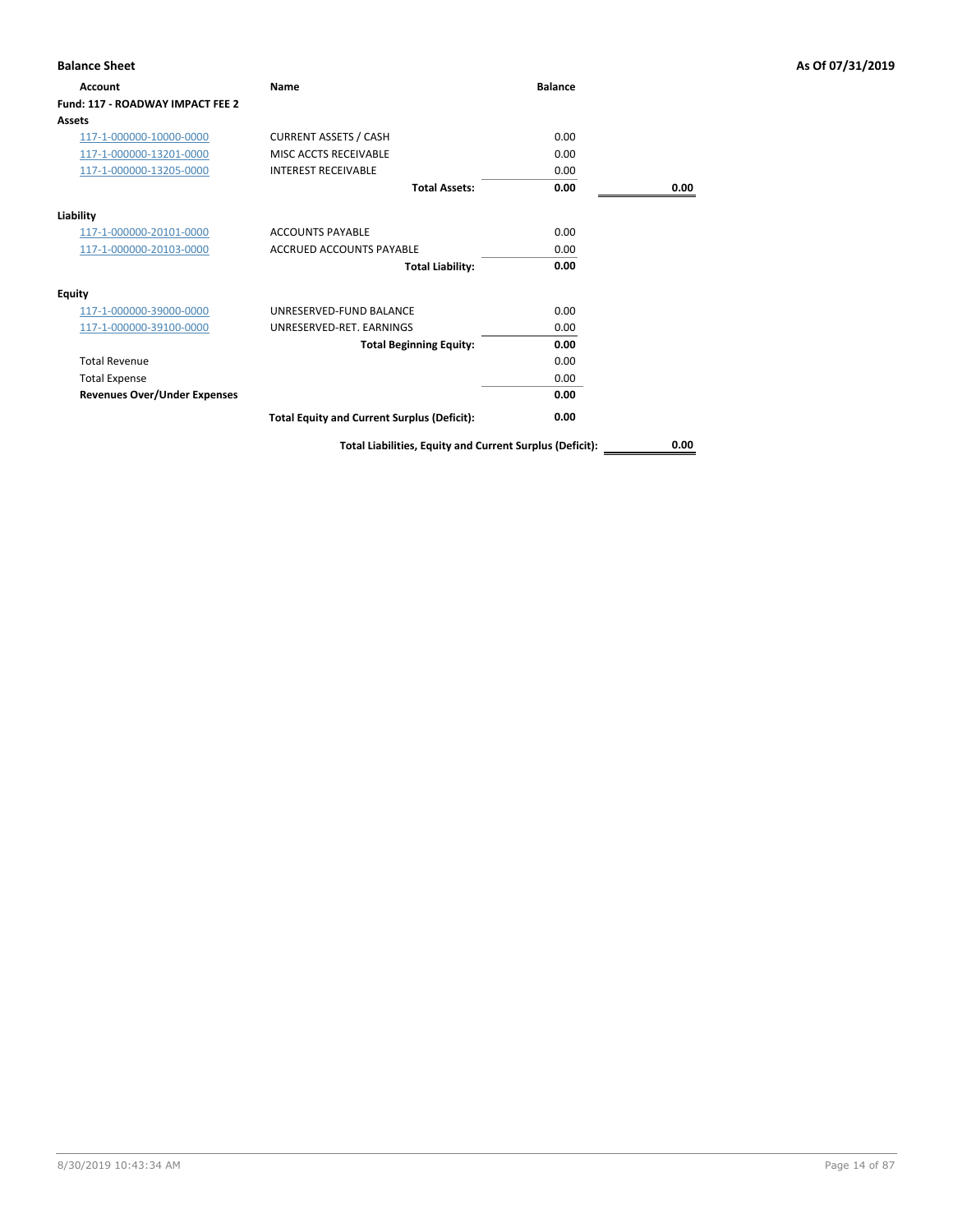| <b>Balance Sheet</b>                |                                                          |                |      | As Of 07/31/2019 |
|-------------------------------------|----------------------------------------------------------|----------------|------|------------------|
| Account                             | Name                                                     | <b>Balance</b> |      |                  |
| Fund: 118 - ROADWAY IMPACT FEE 3    |                                                          |                |      |                  |
| Assets                              |                                                          |                |      |                  |
| 118-1-000000-10000-0000             | <b>CURRENT ASSETS / CASH</b>                             | 0.00           |      |                  |
| 118-1-000000-13201-0000             | MISC ACCTS RECEIVABLE                                    | 0.00           |      |                  |
| 118-1-000000-13205-0000             | <b>INTEREST RECEIVABLE</b>                               | 0.00           |      |                  |
|                                     | <b>Total Assets:</b>                                     | 0.00           | 0.00 |                  |
| Liability                           |                                                          |                |      |                  |
| 118-1-000000-20101-0000             | <b>ACCOUNTS PAYABLE</b>                                  | 0.00           |      |                  |
| 118-1-000000-20103-0000             | <b>ACCRUED ACCOUNTS PAYABLE</b>                          | 0.00           |      |                  |
|                                     | <b>Total Liability:</b>                                  | 0.00           |      |                  |
| <b>Equity</b>                       |                                                          |                |      |                  |
| 118-1-000000-39000-0000             | UNRESERVED-FUND BALANCE                                  | 0.00           |      |                  |
| 118-1-000000-39100-0000             | UNRESERVED-RET. EARNINGS                                 | 0.00           |      |                  |
|                                     | <b>Total Beginning Equity:</b>                           | 0.00           |      |                  |
| <b>Total Revenue</b>                |                                                          | 0.00           |      |                  |
| <b>Total Expense</b>                |                                                          | 0.00           |      |                  |
| <b>Revenues Over/Under Expenses</b> |                                                          | 0.00           |      |                  |
|                                     | <b>Total Equity and Current Surplus (Deficit):</b>       | 0.00           |      |                  |
|                                     | Total Liabilities, Equity and Current Surplus (Deficit): |                | 0.00 |                  |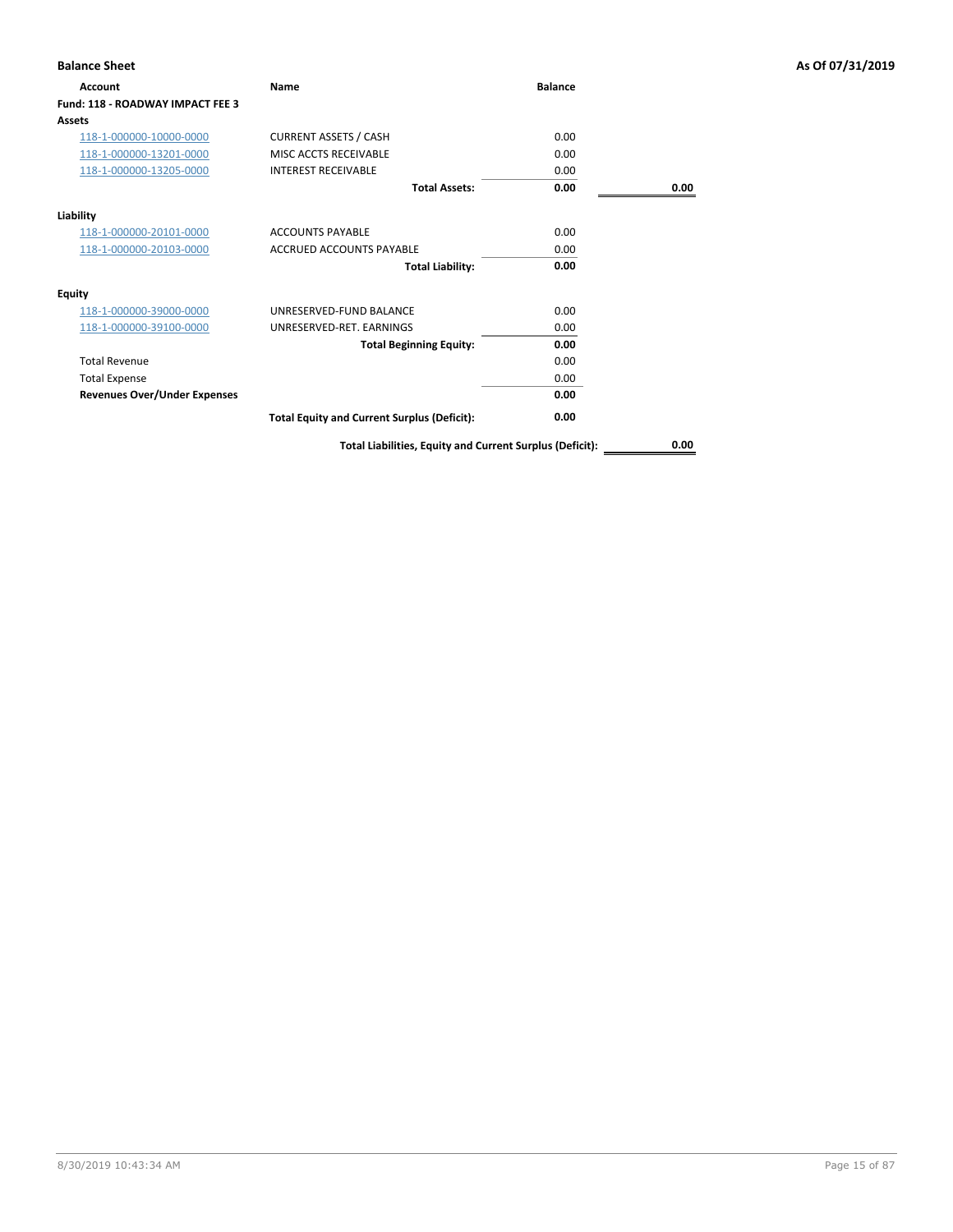| <b>Balance Sheet</b>                |                                                          |                |      | As Of 07/31/2019 |
|-------------------------------------|----------------------------------------------------------|----------------|------|------------------|
| Account                             | Name                                                     | <b>Balance</b> |      |                  |
| Fund: 119 - ROADWAY IMPACT FEE 4    |                                                          |                |      |                  |
| Assets                              |                                                          |                |      |                  |
| 119-1-000000-10000-0000             | <b>CURRENT ASSETS / CASH</b>                             | 0.00           |      |                  |
| 119-1-000000-13201-0000             | MISC ACCTS RECEIVABLE                                    | 0.00           |      |                  |
| 119-1-000000-13205-0000             | <b>INTEREST RECEIVABLE</b>                               | 0.00           |      |                  |
|                                     | <b>Total Assets:</b>                                     | 0.00           | 0.00 |                  |
| Liability                           |                                                          |                |      |                  |
| 119-1-000000-20101-0000             | <b>ACCOUNTS PAYABLE</b>                                  | 0.00           |      |                  |
| 119-1-000000-20103-0000             | <b>ACCRUED ACCOUNTS PAYABLE</b>                          | 0.00           |      |                  |
|                                     | <b>Total Liability:</b>                                  | 0.00           |      |                  |
| <b>Equity</b>                       |                                                          |                |      |                  |
| 119-1-000000-39000-0000             | UNRESERVED-FUND BALANCE                                  | 0.00           |      |                  |
| 119-1-000000-39100-0000             | UNRESERVED-RET. EARNINGS                                 | 0.00           |      |                  |
|                                     | <b>Total Beginning Equity:</b>                           | 0.00           |      |                  |
| <b>Total Revenue</b>                |                                                          | 0.00           |      |                  |
| <b>Total Expense</b>                |                                                          | 0.00           |      |                  |
| <b>Revenues Over/Under Expenses</b> |                                                          | 0.00           |      |                  |
|                                     | <b>Total Equity and Current Surplus (Deficit):</b>       | 0.00           |      |                  |
|                                     | Total Liabilities, Equity and Current Surplus (Deficit): |                | 0.00 |                  |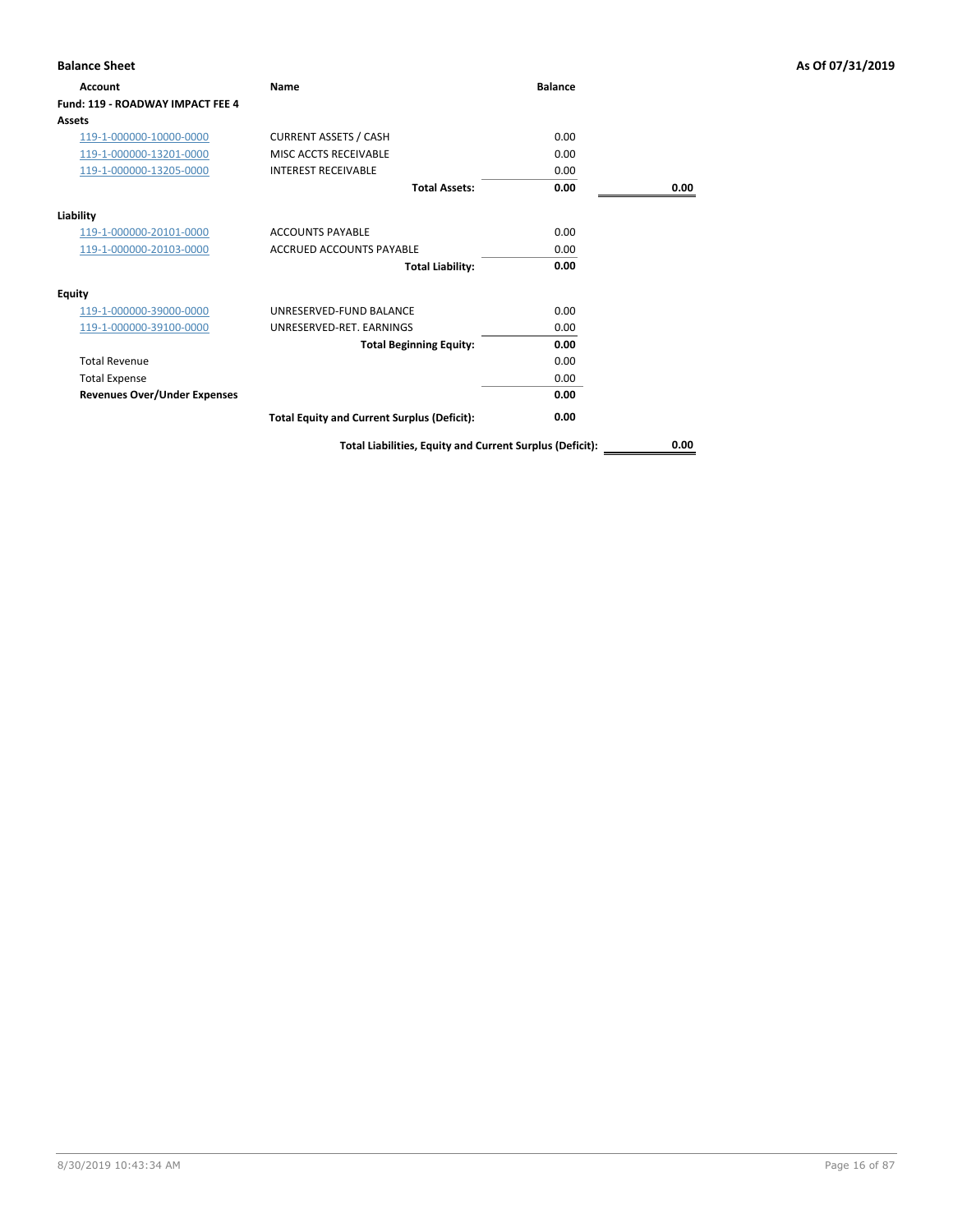| Account                                                  | <b>Name</b>                                        | <b>Balance</b> |      |
|----------------------------------------------------------|----------------------------------------------------|----------------|------|
| <b>Fund: 120 - BROWNSFIELD HAZARDOUS WASTE EPA GRANT</b> |                                                    |                |      |
| Assets                                                   |                                                    |                |      |
| 120-1-000000-10000-0000                                  | <b>CURRENT ASSETS / CASH</b>                       | 0.00           |      |
| 120-1-000000-13201-0000                                  | MISC ACCTS RECEIVABLE                              | 0.00           |      |
|                                                          | <b>Total Assets:</b>                               | 0.00           | 0.00 |
| Liability                                                |                                                    |                |      |
| 120-1-000000-20101-0000                                  | <b>ACCOUNTS PAYABLE</b>                            | 0.00           |      |
| 120-1-000000-20102-0000                                  | <b>CREDIT CARD PAYABLE</b>                         | 0.00           |      |
| 120-1-000000-20902-0000                                  | <b>DEFERRED GRANT REVENUE</b>                      | 0.00           |      |
| 120-1-000000-29300-0000                                  | <b>ENCUMBRANCE SUMMARY</b>                         | 0.00           |      |
| 120-1-000000-29400-0000                                  | RESERVED ACCOUNT / ENCUMBRANCES                    | 0.00           |      |
|                                                          | <b>Total Liability:</b>                            | 0.00           |      |
| <b>Equity</b>                                            |                                                    |                |      |
| 120-1-000000-39000-0000                                  | UNRESERVED-FUND BALANCE                            | 0.00           |      |
|                                                          | <b>Total Beginning Equity:</b>                     | 0.00           |      |
| <b>Total Revenue</b>                                     |                                                    | 0.00           |      |
| <b>Total Expense</b>                                     |                                                    | 0.00           |      |
| <b>Revenues Over/Under Expenses</b>                      |                                                    | 0.00           |      |
|                                                          | <b>Total Equity and Current Surplus (Deficit):</b> | 0.00           |      |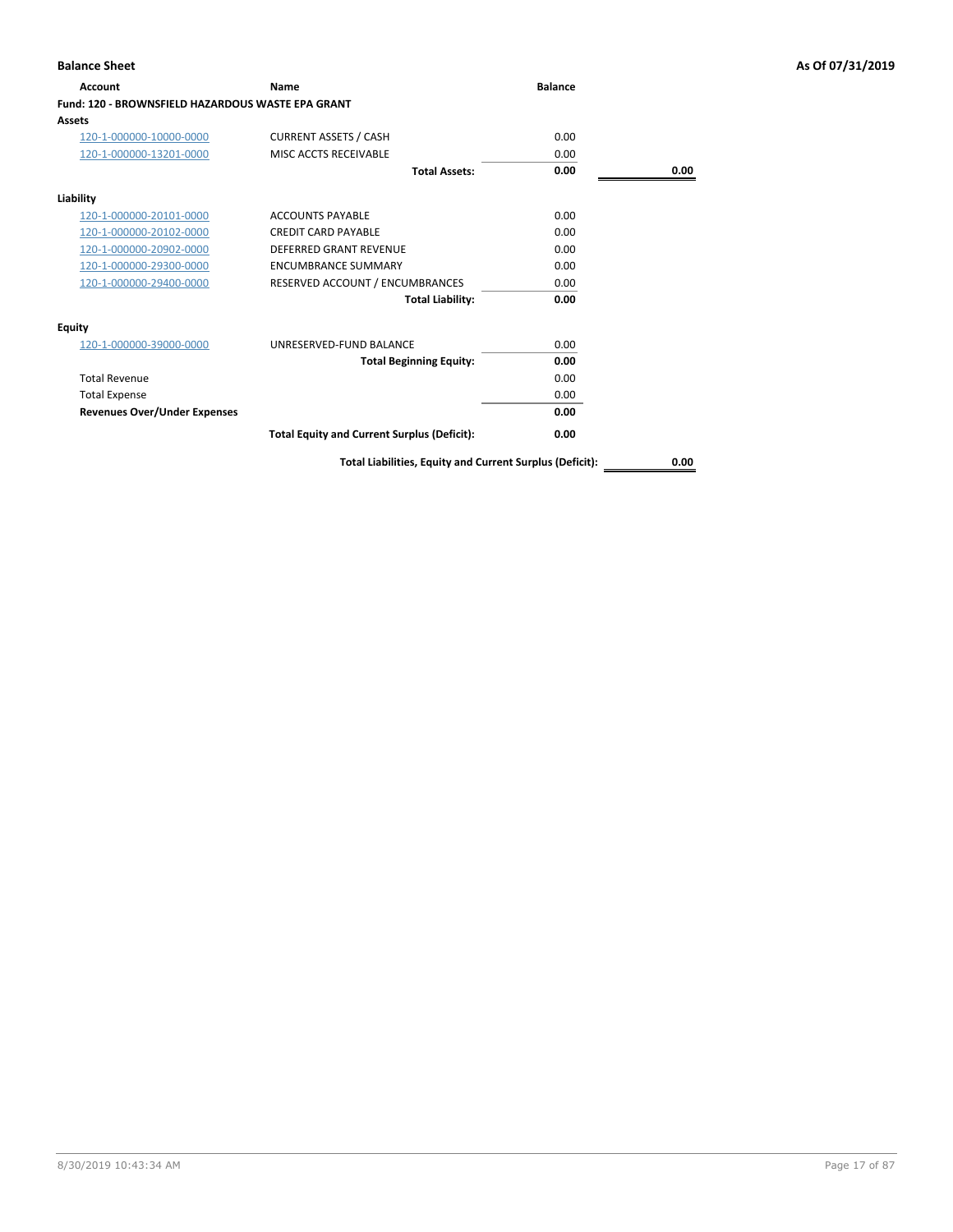| Account                                            | Name                                               | <b>Balance</b> |      |
|----------------------------------------------------|----------------------------------------------------|----------------|------|
| <b>Fund: 121 - BROWNSFIELD PETROLEUM EPA GRANT</b> |                                                    |                |      |
| Assets                                             |                                                    |                |      |
| 121-1-000000-10000-0000                            | <b>CURRENT ASSETS / CASH</b>                       | 0.00           |      |
| 121-1-000000-13201-0000                            | MISC ACCTS RECEIVABLE                              | 0.00           |      |
|                                                    | <b>Total Assets:</b>                               | 0.00           | 0.00 |
| Liability                                          |                                                    |                |      |
| 121-1-000000-20101-0000                            | <b>ACCOUNTS PAYABLE</b>                            | 0.00           |      |
| 121-1-000000-20102-0000                            | <b>CREDIT CARD PAYABLE</b>                         | 0.00           |      |
| 121-1-000000-20103-0000                            | <b>ACCRUED ACCOUNTS PAYABLE</b>                    | 0.00           |      |
| 121-1-000000-20902-0000                            | <b>DEFERRED GRANT REVENUE</b>                      | 0.00           |      |
| 121-1-000000-29300-0000                            | <b>ENCUMBRANCE SUMMARY</b>                         | 0.00           |      |
| 121-1-000000-29400-0000                            | RESERVED ACCOUNT / ENCUMBRANCES                    | 0.00           |      |
|                                                    | <b>Total Liability:</b>                            | 0.00           |      |
| Equity                                             |                                                    |                |      |
| 121-1-000000-39000-0000                            | UNRESERVED-FUND BALANCE                            | 0.00           |      |
|                                                    | <b>Total Beginning Equity:</b>                     | 0.00           |      |
| <b>Total Revenue</b>                               |                                                    | 0.00           |      |
| <b>Total Expense</b>                               |                                                    | 0.00           |      |
| <b>Revenues Over/Under Expenses</b>                |                                                    | 0.00           |      |
|                                                    | <b>Total Equity and Current Surplus (Deficit):</b> | 0.00           |      |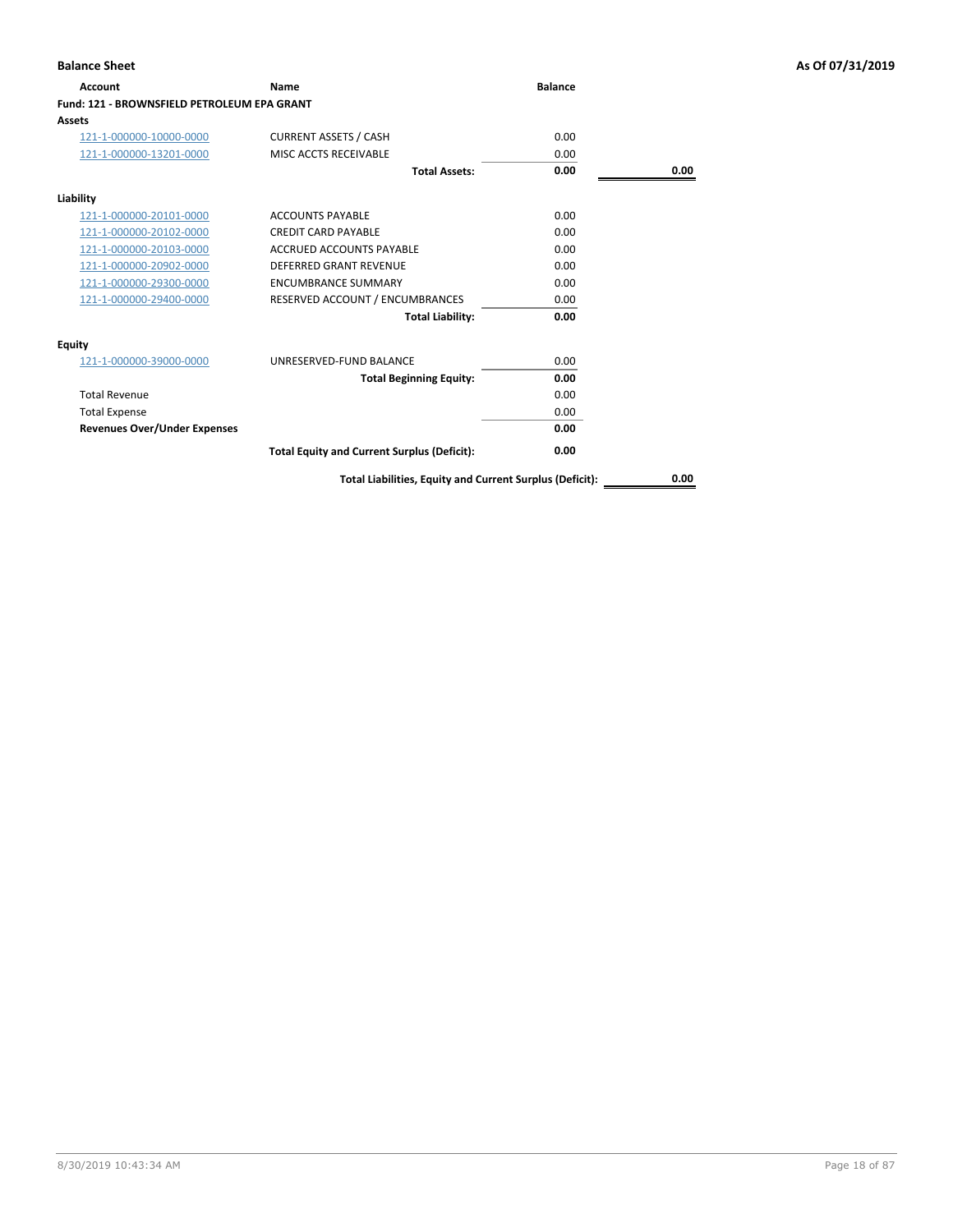| Account                                            | Name                                                     | <b>Balance</b> |      |
|----------------------------------------------------|----------------------------------------------------------|----------------|------|
| Fund: 122 - COPS HIRING PROGRAM GRANT 2010UMWX0308 |                                                          |                |      |
| Assets                                             |                                                          |                |      |
| 122-1-000000-10000-0000                            | <b>CURRENT ASSETS / CASH</b>                             | 0.00           |      |
| 122-1-000000-13201-0000                            | MISC ACCTS RECEIVABLE                                    | 0.00           |      |
|                                                    | <b>Total Assets:</b>                                     | 0.00           | 0.00 |
| Liability                                          |                                                          |                |      |
| 122-1-000000-20101-0000                            | <b>ACCOUNTS PAYABLE</b>                                  | 0.00           |      |
| 122-1-000000-20102-0000                            | <b>CREDIT CARD PAYABLE</b>                               | 0.00           |      |
| 122-1-000000-20103-0000                            | <b>ACCRUED ACCOUNTS PAYABLE</b>                          | 0.00           |      |
| 122-1-000000-20902-0000                            | <b>DEFERRED GRANT REVENUE</b>                            | 0.00           |      |
|                                                    | <b>Total Liability:</b>                                  | 0.00           |      |
| Equity                                             |                                                          |                |      |
| 122-1-000000-39000-0000                            | UNRESERVED-FUND BALANCE                                  | 0.00           |      |
|                                                    | <b>Total Beginning Equity:</b>                           | 0.00           |      |
| <b>Total Revenue</b>                               |                                                          | 0.00           |      |
| <b>Total Expense</b>                               |                                                          | 0.00           |      |
| <b>Revenues Over/Under Expenses</b>                |                                                          | 0.00           |      |
|                                                    | <b>Total Equity and Current Surplus (Deficit):</b>       | 0.00           |      |
|                                                    | Total Liabilities, Equity and Current Surplus (Deficit): |                | 0.00 |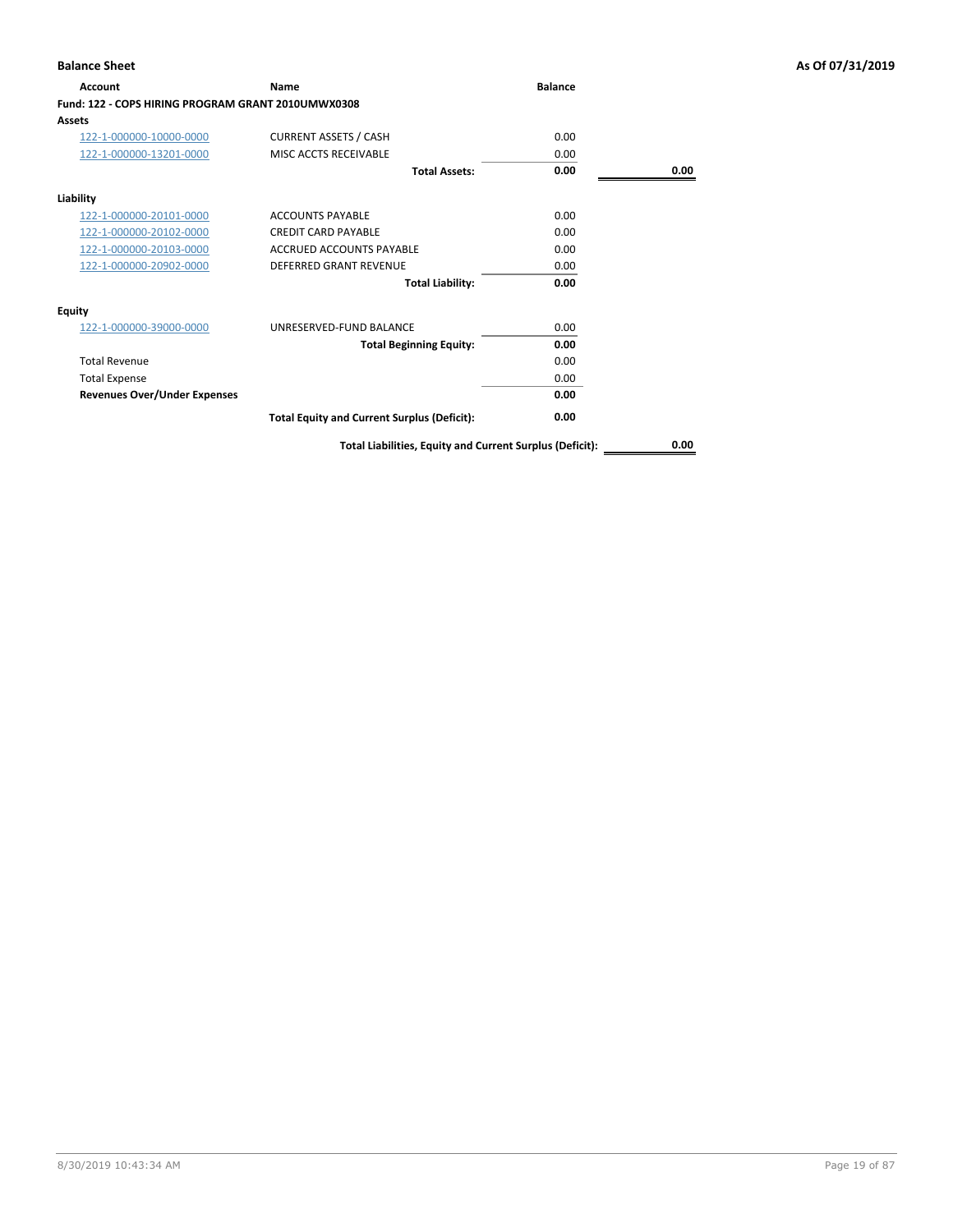| Account                                                                   | Name                                                     | <b>Balance</b> |          |
|---------------------------------------------------------------------------|----------------------------------------------------------|----------------|----------|
| <b>Fund: 123 - PTRAIN - POLICE REIMBURSEMENT GRANTS &amp; CONT EDUCAT</b> |                                                          |                |          |
| Assets                                                                    |                                                          |                |          |
| 123-1-000000-10000-0000                                                   | <b>CURRENT ASSETS / CASH</b>                             | 6,709.46       |          |
| 123-1-000000-13201-0000                                                   | MISC ACCTS RECEIVABLE                                    | 0.00           |          |
|                                                                           | <b>Total Assets:</b>                                     | 6,709.46       | 6,709.46 |
| Liability                                                                 |                                                          |                |          |
| 123-1-000000-20101-0000                                                   | <b>ACCOUNTS PAYABLE</b>                                  | 0.00           |          |
| 123-1-000000-20102-0000                                                   | <b>CREDIT CARD PAYABLE</b>                               | 0.00           |          |
| 123-1-000000-20103-0000                                                   | <b>ACCRUED ACCOUNTS PAYABLE</b>                          | 0.00           |          |
|                                                                           | <b>Total Liability:</b>                                  | 0.00           |          |
| <b>Equity</b>                                                             |                                                          |                |          |
| 123-1-000000-39000-0000                                                   | UNRESERVED-FUND BALANCE                                  | 10,461.04      |          |
|                                                                           | <b>Total Beginning Equity:</b>                           | 10,461.04      |          |
| <b>Total Revenue</b>                                                      |                                                          | 4,610.33       |          |
| <b>Total Expense</b>                                                      |                                                          | 8,361.91       |          |
| <b>Revenues Over/Under Expenses</b>                                       |                                                          | $-3,751.58$    |          |
|                                                                           | <b>Total Equity and Current Surplus (Deficit):</b>       | 6,709.46       |          |
|                                                                           | Total Liabilities, Equity and Current Surplus (Deficit): |                | 6,709.46 |

8/30/2019 10:43:34 AM Page 20 of 87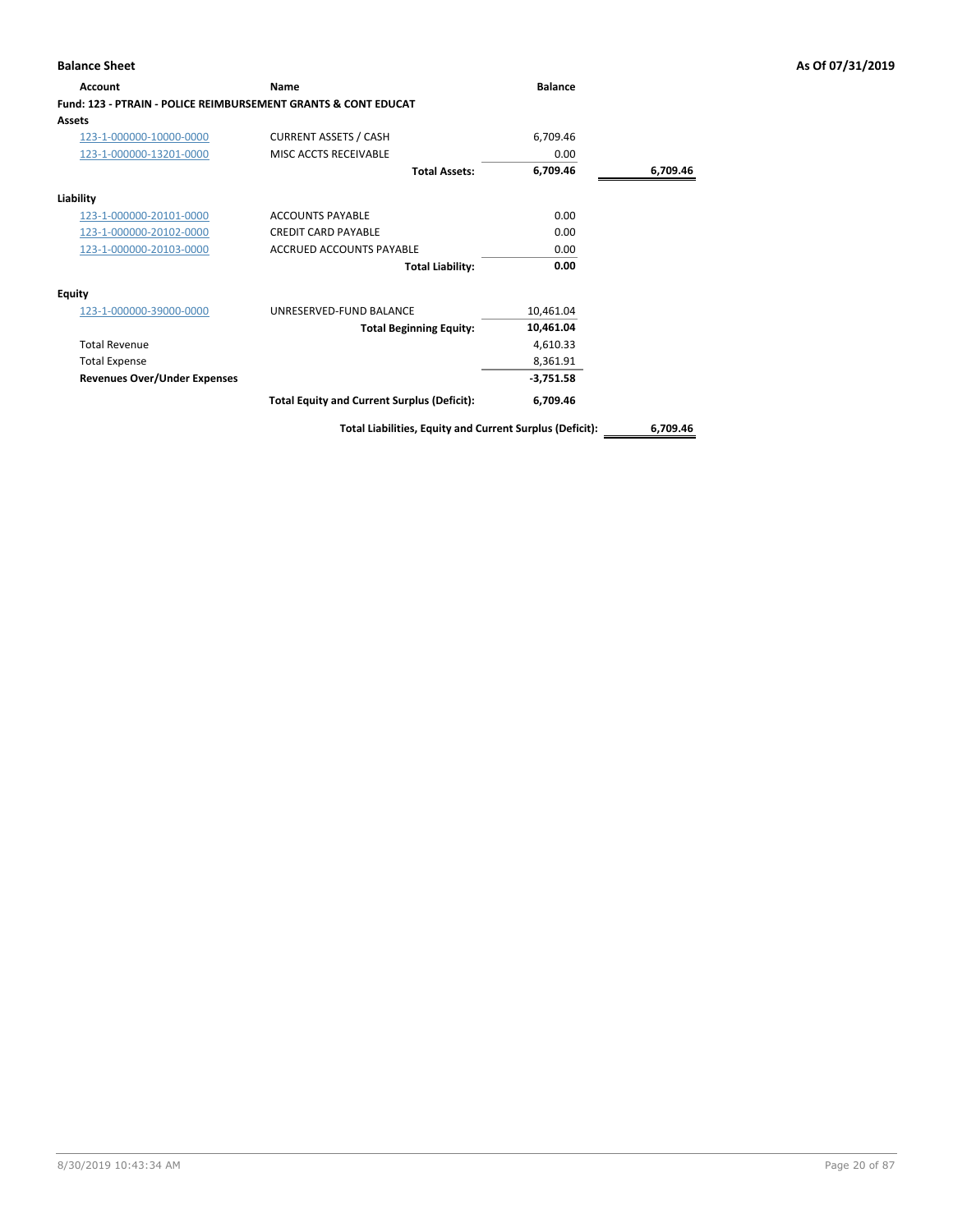| <b>Balance Sheet</b>                 |                                                    |                |              | As Of 07/31/2019 |
|--------------------------------------|----------------------------------------------------|----------------|--------------|------------------|
| <b>Account</b>                       | Name                                               | <b>Balance</b> |              |                  |
| <b>Fund: 124 - FIRE HAZMAT GRANT</b> |                                                    |                |              |                  |
| Assets                               |                                                    |                |              |                  |
| 124-1-000000-10000-0000              | <b>CURRENT ASSETS / CASH</b>                       | $-67,365.11$   |              |                  |
| 124-1-000000-13201-0000              | MISC ACCTS RECEIVABLE                              | 0.00           |              |                  |
| 124-1-000000-13205-0000              | <b>INTEREST RECEIVABLE</b>                         | 0.00           |              |                  |
|                                      | <b>Total Assets:</b>                               | $-67,365.11$   | $-67,365.11$ |                  |
| Liability                            |                                                    |                |              |                  |
| 124-1-000000-20101-0000              | <b>ACCOUNTS PAYABLE</b>                            | 0.00           |              |                  |
| 124-1-000000-20102-0000              | <b>CREDIT CARD PAYABLE</b>                         | 0.00           |              |                  |
| 124-1-000000-20902-0000              | <b>DEFERRED GRANT REVENUE</b>                      | 0.00           |              |                  |
| 124-1-000000-21001-0000              | <b>GENERAL FUND / GENERAL FUND</b>                 | 0.00           |              |                  |
| 124-1-000000-29300-0000              | <b>ENCUMBRANCE SUMMARY</b>                         | 0.00           |              |                  |
| 124-1-000000-29400-0000              | RESERVED ACCOUNT / ENCUMBRANCES                    | 0.00           |              |                  |
|                                      | <b>Total Liability:</b>                            | 0.00           |              |                  |
| <b>Equity</b>                        |                                                    |                |              |                  |
| 124-1-000000-39000-0000              | UNRESERVED-FUND BALANCE                            | 0.00           |              |                  |
|                                      | <b>Total Beginning Equity:</b>                     | 0.00           |              |                  |
| <b>Total Revenue</b>                 |                                                    | 0.00           |              |                  |
| <b>Total Expense</b>                 |                                                    | 67,365.11      |              |                  |
| <b>Revenues Over/Under Expenses</b>  |                                                    | $-67,365.11$   |              |                  |
|                                      | <b>Total Equity and Current Surplus (Deficit):</b> | $-67,365.11$   |              |                  |

Total Liabilities, Equity and Current Surplus (Deficit): \_\_\_\_\_\_\_-67,365.11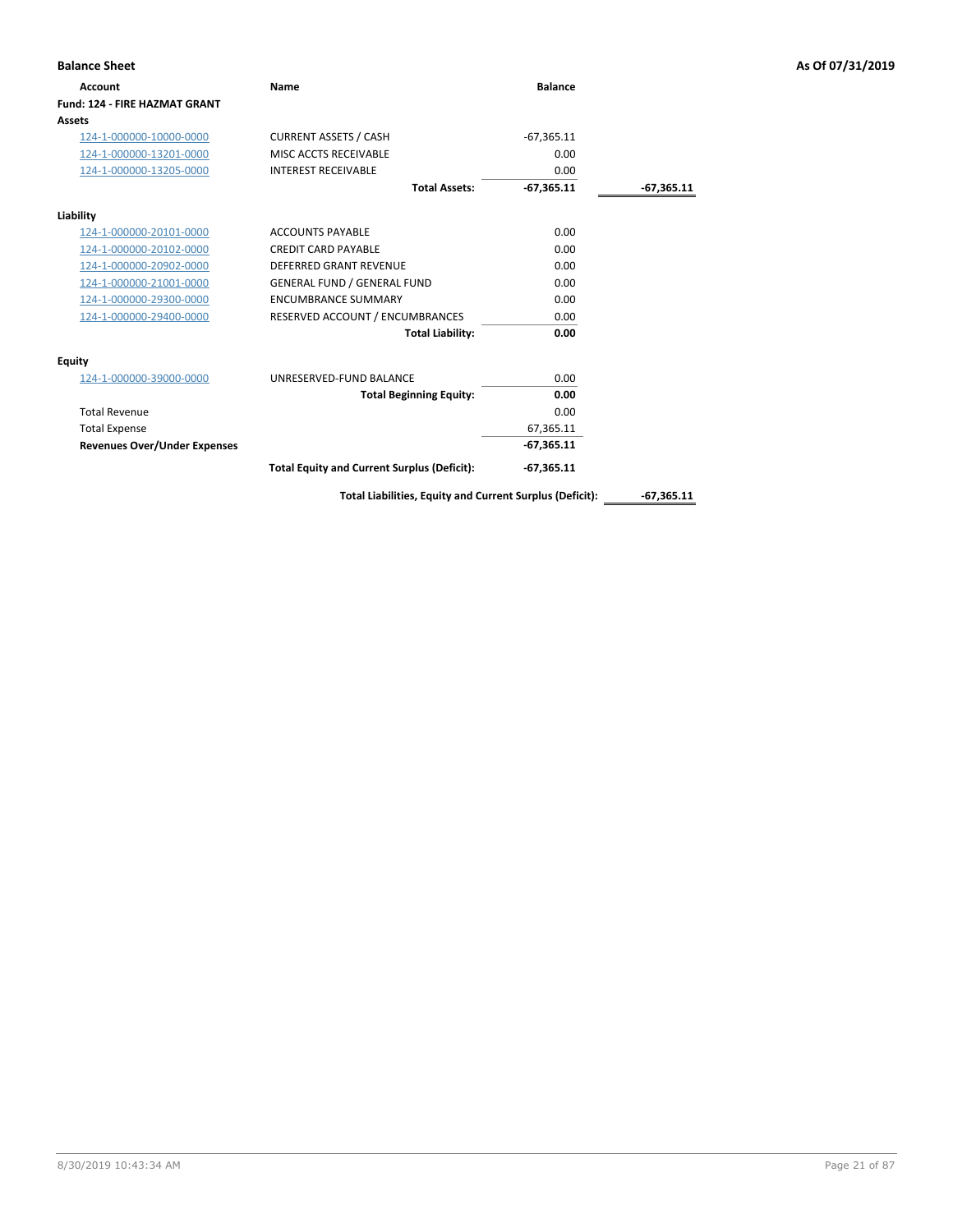| Account                                                   | Name                                               | <b>Balance</b> |        |
|-----------------------------------------------------------|----------------------------------------------------|----------------|--------|
| <b>Fund: 125 - TRAINING &amp; HUMANITIES TEXAS GRANTS</b> |                                                    |                |        |
| Assets                                                    |                                                    |                |        |
| 125-1-000000-10000-0000                                   | <b>CURRENT ASSETS / CASH</b>                       | $-97.30$       |        |
| 125-1-000000-13205-0000                                   | <b>INTEREST RECEIVABLE</b>                         | 0.00           |        |
|                                                           | <b>Total Assets:</b>                               | $-97.30$       | -97.30 |
| Liability                                                 |                                                    |                |        |
| 125-1-000000-20101-0000                                   | <b>ACCOUNTS PAYABLE</b>                            | 0.00           |        |
| 125-1-000000-20102-0000                                   | <b>CREDIT CARD PAYABLE</b>                         | 0.00           |        |
| 125-1-000000-20103-0000                                   | ACCRUED ACCOUNTS PAYABLE                           | 0.00           |        |
| 125-1-000000-20902-0000                                   | DEFERRED GRANT REVENUE                             | 0.00           |        |
| 125-1-000000-29300-0000                                   | <b>ENCUMBRANCE SUMMARY</b>                         | 0.00           |        |
| 125-1-000000-29400-0000                                   | RESERVED ACCOUNT / ENCUMBRANCES                    | 0.00           |        |
|                                                           | <b>Total Liability:</b>                            | 0.00           |        |
| Equity                                                    |                                                    |                |        |
| 125-1-000000-39000-0000                                   | UNRESERVED-FUND BALANCE                            | 0.00           |        |
|                                                           | <b>Total Beginning Equity:</b>                     | 0.00           |        |
| <b>Total Revenue</b>                                      |                                                    | 0.00           |        |
| <b>Total Expense</b>                                      |                                                    | 97.30          |        |
| <b>Revenues Over/Under Expenses</b>                       |                                                    | $-97.30$       |        |
|                                                           | <b>Total Equity and Current Surplus (Deficit):</b> | -97.30         |        |

**Total Liabilities, Equity and Current Surplus (Deficit):** \_\_\_\_\_\_\_\_\_\_\_\_\_-97.30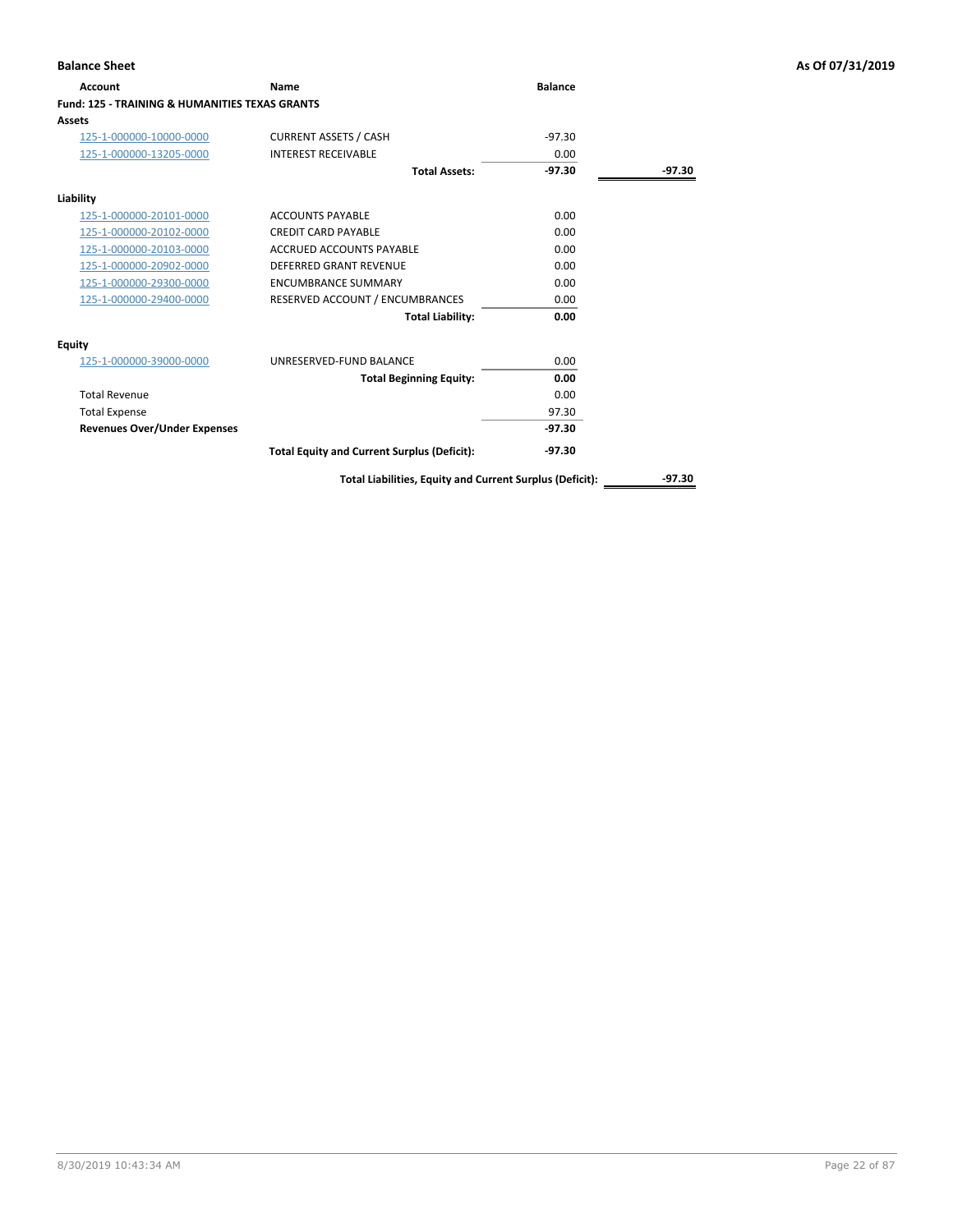| <b>Balance Sheet</b>                   |                                                          |                |      | As Of 07/31/2019 |
|----------------------------------------|----------------------------------------------------------|----------------|------|------------------|
| <b>Account</b>                         | Name                                                     | <b>Balance</b> |      |                  |
| <b>Fund: 126 - TIFMAS MOBILIZATION</b> |                                                          |                |      |                  |
| <b>Assets</b>                          |                                                          |                |      |                  |
| 126-1-000000-10000-0000                | <b>CURRENT ASSETS / CASH</b>                             | 0.00           |      |                  |
| 126-1-000000-13201-0000                | MISC ACCTS RECEIVABLE                                    | 0.00           |      |                  |
|                                        | <b>Total Assets:</b>                                     | 0.00           | 0.00 |                  |
| Liability                              |                                                          |                |      |                  |
| 126-1-000000-20101-0000                | <b>ACCOUNTS PAYABLE</b>                                  | 0.00           |      |                  |
| 126-1-000000-20102-0000                | <b>CREDIT CARD PAYABLE</b>                               | 0.00           |      |                  |
| 126-1-000000-39100-0000                | UNRESERVED-RET. EARNINGS                                 | 0.00           |      |                  |
|                                        | <b>Total Liability:</b>                                  | 0.00           |      |                  |
| Equity                                 |                                                          |                |      |                  |
| 126-1-000000-39000-0000                | UNRESERVED-FUND BALANCE                                  | 0.00           |      |                  |
|                                        | <b>Total Beginning Equity:</b>                           | 0.00           |      |                  |
| <b>Total Revenue</b>                   |                                                          | 0.00           |      |                  |
| <b>Total Expense</b>                   |                                                          | 0.00           |      |                  |
| <b>Revenues Over/Under Expenses</b>    |                                                          | 0.00           |      |                  |
|                                        | <b>Total Equity and Current Surplus (Deficit):</b>       | 0.00           |      |                  |
|                                        | Total Liabilities, Equity and Current Surplus (Deficit): |                | 0.00 |                  |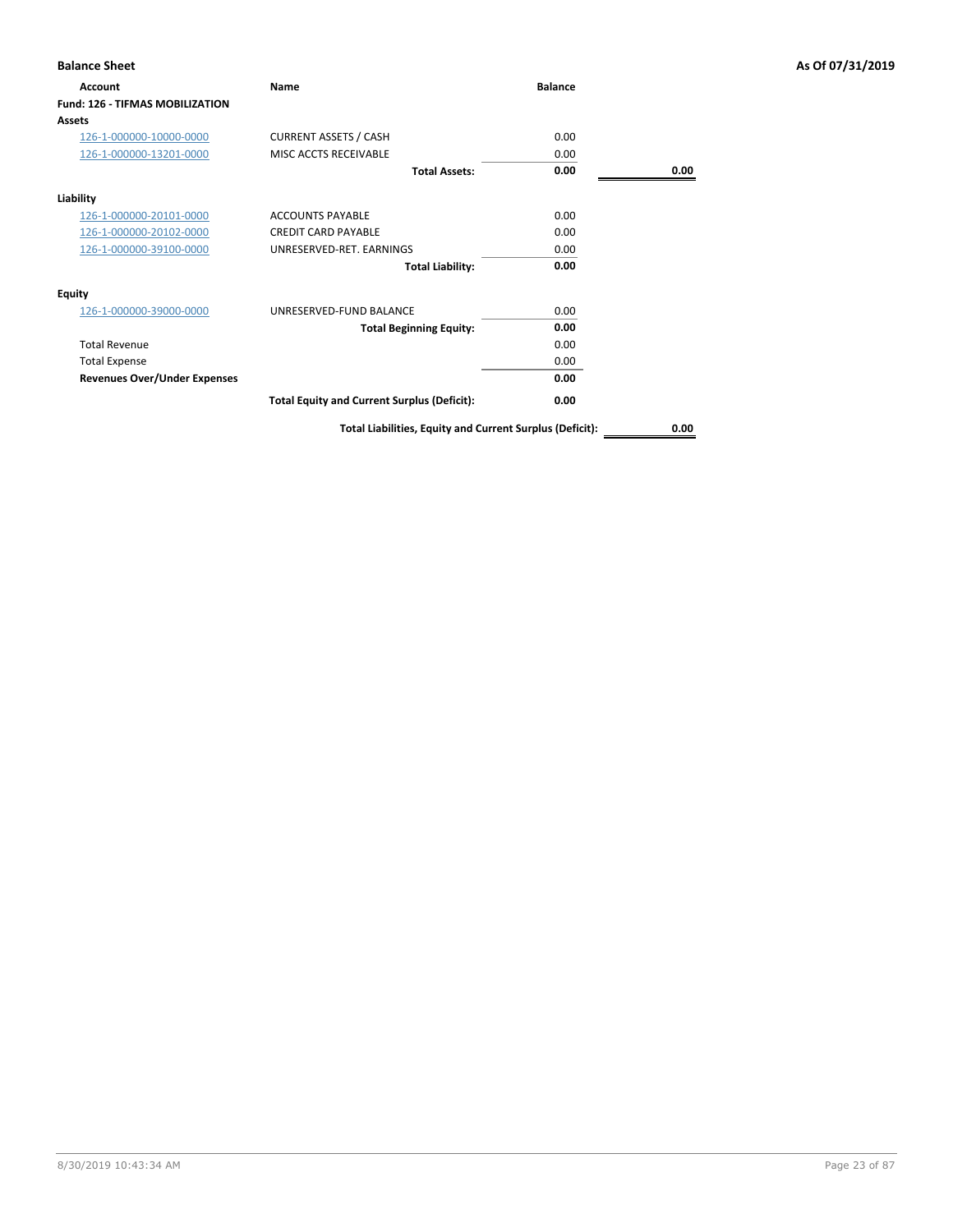| <b>Account</b>                      | <b>Name</b>                                        | <b>Balance</b> |      |
|-------------------------------------|----------------------------------------------------|----------------|------|
| Fund: 127 - FIRE GRANT              |                                                    |                |      |
| <b>Assets</b>                       |                                                    |                |      |
| 127-1-000000-10000-0000             | <b>CURRENT ASSETS / CASH</b>                       | 0.00           |      |
| 127-1-000000-13201-0000             | MISC ACCTS RECEIVABLE                              | 0.00           |      |
|                                     | <b>Total Assets:</b>                               | 0.00           | 0.00 |
| Liability                           |                                                    |                |      |
| 127-1-000000-20101-0000             | <b>ACCOUNTS PAYABLE</b>                            | 0.00           |      |
|                                     | <b>Total Liability:</b>                            | 0.00           |      |
| <b>Equity</b>                       |                                                    |                |      |
| 127-1-000000-39000-0000             | UNRESERVED-FUND BALANCE                            | 0.00           |      |
|                                     | <b>Total Beginning Equity:</b>                     | 0.00           |      |
| <b>Total Revenue</b>                |                                                    | 0.00           |      |
| <b>Total Expense</b>                |                                                    | 0.00           |      |
| <b>Revenues Over/Under Expenses</b> |                                                    | 0.00           |      |
|                                     | <b>Total Equity and Current Surplus (Deficit):</b> | 0.00           |      |
|                                     |                                                    |                |      |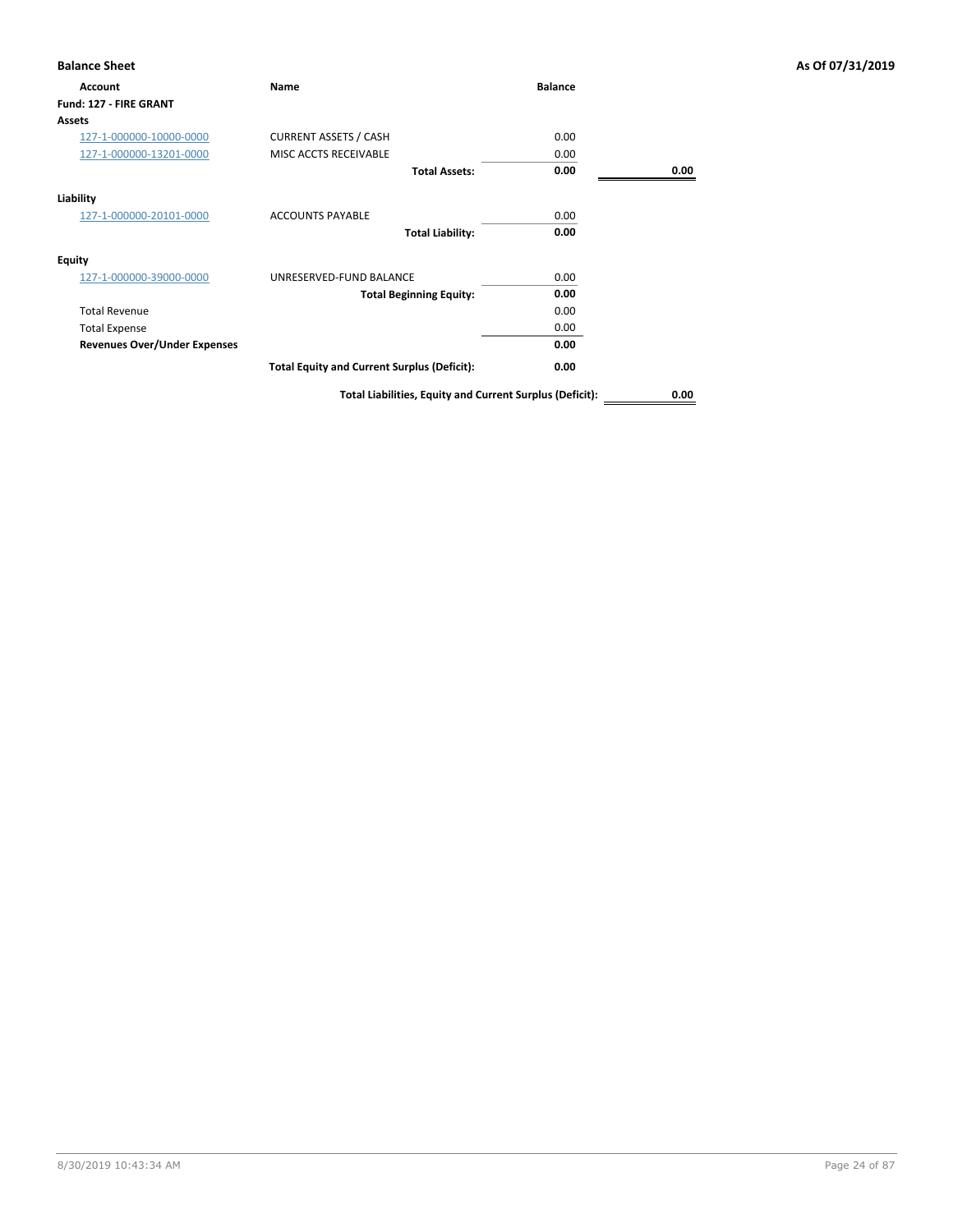| <b>Balance Sheet</b>                |                                                    |                |              | As Of 07/31/2019 |
|-------------------------------------|----------------------------------------------------|----------------|--------------|------------------|
| <b>Account</b>                      | Name                                               | <b>Balance</b> |              |                  |
| Fund: 140 - DEBT SERVICE FUND       |                                                    |                |              |                  |
| Assets                              |                                                    |                |              |                  |
| 140-1-000000-10000-0000             | <b>CURRENT ASSETS / CASH</b>                       | 1,231,409.53   |              |                  |
| 140-1-000000-12101-0000             | <b>BOND ISSUANCE COSTS</b>                         | 0.00           |              |                  |
| 140-1-000000-13101-0000             | TAX RECEIVABLE-CURRENT                             | 212,260.31     |              |                  |
| 140-1-000000-13102-0000             | <b>TAXES REC-DELINQUENT</b>                        | 245,962.26     |              |                  |
| 140-1-000000-13103-0000             | ALLOW FOR UNCOLLECT TAXES                          | $-88,282.80$   |              |                  |
| 140-1-000000-13203-0000             | NON-CURRENT ASSETS / PREPAYMENTS                   | 0.00           |              |                  |
| 140-1-000000-13205-0000             | <b>INTEREST RECEIVABLE</b>                         | 0.00           |              |                  |
| 140-1-000000-13221-0000             | MISC A/R - PROPERTY TAXES                          | 6,661.39       |              |                  |
|                                     | <b>Total Assets:</b>                               | 1,608,010.69   | 1,608,010.69 |                  |
| Liability                           |                                                    |                |              |                  |
| 140-1-000000-20101-0000             | <b>ACCOUNTS PAYABLE</b>                            | 0.00           |              |                  |
| 140-1-000000-20102-0000             | <b>CREDIT CARD PAYABLE</b>                         | 0.00           |              |                  |
| 140-1-000000-20103-0000             | ACCRUED ACCOUNTS PAYABLE                           | 0.00           |              |                  |
| 140-1-000000-20108-0000             | <b>MATURED BONDS PAYABLE</b>                       | 0.00           |              |                  |
| 140-1-000000-20111-0000             | <b>MATURED INTEREST PAYABLE</b>                    | 0.00           |              |                  |
| 140-1-000000-20112-0000             | ACCRUED INTEREST PAYABLE                           | 0.00           |              |                  |
| 140-1-000000-20203-0000             | <b>DEFERRED TAX REVENUE</b>                        | 359,610.80     |              |                  |
| 140-1-000000-21001-0000             | <b>GENERAL FUND / GENERAL FUND</b>                 | 0.00           |              |                  |
| 140-1-000000-21040-0000             | DUE TO / GENERAL CIP FUND                          | 0.00           |              |                  |
| 140-1-000000-29300-0000             | <b>ENCUMBRANCE SUMMARY</b>                         | 0.00           |              |                  |
| 140-1-000000-29400-0000             | RESERVED ACCOUNT / ENCUMBRANCES                    | 0.00           |              |                  |
|                                     | <b>Total Liability:</b>                            | 359,610.80     |              |                  |
| <b>Equity</b>                       |                                                    |                |              |                  |
| 140-1-000000-39000-0000             | UNRESERVED-FUND BALANCE                            | 855,063.37     |              |                  |
|                                     | <b>Total Beginning Equity:</b>                     | 855,063.37     |              |                  |
| <b>Total Revenue</b>                |                                                    | 5,945,907.43   |              |                  |
| <b>Total Expense</b>                |                                                    | 5,552,570.91   |              |                  |
| <b>Revenues Over/Under Expenses</b> |                                                    | 393,336.52     |              |                  |
|                                     | <b>Total Equity and Current Surplus (Deficit):</b> | 1,248,399.89   |              |                  |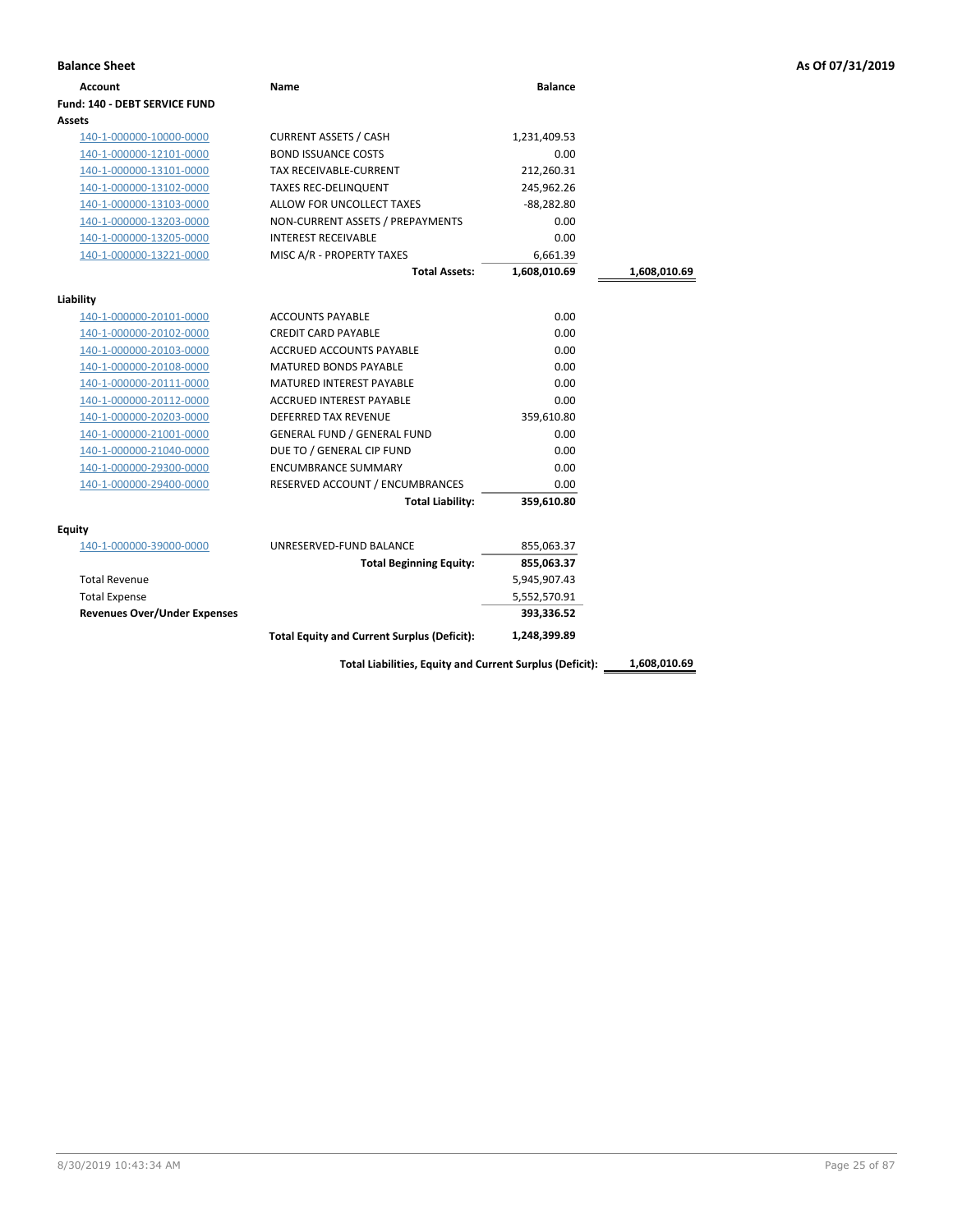| <b>Account</b>                               | Name                                               | <b>Balance</b> |              |
|----------------------------------------------|----------------------------------------------------|----------------|--------------|
| Fund: 160 - GENERAL CAPITAL IMPROVEMENT FUND |                                                    |                |              |
| Assets                                       |                                                    |                |              |
| 160-1-000000-10000-0000                      | <b>CURRENT ASSETS / CASH</b>                       | 3,612,049.04   |              |
| 160-1-000000-11402-0000                      | 2002 CO'S                                          | 253,359.96     |              |
| 160-1-000000-11514-0000                      | EXCHANGE BLDG - TX DAILY ACCOUNT 1157              | 226,328.85     |              |
| 160-1-000000-11517-0000                      | <b>EXCHANGE BLDG - TX TERM</b>                     | 0.00           |              |
| 160-1-000000-11520-0000                      | <b>CERTIFICATES OF DEPOSIT</b>                     | 0.00           |              |
| 160-1-000000-11602-0000                      | 2001 CO                                            | 0.00           |              |
| 160-1-000000-11603-0000                      | 2001-A CO'S                                        | 76,559.75      |              |
| 160-1-000000-13201-0000                      | MISC ACCTS RECEIVABLE                              | 0.00           |              |
| 160-1-000000-13205-0000                      | <b>INTEREST RECEIVABLE</b>                         | 0.00           |              |
| 160-1-000000-14035-0000                      | DEBT SERVICE / DEBT SERVICE FUND                   | 0.00           |              |
|                                              | <b>Total Assets:</b>                               | 4,168,297.60   | 4,168,297.60 |
| Liability                                    |                                                    |                |              |
| 160-1-000000-20101-0000                      | <b>ACCOUNTS PAYABLE</b>                            | 0.00           |              |
| 160-1-000000-20102-0000                      | <b>CREDIT CARD PAYABLE</b>                         | 0.00           |              |
| 160-1-000000-20103-0000                      | <b>ACCRUED ACCOUNTS PAYABLE</b>                    | 0.00           |              |
| 160-1-000000-20113-0000                      | <b>DEVELOPERS ESCROW</b>                           | 0.00           |              |
| 160-1-000000-20139-0000                      | <b>RETAINAGES PAYABLE</b>                          | $-0.04$        |              |
| 160-1-000000-20902-0000                      | <b>DEFERRED GRANT REVENUE</b>                      | 0.00           |              |
| 160-1-000000-21001-0000                      | <b>GENERAL FUND / GENERAL FUND</b>                 | 0.00           |              |
| 160-1-000000-21035-0000                      | DEBT SERVICE / DUE TO DEBT SERVICE                 | 0.00           |              |
| 160-1-000000-21101-0000                      | ENTERPRISE / WTR/WWTR UTILITY FUND                 | 0.00           |              |
| 160-1-000000-29300-0000                      | <b>ENCUMBRANCE SUMMARY</b>                         | 0.00           |              |
| 160-1-000000-29400-0100                      | RESERVED ACCOUNT / ENCUMBRANCES                    | 0.00           |              |
|                                              | <b>Total Liability:</b>                            | $-0.04$        |              |
| Equity                                       |                                                    |                |              |
| 160-1-000000-39000-0000                      | UNRESERVED-FUND BALANCE                            | 2,306,960.96   |              |
|                                              | <b>Total Beginning Equity:</b>                     | 2,306,960.96   |              |
| <b>Total Revenue</b>                         |                                                    | 2,972,942.03   |              |
| <b>Total Expense</b>                         |                                                    | 1,111,605.35   |              |
| <b>Revenues Over/Under Expenses</b>          |                                                    | 1,861,336.68   |              |
|                                              | <b>Total Equity and Current Surplus (Deficit):</b> | 4,168,297.64   |              |

8/30/2019 10:43:34 AM Page 26 of 87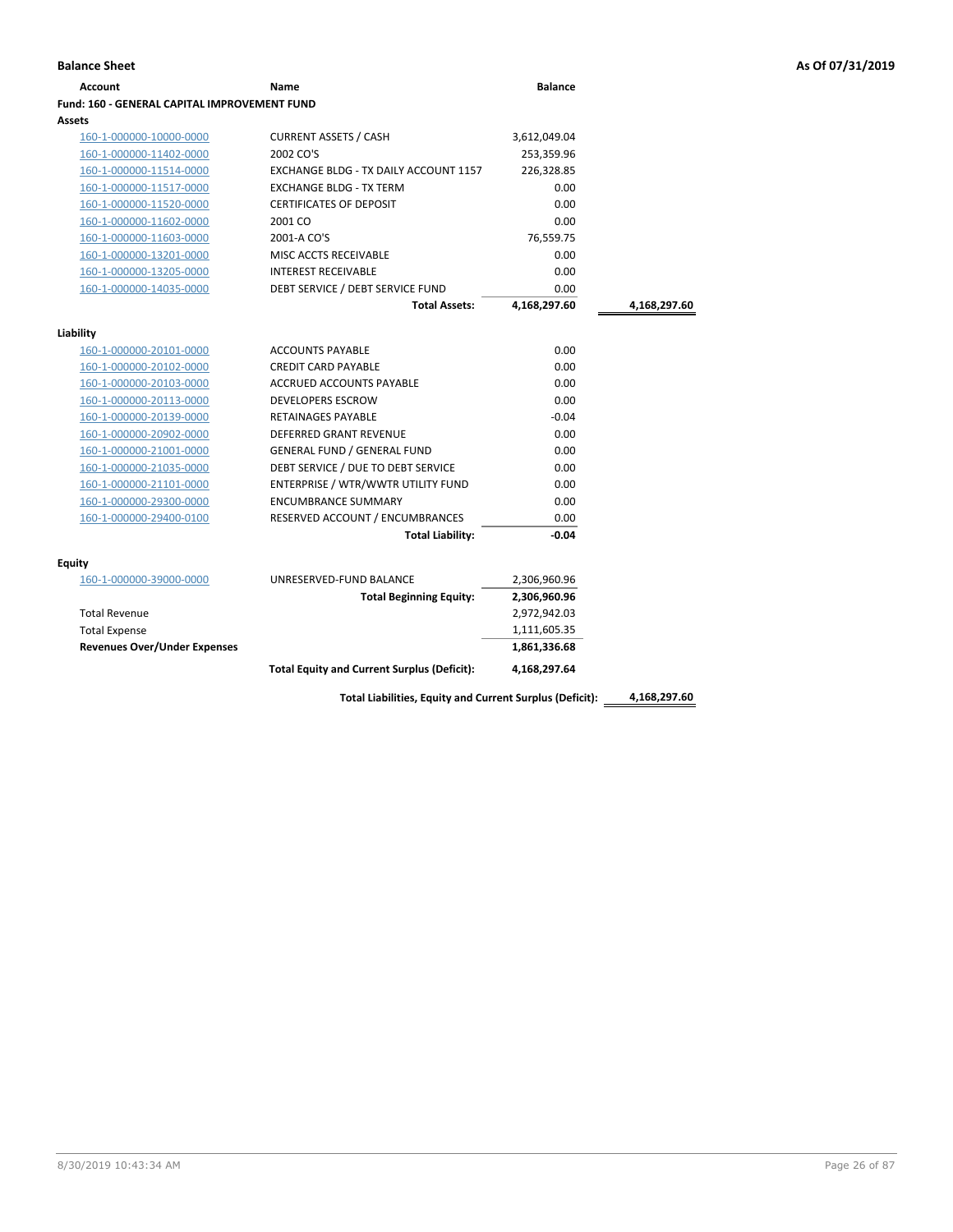| <b>Balance Sheet</b>                        |                                                          |                |            | As Of 07/31/2019 |
|---------------------------------------------|----------------------------------------------------------|----------------|------------|------------------|
| <b>Account</b>                              | <b>Name</b>                                              | <b>Balance</b> |            |                  |
| <b>Fund: 161 - STREET CONSTRUCTION FUND</b> |                                                          |                |            |                  |
| Assets                                      |                                                          |                |            |                  |
| 161-1-000000-10000-0000                     | <b>CURRENT ASSETS / CASH</b>                             | 864,381.65     |            |                  |
| 161-1-000000-11003-0000                     | 2010 CO'S                                                | 0.00           |            |                  |
| 161-1-000000-13205-0000                     | <b>INTEREST RECEIVABLE</b>                               | 0.00           |            |                  |
| 161-1-000000-14035-0000                     | DEBT SERVICE / DEBT SERVICE FUND                         | 0.00           |            |                  |
|                                             | <b>Total Assets:</b>                                     | 864,381.65     | 864,381.65 |                  |
| Liability                                   |                                                          |                |            |                  |
| 161-1-000000-20101-0000                     | <b>ACCOUNTS PAYABLE</b>                                  | 0.00           |            |                  |
| 161-1-000000-20102-0000                     | <b>CREDIT CARD PAYABLE</b>                               | 0.00           |            |                  |
| 161-1-000000-20103-0000                     | ACCRUED ACCOUNTS PAYABLE                                 | 0.00           |            |                  |
| 161-1-000000-20139-0000                     | <b>RETAINAGES PAYABLE</b>                                | 0.00           |            |                  |
| 161-1-000000-21001-0000                     | <b>GENERAL FUND / GENERAL FUND</b>                       | 0.00           |            |                  |
| 161-1-000000-21035-0000                     | DEBT SERVICE / DUE TO DEBT SERVICE                       | 0.00           |            |                  |
| 161-1-000000-29300-0000                     | <b>ENCUMBRANCE SUMMARY</b>                               | 0.00           |            |                  |
| 161-1-000000-29400-0100                     | RESERVED ACCOUNT / ENCUMBRANCES                          | 0.00           |            |                  |
|                                             | <b>Total Liability:</b>                                  | 0.00           |            |                  |
| <b>Equity</b>                               |                                                          |                |            |                  |
| 161-1-000000-39000-0000                     | UNRESERVED-FUND BALANCE                                  | 852,048.74     |            |                  |
|                                             | <b>Total Beginning Equity:</b>                           | 852,048.74     |            |                  |
| <b>Total Revenue</b>                        |                                                          | 12,708.35      |            |                  |
| <b>Total Expense</b>                        |                                                          | 375.44         |            |                  |
| <b>Revenues Over/Under Expenses</b>         |                                                          | 12,332.91      |            |                  |
|                                             | <b>Total Equity and Current Surplus (Deficit):</b>       | 864,381.65     |            |                  |
|                                             | Total Liabilities, Equity and Current Surplus (Deficit): |                | 864,381.65 |                  |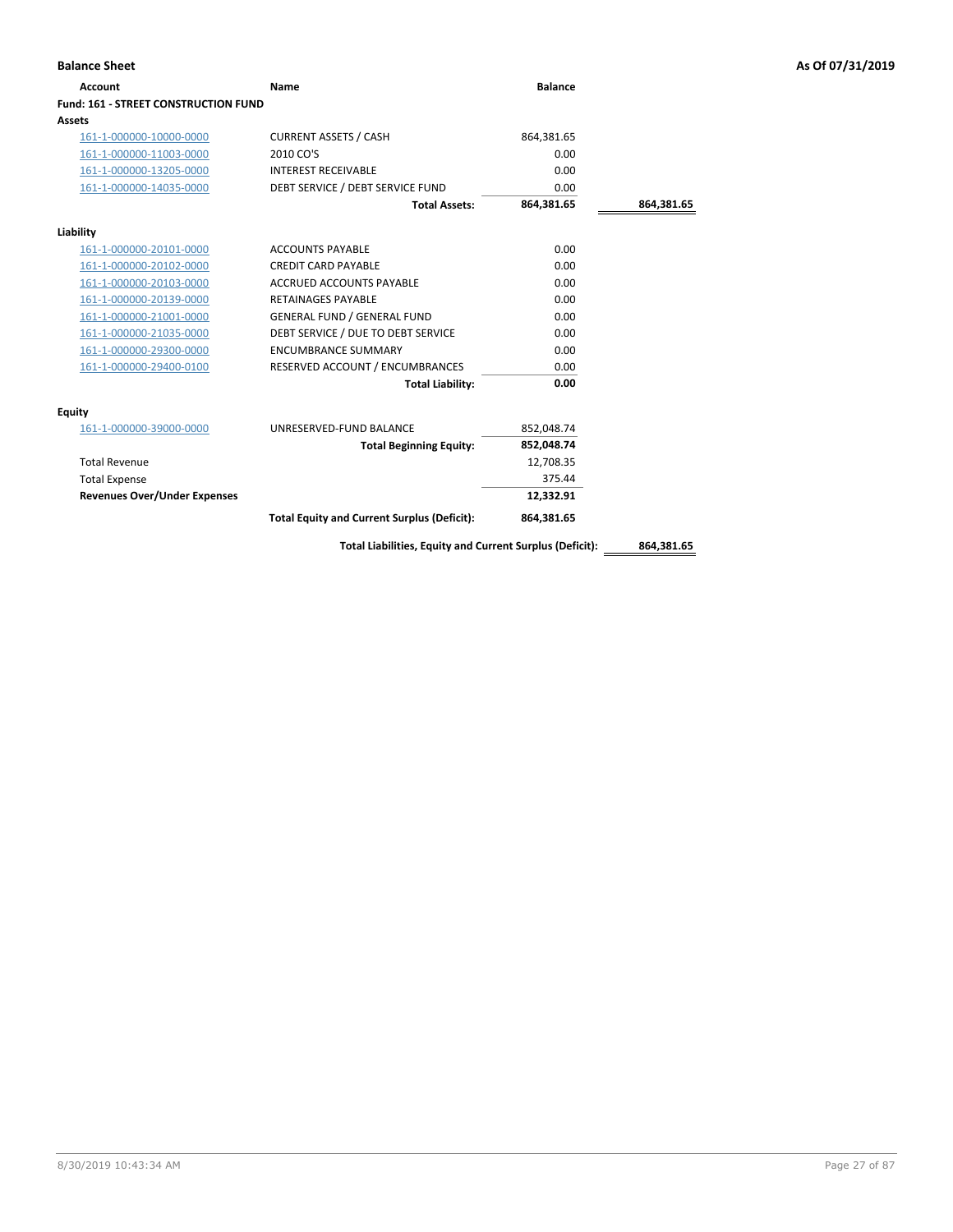| <b>Account</b>                                  | <b>Name</b>                                        | <b>Balance</b> |      |
|-------------------------------------------------|----------------------------------------------------|----------------|------|
| <b>Fund: 162 - GRAHAM PARK RENOVATIONS FUND</b> |                                                    |                |      |
| Assets                                          |                                                    |                |      |
| 162-1-000000-10000-0000                         | <b>CURRENT ASSETS / CASH</b>                       | 0.00           |      |
| 162-1-000000-13201-0000                         | MISC ACCTS RECEIVABLE                              | 0.00           |      |
|                                                 | <b>Total Assets:</b>                               | 0.00           | 0.00 |
| Liability                                       |                                                    |                |      |
| 162-1-000000-20101-0000                         | <b>ACCOUNTS PAYABLE</b>                            | 0.00           |      |
| 162-1-000000-20139-0000                         | <b>RETAINAGES PAYARLE</b>                          | 0.00           |      |
| 162-1-000000-20202-0000                         | <b>DEFERRED REVENUE</b>                            | 0.00           |      |
| 162-1-000000-29300-0000                         | <b>ENCUMBRANCE SUMMARY</b>                         | 0.00           |      |
| 162-1-000000-29400-0000                         | RESERVED ACCOUNT / ENCUMBRANCES                    | 0.00           |      |
|                                                 | <b>Total Liability:</b>                            | 0.00           |      |
| <b>Equity</b>                                   |                                                    |                |      |
| 162-1-000000-39000-0000                         | UNRESERVED-FUND BALANCE                            | 0.00           |      |
|                                                 | <b>Total Beginning Equity:</b>                     | 0.00           |      |
| <b>Total Revenue</b>                            |                                                    | 0.00           |      |
| <b>Total Expense</b>                            |                                                    | 0.00           |      |
| <b>Revenues Over/Under Expenses</b>             |                                                    | 0.00           |      |
|                                                 | <b>Total Equity and Current Surplus (Deficit):</b> | 0.00           |      |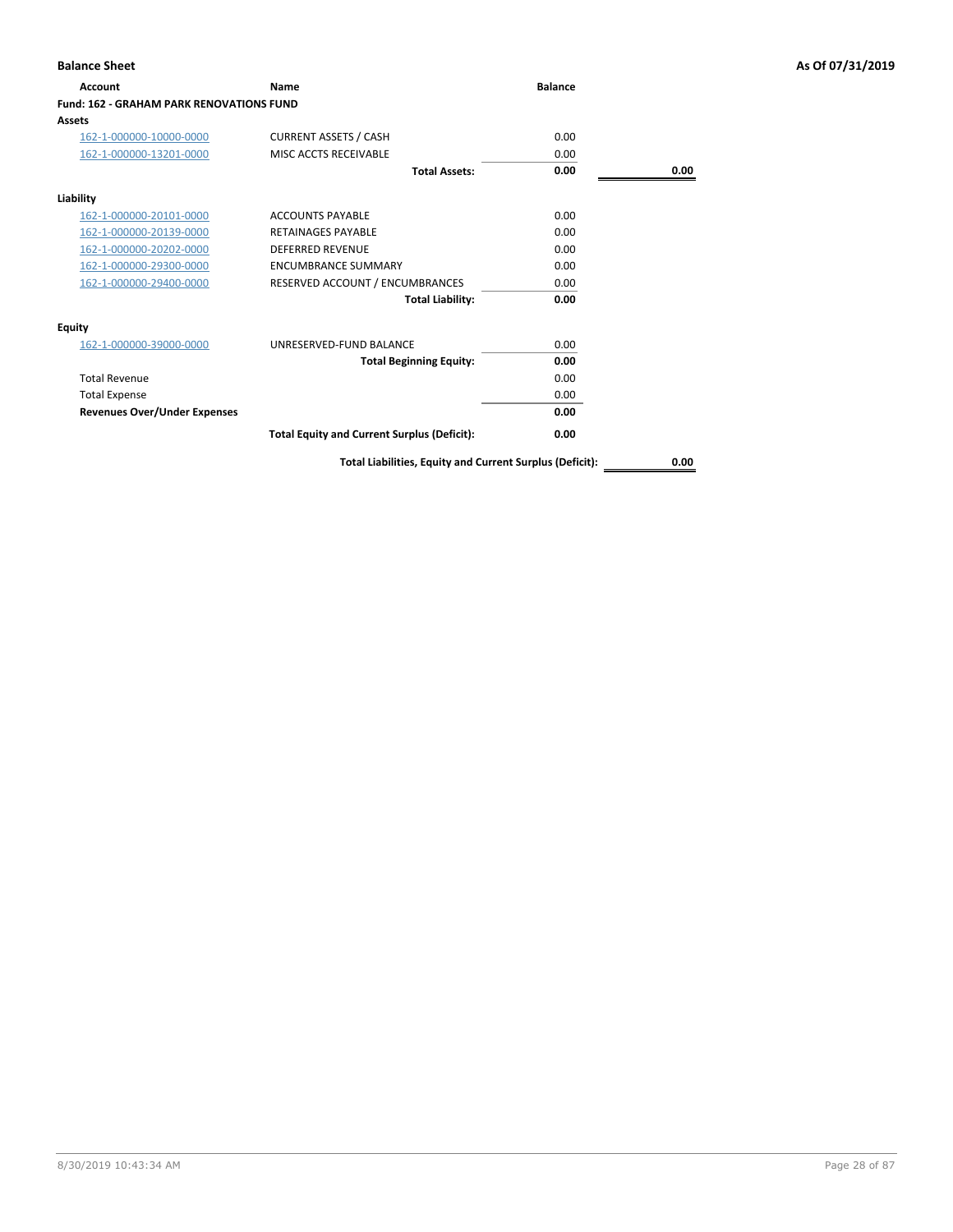| Account                                      | Name                                                     | <b>Balance</b> |      |
|----------------------------------------------|----------------------------------------------------------|----------------|------|
| <b>Fund: 163 - SECO STIMULAS BLOCK GRANT</b> |                                                          |                |      |
| Assets                                       |                                                          |                |      |
| 163-1-000000-10000-0000                      | <b>CURRENT ASSETS / CASH</b>                             | 0.00           |      |
| 163-1-000000-13201-0000                      | MISC ACCTS RECEIVABLE                                    | 0.00           |      |
| 163-1-000000-13205-0000                      | <b>INTEREST RECEIVABLE</b>                               | 0.00           |      |
|                                              | <b>Total Assets:</b>                                     | 0.00           | 0.00 |
| Liability                                    |                                                          |                |      |
| 163-1-000000-20101-0000                      | <b>ACCOUNTS PAYABLE</b>                                  | 0.00           |      |
| 163-1-000000-20102-0000                      | <b>CREDIT CARD PAYABLE</b>                               | 0.00           |      |
| 163-1-000000-20103-0000                      | ACCRUED ACCOUNTS PAYABLE                                 | 0.00           |      |
| 163-1-000000-20139-0000                      | <b>RETAINAGES PAYABLE</b>                                | 0.00           |      |
| 163-1-000000-20902-0000                      | <b>DEFERRED GRANT REVENUE</b>                            | 0.00           |      |
| 163-1-000000-29300-0000                      | <b>ENCUMBRANCE SUMMARY</b>                               | 0.00           |      |
| 163-1-000000-29400-0100                      | RESERVED ACCOUNT / ENCUMBRANCES                          | 0.00           |      |
|                                              | <b>Total Liability:</b>                                  | 0.00           |      |
| Equity                                       |                                                          |                |      |
| 163-1-000000-39000-0000                      | UNRESERVED-FUND BALANCE                                  | 0.00           |      |
|                                              | <b>Total Beginning Equity:</b>                           | 0.00           |      |
| <b>Total Revenue</b>                         |                                                          | 0.00           |      |
| <b>Total Expense</b>                         |                                                          | 0.00           |      |
| <b>Revenues Over/Under Expenses</b>          |                                                          | 0.00           |      |
|                                              | <b>Total Equity and Current Surplus (Deficit):</b>       | 0.00           |      |
|                                              | Total Liabilities, Equity and Current Surplus (Deficit): |                | 0.00 |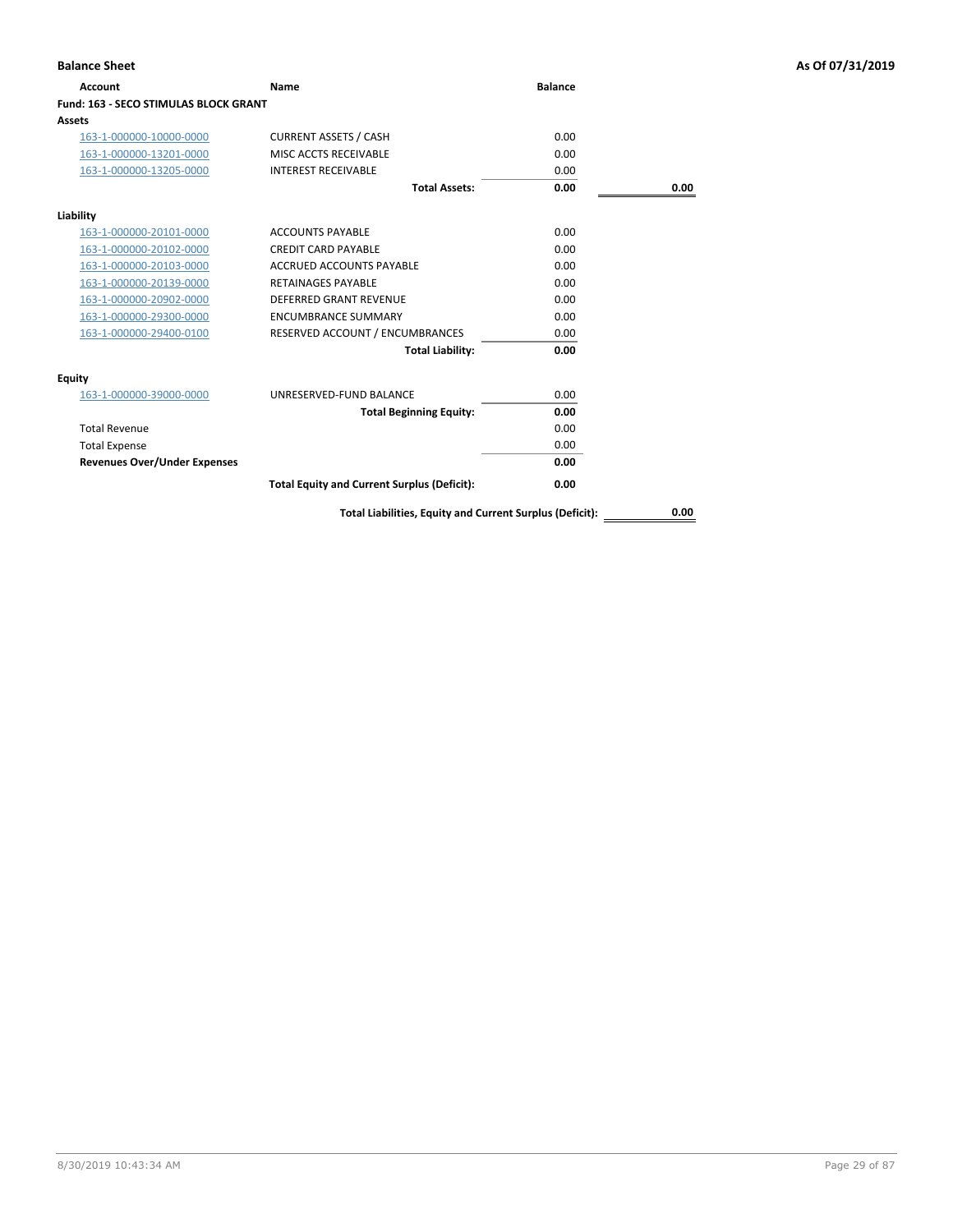| <b>Balance Sheet</b>                |                                                          |                |           | As Of 07/31/2019 |
|-------------------------------------|----------------------------------------------------------|----------------|-----------|------------------|
| <b>Account</b>                      | Name                                                     | <b>Balance</b> |           |                  |
| Fund: 164 - 2013 CO CAPITAL FUND    |                                                          |                |           |                  |
| Assets                              |                                                          |                |           |                  |
| 164-1-000000-10000-0000             | <b>CURRENT ASSETS / CASH</b>                             | 32,341.10      |           |                  |
| 164-1-000000-11508-0000             | 2013 CO'S PROJ CONST                                     | 2,056.90       |           |                  |
| 164-1-000000-11509-0000             | 2013 CO'S DEBT SERVICE                                   | 0.00           |           |                  |
| 164-1-000000-13205-0000             | <b>INTEREST RECEIVABLE</b>                               | 0.00           |           |                  |
| 164-1-000000-14035-0000             | DEBT SERVICE / DEBT SERVICE FUND                         | 0.00           |           |                  |
|                                     | <b>Total Assets:</b>                                     | 34,398.00      | 34,398.00 |                  |
| Liability                           |                                                          |                |           |                  |
| 164-1-000000-20101-0000             | <b>ACCOUNTS PAYABLE</b>                                  | 0.00           |           |                  |
| 164-1-000000-20102-0000             | <b>CREDIT CARD PAYABLE</b>                               | 0.00           |           |                  |
| 164-1-000000-20103-0000             | ACCRUED ACCOUNTS PAYABLE                                 | 0.00           |           |                  |
| 164-1-000000-20139-0000             | <b>RETAINAGES PAYABLE</b>                                | 0.00           |           |                  |
| 164-1-000000-21001-0000             | <b>GENERAL FUND / GENERAL FUND</b>                       | 0.00           |           |                  |
| 164-1-000000-21035-0000             | DEBT SERVICE / DUE TO DEBT SERVICE                       | 0.00           |           |                  |
| 164-1-000000-29300-0000             | <b>ENCUMBRANCE SUMMARY</b>                               | 0.00           |           |                  |
| 164-1-000000-29400-0100             | RESERVED ACCOUNT / ENCUMBRANCES                          | 0.00           |           |                  |
|                                     | <b>Total Liability:</b>                                  | 0.00           |           |                  |
| <b>Equity</b>                       |                                                          |                |           |                  |
| 164-1-000000-39000-0000             | UNRESERVED-FUND BALANCE                                  | 33,896.76      |           |                  |
|                                     | <b>Total Beginning Equity:</b>                           | 33,896.76      |           |                  |
| <b>Total Revenue</b>                |                                                          | 515.32         |           |                  |
| <b>Total Expense</b>                |                                                          | 14.08          |           |                  |
| <b>Revenues Over/Under Expenses</b> |                                                          | 501.24         |           |                  |
|                                     | <b>Total Equity and Current Surplus (Deficit):</b>       | 34,398.00      |           |                  |
|                                     | Total Liabilities, Equity and Current Surplus (Deficit): |                | 34,398.00 |                  |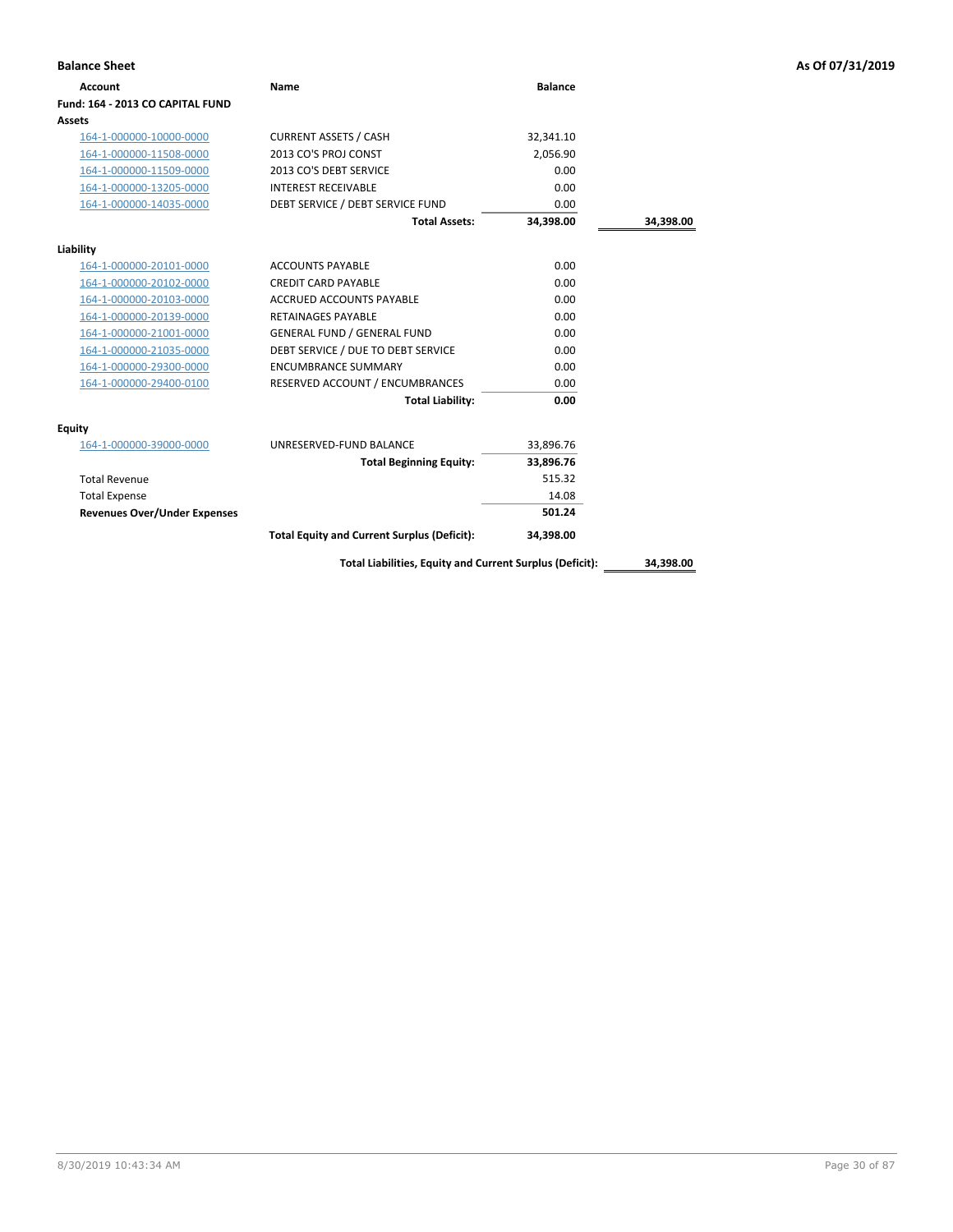| <b>Account</b>                      | Name                                                     | <b>Balance</b> |            |
|-------------------------------------|----------------------------------------------------------|----------------|------------|
| Fund: 165 - 2014 GO FUND            |                                                          |                |            |
| Assets                              |                                                          |                |            |
| 165-1-000000-10000-0000             | <b>CURRENT ASSETS / CASH</b>                             | $-8,613.63$    |            |
| 165-1-000000-11003-0000             | 2010 CO'S                                                | 0.00           |            |
| 165-1-000000-11202-0000             | 2014 GO STREET BONDS                                     | 0.00           |            |
| 165-1-000000-11511-0000             | 2015 GO PROJECT CONSTRUCTION                             | 791,631.39     |            |
| 165-1-000000-11520-0000             | <b>CERTIFICATES OF DEPOSIT</b>                           | 0.00           |            |
| 165-1-000000-11530-0000             | <b>TexasTERM CP</b>                                      | 0.00           |            |
| 165-1-000000-13201-0000             | MISC ACCTS RECEIVABLE                                    | 0.00           |            |
| 165-1-000000-13205-0000             | <b>INTEREST RECEIVABLE</b>                               | 0.00           |            |
| 165-1-000000-14035-0000             | DEBT SERVICE / DEBT SERVICE FUND                         | 0.00           |            |
|                                     | <b>Total Assets:</b>                                     | 783,017.76     | 783,017.76 |
| Liability                           |                                                          |                |            |
| 165-1-000000-20101-0000             | <b>ACCOUNTS PAYABLE</b>                                  | 0.00           |            |
| 165-1-000000-20102-0000             | <b>CREDIT CARD PAYABLE</b>                               | 0.00           |            |
| 165-1-000000-20103-0000             | ACCRUED ACCOUNTS PAYABLE                                 | 0.00           |            |
| 165-1-000000-20139-0000             | <b>RETAINAGES PAYABLE</b>                                | 0.00           |            |
| 165-1-000000-21001-0000             | <b>GENERAL FUND / GENERAL FUND</b>                       | 0.00           |            |
| 165-1-000000-21035-0000             | DEBT SERVICE / DUE TO DEBT SERVICE                       | 0.00           |            |
| 165-1-000000-29300-0000             | <b>ENCUMBRANCE SUMMARY</b>                               | 0.00           |            |
| 165-1-000000-29400-0100             | RESERVED ACCOUNT / ENCUMBRANCES                          | 0.00           |            |
|                                     | <b>Total Liability:</b>                                  | 0.00           |            |
| Equity                              |                                                          |                |            |
| 165-1-000000-39000-0000             | UNRESERVED-FUND BALANCE                                  | 767,685.84     |            |
|                                     | <b>Total Beginning Equity:</b>                           | 767,685.84     |            |
| <b>Total Revenue</b>                |                                                          | 15,331.92      |            |
| <b>Total Expense</b>                |                                                          | 0.00           |            |
| <b>Revenues Over/Under Expenses</b> |                                                          | 15,331.92      |            |
|                                     | <b>Total Equity and Current Surplus (Deficit):</b>       | 783,017.76     |            |
|                                     | Total Liabilities, Equity and Current Surplus (Deficit): |                | 783,017.76 |
|                                     |                                                          |                |            |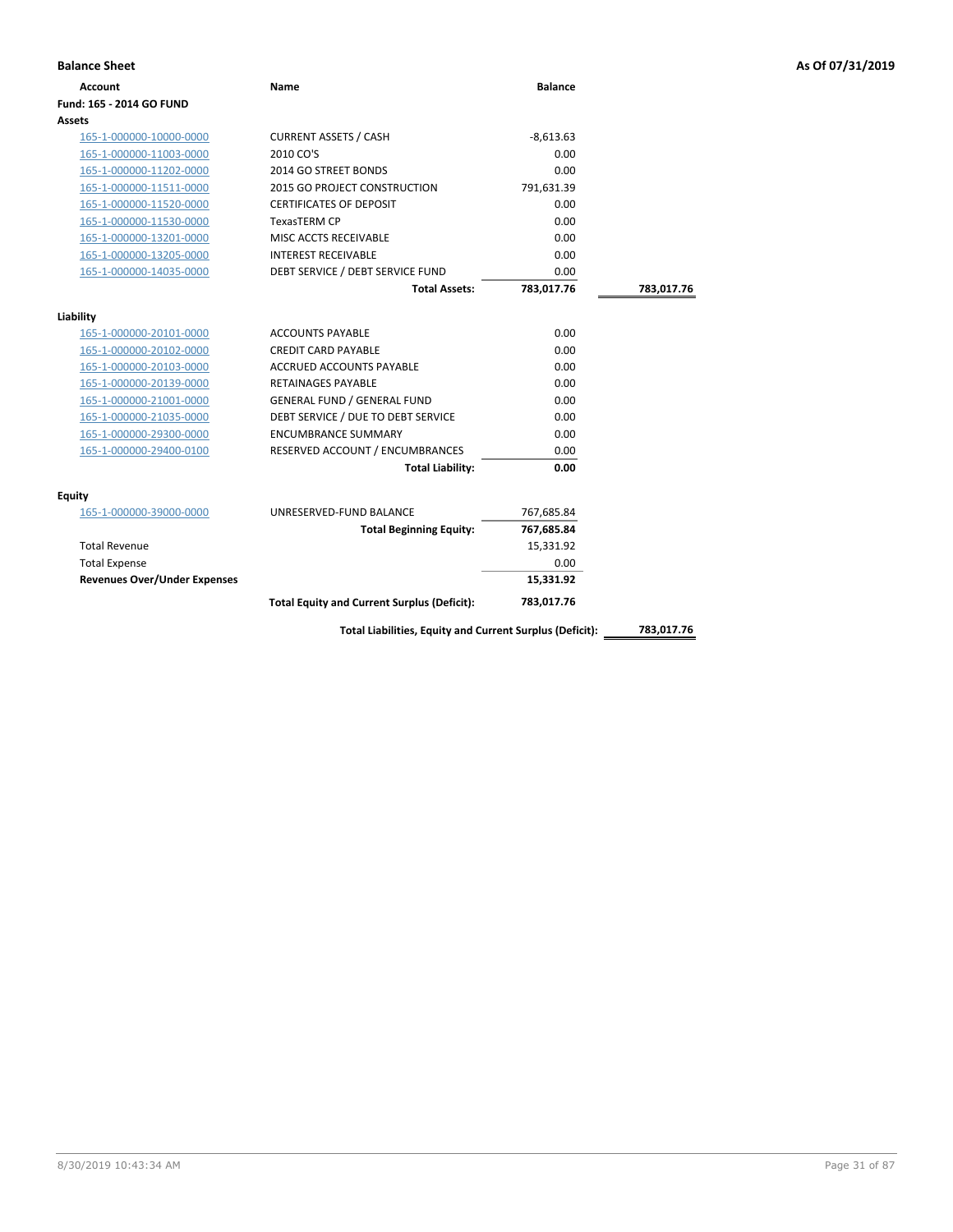| <b>Account</b>                                               | Name                                                     | <b>Balance</b> |      |
|--------------------------------------------------------------|----------------------------------------------------------|----------------|------|
| <b>Fund: 170 - LAW ENFORCEMENT GRANT - CAPITAL PURCHASES</b> |                                                          |                |      |
| <b>Assets</b>                                                |                                                          |                |      |
| 170-1-000000-10000-0000                                      | <b>CURRENT ASSETS / CASH</b>                             | 0.00           |      |
| 170-1-000000-13201-0000                                      | MISC ACCTS RECEIVABLE                                    | 0.00           |      |
|                                                              | <b>Total Assets:</b>                                     | 0.00           | 0.00 |
| Liability                                                    |                                                          |                |      |
| 170-1-000000-20101-0000                                      | <b>ACCOUNTS PAYABLE</b>                                  | 0.00           |      |
| 170-1-000000-20102-0000                                      | <b>CREDIT CARD PAYABLE</b>                               | 0.00           |      |
| 170-1-000000-20103-0000                                      | <b>ACCRUED ACCOUNTS PAYABLE</b>                          | 0.00           |      |
| 170-1-000000-20902-0000                                      | <b>DEFERRED GRANT REVENUE</b>                            | 0.00           |      |
| 170-1-000000-21001-0000                                      | <b>GENERAL FUND / GENERAL FUND</b>                       | 0.00           |      |
| 170-1-000000-24004-0000                                      | <b>INTEREST PAYABLE ON DEP</b>                           | 0.00           |      |
| 170-1-000000-29300-0000                                      | <b>ENCUMBRANCE SUMMARY</b>                               | 0.00           |      |
| 170-1-000000-29400-0000                                      | RESERVED ACCOUNT / ENCUMBRANCES                          | 0.00           |      |
|                                                              | <b>Total Liability:</b>                                  | 0.00           |      |
| Equity                                                       |                                                          |                |      |
| 170-1-000000-39000-0000                                      | UNRESERVED-FUND BALANCE                                  | 0.00           |      |
|                                                              | <b>Total Beginning Equity:</b>                           | 0.00           |      |
| <b>Total Revenue</b>                                         |                                                          | 21,253.00      |      |
| <b>Total Expense</b>                                         |                                                          | 21,253.00      |      |
| <b>Revenues Over/Under Expenses</b>                          |                                                          | 0.00           |      |
|                                                              | <b>Total Equity and Current Surplus (Deficit):</b>       | 0.00           |      |
|                                                              | Total Liabilities, Equity and Current Surplus (Deficit): |                | 0.00 |

**Balance Sheet As Of 07/31/2019**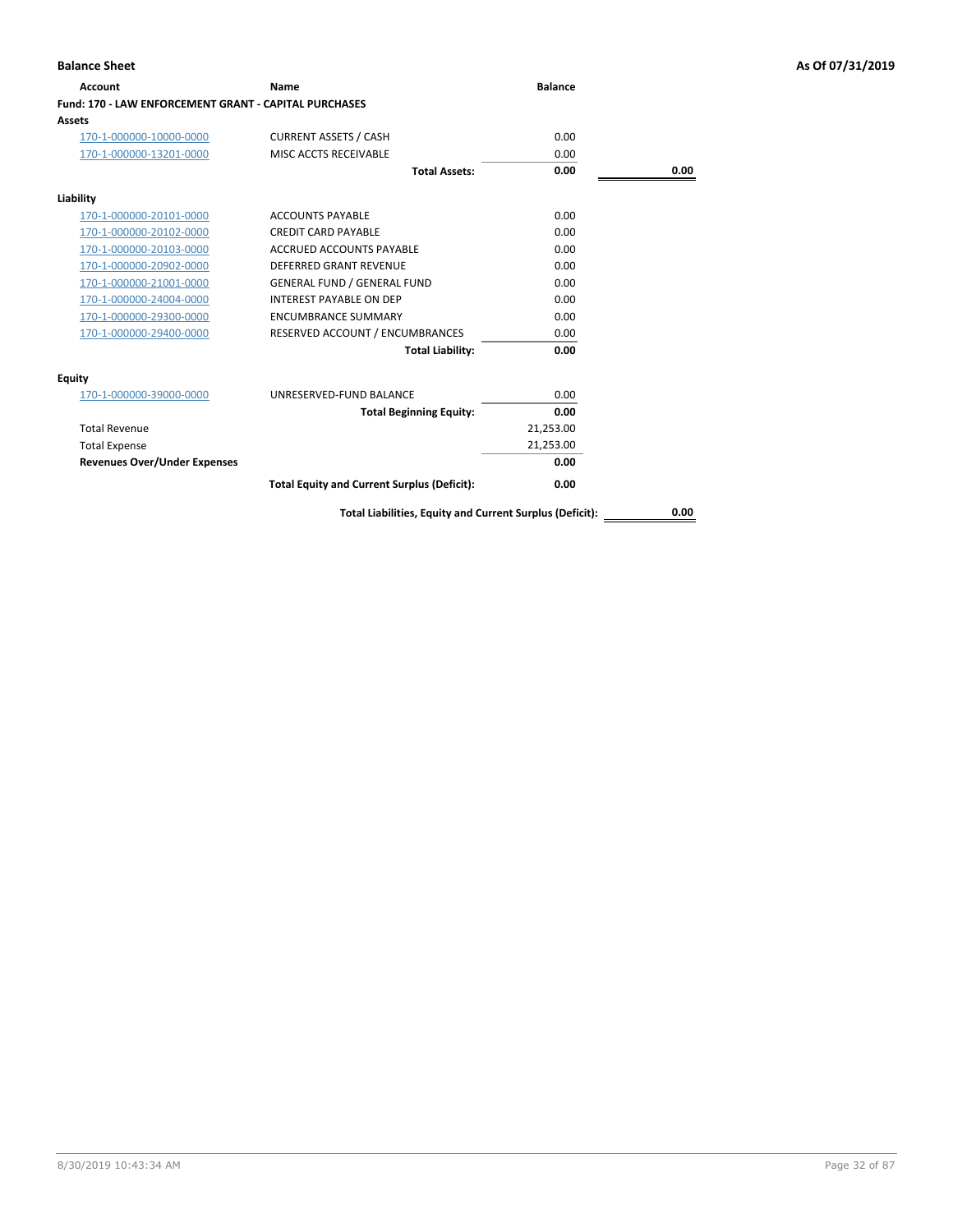| <b>Balance Sheet</b>                    |                                                          |                |              | As Of 07/31/2019 |
|-----------------------------------------|----------------------------------------------------------|----------------|--------------|------------------|
| <b>Account</b>                          | Name                                                     | <b>Balance</b> |              |                  |
| Fund: 171 - MAIN STREET SPECIAL REVENUE |                                                          |                |              |                  |
| <b>Assets</b>                           |                                                          |                |              |                  |
| 171-1-000000-10000-0000                 | <b>CURRENT ASSETS / CASH</b>                             | $-20,859.00$   |              |                  |
| 171-1-000000-13201-0000                 | MISC ACCTS RECEIVABLE                                    | 0.00           |              |                  |
| 171-1-000000-13205-0000                 | <b>INTEREST RECEIVABLE</b>                               | 0.00           |              |                  |
|                                         | <b>Total Assets:</b>                                     | $-20,859.00$   | $-20,859.00$ |                  |
| Liability                               |                                                          |                |              |                  |
| 171-1-000000-20101-0000                 | <b>ACCOUNTS PAYABLE</b>                                  | 0.00           |              |                  |
| 171-1-000000-20102-0000                 | <b>CREDIT CARD PAYABLE</b>                               | 0.00           |              |                  |
| 171-1-000000-20103-0000                 | <b>ACCRUED ACCOUNTS PAYABLE</b>                          | 0.00           |              |                  |
| 171-1-000000-20139-0000                 | <b>RETAINAGES PAYABLE</b>                                | 0.00           |              |                  |
| 171-1-000000-20902-0000                 | DEFERRED GRANT REVENUE                                   | 0.00           |              |                  |
| 171-1-000000-29300-0000                 | <b>ENCUMBRANCE SUMMARY</b>                               | 0.00           |              |                  |
| 171-1-000000-29400-0100                 | RESERVED ACCOUNT / ENCUMBRANCES                          | 0.00           |              |                  |
|                                         | <b>Total Liability:</b>                                  | 0.00           |              |                  |
| <b>Equity</b>                           |                                                          |                |              |                  |
| 171-1-000000-39000-0000                 | UNRESERVED-FUND BALANCE                                  | 9,077.21       |              |                  |
|                                         | <b>Total Beginning Equity:</b>                           | 9,077.21       |              |                  |
| <b>Total Revenue</b>                    |                                                          | 0.00           |              |                  |
| <b>Total Expense</b>                    |                                                          | 29,936.21      |              |                  |
| <b>Revenues Over/Under Expenses</b>     |                                                          | $-29,936.21$   |              |                  |
|                                         | <b>Total Equity and Current Surplus (Deficit):</b>       | $-20,859.00$   |              |                  |
|                                         | Total Liabilities, Equity and Current Surplus (Deficit): |                | $-20,859.00$ |                  |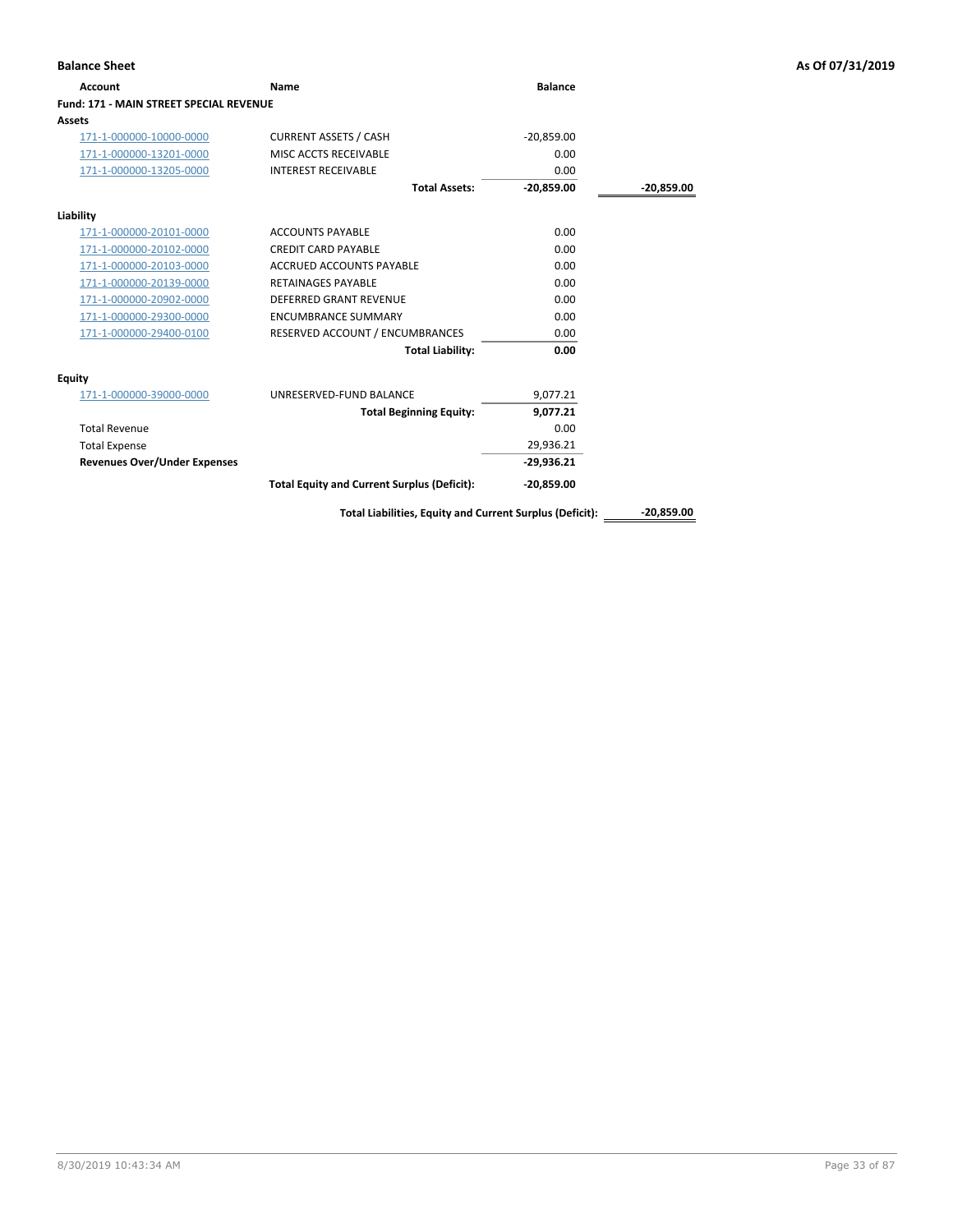| <b>Balance Sheet</b>                 |                                                    |                |          | As Of 07/31/2019 |
|--------------------------------------|----------------------------------------------------|----------------|----------|------------------|
| <b>Account</b>                       | Name                                               | <b>Balance</b> |          |                  |
| <b>Fund: 172 - MINOR GRANTS FUND</b> |                                                    |                |          |                  |
| Assets                               |                                                    |                |          |                  |
| 172-1-000000-10000-0000              | <b>CURRENT ASSETS / CASH</b>                       | 7,256.96       |          |                  |
| 172-1-000000-13201-0000              | MISC ACCTS RECEIVABLE                              | 0.00           |          |                  |
| 172-1-000000-13205-0000              | <b>INTEREST RECEIVABLE</b>                         | 0.00           |          |                  |
|                                      | <b>Total Assets:</b>                               | 7,256.96       | 7,256.96 |                  |
| Liability                            |                                                    |                |          |                  |
| 172-1-000000-20101-0000              | <b>ACCOUNTS PAYABLE</b>                            | 0.00           |          |                  |
| 172-1-000000-20102-0000              | <b>CREDIT CARD PAYABLE</b>                         | 0.00           |          |                  |
| 172-1-000000-20103-0000              | ACCRUED ACCOUNTS PAYABLE                           | 0.00           |          |                  |
| 172-1-000000-20902-0000              | <b>DEFERRED GRANT REVENUE</b>                      | 0.00           |          |                  |
| 172-1-000000-29300-0000              | <b>ENCUMBRANCE SUMMARY</b>                         | 0.00           |          |                  |
| 172-1-000000-29400-0000              | RESERVED ACCOUNT / ENCUMBRANCES                    | 0.00           |          |                  |
|                                      | <b>Total Liability:</b>                            | 0.00           |          |                  |
| <b>Equity</b>                        |                                                    |                |          |                  |
| 172-1-000000-39000-0000              | UNRESERVED-FUND BALANCE                            | 3,559.10       |          |                  |
|                                      | <b>Total Beginning Equity:</b>                     | 3,559.10       |          |                  |
| <b>Total Revenue</b>                 |                                                    | 15,624.00      |          |                  |
| <b>Total Expense</b>                 |                                                    | 11,926.14      |          |                  |
| <b>Revenues Over/Under Expenses</b>  |                                                    | 3,697.86       |          |                  |
|                                      | <b>Total Equity and Current Surplus (Deficit):</b> | 7,256.96       |          |                  |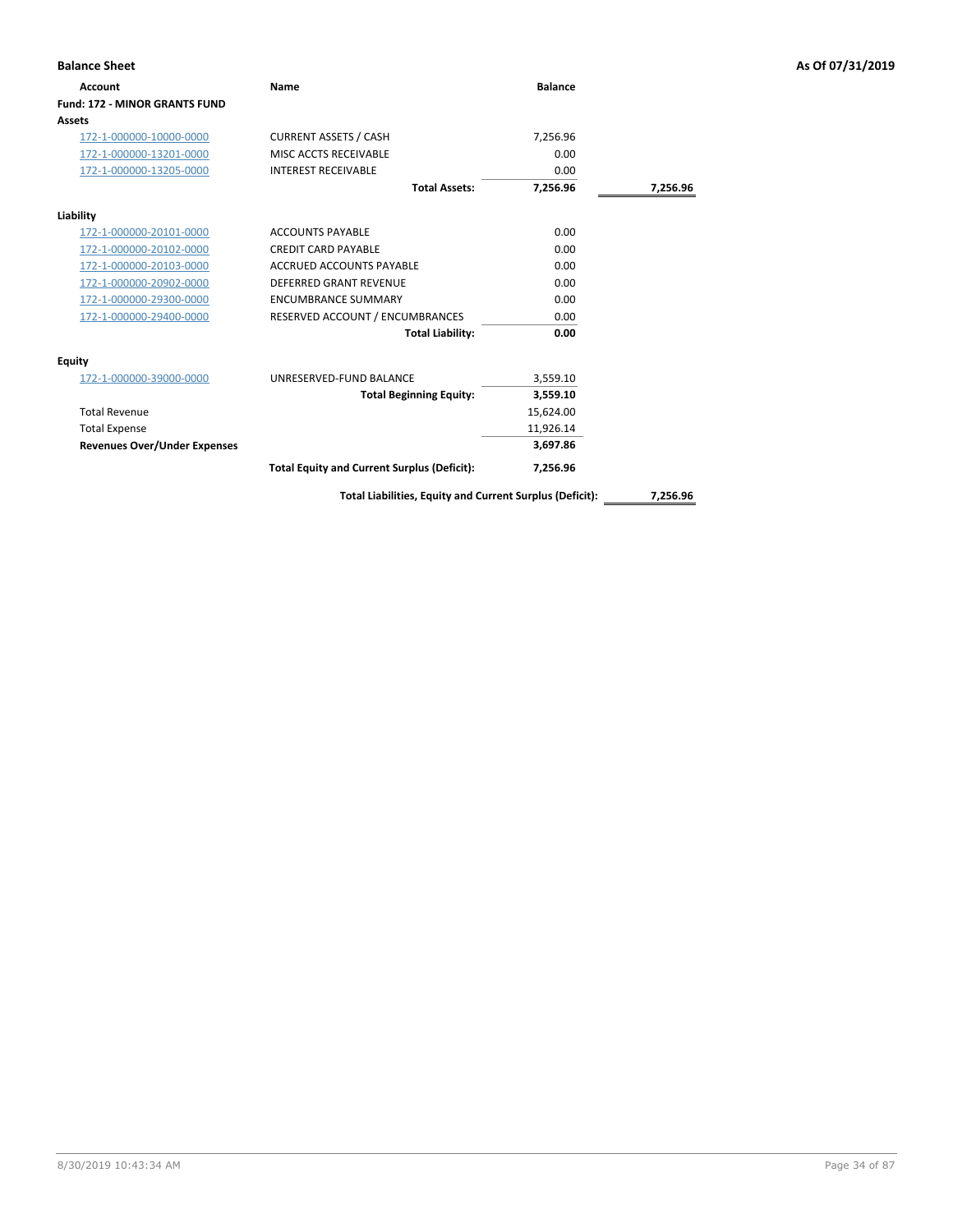| <b>Balance Sheet</b>                   |                                                          |                |      | As Of 07/31/2019 |
|----------------------------------------|----------------------------------------------------------|----------------|------|------------------|
| Account                                | Name                                                     | <b>Balance</b> |      |                  |
| <b>Fund: 173 - FL YOUNG FOUNDATION</b> |                                                          |                |      |                  |
| Assets                                 |                                                          |                |      |                  |
| 173-1-000000-10000-0000                | <b>CURRENT ASSETS / CASH</b>                             | 0.00           |      |                  |
| 173-1-000000-13201-0000                | MISC ACCTS RECEIVABLE                                    | 0.00           |      |                  |
|                                        | <b>Total Assets:</b>                                     | 0.00           | 0.00 |                  |
| Liability                              |                                                          |                |      |                  |
| 173-1-000000-20101-0000                | <b>ACCOUNTS PAYABLE</b>                                  | 0.00           |      |                  |
| 173-1-000000-20102-0000                | <b>CREDIT CARD PAYABLE</b>                               | 0.00           |      |                  |
| 173-1-000000-20902-0000                | <b>DEFERRED GRANT REVENUE</b>                            | 0.00           |      |                  |
| 173-1-000000-29300-0000                | <b>ENCUMBRANCE SUMMARY</b>                               | 0.00           |      |                  |
| 173-1-000000-29400-0000                | RESERVED ACCOUNT / ENCUMBRANCES                          | 0.00           |      |                  |
|                                        | <b>Total Liability:</b>                                  | 0.00           |      |                  |
| <b>Equity</b>                          |                                                          |                |      |                  |
| 173-1-000000-39000-0000                | UNRESERVED-FUND BALANCE                                  | 0.00           |      |                  |
|                                        | <b>Total Beginning Equity:</b>                           | 0.00           |      |                  |
| <b>Total Revenue</b>                   |                                                          | 0.00           |      |                  |
| <b>Total Expense</b>                   |                                                          | 0.00           |      |                  |
| <b>Revenues Over/Under Expenses</b>    |                                                          | 0.00           |      |                  |
|                                        | <b>Total Equity and Current Surplus (Deficit):</b>       | 0.00           |      |                  |
|                                        | Total Liabilities, Equity and Current Surplus (Deficit): |                | 0.00 |                  |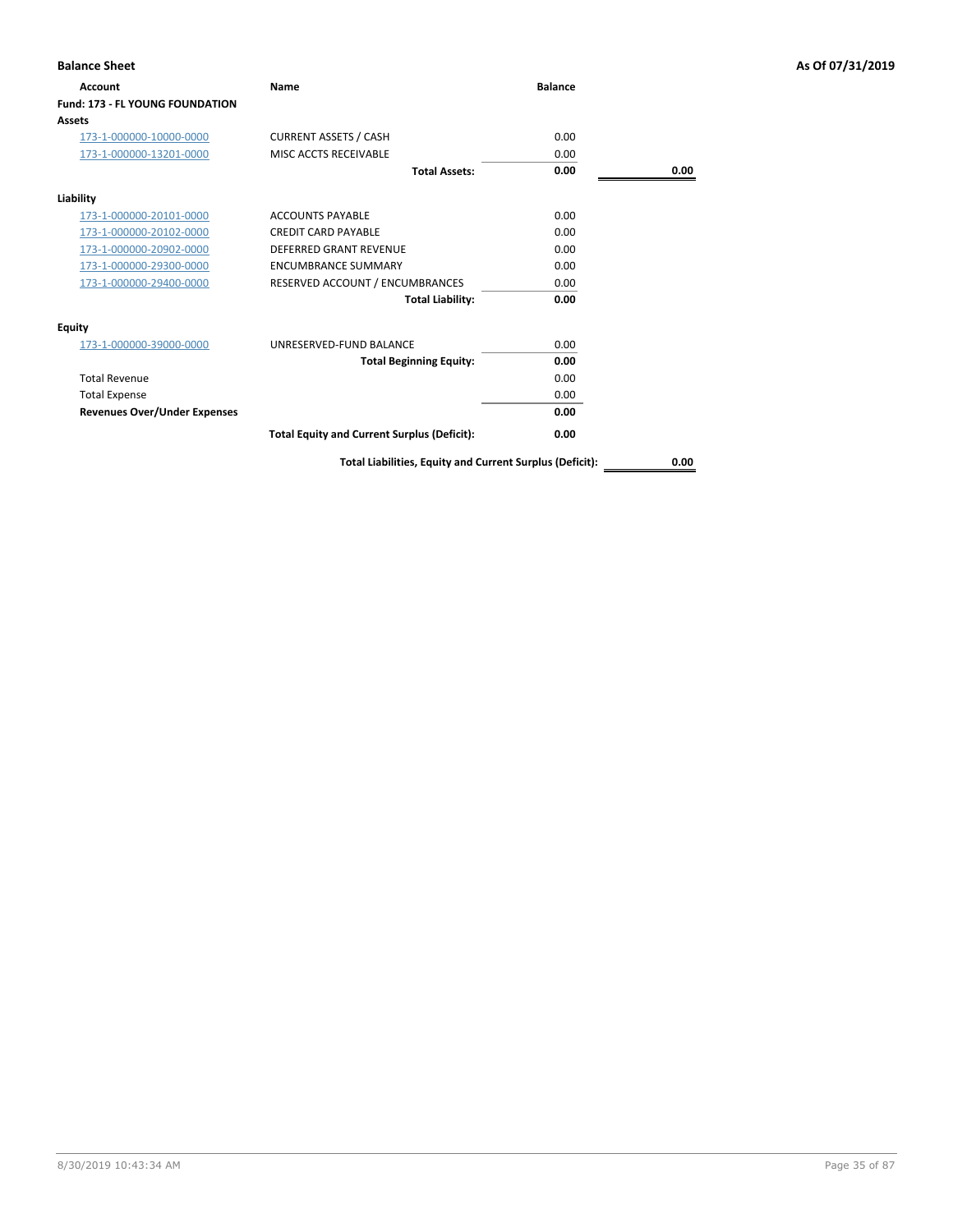| <b>Balance Sheet</b>                |                                                    |                |      | As Of 07/31/2019 |
|-------------------------------------|----------------------------------------------------|----------------|------|------------------|
| <b>Account</b>                      | Name                                               | <b>Balance</b> |      |                  |
| Fund: 174 - FEMA GRANT              |                                                    |                |      |                  |
| <b>Assets</b>                       |                                                    |                |      |                  |
| 174-1-000000-10000-0000             | <b>CURRENT ASSETS / CASH</b>                       | 0.00           |      |                  |
| 174-1-000000-13201-0000             | MISC ACCTS RECEIVABLE                              | 0.00           |      |                  |
| 174-1-000000-13205-0000             | <b>INTEREST RECEIVABLE</b>                         | 0.00           |      |                  |
|                                     | <b>Total Assets:</b>                               | 0.00           | 0.00 |                  |
| Liability                           |                                                    |                |      |                  |
| 174-1-000000-20101-0000             | <b>ACCOUNTS PAYABLE</b>                            | 0.00           |      |                  |
| 174-1-000000-20102-0000             | <b>CREDIT CARD PAYABLE</b>                         | 0.00           |      |                  |
| 174-1-000000-20103-0000             | <b>ACCRUED ACCOUNTS PAYABLE</b>                    | 0.00           |      |                  |
| 174-1-000000-20902-0000             | DEFERRED GRANT REVENUE                             | 0.00           |      |                  |
| 174-1-000000-29300-0000             | <b>ENCUMBRANCE SUMMARY</b>                         | 0.00           |      |                  |
| 174-1-000000-29400-0000             | RESERVED ACCOUNT / ENCUMBRANCES                    | 0.00           |      |                  |
|                                     | <b>Total Liability:</b>                            | 0.00           |      |                  |
| <b>Equity</b>                       |                                                    |                |      |                  |
| 174-1-000000-39000-0000             | UNRESERVED-FUND BALANCE                            | 0.00           |      |                  |
|                                     | <b>Total Beginning Equity:</b>                     | 0.00           |      |                  |
| <b>Total Revenue</b>                |                                                    | 0.00           |      |                  |
| <b>Total Expense</b>                |                                                    | 0.00           |      |                  |
| <b>Revenues Over/Under Expenses</b> |                                                    | 0.00           |      |                  |
|                                     | <b>Total Equity and Current Surplus (Deficit):</b> | 0.00           |      |                  |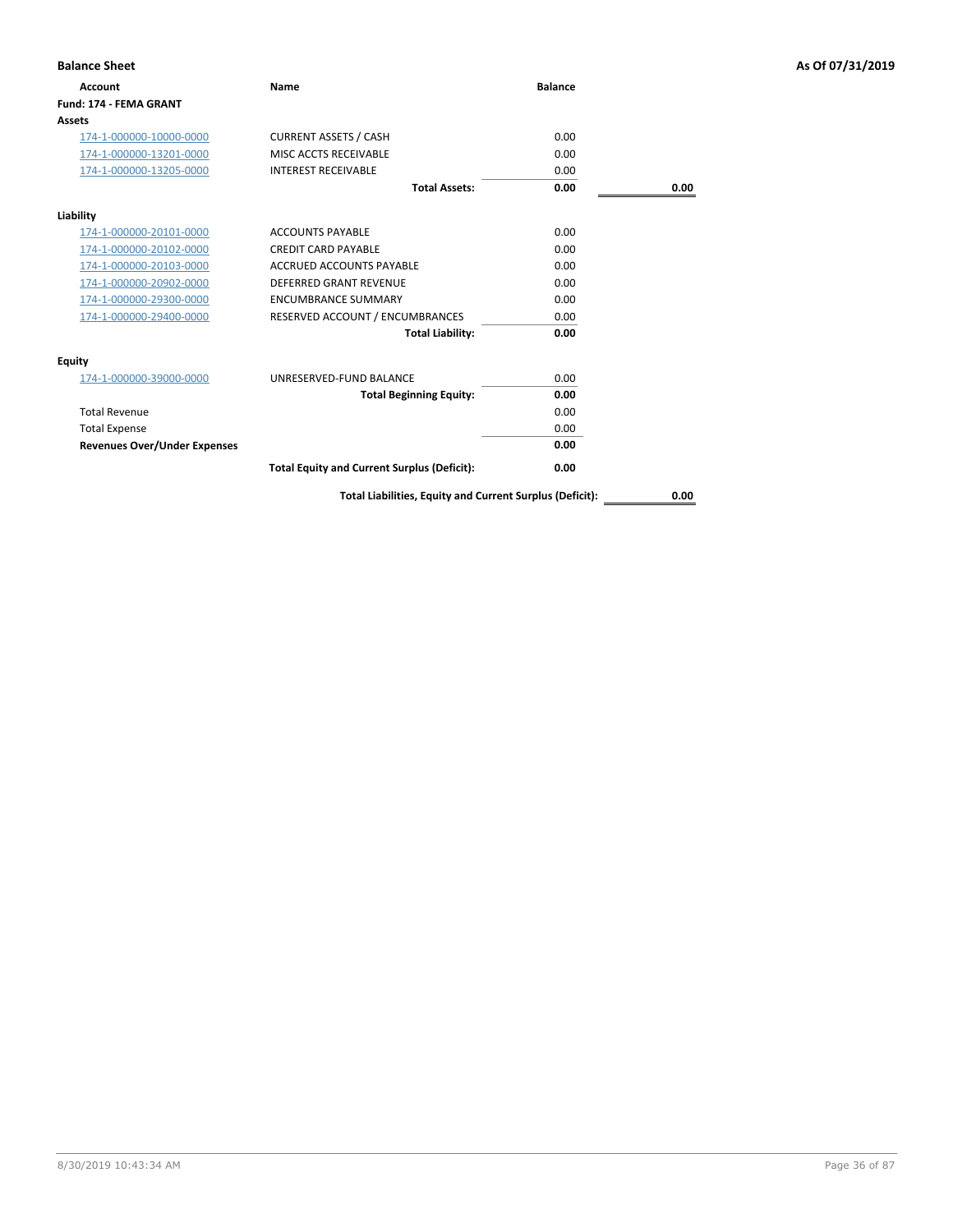| <b>Balance Sheet</b>                       |                                                          |                |           | As Of 07/31/2019 |
|--------------------------------------------|----------------------------------------------------------|----------------|-----------|------------------|
| Account                                    | Name                                                     | <b>Balance</b> |           |                  |
| Fund: 175 - JUSTICE ASSISTANCE GRANT - JAG |                                                          |                |           |                  |
| Assets                                     |                                                          |                |           |                  |
| 175-1-000000-10000-0000                    | <b>CURRENT ASSETS / CASH</b>                             | 13,761.65      |           |                  |
| 175-1-000000-13201-0000                    | MISC ACCTS RECEIVABLE                                    | 0.00           |           |                  |
|                                            | <b>Total Assets:</b>                                     | 13,761.65      | 13,761.65 |                  |
| Liability                                  |                                                          |                |           |                  |
| 175-1-000000-20101-0000                    | <b>ACCOUNTS PAYABLE</b>                                  | 0.00           |           |                  |
| 175-1-000000-20102-0000                    | <b>CREDIT CARD PAYABLE</b>                               | 0.00           |           |                  |
| 175-1-000000-20902-0000                    | <b>DEFERRED GRANT REVENUE</b>                            | 0.00           |           |                  |
| 175-1-000000-29300-0000                    | <b>ENCUMBRANCE SUMMARY</b>                               | 0.00           |           |                  |
| 175-1-000000-29400-0000                    | RESERVED ACCOUNT / ENCUMBRANCES                          | 0.00           |           |                  |
|                                            | <b>Total Liability:</b>                                  | 0.00           |           |                  |
| <b>Equity</b>                              |                                                          |                |           |                  |
| 175-1-000000-39000-0000                    | UNRESERVED-FUND BALANCE                                  | 13,761.65      |           |                  |
|                                            | <b>Total Beginning Equity:</b>                           | 13,761.65      |           |                  |
| <b>Total Revenue</b>                       |                                                          | 18,047.00      |           |                  |
| <b>Total Expense</b>                       |                                                          | 18,047.00      |           |                  |
| <b>Revenues Over/Under Expenses</b>        |                                                          | 0.00           |           |                  |
|                                            | <b>Total Equity and Current Surplus (Deficit):</b>       | 13,761.65      |           |                  |
|                                            | Total Liabilities, Equity and Current Surplus (Deficit): |                | 13,761.65 |                  |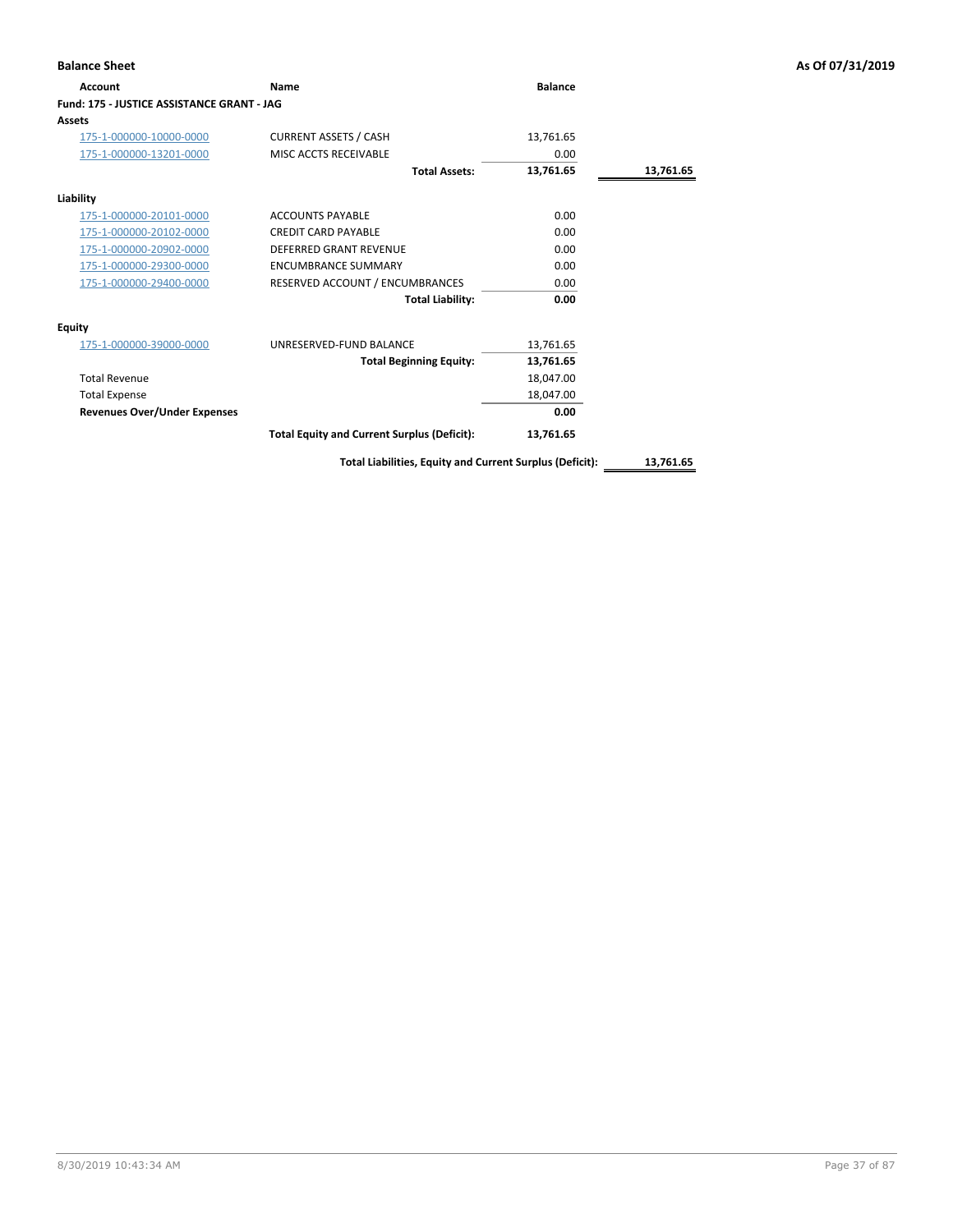| <b>Balance Sheet</b>                |                                                    |                |      | As Of 07/31/2019 |
|-------------------------------------|----------------------------------------------------|----------------|------|------------------|
| <b>Account</b>                      | Name                                               | <b>Balance</b> |      |                  |
| <b>Fund: 176 - HOME GRANT FUND</b>  |                                                    |                |      |                  |
| <b>Assets</b>                       |                                                    |                |      |                  |
| 176-1-000000-10000-0000             | <b>CURRENT ASSETS / CASH</b>                       | 0.00           |      |                  |
| 176-1-000000-13201-0000             | MISC ACCTS RECEIVABLE                              | 0.00           |      |                  |
| 176-1-000000-13205-0000             | <b>INTEREST RECEIVABLE</b>                         | 0.00           |      |                  |
|                                     | <b>Total Assets:</b>                               | 0.00           | 0.00 |                  |
| Liability                           |                                                    |                |      |                  |
| 176-1-000000-20101-0000             | <b>ACCOUNTS PAYABLE</b>                            | 0.00           |      |                  |
| 176-1-000000-20102-0000             | <b>CREDIT CARD PAYABLE</b>                         | 0.00           |      |                  |
| 176-1-000000-20103-0000             | ACCRUED ACCOUNTS PAYABLE                           | 0.00           |      |                  |
| 176-1-000000-20902-0000             | <b>DEFERRED GRANT REVENUE</b>                      | 0.00           |      |                  |
| 176-1-000000-29300-0000             | <b>ENCUMBRANCE SUMMARY</b>                         | 0.00           |      |                  |
| 176-1-000000-29400-0000             | RESERVED ACCOUNT / ENCUMBRANCES                    | 0.00           |      |                  |
|                                     | <b>Total Liability:</b>                            | 0.00           |      |                  |
| Equity                              |                                                    |                |      |                  |
| 176-1-000000-39000-0000             | UNRESERVED-FUND BALANCE                            | 0.00           |      |                  |
|                                     | <b>Total Beginning Equity:</b>                     | 0.00           |      |                  |
| <b>Total Revenue</b>                |                                                    | 0.00           |      |                  |
| <b>Total Expense</b>                |                                                    | 0.00           |      |                  |
| <b>Revenues Over/Under Expenses</b> |                                                    | 0.00           |      |                  |
|                                     | <b>Total Equity and Current Surplus (Deficit):</b> | 0.00           |      |                  |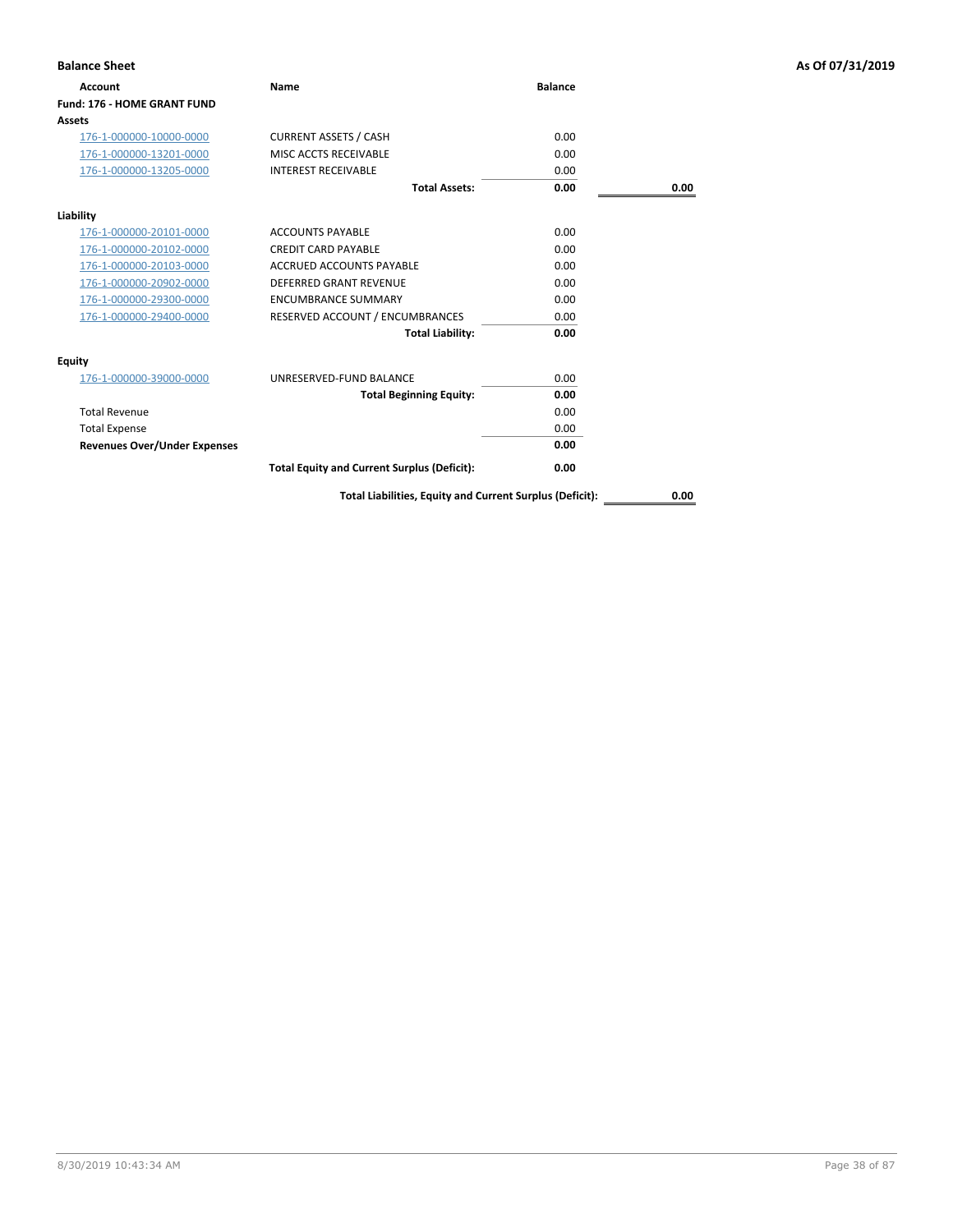| Account                                        | <b>Name</b>                                        | <b>Balance</b> |      |
|------------------------------------------------|----------------------------------------------------|----------------|------|
| <b>Fund: 177 - SAFE ROUTES TO SCHOOL GRANT</b> |                                                    |                |      |
| Assets                                         |                                                    |                |      |
| 177-1-000000-10000-0000                        | <b>CURRENT ASSETS / CASH</b>                       | 0.00           |      |
| 177-1-000000-13201-0000                        | MISC ACCTS RECEIVABLE                              | 0.00           |      |
| 177-1-000000-13205-0000                        | <b>INTEREST RECEIVABLE</b>                         | 0.00           |      |
|                                                | <b>Total Assets:</b>                               | 0.00           | 0.00 |
| Liability                                      |                                                    |                |      |
| 177-1-000000-20101-0000                        | <b>ACCOUNTS PAYABLE</b>                            | 0.00           |      |
| 177-1-000000-20102-0000                        | <b>CREDIT CARD PAYABLE</b>                         | 0.00           |      |
| 177-1-000000-20139-0000                        | <b>RETAINAGES PAYABLE</b>                          | 0.00           |      |
| 177-1-000000-20902-0000                        | <b>DEFERRED GRANT REVENUE</b>                      | 0.00           |      |
|                                                | <b>Total Liability:</b>                            | 0.00           |      |
| Equity                                         |                                                    |                |      |
| 177-1-000000-39000-0000                        | UNRESERVED-FUND BALANCE                            | 0.00           |      |
|                                                | <b>Total Beginning Equity:</b>                     | 0.00           |      |
| <b>Total Revenue</b>                           |                                                    | 0.00           |      |
| <b>Total Expense</b>                           |                                                    | 0.00           |      |
| <b>Revenues Over/Under Expenses</b>            |                                                    | 0.00           |      |
|                                                | <b>Total Equity and Current Surplus (Deficit):</b> | 0.00           |      |

## **Balance Sheet As Of 07/31/2019**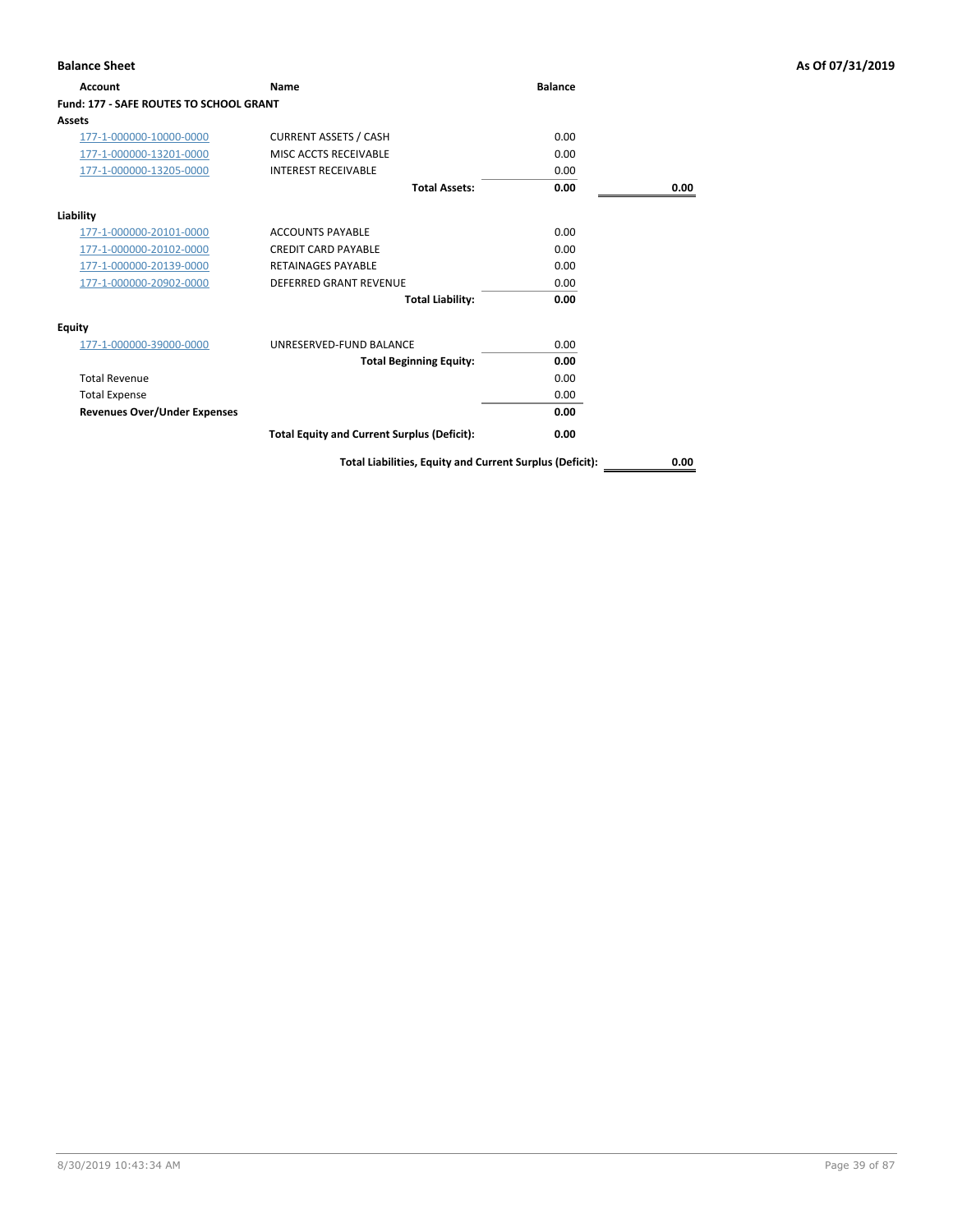|  |  |  |  | As Of 07/31/2019 |
|--|--|--|--|------------------|
|--|--|--|--|------------------|

| <b>Balance Sheet</b>                |                                                    |                  |               | As Of 07/31/2019 |
|-------------------------------------|----------------------------------------------------|------------------|---------------|------------------|
| <b>Account</b>                      | Name                                               | <b>Balance</b>   |               |                  |
| Fund: 190 - FIXED ASSETS            |                                                    |                  |               |                  |
| Assets                              |                                                    |                  |               |                  |
| 190-1-000000-10000-0000             | <b>CURRENT ASSETS / CASH</b>                       | 3,979,096.29     |               |                  |
| 190-1-000000-16001-0000             | FIXED ASSETS / LAND                                | 4,319,195.57     |               |                  |
| 190-1-000000-16002-0000             | FIXED ASSETS / IMPROVMENTS-NON BUILDI              | 9,912,720.98     |               |                  |
| 190-1-000000-16003-0000             | ACCUM DEPR / IMPROVEMENTS- NON BUIL                | -4,418,664.01    |               |                  |
| 190-1-000000-16004-0000             | FIXED ASSETS / BUILDINGS                           | 18,870,389.31    |               |                  |
| 190-1-000000-16005-0000             | ACCUM DEPR / BUILDINGS                             | -7,078,918.90    |               |                  |
| 190-1-000000-16109-0000             | FIXED ASSETS / INFRASTRUCTURE                      | 41,233,401.98    |               |                  |
| 190-1-000000-16110-0000             | ACCUM DEPR / INFRASTRUCTURE                        | -17,759,272.67   |               |                  |
| 190-1-000000-16201-0000             | FIXED ASSETS / MACHINERY AND EQUIPMEN              | 6,681,975.42     |               |                  |
| 190-1-000000-16202-0000             | ACCUM DEPR / MACHINERY AND EQUIPMEI                | -4,901,148.10    |               |                  |
| 190-1-000000-16205-0000             | FIXED ASSETS / SEIZURE FUNDED VEHICLES             | 109,736.85       |               |                  |
| 190-1-000000-16206-0000             | ACCUM DEPR / SEIZURE FUNDED VEHICLES               | $-95,298.29$     |               |                  |
| 190-1-000000-16301-0000             | FIXED ASSETS / C W I P                             | 6,540,229.12     |               |                  |
|                                     | <b>Total Assets:</b>                               | 57,393,443.55    | 57,393,443.55 |                  |
|                                     |                                                    |                  |               |                  |
| Liability                           |                                                    |                  |               |                  |
| 190-1-000000-20101-0000             | <b>ACCOUNTS PAYABLE</b>                            | 0.00             |               |                  |
| 190-1-000000-20102-0000             | <b>CREDIT CARD PAYABLE</b>                         | 0.00             |               |                  |
| 190-1-000000-27001-0000             | CONTRIBUTED CAPITAL / DEVELOPERS                   | 7,196,125.29     |               |                  |
| 190-1-000000-27101-0000             | INVESTMENT IN GFA / GENERAL FUND                   | 2,194,657.07     |               |                  |
| 190-1-000000-27102-0000             | SPECIAL REVENUE FUNDS                              | 4,861,998.29     |               |                  |
| 190-1-000000-27103-0000             | <b>GENERAL CIP FUND</b>                            | 64,126,730.55    |               |                  |
| 190-1-000000-27104-0000             | PROPRIETARY FUNDS                                  | 13,885,324.34    |               |                  |
| 190-1-000000-27105-0000             | INTERNAL SERVICE FUNDS                             | 0.00             |               |                  |
| 190-1-000000-27106-0000             | <b>EXPENDABLE TRUST FUNDS</b>                      | 0.00             |               |                  |
| 190-1-000000-27107-0000             | INVESTMENT IN GFA / SEIZURE FUNDS                  | 127,680.68       |               |                  |
| 190-1-000000-27108-0000             | INVESTMENT IN GFA / FIRE DEPARTMEN                 | 0.00             |               |                  |
| 190-1-000000-27109-0000             | PARKS & RECREATION DEPT                            | 0.00             |               |                  |
| 190-1-000000-27110-0000             | INVESTMENT IN GFA / 4A EDC                         | 524,560.49       |               |                  |
| 190-1-000000-27201-0000             | CAFR USE / MUNICIPAL BUILDINGS                     | 1,862,037.81     |               |                  |
| 190-1-000000-27202-0000             | CAFR USE / OTHER GENERAL GOVERNMEN                 | 363,987.04       |               |                  |
| 190-1-000000-27203-0000             | CAFR USE / POLICE PROTECTION                       | 1,742,383.46     |               |                  |
| 190-1-000000-27204-0000             | CAFR USE / FIRE PROTECTION                         | 2,609,936.84     |               |                  |
| 190-1-000000-27205-0000             | CAFR USE / PUBLIC WORKS                            | 2,509,263.59     |               |                  |
| 190-1-000000-27206-0000             | <b>CAFR USE / LIBRARIES</b>                        | 2,147,054.00     |               |                  |
| 190-1-000000-27207-0000             | CAFR USE / RECREATION                              | 4,153,623.63     |               |                  |
| 190-1-000000-27208-0000             | CAFR USE / CEMETERY                                | 246,894.00       |               |                  |
| 190-1-000000-27209-0000             | CAFR USE / EXCHANGE BUILDING                       | 6,053,703.29     |               |                  |
| 190-1-000000-27210-0000             | CAFR USE / INVESTMENT IN GFA                       | $-21,688,883.66$ |               |                  |
| 190-1-000000-27301-0000             | DONATIONS/GRANTS                                   | 2,478,141.06     |               |                  |
|                                     | <b>Total Liability:</b>                            | 95,395,217.77    |               |                  |
| Equity                              |                                                    |                  |               |                  |
| 190-1-000000-39000-0000             | UNRESERVED-FUND BALANCE                            | -38,001,774.22   |               |                  |
|                                     | <b>Total Beginning Equity:</b>                     | -38,001,774.22   |               |                  |
| <b>Total Expense</b>                |                                                    | 0.00             |               |                  |
| <b>Revenues Over/Under Expenses</b> |                                                    | 0.00             |               |                  |
|                                     | <b>Total Equity and Current Surplus (Deficit):</b> | -38,001,774.22   |               |                  |
|                                     |                                                    |                  |               |                  |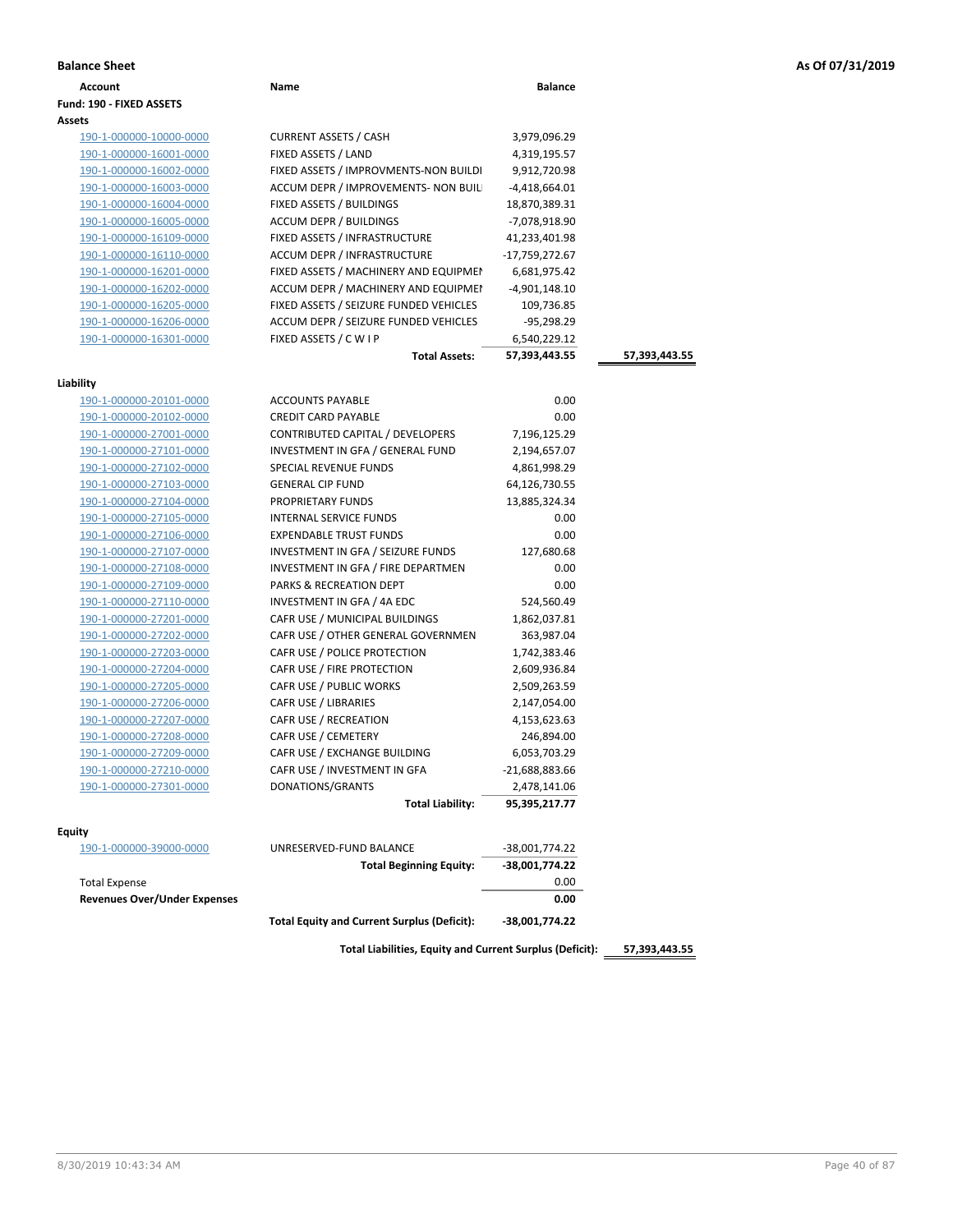| As Of 07/31/2019 |  |  |  |  |  |
|------------------|--|--|--|--|--|
|------------------|--|--|--|--|--|

| <b>Balance Sheet</b>                |                                                          |                 |                 | As Of 07/31/2019 |
|-------------------------------------|----------------------------------------------------------|-----------------|-----------------|------------------|
| <b>Account</b>                      | <b>Name</b>                                              | <b>Balance</b>  |                 |                  |
| <b>Fund: 191 - DEBT</b>             |                                                          |                 |                 |                  |
| <b>Assets</b>                       |                                                          |                 |                 |                  |
| 191-1-000000-12101-0000             | <b>BOND ISSUANCE COSTS</b>                               | 0.00            |                 |                  |
| 191-1-000000-12201-0000             | DEFERRED CHARGES / BOND DISCOUNT                         | $-849,803.49$   |                 |                  |
| 191-1-000000-14101-0000             | WTR/WWTR UTILITY FUND                                    | 0.00            |                 |                  |
| 191-1-000000-17101-0000             | LONG-TERM DEBT / AMT TO BE PROVIDE                       | $-2,893,285.79$ |                 |                  |
|                                     | <b>Total Assets:</b>                                     | $-3,743,089.28$ | $-3,743,089.28$ |                  |
| Liability                           |                                                          |                 |                 |                  |
| 191-1-000000-20102-0000             | <b>CREDIT CARD PAYABLE</b>                               | 0.00            |                 |                  |
| 191-1-000000-22002-0000             | VACATION/SICK PAYABLE                                    | 1,510,788.95    |                 |                  |
| 191-1-000000-26001-0000             | COMPENSATED ABSENCES PAY                                 | 1,738,411.37    |                 |                  |
| 191-1-000000-26003-0000             | EXCESS SALES TAX DUE TO STATE OF TEXAS                   | 2,867,593.13    |                 |                  |
| 191-1-000000-26101-0000             | <b>GENERAL OBLIG BONDS PAY</b>                           | 30,648,000.00   |                 |                  |
| 191-1-000000-26103-0000             | DEFERRED LOSS/DEFEASEMENT                                | 204,408.13      |                 |                  |
| 191-1-000000-26104-0000             | <b>ACCRETED INTEREST</b>                                 | 147,128.64      |                 |                  |
| 191-1-000000-26105-0000             | INV NET OF RELATED DEBT                                  | -34,384,329.59  |                 |                  |
| 191-1-000000-26106-0000             | RESTRICTED DEBT SERVICE                                  | 621,308.00      |                 |                  |
|                                     | <b>Total Liability:</b>                                  | 3,353,308.63    |                 |                  |
| <b>Equity</b>                       |                                                          |                 |                 |                  |
| 191-1-000000-39000-0000             | UNRESERVED-FUND BALANCE                                  | -7,096,397.91   |                 |                  |
|                                     | <b>Total Beginning Equity:</b>                           | -7,096,397.91   |                 |                  |
| <b>Total Expense</b>                |                                                          | 0.00            |                 |                  |
| <b>Revenues Over/Under Expenses</b> |                                                          | 0.00            |                 |                  |
|                                     | <b>Total Equity and Current Surplus (Deficit):</b>       | -7,096,397.91   |                 |                  |
|                                     | Total Liabilities, Equity and Current Surplus (Deficit): |                 | -3,743,089.28   |                  |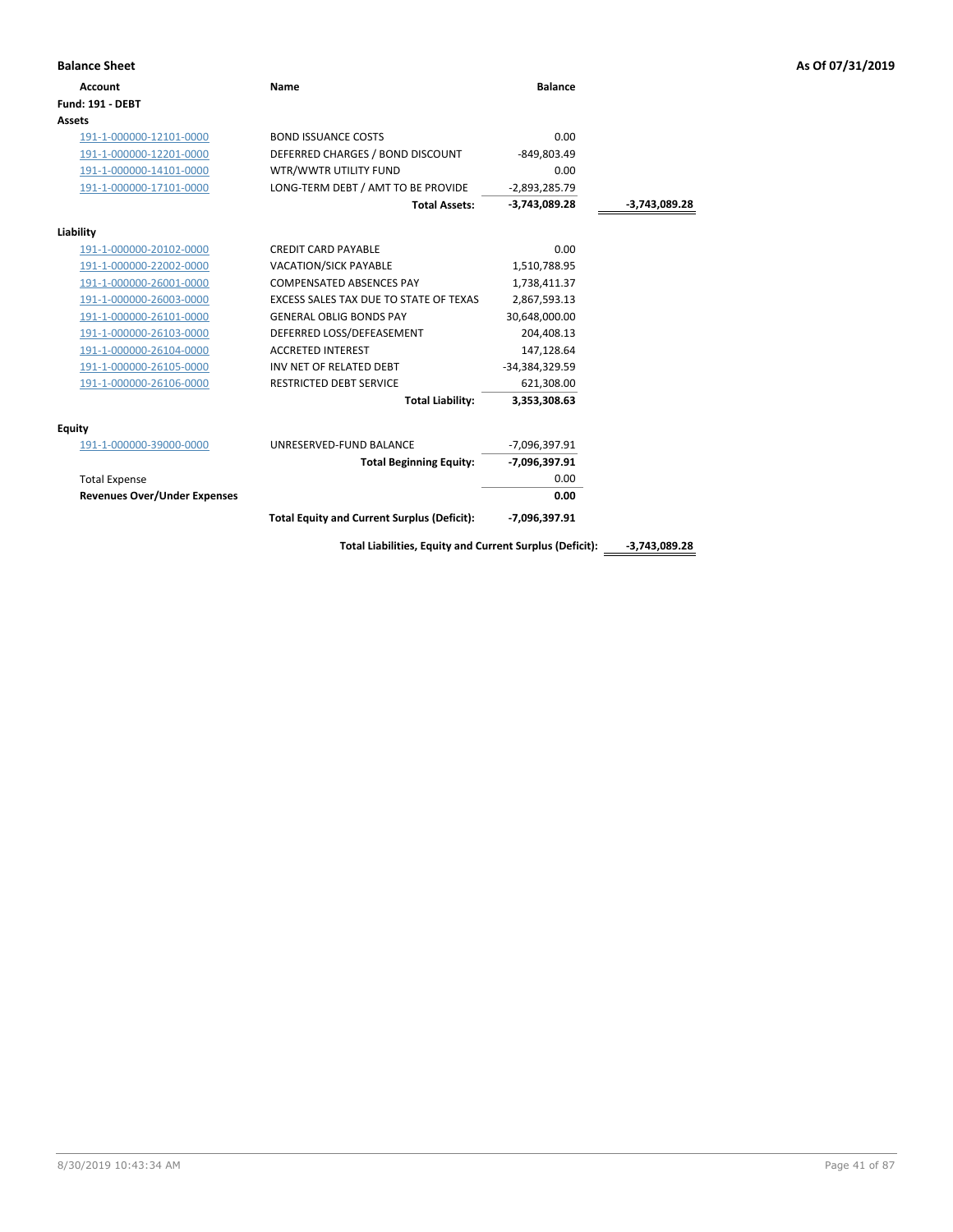| Account                             | Name | <b>Balance</b> |
|-------------------------------------|------|----------------|
| <b>Fund: 192 - PAYROLL CLEARING</b> |      |                |
| <b>Assets</b>                       |      |                |

192-1-000000-10000-0000 CURRENT ASSETS / CASH 195,659.98<br>192-1-000000-13201-0000 MISC ACCTS RECEIVABLE 0.00 192-1-000000-13201-0000 192-1-000000-13203-0000 NON-CURRENT ASSETS / PREPAYMENTS 0.00 192-1-000000-13205-0000 INTEREST RECEIVABLE 0.00

## **Liability**

| lity                    |                                       |               |
|-------------------------|---------------------------------------|---------------|
| 192-1-000000-20101-0000 | <b>ACCOUNTS PAYABLE</b>               | $-313,607.27$ |
| 192-1-000000-20102-0000 | <b>CREDIT CARD PAYABLE</b>            |               |
| 192-1-000000-20103-0000 | <b>ACCRUED ACCOUNTS PAYABLE</b>       |               |
| 192-1-000000-22001-0000 | <b>SALARIES PAYABLE</b>               | $-457.35$     |
| 192-1-000000-22002-0000 | <b>VACATION/SICK PAYABLE</b>          |               |
| 192-1-000000-22101-0000 | TAXES - FEDERAL WITHHOLDING           |               |
| 192-1-000000-22102-0000 | TAXES - FICA                          |               |
| 192-1-000000-22103-0000 | <b>TAXES - MEDICARE</b>               |               |
| 192-1-000000-22201-0000 | <b>INS - AFLAC</b>                    | 1,065.15      |
| 192-1-000000-22202-0000 | <b>INS - LIFE INSURANCE</b>           |               |
| 192-1-000000-22203-0000 |                                       |               |
|                         | INS - CITY EMPLOYEE PORTION           | 0.00          |
| 192-1-000000-22204-0000 | INS - GEUS EMPLOYEE PORTION           |               |
| 192-1-000000-22205-0000 | INS - CITY EMPL-FLEXCARD              | 9,918.59      |
| 192-1-000000-22206-0000 | INS - CITY EMPL-DEPENDENT CARE        |               |
| 192-1-000000-22207-0000 | INS - GEUS EMPL-HEALTH CARE           | 0.00          |
| 192-1-000000-22208-0000 | INS - AMERICAN FIDELITY               | 0.00          |
| 192-1-000000-22209-0000 | INS - GEUS EMPL-DEPENDENT CARE        | 0.00          |
| 192-1-000000-22210-0000 | INS - CITY EMPLOYEE - OPT OU          | 0.00          |
| 192-1-000000-22211-0000 | INS - GEUS EMP - OPT OU               | 0.00          |
| 192-1-000000-22212-0000 | <b>INS - VISION PLAN</b>              | $-2,009.76$   |
| 192-1-000000-22213-0000 | INS - AIG CRITICAL CARE               | 0.00          |
| 192-1-000000-22214-0000 | INS - AIG ACCIDENT                    | 0.00          |
| 192-1-000000-22215-0000 | <b>INS - ALLSTATE CANCER</b>          | 0.00          |
| 192-1-000000-22216-0000 | INS - CRITICAL ILLNESS/CHARTIS        | 0.00          |
| 192-1-000000-22217-0000 | INS - MUTUAL OF OMAHA                 | $-7,523.17$   |
| 192-1-000000-22218-0000 | <b>INS - TX LIFE</b>                  | $-1,420.33$   |
| 192-1-000000-22219-0000 | <b>INS - NEW YORK LIFE</b>            | 20.00         |
| 192-1-000000-22220-0000 | INS - AFLAC CRITICAL INSURANCE        | $-29.24$      |
|                         | <b>INS - DENTAL PLAN</b>              |               |
| 192-1-000000-22223-0000 |                                       | 17.51         |
| 192-1-000000-22301-0000 | <b>RETIREMENT - TMRS</b>              | 509,954.06    |
| 192-1-000000-22302-0000 | RETIREMENT - F R & R                  | 0.00          |
| 192-1-000000-22303-0000 | RETIREMENT - NATIONWIDE / PEBSCO      | 0.00          |
| 192-1-000000-22304-0000 | RETIREMENT - 401 ICMA RETIREMENT      | 0.00          |
| 192-1-000000-22305-0000 | RETIREMENT - VANTAGE CARE PRE-TAX RSP | 0.00          |
| 192-1-000000-22401-0000 | <b>GARNISHMENT - TAX LEVY</b>         | 0.00          |
| 192-1-000000-22402-0000 | <b>GARNISHMENT - CHILD SUPPORT</b>    | 0.00          |
| 192-1-000000-22403-0000 | <b>GARNISHMENT - CHAPTER 13</b>       | 0.00          |
| 192-1-000000-22404-0000 | <b>GARNISHMENT - STUDENT LOAN</b>     | 0.00          |
| 192-1-000000-22501-0000 | <b>CHARITY PAYABLE</b>                | 0.00          |
| 192-1-000000-22502-0000 | <b>UNITED WAY</b>                     | 0.00          |
| 192-1-000000-22503-0000 | AMERICAN CANCER SOCIETY               | 0.00          |
| 192-1-000000-22601-0000 | PR DEDUCT - SAVINGS BOND              |               |
| 192-1-000000-22602-0000 | PR DEDUCT - CREDIT UNION              |               |
| 192-1-000000-22603-0000 | PR DEDUCT - PRE PAID LEGAL FEE        | $-268.21$     |
| 192-1-000000-22604-0000 | PR DEDUCT - AUTO LEASE AGREEMENT      |               |
| 192-1-000000-22605-0000 | PR DEDUCT - YMCA                      |               |
| 192-1-000000-22606-0000 | PR DEDUCT - GAC                       |               |
| 192-1-000000-22607-0000 | PR DEDUCT - WEIGHT WATCHERS           | 0.00<br>0.00  |
| 192-1-000000-22608-0000 | PR DEDUCT - HUNT REG-FITNESS CTR      | 0.00          |
| 192-1-000000-22609-0000 | PR DEDUCT - MISCELLANEOUS             | 0.00          |
|                         |                                       |               |
| 192-1-000000-22610-0000 | PR DEDUCT - MISC REIMB                |               |
| 192-1-000000-22611-0000 | PR DEDUCT - GOLF COURSE FEES          | 0.00          |

**Total Assets: 195,659.98 195,659.98**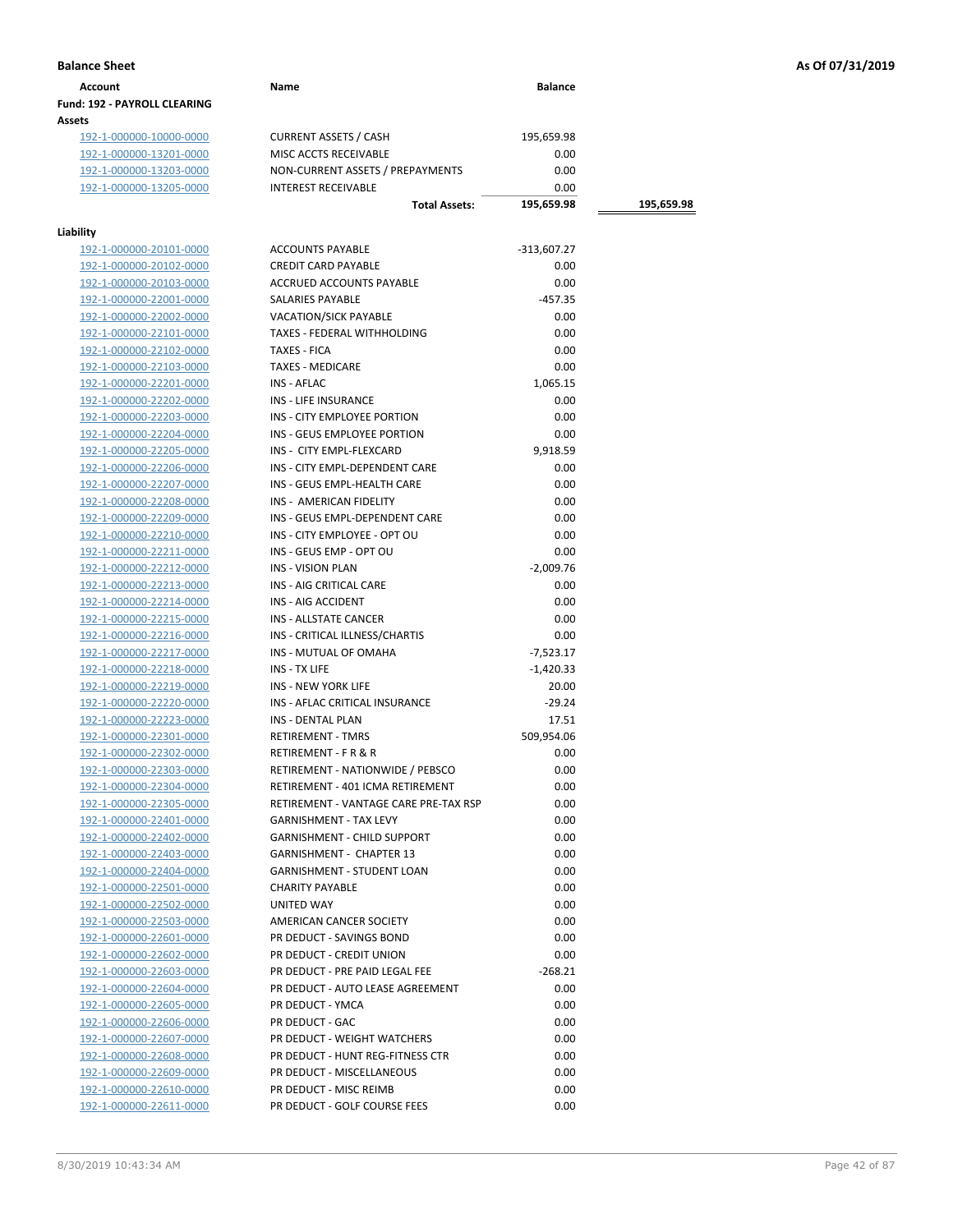### **Balance Sheet As Of 07/31/2019**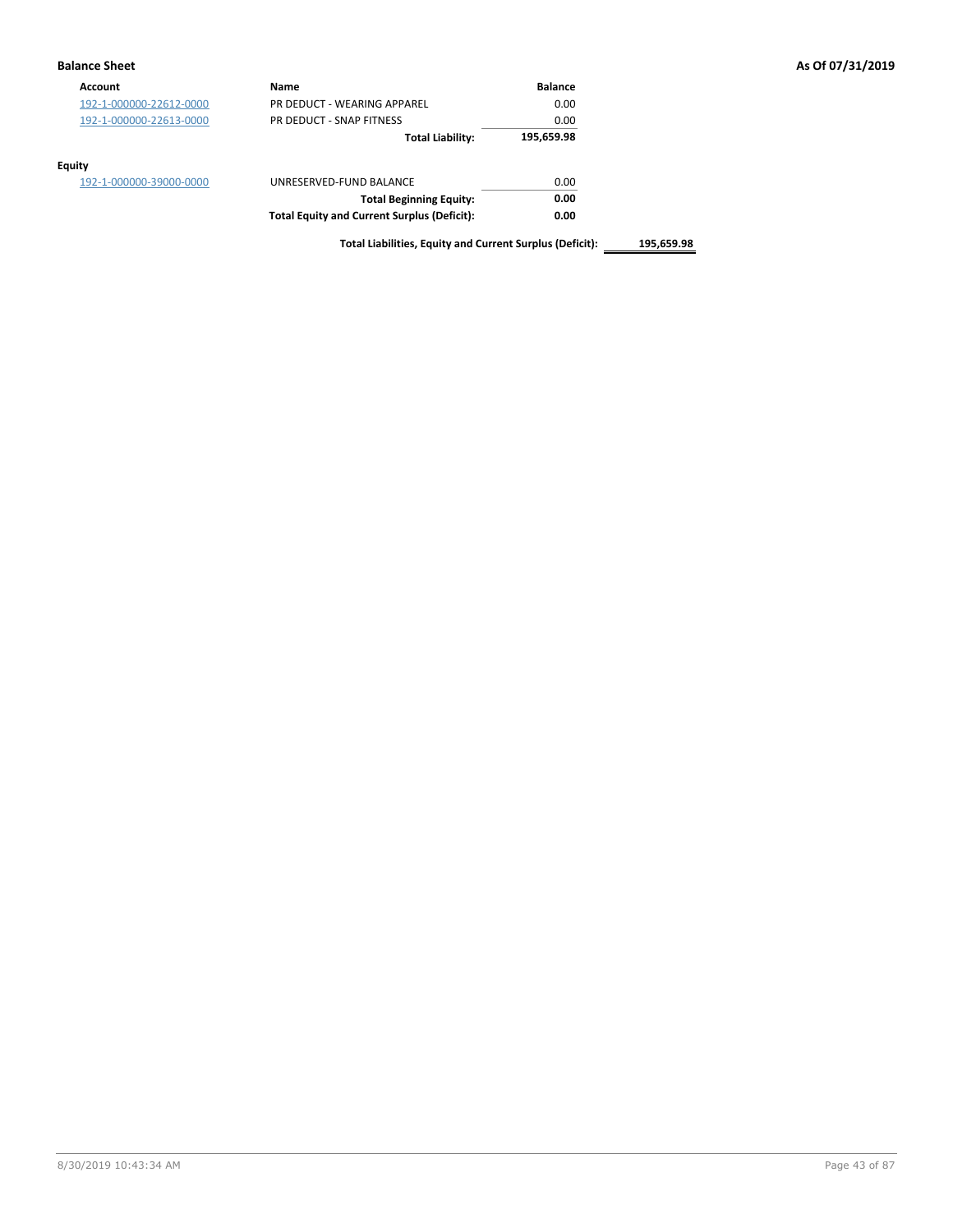| Account                             | Name | <b>Balance</b> |
|-------------------------------------|------|----------------|
| Fund: 200 - WATER / WASTEWATER FUND |      |                |
| <b>Assets</b>                       |      |                |

200-2-000000-10000-0000 CURRENT ASSETS / CASH 6,643,382.12

### 200-2-000000-12101-0000 BOND ISSUANCE COSTS 0.00 200-2-000000-12201-0000 DEFERRED CHARGES / BOND DISCOUNT -29,559.62 200-2-000000-13000-0000 CUSTOMER ACCTS RECEIVABLE 379,123.03 200-2-000000-13001-0000 NON CURRENT CUSTOMER ACCTS RECEIVAE 217,559.43 200-2-000000-13002-0000 ALLOW FOR UNCOLLECT REC -193,834.19 200-2-000000-13003-0000 UNBILLED YEAR-END ACCRUAL 1,195,319.12 200-2-000000-13004-0000 WASTE HAULER RECEIVABLE -2,649.30 200-2-000000-13007-0000 RETURNED CHECKS 0.00 200-2-000000-13010-0000 CADDO MILLS 0.00 200-2-000000-13201-0000 MISC ACCTS RECEIVABLE -13,120.69 200-2-000000-13202-0000 EMPLOYEE ADVANCES 0.00 200-2-000000-13203-0000 NON-CURRENT ASSETS / PREPAYMENTS 0.00 200-2-000000-13205-0000 INTEREST RECEIVABLE 0.00 200-2-000000-14001-0000 DUE FROM / GENERAL FUND 0.00 200-2-000000-14040-0000 GENERAL CIP / GENERAL CIP 0.00 200-2-000000-14120-0000 DUE FROM UTILITY CIP 38,336,026.85 200-2-000000-15401-0000 INVENTORIES / WATER STOCK 255,981.59 200-2-000000-15501-0000 INVENTORIES / WASTEWATER STOCK 37,338.12 200-2-000000-16001-0000 FIXED ASSETS / LAND 685,983.11 200-2-000000-16002-0000 FIXED ASSETS / IMPROVMENTS-NON BUILDI 5,463,233.69 200-2-000000-16003-0000 ACCUM DEPR / IMPROVEMENTS-NON BUILI -2,186,197.45 200-2-000000-16004-0000 FIXED ASSETS / BUILDINGS 23,420,750.92 200-2-000000-16005-0000 ACCUM DEPR / BUILDINGS -2,776,030.76 200-2-000000-16006-0000 FIXED ASSETS / FILTRATION PLANT 10,551,470.00 200-2-000000-16007-0000 ACCUM DEPR / FILTRATION PLANT -7,265,136.20 200-2-000000-16008-0000 FIXED ASSETS / WATER RECLAMATION PLAN 7,272,907.47 200-2-000000-16009-0000 ACCUM DEPR / WATER RECLAMATION PLAN -6,311,693.12 200-2-000000-16101-0000 FIXED ASSETS / WATER MAINS 20,431,556.67 200-2-000000-16102-0000 ACCUM DEPR / WATER MAINS -10,134,183.88 200-2-000000-16103-0000 FIXED ASSETS / SANITARY SEWERS 25,926,703.76 200-2-000000-16104-0000 **ACCUM DEPR / SANITARY SEWERS** -11,368,379.26 200-2-000000-16105-0000 FIXED ASSETS / RESERVOIRS & TANKS 1,023,525.00 200-2-000000-16106-0000 ACCUM DEPR / RESERVOIRS & TANKS -823,247.66 200-2-000000-16107-0000 FIXED ASSETS / PUMP STATIONS 464,099.82 200-2-000000-16108-0000 ACCUM DEPR / PUMP STATIONS -307,977.97 200-2-000000-16201-0000 FIXED ASSETS / MACHINERY AND EQUIPMEN 3,604,616.91 200-2-000000-16202-0000 ACCUM DEPR / MACHINERY AND EQUIPMEI -1,673,639.61 200-2-000000-16301-0000 FIXED ASSETS / C W I P 0.00 200-2-000000-17501-0000 EMPLOYEE CONTRIBUTIONS 170,787.00 200-2-000000-17504-0000 INVESTMENT RETURN -302,204.00 200-2-000000-17508-0000 EXPERIENCE DIFFERENCE- OUTFLOW -11,116.00 200-2-000000-17509-0000 EXPERIENCE DIFFERENCE - INFLOW -57,790.00 200-2-000000-17520-0000 ASSUMPTION CHANGES 54,025.00

|  | аош |  |
|--|-----|--|
|--|-----|--|

| 200-2-000000-20101-0000         |
|---------------------------------|
| 200-2-000000-20102-0000         |
| 200-2-000000-20103-0000         |
| 200-2-000000-20104-0000         |
| 200-2-000000-20109-0000         |
| 200-2-000000-20110-0000         |
| 200-2-000000-20112-0000         |
| 200-2-000000-20125-0000         |
| 200-2-000000-20139-0000         |
| 200-2-000000-20141-0000         |
| 200-2-000000-20160-0000         |
| <u> 200-2-000000-21001-0000</u> |

| 200-2-000000-20104-0000 | <b>ESCHEATED LIABILITY</b>         | 0.00         |
|-------------------------|------------------------------------|--------------|
| 200-2-000000-20109-0000 | <b>GENERAL OBLIG BONDS PAY</b>     | 1,510,000.00 |
| 200-2-000000-20110-0000 | <b>REVENUE BONDS PAYABLE</b>       | 20,000.00    |
| 200-2-000000-20112-0000 | <b>ACCRUED INTEREST PAYABLE</b>    | $-16,488.92$ |
| 200-2-000000-20125-0000 | SALES TAX PAYABLE / IN THE CITY    | 0.00         |
| 200-2-000000-20139-0000 | <b>RETAINAGES PAYABLE</b>          | 0.00         |
| 200-2-000000-20141-0000 | <b>TELEPHONE CLEARING</b>          | 0.01         |
| 200-2-000000-20160-0000 | <b>UNAPPLIED CREDIT</b>            | 0.00         |
| 200-2-000000-21001-0000 | <b>GENERAL FUND / GENERAL FUND</b> | 0.00         |
|                         |                                    |              |
|                         |                                    |              |

ACCOUNTS PAYABLE -50.75 200-2-000000-20102-0000 CREDIT CARD PAYABLE 0.00 ACCRUED ACCOUNTS PAYABLE 10.000.00

**Total Assets: 102,677,629.90 102,677,629.90**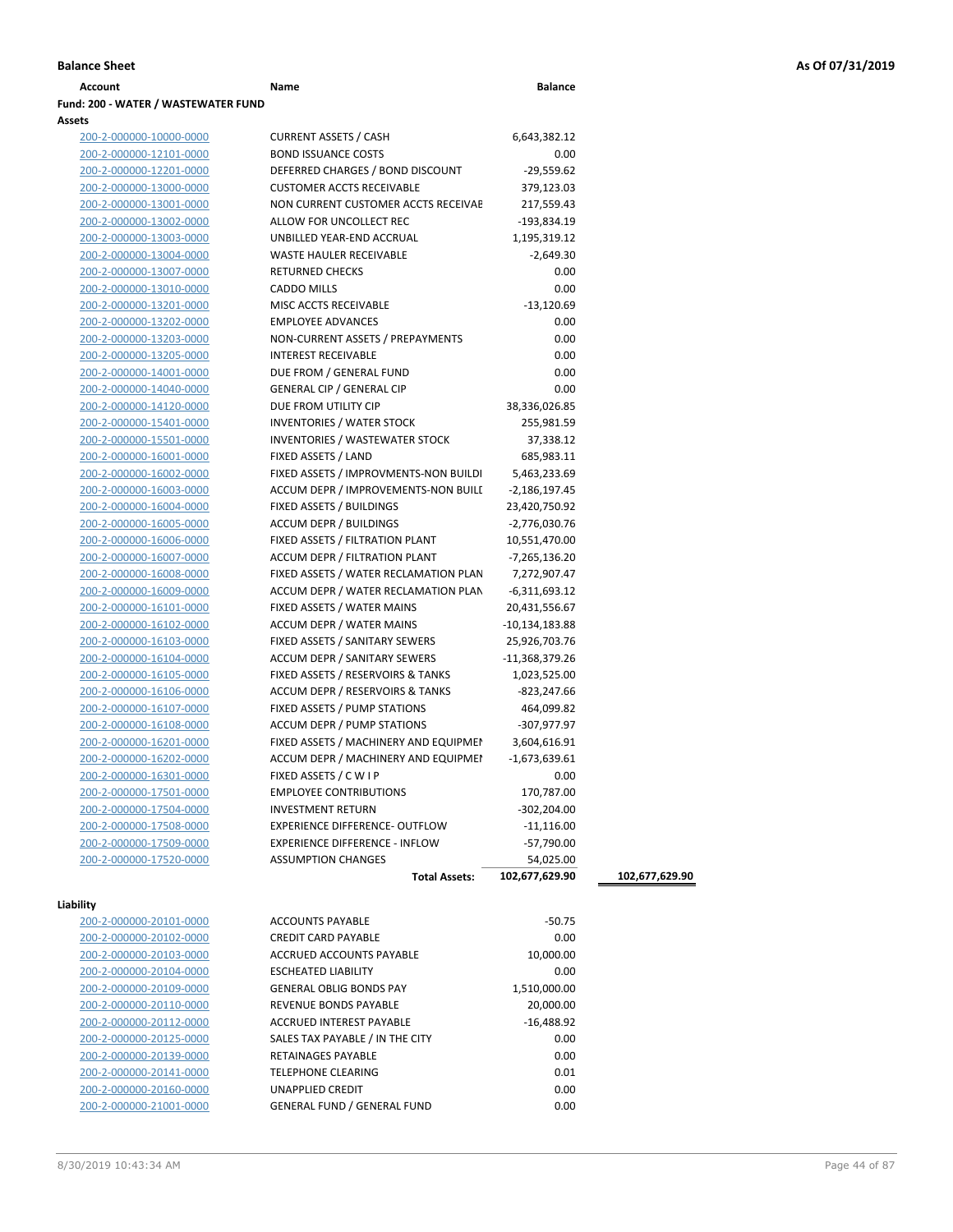### **Balance Sheet As Of 07/31/2019**

| Account                             | Name                                                     | <b>Balance</b>                  |                |
|-------------------------------------|----------------------------------------------------------|---------------------------------|----------------|
| 200-2-000000-21101-0000             | ENTERPRISE / WTR/WWTR UTILITY FUND                       | 0.00                            |                |
| 200-2-000000-22001-0000             | SALARIES PAYABLE                                         | 81,299.42                       |                |
| 200-2-000000-22002-0000             | <b>VACATION/SICK PAYABLE</b>                             | 153,875.54                      |                |
| 200-2-000000-23001-0000             | CAPITAL LEASE PAYABLE                                    | 0.00                            |                |
| 200-2-000000-24001-0000             | O/S CHECKS PAYABLE                                       | 0.00                            |                |
| 200-2-000000-24002-0000             | <b>CUSTOMER DEPOSITS</b>                                 | 826,282.14                      |                |
| 200-2-000000-24003-0000             | <b>CUSTOMER OVERPMT SUSPENSE</b>                         | 292,817.80                      |                |
| 200-2-000000-24004-0000             | INTEREST PAYABLE ON DEP                                  | 0.00                            |                |
| 200-2-000000-24005-0000             | <b>ACCRUED INT PAY ON DEP</b>                            | 0.00                            |                |
| 200-2-000000-24006-0000             | <b>AWAITING CUSTOMER SETUP</b>                           | 1,955.61                        |                |
| 200-2-000000-24007-0000             | <b>BILLED DEPOSITS SUSPENSE</b>                          | 0.00                            |                |
| 200-2-000000-26001-0000             | <b>COMPENSATED ABSENCES PAY</b>                          | 310,115.48                      |                |
| 200-2-000000-26101-0000             | <b>GENERAL OBLIG BONDS PAY</b>                           | 5,943,000.00                    |                |
| 200-2-000000-26102-0000             | REVENUE BONDS PAYABLE                                    | 12,235,000.00                   |                |
| 200-2-000000-26103-0000             | DEFERRED LOSS/DEFEASEMENT                                | $-227,063.58$                   |                |
| 200-2-000000-27001-0000             | <b>CONTRIBUTED CAPITAL</b>                               | 0.00                            |                |
| 200-2-000000-27002-0000             | CONTRIBUTED CAPITAL / DEVELOPERS                         | 0.00                            |                |
| 200-2-000000-29300-0000             | <b>ENCUMBRANCE SUMMARY</b>                               | 0.00                            |                |
| 200-2-000000-29400-0100             | RESERVED ACCOUNT / ENCUMBRANCES                          | 0.00                            |                |
| 200-2-000000-29999-0000             | <b>NET PENSION LIABILITY</b>                             | 249,699.00                      |                |
| 200-2-000000-92080-0000             | <b>GLTDAG</b>                                            | 0.00                            |                |
|                                     | <b>Total Liability:</b>                                  | 21,390,441.75                   |                |
| Equity                              |                                                          |                                 |                |
| 200-2-000000-39000-0000             | UNRESERVED-FUND BALANCE                                  | 0.00                            |                |
| 200-2-000000-39100-0000             | UNRESERVED-RET. EARNINGS                                 | 81,625,406.81                   |                |
| 200-2-000000-39150-0000             | RESERVED-RET. EARNINGS                                   | 0.00                            |                |
| 200-2-000000-39500-0000             | <b>NET POSITION - PENSION</b>                            | $-965.00$                       |                |
|                                     | <b>Total Beginning Equity:</b>                           | 81,624,441.81                   |                |
| <b>Total Revenue</b>                |                                                          | 11,249,742.26                   |                |
| <b>Total Expense</b>                |                                                          | 11,586,995.91                   |                |
| <b>Revenues Over/Under Expenses</b> |                                                          | $-337,253.65$                   |                |
|                                     | <b>Total Equity and Current Surplus (Deficit):</b>       | 81,287,188.16                   |                |
|                                     | Total Liabilities, Equity and Current Surplus (Deficit): |                                 | 102,677,629.91 |
|                                     |                                                          | *** FUND 200 OUT OF BALANCE *** | $-0.01$        |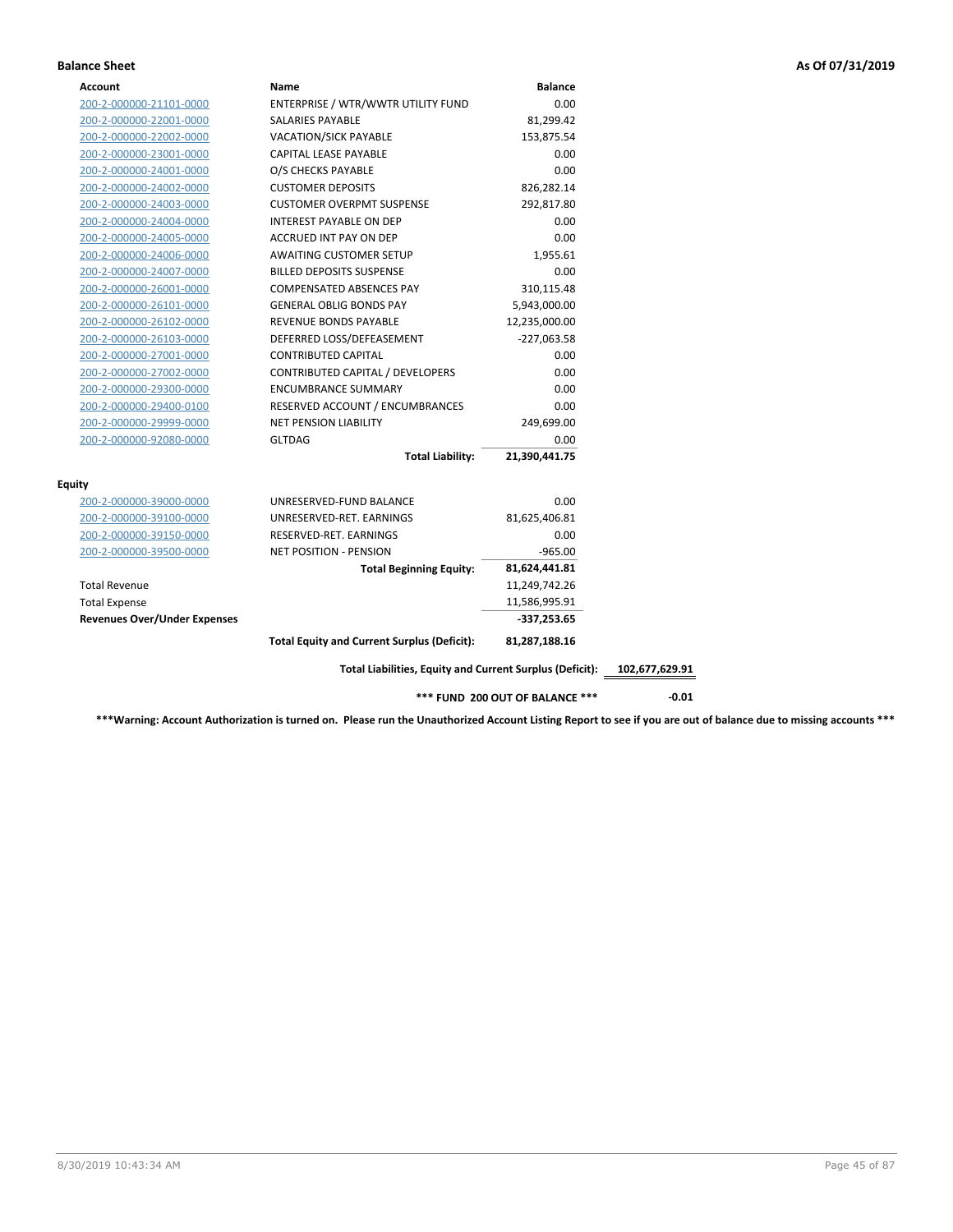| <b>Balance Sheet</b>                 |                                                    |                |      | As Of 07/31/2019 |
|--------------------------------------|----------------------------------------------------|----------------|------|------------------|
| <b>Account</b>                       | Name                                               | <b>Balance</b> |      |                  |
| <b>Fund: 210 - WATER IMPACT FEES</b> |                                                    |                |      |                  |
| Assets                               |                                                    |                |      |                  |
| 210-2-000000-10000-0000              | <b>CURRENT ASSETS / CASH</b>                       | 0.00           |      |                  |
| 210-2-000000-13201-0000              | MISC ACCTS RECEIVABLE                              | 0.00           |      |                  |
| 210-2-000000-13205-0000              | <b>INTEREST RECEIVABLE</b>                         | 0.00           |      |                  |
|                                      | <b>Total Assets:</b>                               | 0.00           | 0.00 |                  |
| Liability                            |                                                    |                |      |                  |
| 210-2-000000-20101-0000              | <b>ACCOUNTS PAYABLE</b>                            | 0.00           |      |                  |
| 210-2-000000-20103-0000              | <b>ACCRUED ACCOUNTS PAYABLE</b>                    | 0.00           |      |                  |
| 210-2-000000-29300-0000              | <b>ENCUMBRANCE SUMMARY</b>                         | 0.00           |      |                  |
| 210-2-000000-29400-0000              | RESERVED ACCOUNT / ENCUMBRANCES                    | 0.00           |      |                  |
|                                      | <b>Total Liability:</b>                            | 0.00           |      |                  |
| <b>Equity</b>                        |                                                    |                |      |                  |
| 210-2-000000-39000-0000              | UNRESERVED-FUND BALANCE                            | 0.00           |      |                  |
| 210-2-000000-39100-0000              | UNRESERVED-RET. EARNINGS                           | 0.00           |      |                  |
|                                      | <b>Total Beginning Equity:</b>                     | 0.00           |      |                  |
| <b>Total Revenue</b>                 |                                                    | 0.00           |      |                  |
| <b>Total Expense</b>                 |                                                    | 0.00           |      |                  |
| <b>Revenues Over/Under Expenses</b>  |                                                    | 0.00           |      |                  |
|                                      | <b>Total Equity and Current Surplus (Deficit):</b> | 0.00           |      |                  |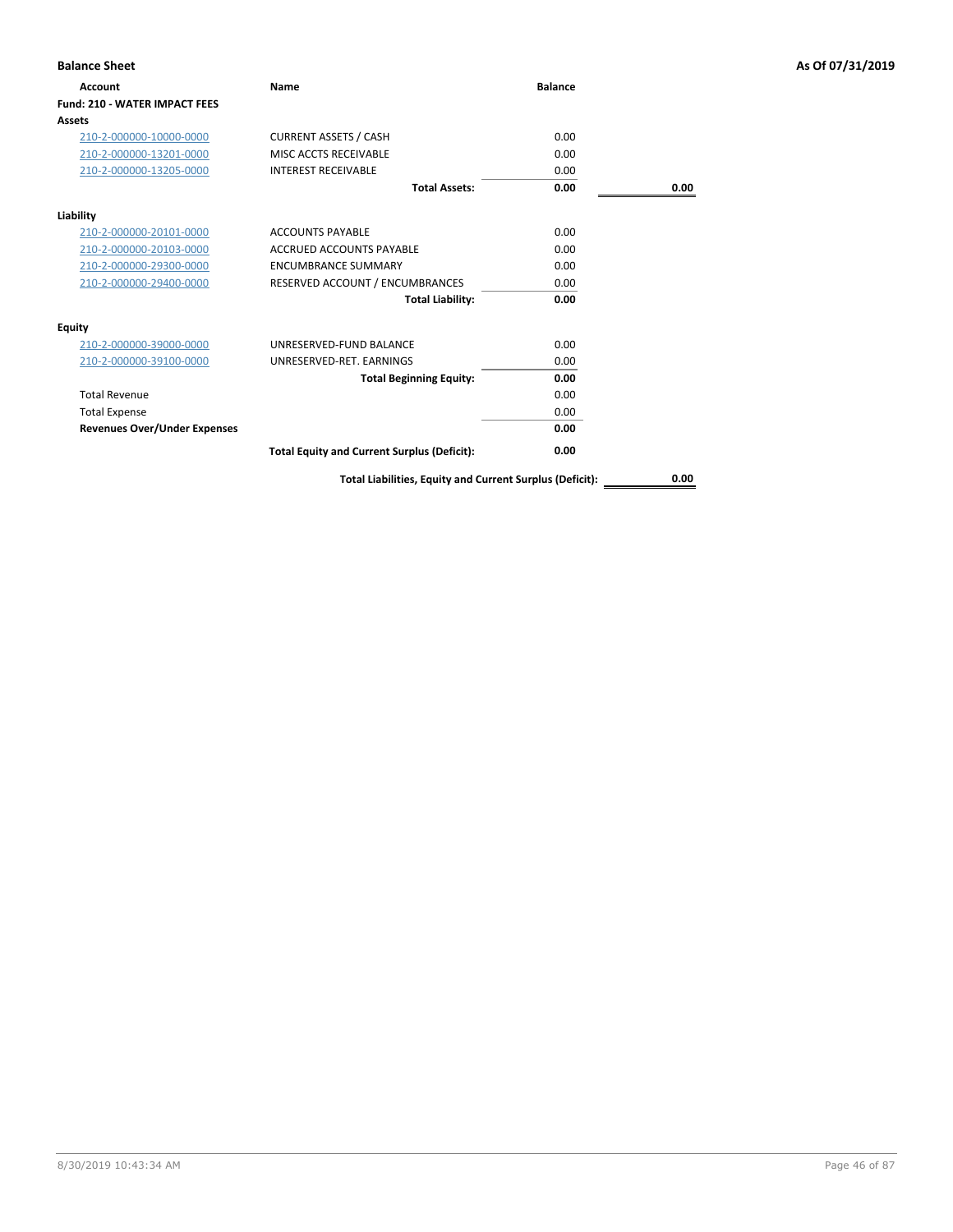| <b>Account</b>                            | Name                                                     | <b>Balance</b> |      |
|-------------------------------------------|----------------------------------------------------------|----------------|------|
| <b>Fund: 211 - WASTEWATER IMPACT FEES</b> |                                                          |                |      |
| Assets                                    |                                                          |                |      |
| 211-2-000000-10000-0000                   | <b>CURRENT ASSETS / CASH</b>                             | 0.00           |      |
| 211-2-000000-13201-0000                   | MISC ACCTS RECEIVABLE                                    | 0.00           |      |
| 211-2-000000-13205-0000                   | <b>INTEREST RECEIVABLE</b>                               | 0.00           |      |
|                                           | <b>Total Assets:</b>                                     | 0.00           | 0.00 |
| Liability                                 |                                                          |                |      |
| 211-2-000000-20101-0000                   | <b>ACCOUNTS PAYABLE</b>                                  | 0.00           |      |
| 211-2-000000-20103-0000                   | <b>ACCRUED ACCOUNTS PAYABLE</b>                          | 0.00           |      |
|                                           | <b>Total Liability:</b>                                  | 0.00           |      |
| <b>Equity</b>                             |                                                          |                |      |
| 211-2-000000-39000-0000                   | UNRESERVED-FUND BALANCE                                  | 0.00           |      |
| 211-2-000000-39100-0000                   | UNRESERVED-RET. EARNINGS                                 | 0.00           |      |
|                                           | <b>Total Beginning Equity:</b>                           | 0.00           |      |
| <b>Total Revenue</b>                      |                                                          | 0.00           |      |
| <b>Total Expense</b>                      |                                                          | 0.00           |      |
| <b>Revenues Over/Under Expenses</b>       |                                                          | 0.00           |      |
|                                           | <b>Total Equity and Current Surplus (Deficit):</b>       | 0.00           |      |
|                                           | Total Liabilities, Equity and Current Surplus (Deficit): |                | 0.00 |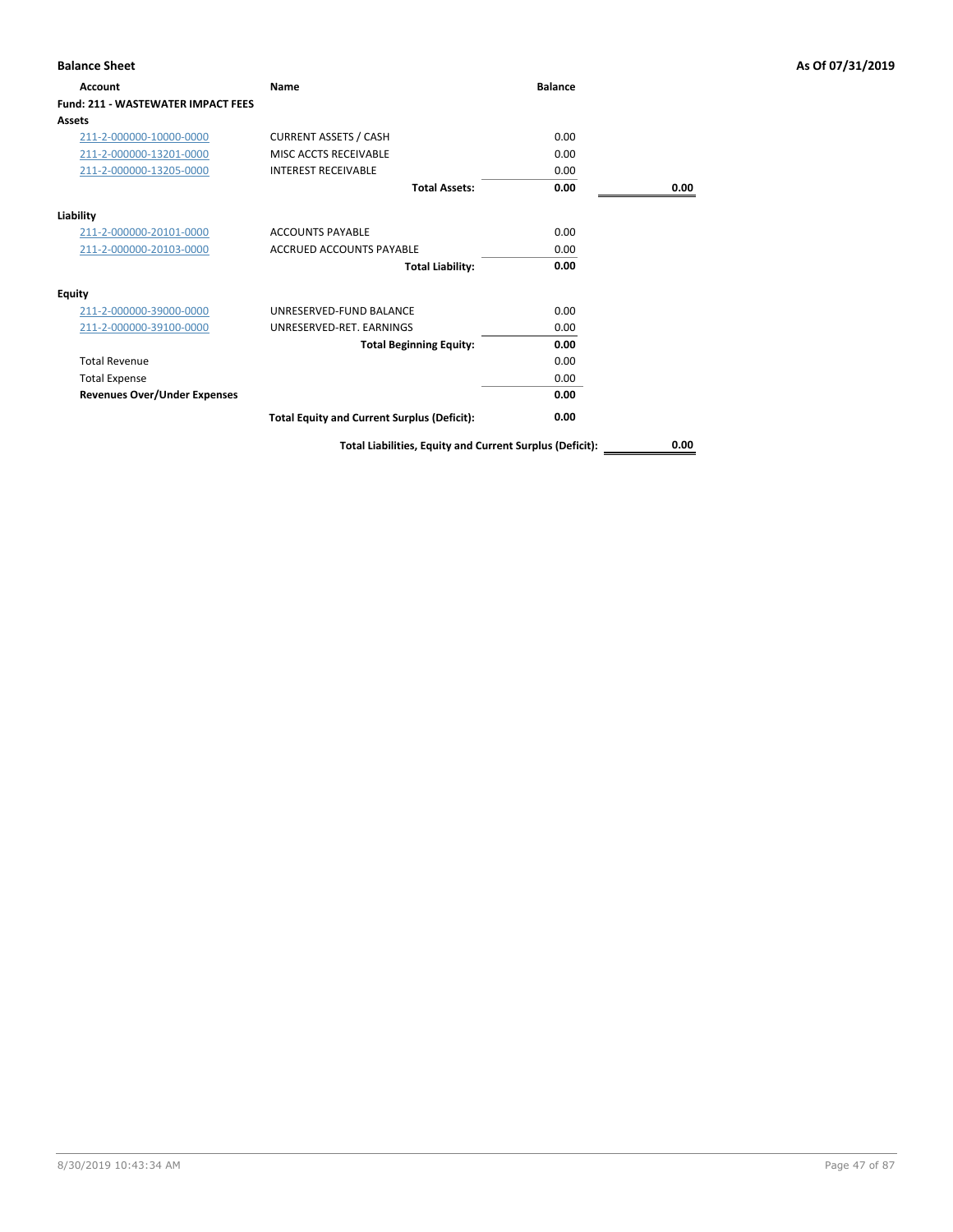| <b>Account</b>                                            | Name                                                     | <b>Balance</b> |          |
|-----------------------------------------------------------|----------------------------------------------------------|----------------|----------|
| Fund: 212 - TX COMMUNITY DEV SWR SYSTEM IMPROV PROG GRANT |                                                          |                |          |
| Assets                                                    |                                                          |                |          |
| 212-2-000000-10000-0000                                   | <b>CURRENT ASSETS / CASH</b>                             | 1,777.97       |          |
| 212-2-000000-13201-0000                                   | MISC ACCTS RECEIVABLE                                    | 0.00           |          |
| 212-2-000000-13205-0000                                   | <b>INTEREST RECEIVABLE</b>                               | 0.00           |          |
| 212-2-000000-16301-0000                                   | FIXED ASSETS / C W I P                                   | 0.00           |          |
|                                                           | <b>Total Assets:</b>                                     | 1,777.97       | 1,777.97 |
| Liability                                                 |                                                          |                |          |
| 212-2-000000-20101-0000                                   | <b>ACCOUNTS PAYABLE</b>                                  | 0.00           |          |
| 212-2-000000-20102-0000                                   | <b>CREDIT CARD PAYABLE</b>                               | 0.00           |          |
| 212-2-000000-20103-0000                                   | <b>ACCRUED ACCOUNTS PAYABLE</b>                          | 0.00           |          |
| 212-2-000000-20139-0000                                   | <b>RETAINAGES PAYABLE</b>                                | 0.00           |          |
| 212-2-000000-20902-0000                                   | <b>DEFERRED GRANT REVENUE</b>                            | 0.00           |          |
| 212-2-000000-21001-0000                                   | <b>GENERAL FUND / GENERAL FUND</b>                       | 0.00           |          |
| 212-2-000000-29300-0000                                   | <b>ENCUMBRANCE SUMMARY</b>                               | 0.00           |          |
| 212-2-000000-29400-0100                                   | RESERVED ACCOUNT / ENCUMBRANCES                          | 0.00           |          |
|                                                           | <b>Total Liability:</b>                                  | 0.00           |          |
| Equity                                                    |                                                          |                |          |
| 212-2-000000-39100-0000                                   | UNRESERVED-RET. EARNINGS                                 | 6,170.12       |          |
|                                                           | <b>Total Beginning Equity:</b>                           | 6,170.12       |          |
| <b>Total Revenue</b>                                      |                                                          | 7,407.85       |          |
| <b>Total Expense</b>                                      |                                                          | 11,800.00      |          |
| <b>Revenues Over/Under Expenses</b>                       |                                                          | $-4,392.15$    |          |
|                                                           | <b>Total Equity and Current Surplus (Deficit):</b>       | 1,777.97       |          |
|                                                           | Total Liabilities, Equity and Current Surplus (Deficit): |                | 1,777.97 |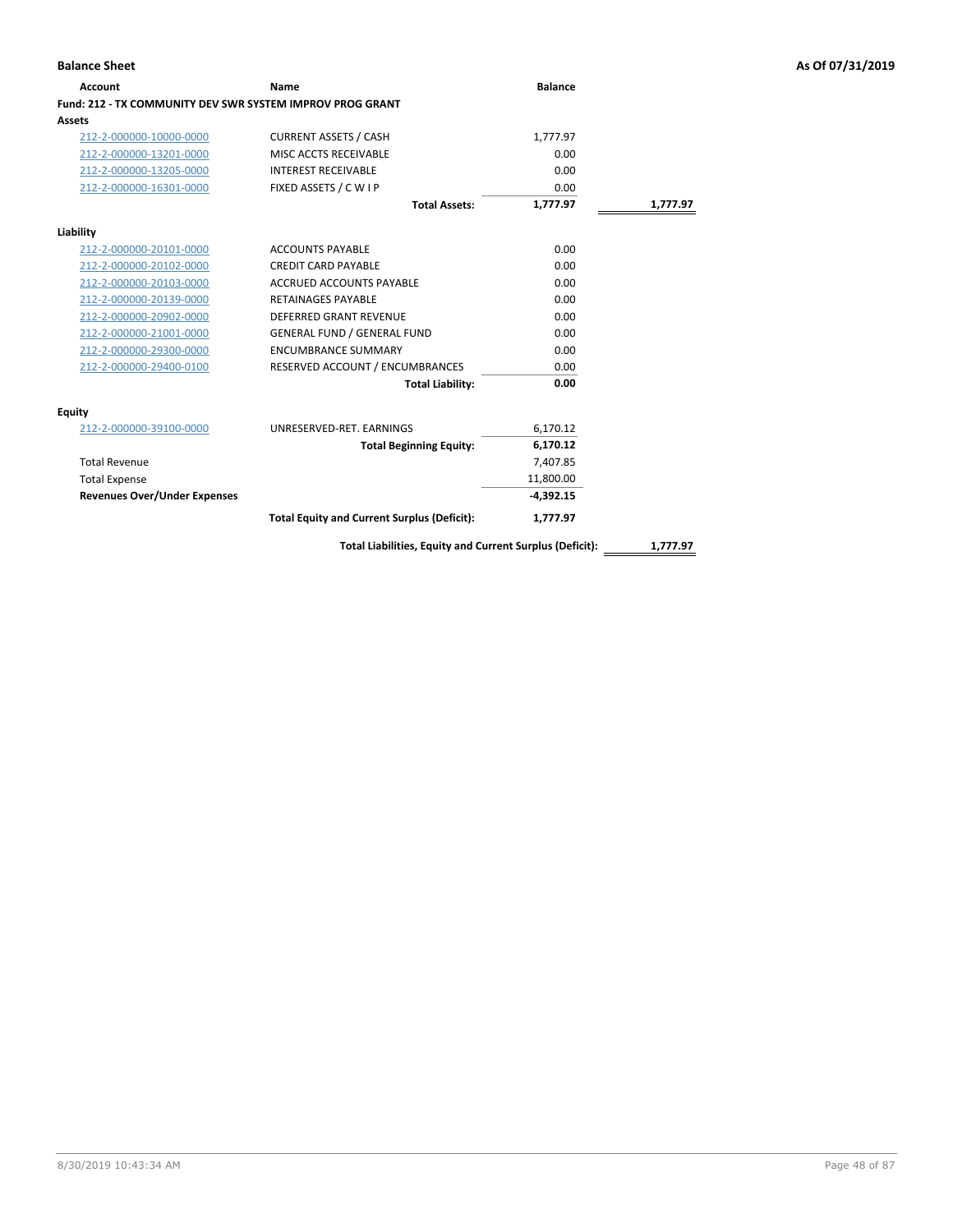| <b>Balance Sheet</b>                 |                                                    |                  |               | As Of 07/31/2019 |
|--------------------------------------|----------------------------------------------------|------------------|---------------|------------------|
| <b>Account</b>                       | Name                                               | <b>Balance</b>   |               |                  |
| <b>Fund: 216 - UTILIITY CIP FUND</b> |                                                    |                  |               |                  |
| Assets                               |                                                    |                  |               |                  |
| 216-2-000000-10000-0000              | <b>CURRENT ASSETS / CASH</b>                       | $-7,685,625.18$  |               |                  |
| 216-2-000000-11101-0000              | MBIA ACCOUNTS / 2002 WSSR                          | 0.00             |               |                  |
| 216-2-000000-11103-0000              | 2005 WSSR                                          | 0.00             |               |                  |
| 216-2-000000-11403-0000              | RESERVE FUND / 2003 WSSR                           | 0.00             |               |                  |
| 216-2-000000-11404-0000              | SERIES 2019 WSSR CO'S                              | 19,478,963.55    |               |                  |
| 216-2-000000-11503-0000              | 2008WSSR CONST 486000273                           | 0.00             |               |                  |
| 216-2-000000-13000-0000              | <b>CUSTOMER ACCTS RECEIVABLE</b>                   | 0.00             |               |                  |
| 216-2-000000-13002-0000              | ALLOW FOR UNCOLLECT REC                            | 0.00             |               |                  |
| 216-2-000000-13003-0000              | UNBILLED YEAR-END ACCRUAL                          | 0.00             |               |                  |
| 216-2-000000-13201-0000              | MISC ACCTS RECEIVABLE                              | 70.32            |               |                  |
| 216-2-000000-13205-0000              | <b>INTEREST RECEIVABLE</b>                         | 0.00             |               |                  |
| 216-2-000000-16301-0000              | FIXED ASSETS / C W I P                             | 9,675,852.75     |               |                  |
|                                      | <b>Total Assets:</b>                               | 21,469,261.44    | 21,469,261.44 |                  |
| Liability                            |                                                    |                  |               |                  |
| 216-2-000000-20101-0000              | <b>ACCOUNTS PAYABLE</b>                            | 0.00             |               |                  |
| 216-2-000000-20102-0000              | <b>CREDIT CARD PAYABLE</b>                         | 0.00             |               |                  |
| 216-2-000000-20103-0000              | ACCRUED ACCOUNTS PAYABLE                           | 0.00             |               |                  |
| 216-2-000000-20113-0000              | <b>DEVELOPERS ESCROW</b>                           | 0.00             |               |                  |
| 216-2-000000-20139-0000              | <b>RETAINAGES PAYABLE</b>                          | 343,489.10       |               |                  |
| 216-2-000000-21101-0000              | ENTERPRISE / WTR/WWTR UTILITY FUND                 | 18,939,652.64    |               |                  |
| 216-2-000000-29300-0000              | <b>ENCUMBRANCE SUMMARY</b>                         | 0.00             |               |                  |
| 216-2-000000-29400-0100              | RESERVED ACCOUNT / ENCUMBRANCES                    | 0.00             |               |                  |
|                                      | <b>Total Liability:</b>                            | 19,283,141.74    |               |                  |
| <b>Equity</b>                        |                                                    |                  |               |                  |
| 216-2-000000-39000-0000              | UNRESERVED-FUND BALANCE                            | 0.00             |               |                  |
| 216-2-000000-39100-0000              | UNRESERVED-RET. EARNINGS                           | $-15,266,567.96$ |               |                  |
|                                      | <b>Total Beginning Equity:</b>                     | -15,266,567.96   |               |                  |
| <b>Total Revenue</b>                 |                                                    | 21,753,042.04    |               |                  |
| <b>Total Expense</b>                 |                                                    | 4,300,354.38     |               |                  |
| <b>Revenues Over/Under Expenses</b>  |                                                    | 17,452,687.66    |               |                  |
|                                      | <b>Total Equity and Current Surplus (Deficit):</b> | 2,186,119.70     |               |                  |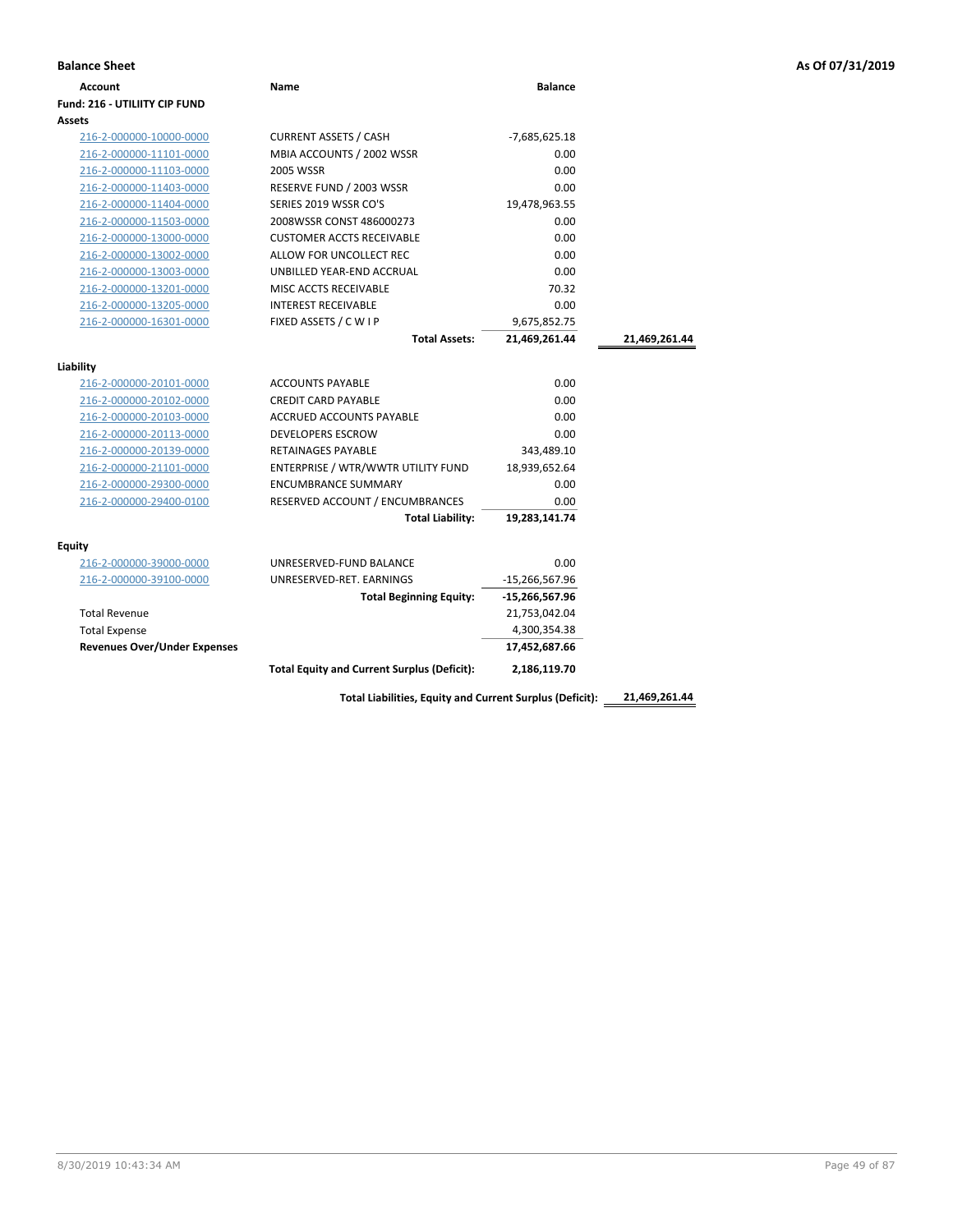## **Account Name Balance Fund: 217 - WASTEWATER RECLAMATION FUND Assets** 217-2-000000-10000-0000 CURRENT ASSETS / CASH -20,619.30 217-2-000000-11301-0000 TEXASTERM / 2008 WSSR REVENUE BOND 0.00 217-2-000000-11302-0000 2008 VSSR REVENUE BOND<br>217-2-000000-11503-0000 2008WSSR CONST 486000273 767,970.65 217-2-000000-11503-0000 2008WSSR CONST 486000273 217-2-000000-13000-0000 CUSTOMER ACCTS RECEIVABLE 0.00 217-2-000000-13002-0000 ALLOW FOR UNCOLLECT REC 0.00 217-2-000000-13201-0000 MISC ACCTS RECEIVABLE 0.00 217-2-000000-13205-0000 INTEREST RECEIVABLE 0.00 217-2-000000-16301-0000 FIXED ASSETS / C W I P 0.00 **Total Assets: 747,351.35 747,351.35 Liability** 217-2-000000-20101-0000 ACCOUNTS PAYABLE 0.00 217-2-000000-20102-0000 CREDIT CARD PAYABLE 0.00 217-2-000000-20103-0000 ACCRUED ACCOUNTS PAYABLE 0.00 217-2-000000-20139-0000 RETAINAGES PAYABLE 0.00 217-2-000000-21101-0000 ENTERPRISE / WTR/WWTR UTILITY FUND 19,396,374.21 217-2-000000-29300-0000 ENCUMBRANCE SUMMARY 0.00 217-2-000000-29400-0100 RESERVED ACCOUNT / ENCUMBRANCES 0.00 **Total Liability: 19,396,374.21 Equity** 217-2-000000-39100-0000 UNRESERVED-RET. EARNINGS -18,643,277.25 **Total Beginning Equity: -18,643,277.25** Total Revenue 14,873.69 Total Expense 20,619.30 **Revenues Over/Under Expenses -5,745.61 Total Equity and Current Surplus (Deficit): -18,649,022.86**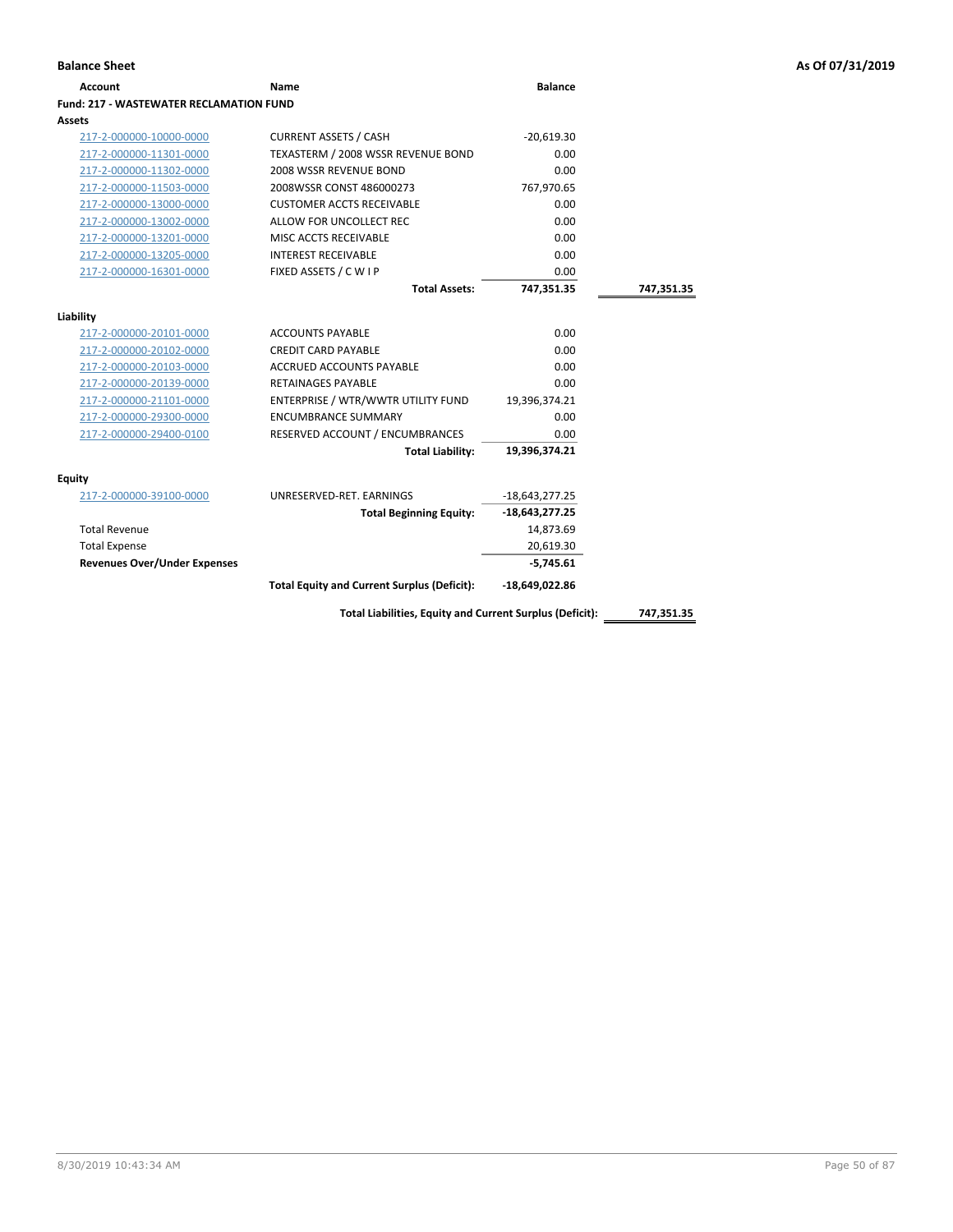|  |  |  |  | As Of 07/31/2019 |
|--|--|--|--|------------------|
|--|--|--|--|------------------|

| <b>Account</b>                  | Name                                   | <b>Balance</b>  |               |
|---------------------------------|----------------------------------------|-----------------|---------------|
| <b>Fund: 300 - AIRPORT FUND</b> |                                        |                 |               |
|                                 |                                        |                 |               |
| 300-2-000000-10000-0000         | <b>CURRENT ASSETS / CASH</b>           | $-4,253,338.20$ |               |
| 300-2-000000-13201-0000         | MISC ACCTS RECEIVABLE                  | 0.00            |               |
| 300-2-000000-13202-0000         | <b>EMPLOYEE ADVANCES</b>               | 0.00            |               |
| 300-2-000000-13203-0000         | NON-CURRENT ASSETS / PREPAYMENTS       | 0.00            |               |
| 300-2-000000-13205-0000         | <b>INTEREST RECEIVABLE</b>             | 0.00            |               |
| 300-2-000000-14126-0000         | <b>GRANT FUND / AIRPORT GRANT FUND</b> | 0.00            |               |
| 300-2-000000-16001-0000         | FIXED ASSETS / LAND                    | 813,937.00      |               |
| 300-2-000000-16002-0000         | FIXED ASSETS / IMPROVMENTS-NON BUILDI  | 75,750,548.49   |               |
| 300-2-000000-16003-0000         | ACCUM DEPR / IMPROVEMENTS-NON BUILL    | -38,526,881.33  |               |
| 300-2-000000-16004-0000         | FIXED ASSETS / BUILDINGS               | 67,994,704.13   |               |
| 300-2-000000-16005-0000         | ACCUM DEPR / BUILDINGS                 | -25,823,518.61  |               |
| 300-2-000000-16201-0000         | FIXED ASSETS / MACHINERY AND EQUIPMEN  | 502,779.61      |               |
| 300-2-000000-16202-0000         | ACCUM DEPR / MACHINERY AND EQUIPMEI    | $-16,426.94$    |               |
| 300-2-000000-16301-0000         | FIXED ASSETS / C W I P                 | 0.00            |               |
| 300-2-000000-17501-0000         | <b>EMPLOYEE CONTRIBUTIONS</b>          | 0.00            |               |
| 300-2-000000-17504-0000         | <b>INVESTMENT RETURN</b>               | 0.00            |               |
| 300-2-000000-17508-0000         | EXPERIENCE DIFFERENCE- OUTFLOW         | 0.00            |               |
| 300-2-000000-17509-0000         | <b>EXPERIENCE DIFFERENCE - INFLOW</b>  | 0.00            |               |
| 300-2-000000-17520-0000         | <b>ASSUMPTION CHANGES</b>              | 0.00            |               |
|                                 | <b>Total Assets:</b>                   | 76,441,804.15   | 76,441,804.15 |
|                                 |                                        |                 |               |
| Liability                       |                                        |                 |               |
| 300-2-000000-20101-0000         | <b>ACCOUNTS PAYABLE</b>                | 0.00            |               |
| 300-2-000000-20102-0000         | <b>CREDIT CARD PAYABLE</b>             | 0.00            |               |
| 300-2-000000-20103-0000         | ACCRUED ACCOUNTS PAYABLE               | 0.00            |               |
| 300-2-000000-20105-0000         | L-3 FUNDS PAYABLE                      | 0.00            |               |
| 300-2-000000-20106-0000         | <b>GRANT MATCH</b>                     | 0.00            |               |
| 300-2-000000-20108-0000         | MATURED BONDS PAYABLE                  | 0.00            |               |
| 300-2-000000-20110-0000         | REVENUE BONDS PAYABLE                  | 0.00            |               |
| 300-2-000000-20111-0000         | MATURED INTEREST PAYABLE               | 0.00            |               |
| 300-2-000000-20112-0000         | ACCRUED INTEREST PAYABLE               | 0.00            |               |
| 300-2-000000-20139-0000         | RETAINAGES PAYABLE                     | 0.00            |               |
| 300-2-000000-20141-0000         | <b>TELEPHONE CLEARING</b>              | 0.00            |               |
| 300-2-000000-20160-0000         | <b>UNAPPLIED CREDIT</b>                | 0.00            |               |
| 300-2-000000-20201-0000         | <b>DEFERRED REVENUE</b>                | 0.00            |               |
| 300-2-000000-21001-0000         | <b>GENERAL FUND / GENERAL FUND</b>     | 0.00            |               |
| 300-2-000000-22001-0000         | SALARIES PAYABLE                       | 2,201.13        |               |
| 300-2-000000-22002-0000         | VACATION/SICK PAYABLE                  | -2,468.99       |               |
| 300-2-000000-26001-0000         | COMPENSATED ABSENCES PAY               | 6,937.88        |               |
| 300-2-000000-26101-0000         | <b>GENERAL OBLIG BONDS PAY</b>         | 0.00            |               |
| 300-2-000000-26102-0000         | REVENUE BONDS PAYABLE                  | 0.00            |               |
|                                 | <b>CONTRIBUTED CAPITAL</b>             | 5,686,912.61    |               |
| 300-2-000000-27001-0000         |                                        | 0.00            |               |
| 300-2-000000-29300-0000         | <b>ENCUMBRANCE SUMMARY</b>             |                 |               |
| 300-2-000000-29400-0100         | RESERVED ACCOUNT / ENCUMBRANCES        | 0.00            |               |

| 300-2-000000-39000-0000 |  |
|-------------------------|--|
| 300-2-000000-39100-0000 |  |
| 300-2-000000-39500-0000 |  |

|                         | <b>Total Beginning Equity:</b> | 70,262,364.18 |
|-------------------------|--------------------------------|---------------|
| 300-2-000000-39500-0000 | NET POSITION - PENSION         | 0.00          |
| 300-2-000000-39100-0000 | UNRESERVED-RET. EARNINGS       | 70,262,364.18 |
| 300-2-000000-39000-0000 | UNRESERVED-FUND BALANCE        | 0.00          |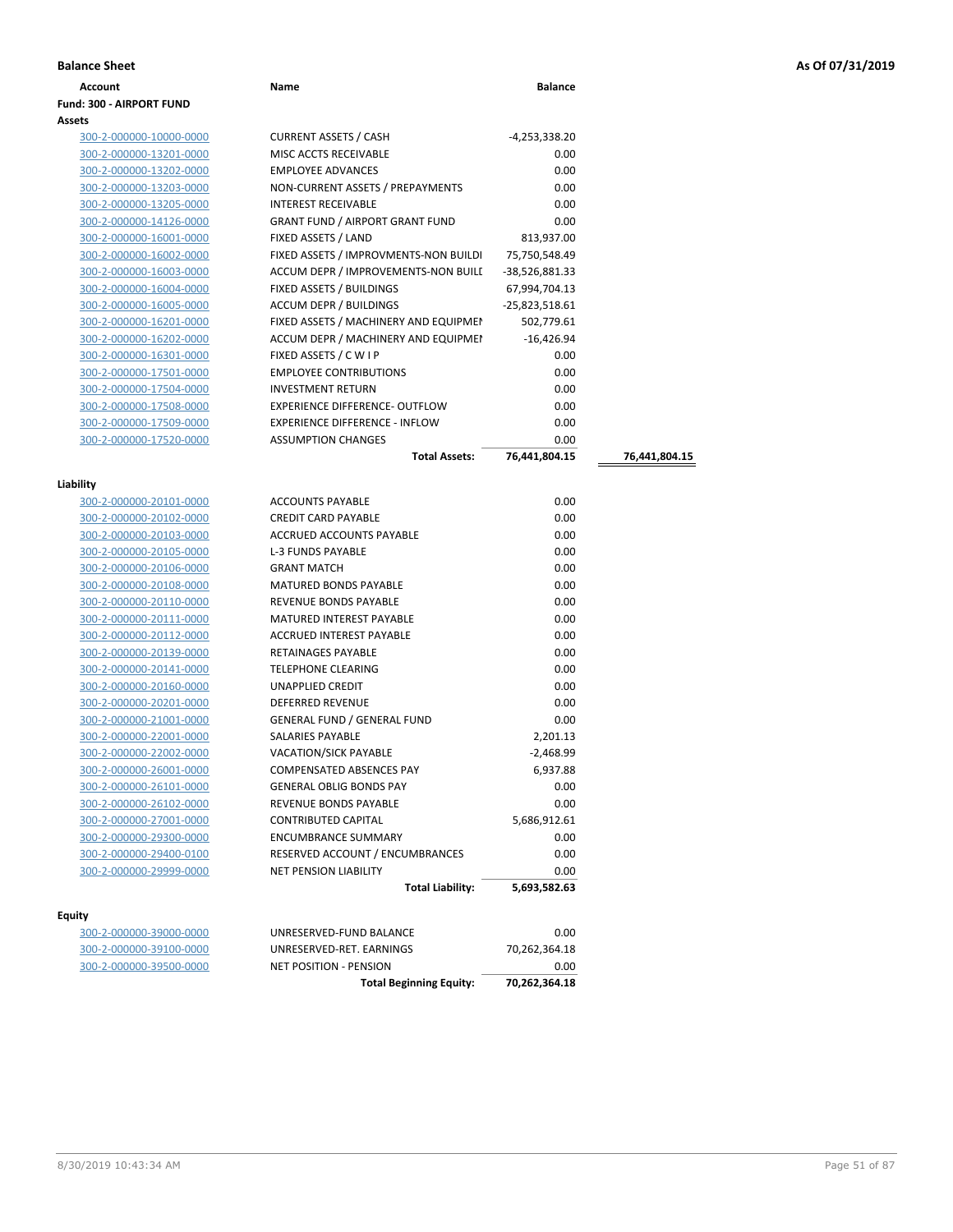| <b>Balance Sheet</b>                |                                                    |                |
|-------------------------------------|----------------------------------------------------|----------------|
| Account                             | <b>Name</b>                                        | <b>Balance</b> |
| <b>Total Revenue</b>                |                                                    | 605,106.13     |
| <b>Total Expense</b>                |                                                    | 119,248.78     |
| <b>Revenues Over/Under Expenses</b> |                                                    | 485.857.35     |
|                                     | <b>Total Equity and Current Surplus (Deficit):</b> | 70,748,221.53  |

**\*\*\* FUND 300 OUT OF BALANCE \*\*\* -0.01**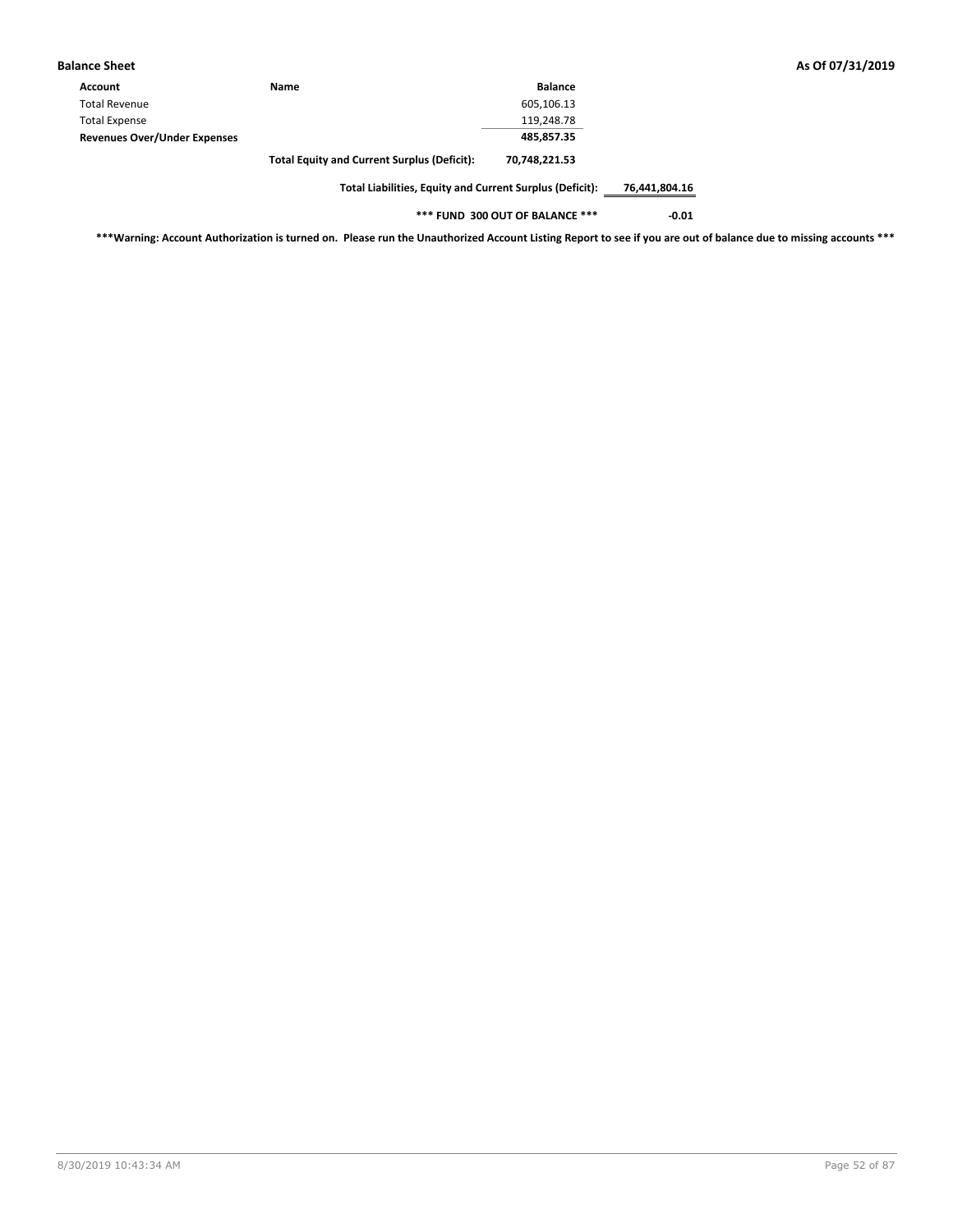| <b>Balance Sheet</b>                |                                                          |                |            | As Of 07/31/2019 |
|-------------------------------------|----------------------------------------------------------|----------------|------------|------------------|
| Account                             | Name                                                     | <b>Balance</b> |            |                  |
| Fund: 320 - AIRPORT TXDOT GRANT     |                                                          |                |            |                  |
| <b>Assets</b>                       |                                                          |                |            |                  |
| 320-2-000000-10000-0000             | <b>CURRENT ASSETS / CASH</b>                             | 200,000.84     |            |                  |
| 320-2-000000-13201-0000             | MISC ACCTS RECEIVABLE                                    | 0.00           |            |                  |
| 320-2-000000-13205-0000             | <b>INTEREST RECEIVABLE</b>                               | 0.00           |            |                  |
|                                     | <b>Total Assets:</b>                                     | 200,000.84     | 200,000.84 |                  |
| Liability                           |                                                          |                |            |                  |
| 320-2-000000-20101-0000             | <b>ACCOUNTS PAYABLE</b>                                  | 0.00           |            |                  |
| 320-2-000000-20102-0000             | <b>CREDIT CARD PAYABLE</b>                               | 0.00           |            |                  |
| 320-2-000000-20103-0000             | ACCRUED ACCOUNTS PAYABLE                                 | 0.00           |            |                  |
| 320-2-000000-20902-0000             | <b>DEFERRED GRANT REVENUE</b>                            | 0.00           |            |                  |
| 320-2-000000-21125-0000             | DUE TO / AIRPORT FUND                                    | 0.00           |            |                  |
| 320-2-000000-29300-0000             | <b>ENCUMBRANCE SUMMARY</b>                               | 0.00           |            |                  |
| 320-2-000000-29400-0100             | RESERVED ACCOUNT / ENCUMBRANCES                          | 0.00           |            |                  |
|                                     | <b>Total Liability:</b>                                  | 0.00           |            |                  |
| <b>Equity</b>                       |                                                          |                |            |                  |
| 320-2-000000-39000-0000             | UNRESERVED-FUND BALANCE                                  | 200,000.84     |            |                  |
|                                     | <b>Total Beginning Equity:</b>                           | 200,000.84     |            |                  |
| <b>Total Revenue</b>                |                                                          | 0.00           |            |                  |
| <b>Total Expense</b>                |                                                          | 0.00           |            |                  |
| <b>Revenues Over/Under Expenses</b> |                                                          | 0.00           |            |                  |
|                                     | <b>Total Equity and Current Surplus (Deficit):</b>       | 200,000.84     |            |                  |
|                                     | Total Liabilities, Equity and Current Surplus (Deficit): |                | 200,000.84 |                  |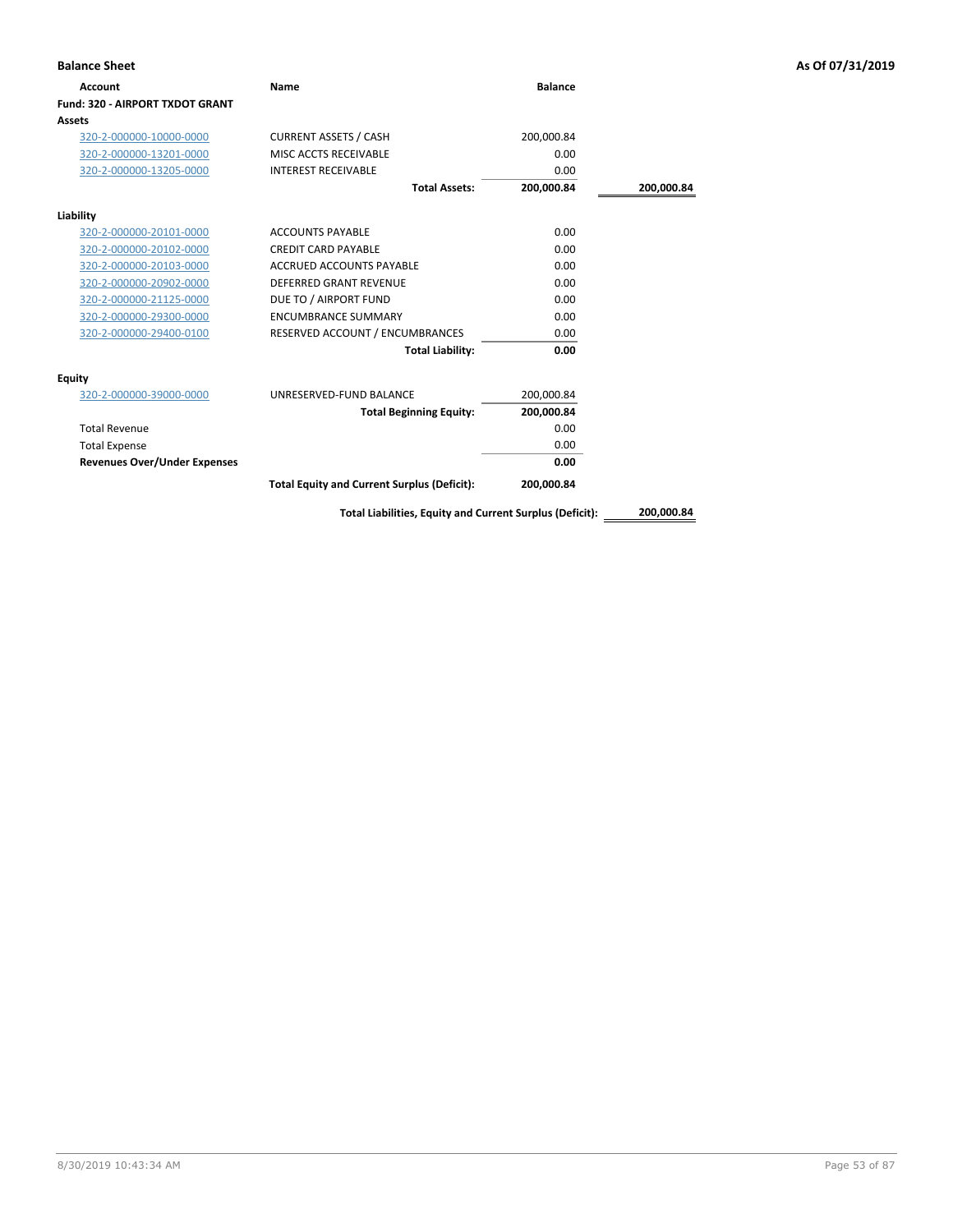| <b>Account</b>                          | Name                                                     | <b>Balance</b> |              |
|-----------------------------------------|----------------------------------------------------------|----------------|--------------|
| <b>Fund: 360 - AIRPORT CAPITAL FUND</b> |                                                          |                |              |
| Assets                                  |                                                          |                |              |
| 360-2-000000-10000-0000                 | <b>CURRENT ASSETS / CASH</b>                             | 7,924,853.76   |              |
| 360-2-000000-13201-0000                 | MISC ACCTS RECEIVABLE                                    | 0.00           |              |
| 360-2-000000-13205-0000                 | <b>INTEREST RECEIVABLE</b>                               | 0.00           |              |
| 360-2-000000-16301-0000                 | FIXED ASSETS / C W I P                                   | 132,616.88     |              |
|                                         | <b>Total Assets:</b>                                     | 8,057,470.64   | 8,057,470.64 |
| Liability                               |                                                          |                |              |
| 360-2-000000-20101-0000                 | <b>ACCOUNTS PAYABLE</b>                                  | 0.00           |              |
| 360-2-000000-20102-0000                 | <b>CREDIT CARD PAYABLE</b>                               | 0.00           |              |
| 360-2-000000-20103-0000                 | <b>ACCRUED ACCOUNTS PAYABLE</b>                          | 0.00           |              |
| 360-2-000000-20125-0000                 | SALES TAX PAYABLE / IN THE CITY                          | 0.00           |              |
| 360-2-000000-20139-0000                 | <b>RETAINAGES PAYABLE</b>                                | 0.00           |              |
| 360-2-000000-21001-0000                 | <b>GENERAL FUND / GENERAL FUND</b>                       | 0.00           |              |
| 360-2-000000-27001-0000                 | <b>CONTRIBUTED CAPITAL</b>                               | 0.00           |              |
| 360-2-000000-29300-0000                 | <b>ENCUMBRANCE SUMMARY</b>                               | 0.00           |              |
| 360-2-000000-29400-0000                 | RESERVED ACCOUNT / ENCUMBRANCES                          | 0.00           |              |
|                                         | <b>Total Liability:</b>                                  | 0.00           |              |
| Equity                                  |                                                          |                |              |
| 360-2-000000-39000-0000                 | UNRESERVED-FUND BALANCE                                  | 0.00           |              |
| 360-2-000000-39100-0000                 | UNRESERVED-RET. EARNINGS                                 | 8,016,141.66   |              |
|                                         | <b>Total Beginning Equity:</b>                           | 8,016,141.66   |              |
| <b>Total Revenue</b>                    |                                                          | 69,739.37      |              |
| <b>Total Expense</b>                    |                                                          | 28,410.39      |              |
| <b>Revenues Over/Under Expenses</b>     |                                                          | 41,328.98      |              |
|                                         | <b>Total Equity and Current Surplus (Deficit):</b>       | 8,057,470.64   |              |
|                                         | Total Liabilities, Equity and Current Surplus (Deficit): |                | 8,057,470.64 |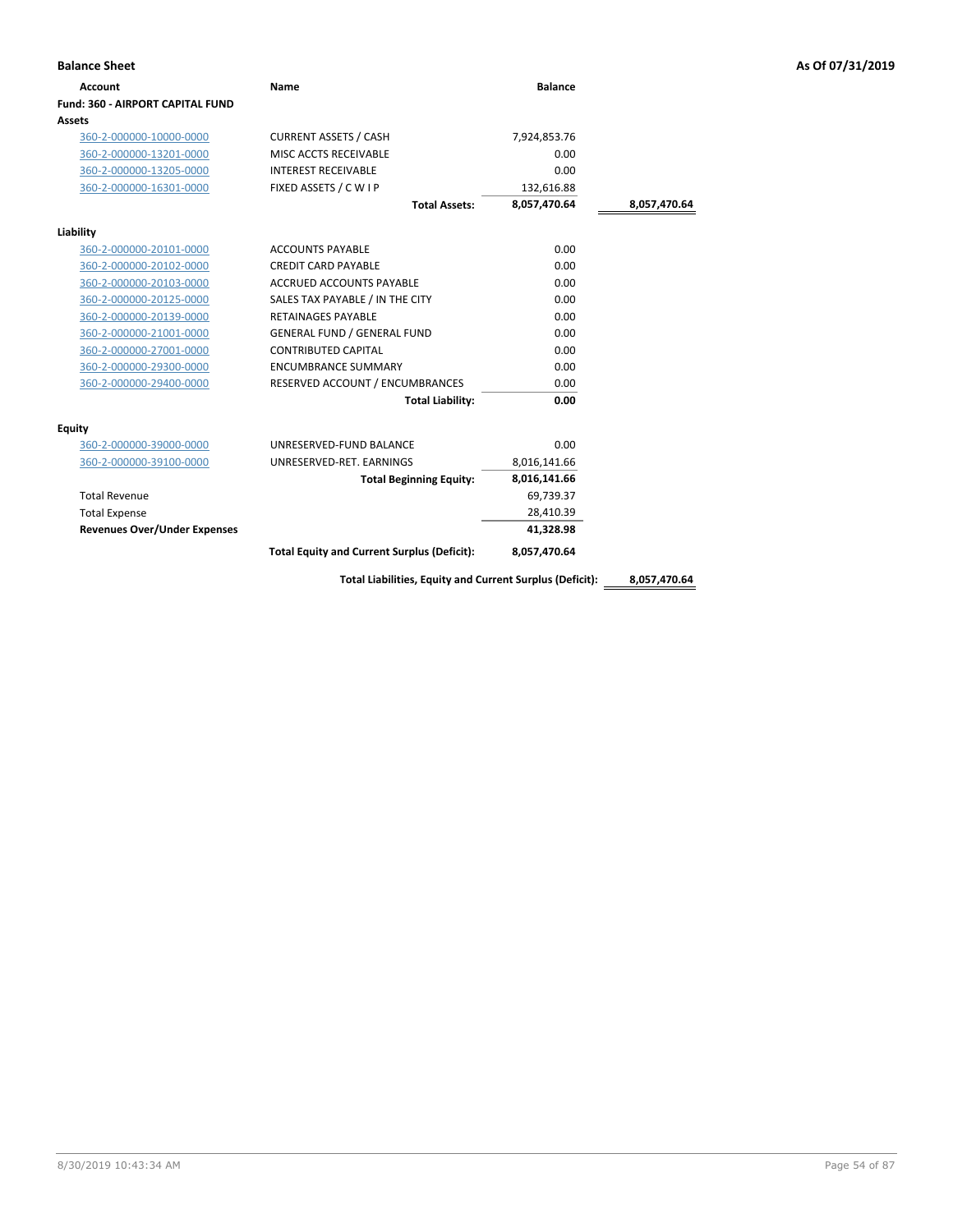| <b>Balance Sheet</b>                |                                                          |                 |      | As Of 07/31/2019 |
|-------------------------------------|----------------------------------------------------------|-----------------|------|------------------|
| <b>Account</b>                      | Name                                                     | <b>Balance</b>  |      |                  |
| Fund: 361 - L3-IDC FUND             |                                                          |                 |      |                  |
| Assets                              |                                                          |                 |      |                  |
| 361-2-000000-10000-0000             | <b>CURRENT ASSETS / CASH</b>                             | 0.00            |      |                  |
| 361-2-000000-13201-0000             | MISC ACCTS RECEIVABLE                                    | 0.00            |      |                  |
| 361-2-000000-13205-0000             | <b>INTEREST RECEIVABLE</b>                               | 0.00            |      |                  |
|                                     | <b>Total Assets:</b>                                     | 0.00            | 0.00 |                  |
| Liability                           |                                                          |                 |      |                  |
| 361-2-000000-20101-0000             | <b>ACCOUNTS PAYABLE</b>                                  | 0.00            |      |                  |
| 361-2-000000-20102-0000             | <b>CREDIT CARD PAYABLE</b>                               | 0.00            |      |                  |
| 361-2-000000-20103-0000             | MISCELLANEOUS LIABILITIES                                | 0.00            |      |                  |
| 361-2-000000-20108-0000             | MATURED BONDS PAYABLE                                    | 0.00            |      |                  |
| 361-2-000000-20111-0000             | MATURED INTEREST PAYABLE                                 | 0.00            |      |                  |
| 361-2-000000-20112-0000             | <b>ACCRUED INTEREST PAYABLE</b>                          | 0.00            |      |                  |
| 361-2-000000-20139-0000             | <b>RETAINAGES PAYABLE</b>                                | 0.00            |      |                  |
| 361-2-000000-21001-0000             | <b>GENERAL FUND / GENERAL FUND</b>                       | 0.00            |      |                  |
|                                     | <b>Total Liability:</b>                                  | 0.00            |      |                  |
| <b>Equity</b>                       |                                                          |                 |      |                  |
| 361-2-000000-39000-0000             | UNRESERVED-FUND BALANCE                                  | 0.00            |      |                  |
| 361-2-000000-39100-0000             | UNRESERVED-RET. EARNINGS                                 | $-2,881,924.85$ |      |                  |
| 361-2-000000-39150-0000             | RESERVED-RET. EARNINGS                                   | 2,881,924.85    |      |                  |
|                                     | <b>Total Beginning Equity:</b>                           | 0.00            |      |                  |
| <b>Total Revenue</b>                |                                                          | 0.00            |      |                  |
| <b>Total Expense</b>                |                                                          | 0.00            |      |                  |
| <b>Revenues Over/Under Expenses</b> |                                                          | 0.00            |      |                  |
|                                     | <b>Total Equity and Current Surplus (Deficit):</b>       | 0.00            |      |                  |
|                                     | Total Liabilities, Equity and Current Surplus (Deficit): |                 | 0.00 |                  |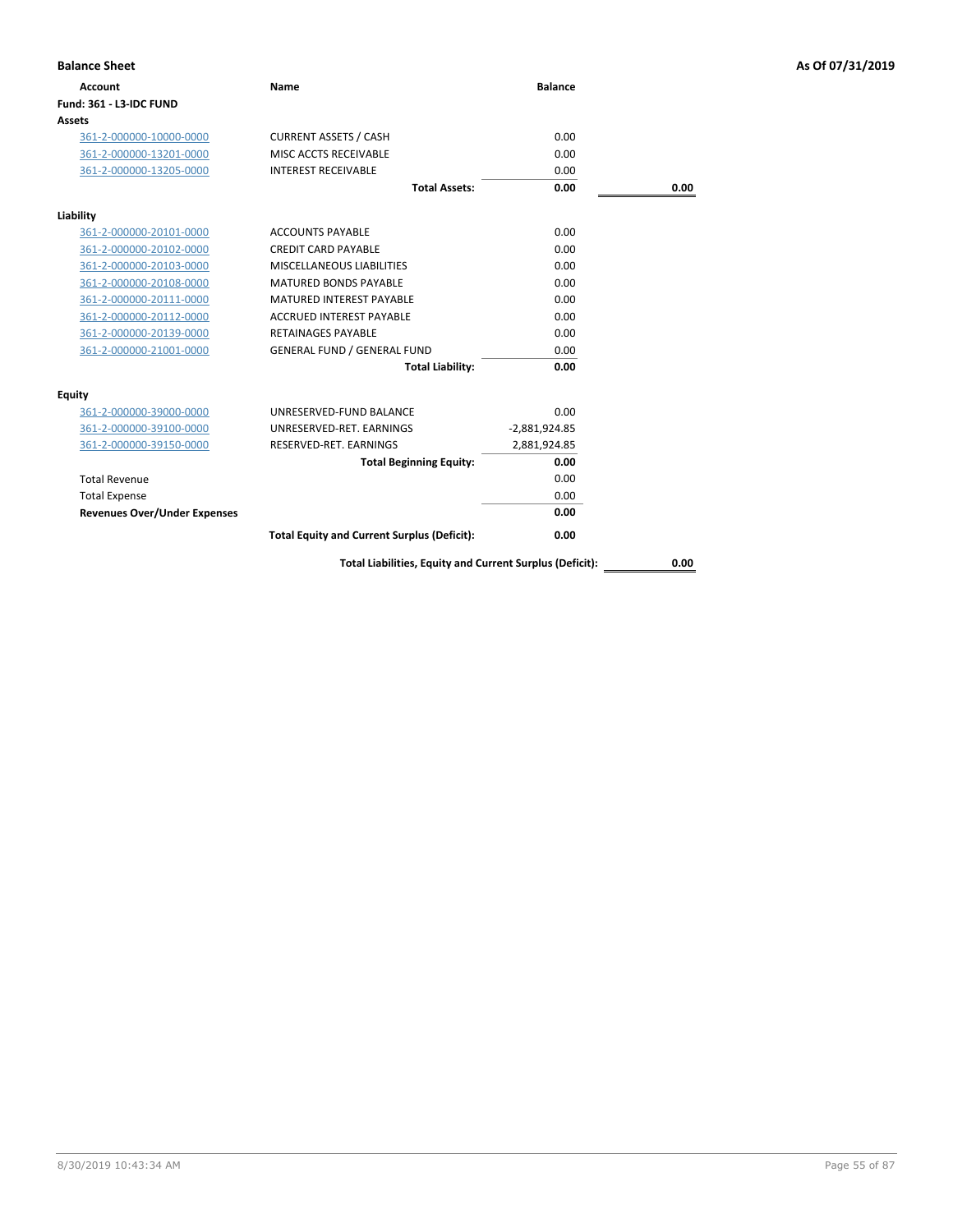| <b>Balance Sheet</b>                |                                                          |                |            | As Of 07/31/2019 |
|-------------------------------------|----------------------------------------------------------|----------------|------------|------------------|
| <b>Account</b>                      | <b>Name</b>                                              | <b>Balance</b> |            |                  |
| Fund: 362 - AIRPORT FBO FUEL        |                                                          |                |            |                  |
| Assets                              |                                                          |                |            |                  |
| 362-2-000000-10000-0000             | <b>CURRENT ASSETS / CASH</b>                             | 140,988.40     |            |                  |
| 362-2-000000-13201-0000             | MISC ACCTS RECEIVABLE                                    | 0.00           |            |                  |
| 362-2-000000-13205-0000             | <b>INTEREST RECEIVABLE</b>                               | 0.00           |            |                  |
|                                     | <b>Total Assets:</b>                                     | 140,988.40     | 140,988.40 |                  |
| Liability                           |                                                          |                |            |                  |
| 362-2-000000-20101-0000             | <b>ACCOUNTS PAYABLE</b>                                  | 0.00           |            |                  |
| 362-2-000000-20102-0000             | <b>CREDIT CARD PAYABLE</b>                               | 0.00           |            |                  |
| 362-2-000000-20103-0000             | ACCRUED ACCOUNTS PAYABLE                                 | 0.00           |            |                  |
| 362-2-000000-20125-0000             | SALES TAX PAYABLE / IN THE CITY                          | 24.08          |            |                  |
| 362-2-000000-29300-0000             | <b>ENCUMBRANCE SUMMARY</b>                               | 0.00           |            |                  |
| 362-2-000000-29400-0000             | RESERVED ACCOUNT / ENCUMBRANCES                          | 0.00           |            |                  |
|                                     | <b>Total Liability:</b>                                  | 24.08          |            |                  |
| Equity                              |                                                          |                |            |                  |
| 362-2-000000-39000-0000             | UNRESERVED-FUND BALANCE                                  | 0.00           |            |                  |
| 362-2-000000-39100-0000             | UNRESERVED-RET. EARNINGS                                 | $-41.31$       |            |                  |
|                                     | <b>Total Beginning Equity:</b>                           | $-41.31$       |            |                  |
| <b>Total Revenue</b>                |                                                          | 372,164.93     |            |                  |
| <b>Total Expense</b>                |                                                          | 231,159.30     |            |                  |
| <b>Revenues Over/Under Expenses</b> |                                                          | 141,005.63     |            |                  |
|                                     | <b>Total Equity and Current Surplus (Deficit):</b>       | 140,964.32     |            |                  |
|                                     | Total Liabilities, Equity and Current Surplus (Deficit): |                | 140,988.40 |                  |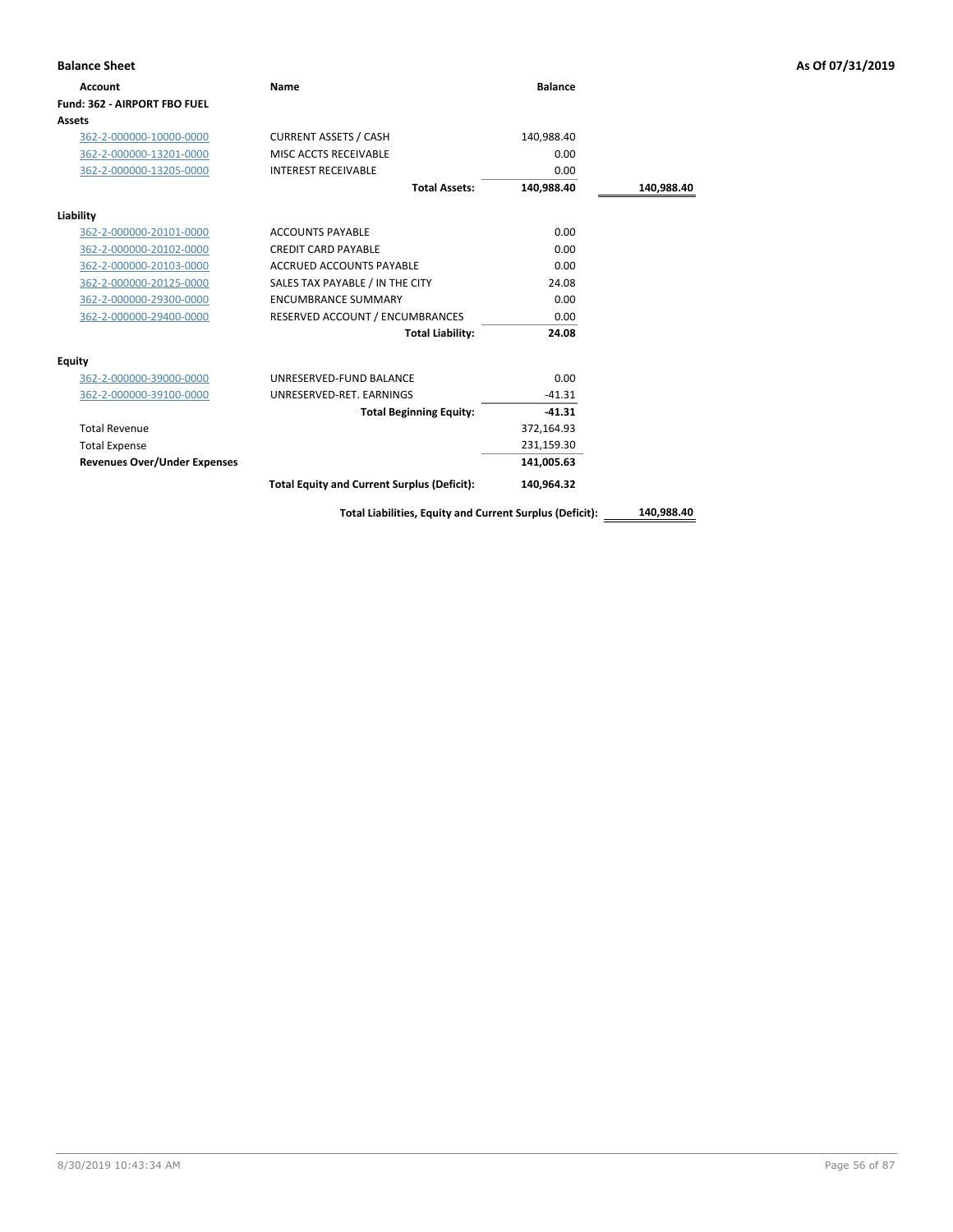# **Balance Sheet As Of 07/31/2019**

| <b>Balance Sheet</b> |      |                |
|----------------------|------|----------------|
| Account              | Name | <b>Balance</b> |

### **Fund: 400 - GOLF FUND Assets**

| 400-2-000000-10000-0000 |  |
|-------------------------|--|
| 400-2-000000-10304-0000 |  |
| 400-2-000000-13007-0000 |  |
| 400-2-000000-13201-0000 |  |
| 400-2-000000-13202-0000 |  |
| 400-2-000000-13203-0000 |  |
| 400-2-000000-13205-0000 |  |
| 400-2-000000-13206-0000 |  |
| 400-2-000000-15301-0000 |  |
| 400-2-000000-16001-0000 |  |
| 400-2-000000-16002-0000 |  |
| 400-2-000000-16003-0000 |  |
| 400-2-000000-16004-0000 |  |
| 400-2-000000-16005-0000 |  |
| 400-2-000000-16201-0000 |  |
| 400-2-000000-16202-0000 |  |
| 400-2-000000-16301-0000 |  |
| 400-2-000000-17501-0000 |  |
| 400-2-000000-17504-0000 |  |
| 400-2-000000-17508-0000 |  |
| 400-2-000000-17509-0000 |  |
| 400-2-000000-17520-0000 |  |

| <b>HOO L OOOOOO 10001 OO</b> |  |
|------------------------------|--|
| 400-2-000000-17501-00        |  |
| 400-2-000000-17504-00        |  |
| 400-2-000000-17508-00        |  |
| 400-2-000000-17509-00        |  |
| 400-2-000000-17520-00        |  |
|                              |  |
|                              |  |

## **Liability**

|                         | <b>Total Liability:</b>            | 59,582.23 |
|-------------------------|------------------------------------|-----------|
| 400-2-000000-29999-0000 | <b>NET PENSION LIABILITY</b>       | 11,349.00 |
| 400-2-000000-29400-0100 | RESERVED ACCOUNT / ENCUMBRANCES    | 0.00      |
| 400-2-000000-29300-0000 | <b>ENCUMBRANCE SUMMARY</b>         | 0.00      |
| 400-2-000000-27002-0000 | CONTRIBUTED CAPITAL / DEVELOPERS   | 0.00      |
| 400-2-000000-27001-0000 | <b>CONTRIBUTED CAPITAL</b>         | 0.00      |
| 400-2-000000-26001-0000 | <b>COMPENSATED ABSENCES PAY</b>    | 30,272.55 |
| 400-2-000000-24001-0000 | O/S CHECKS PAYABLE                 | 0.00      |
| 400-2-000000-23001-0000 | <b>CAPITAL LEASE PAYABLE</b>       | 0.00      |
| 400-2-000000-22002-0000 | VACATION/SICK PAYABLE              | 13,978.60 |
| 400-2-000000-22001-0000 | <b>SALARIES PAYABLE</b>            | 4,564.90  |
| 400-2-000000-21101-0000 | ENTERPRISE / WTR/WWTR UTILITY FUND | 0.00      |
| 400-2-000000-21001-0000 | <b>GENERAL FUND / GENERAL FUND</b> | 0.00      |
| 400-2-000000-20160-0000 | <b>UNAPPLIED CREDIT</b>            | 0.00      |
| 400-2-000000-20141-0000 | <b>TELEPHONE CLEARING</b>          | 0.00      |
| 400-2-000000-20139-0000 | <b>RETAINAGES PAYABLE</b>          | 0.00      |
| 400-2-000000-20125-0000 | SALES TAX PAYABLE / IN THE CITY    | $-582.82$ |
| 400-2-000000-20124-0000 | <b>GOLF COURSE RESALE</b>          | 0.00      |
| 400-2-000000-20112-0000 | <b>ACCRUED INTEREST PAYABLE</b>    | 0.00      |
| 400-2-000000-20103-0000 | ACCRUED ACCOUNTS PAYABLE           | 0.00      |
| 400-2-000000-20102-0000 | <b>CREDIT CARD PAYABLE</b>         | 0.00      |
| 400-2-000000-20101-0000 | <b>ACCOUNTS PAYABLE</b>            | 0.00      |
|                         |                                    |           |

## **Equity**

| 400-2-000000-39000-0000 | UNRESERVED-FUND BALANCE  | 0.00       |
|-------------------------|--------------------------|------------|
| 400-2-000000-39100-0000 | UNRESERVED-RET. EARNINGS | -78,138.09 |
| 400-2-000000-39500-0000 | NET POSITION - PENSION   | $-44.00$   |
|                         |                          |            |

| 400-2-000000-10000-0000 | <b>CURRENT ASSETS / CASH</b>          | $-412,143.64$ |            |
|-------------------------|---------------------------------------|---------------|------------|
| 400-2-000000-10304-0000 | CASH / PETTY CASH/CHANGE DRAWERS      | 200.00        |            |
| 400-2-000000-13007-0000 | <b>RETURNED CHECKS</b>                | 0.00          |            |
| 400-2-000000-13201-0000 | MISC ACCTS RECEIVABLE                 | $-401.02$     |            |
| 400-2-000000-13202-0000 | <b>EMPLOYEE ADVANCES</b>              | 0.00          |            |
| 400-2-000000-13203-0000 | NON-CURRENT ASSETS / PREPAYMENTS      | 0.00          |            |
| 400-2-000000-13205-0000 | <b>INTEREST RECEIVABLE</b>            | 0.00          |            |
| 400-2-000000-13206-0000 | <b>CHARGES RECEIVABLE</b>             | 35,600.40     |            |
| 400-2-000000-15301-0000 | INVENTORIES / GOLF COURSE             | 8,301.68      |            |
| 400-2-000000-16001-0000 | FIXED ASSETS / LAND                   | 93,000.00     |            |
| 400-2-000000-16002-0000 | FIXED ASSETS / IMPROVMENTS-NON BUILDI | 521,160.58    |            |
| 400-2-000000-16003-0000 | ACCUM DEPR / IMPROVEMENTS-NON BUILI   | $-297,622.34$ |            |
| 400-2-000000-16004-0000 | FIXED ASSETS / BUILDINGS              | 109,640.00    |            |
| 400-2-000000-16005-0000 | <b>ACCUM DEPR / BUILDINGS</b>         | $-108.983.62$ |            |
| 400-2-000000-16201-0000 | FIXED ASSETS / MACHINERY AND EQUIPMEN | 51,957.00     |            |
| 400-2-000000-16202-0000 | ACCUM DEPR / MACHINERY AND EQUIPMEI   | $-51,957.00$  |            |
| 400-2-000000-16301-0000 | FIXED ASSETS / CWIP                   | 0.00          |            |
| 400-2-000000-17501-0000 | <b>EMPLOYEE CONTRIBUTIONS</b>         | 7,763.00      |            |
| 400-2-000000-17504-0000 | <b>INVESTMENT RETURN</b>              | $-13,737.00$  |            |
| 400-2-000000-17508-0000 | <b>EXPERIENCE DIFFERENCE- OUTFLOW</b> | $-505.00$     |            |
| 400-2-000000-17509-0000 | <b>EXPERIENCE DIFFERENCE - INFLOW</b> | $-2,627.00$   |            |
| 400-2-000000-17520-0000 | <b>ASSUMPTION CHANGES</b>             | 2,456.00      |            |
|                         | <b>Total Assets:</b>                  | $-57,897.96$  | -57,897.96 |

| UNRESERVED-RET. EARNINGS           | -78,138.09 |
|------------------------------------|------------|
| UNRESERVED-FUND BALANCE            | 0.00       |
| <b>Total Liability:</b>            | 59,582.23  |
| <b>NET PENSION LIABILITY</b>       | 11,349.00  |
| RESERVED ACCOUNT / ENCUMBRANCES    | 0.00       |
| <b>ENCUMBRANCE SUMMARY</b>         | 0.00       |
| CONTRIBUTED CAPITAL / DEVELOPERS   | 0.00       |
| <b>CONTRIBUTED CAPITAL</b>         | 0.00       |
| <b>COMPENSATED ABSENCES PAY</b>    | 30,272.55  |
| O/S CHECKS PAYABLE                 | 0.00       |
| <b>CAPITAL LEASE PAYABLE</b>       | 0.00       |
| <b>VACATION/SICK PAYABLE</b>       | 13,978.60  |
| <b>SALARIES PAYABLE</b>            | 4,564.90   |
| ENTERPRISE / WTR/WWTR UTILITY FUND | 0.00       |
| <b>GENERAL FUND / GENERAL FUND</b> | 0.00       |
| <b>UNAPPLIED CREDIT</b>            | 0.00       |
| <b>TELEPHONE CLEARING</b>          | 0.00       |
| <b>RETAINAGES PAYABLE</b>          | 0.00       |
| SALES TAX PAYABLE / IN THE CITY    | $-582.82$  |
| <b>GOLF COURSE RESALE</b>          | 0.00       |
| <b>ACCRUED INTEREST PAYABLE</b>    | 0.00       |
| <b>ACCRUED ACCOUNTS PAYABLE</b>    | 0.00       |
| CREDIT CARD PAYARLE                | 0.00       |
|                                    | v.vv       |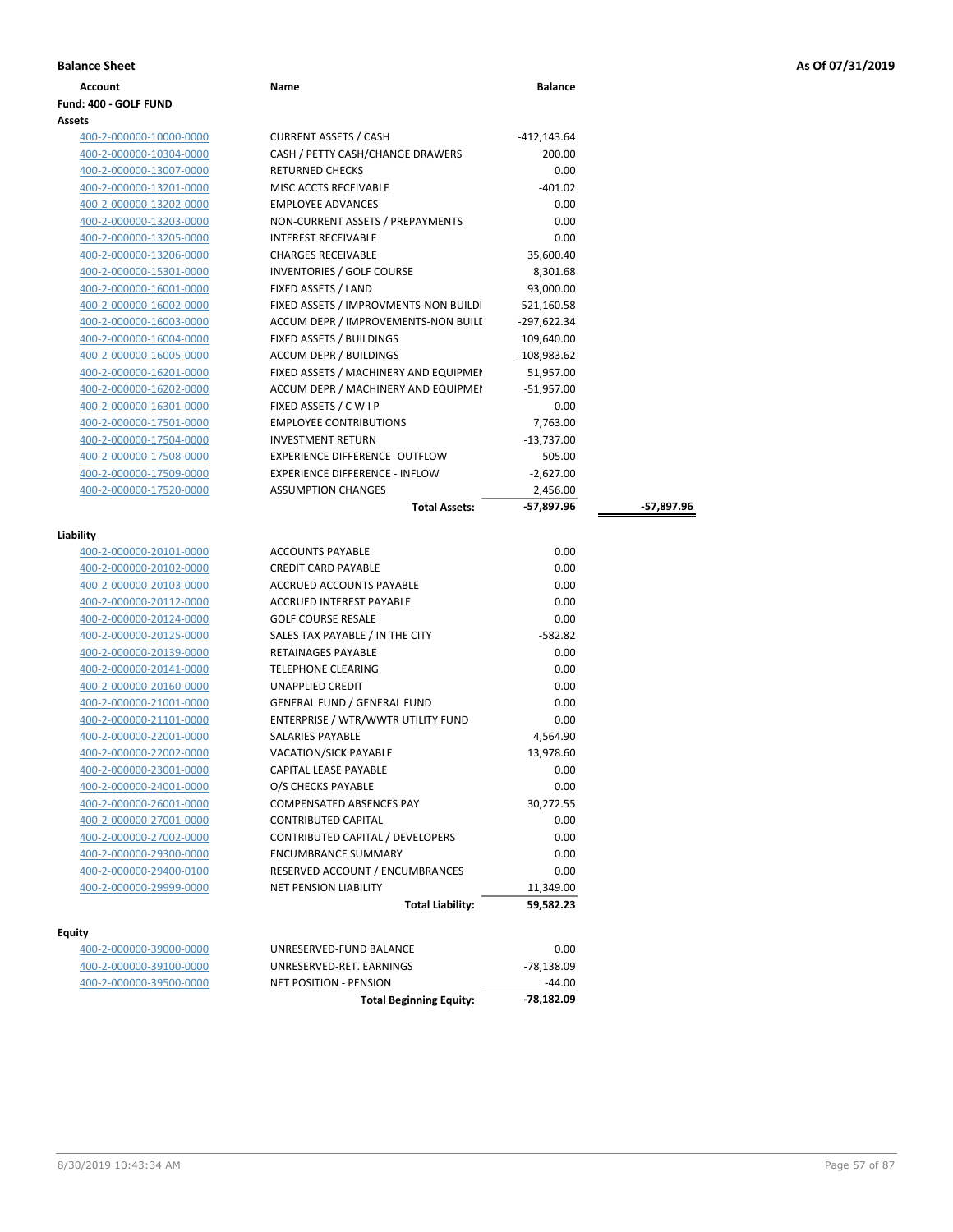| <b>Balance Sheet</b>                |                                                          |                |            | As Of 07/31/2019 |
|-------------------------------------|----------------------------------------------------------|----------------|------------|------------------|
| Account                             | <b>Name</b>                                              | <b>Balance</b> |            |                  |
| <b>Total Revenue</b>                |                                                          | 151,739.97     |            |                  |
| <b>Total Expense</b>                |                                                          | 191,038.06     |            |                  |
| <b>Revenues Over/Under Expenses</b> |                                                          | $-39,298.09$   |            |                  |
|                                     | <b>Total Equity and Current Surplus (Deficit):</b>       | $-117,480.18$  |            |                  |
|                                     | Total Liabilities, Equity and Current Surplus (Deficit): |                | -57,897.95 |                  |

**\*\*\* FUND 400 OUT OF BALANCE \*\*\* -0.01**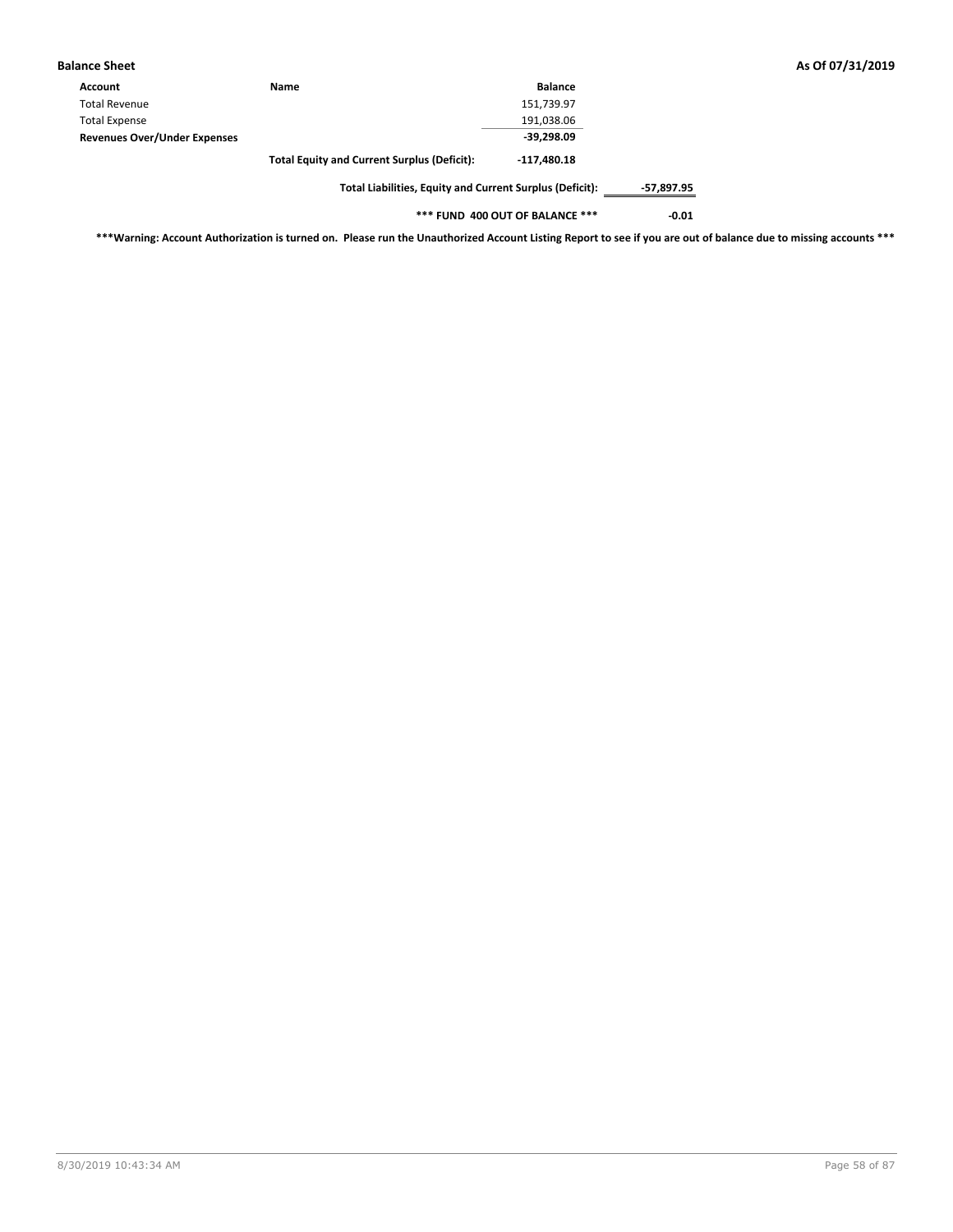|  |  |  |  | As Of 07/31/2019 |
|--|--|--|--|------------------|
|--|--|--|--|------------------|

| <b>Balance Sheet</b>                 |                                             |                |              | As Of 07/31/2019 |
|--------------------------------------|---------------------------------------------|----------------|--------------|------------------|
| <b>Account</b>                       | Name                                        | <b>Balance</b> |              |                  |
| Fund: 500 - SANITATION FUND          |                                             |                |              |                  |
| <b>Assets</b>                        |                                             |                |              |                  |
| 500-2-000000-10000-0000              | <b>CURRENT ASSETS / CASH</b>                | 1,964,422.38   |              |                  |
| 500-2-000000-13000-0000              | <b>CUSTOMER ACCTS RECEIVABLE</b>            | 142,183.45     |              |                  |
| 500-2-000000-13001-0000              | NON CURRENT CUSTOMER ACCTS RECEIVAE         | 70,434.29      |              |                  |
| 500-2-000000-13002-0000              | ALLOW FOR UNCOLLECT REC                     | $-62,648.18$   |              |                  |
| 500-2-000000-13003-0000              | UNBILLED YEAR-END ACCRUAL                   | 470,767.37     |              |                  |
| 500-2-000000-13201-0000              | MISC ACCTS RECEIVABLE                       | 0.00           |              |                  |
| 500-2-000000-17501-0000              | <b>EMPLOYEE CONTRIBUTIONS</b>               | 7,763.00       |              |                  |
| 500-2-000000-17504-0000              | <b>INVESTMENT RETURN</b>                    | $-13,737.00$   |              |                  |
| 500-2-000000-17508-0000              | <b>EXPERIENCE DIFFERENCE- OUTFLOW</b>       | $-505.00$      |              |                  |
| 500-2-000000-17509-0000              | <b>EXPERIENCE DIFFERENCE - INFLOW</b>       | $-2,627.00$    |              |                  |
| 500-2-000000-17520-0000              | <b>ASSUMPTION CHANGES</b>                   | 2,456.00       |              |                  |
|                                      | <b>Total Assets:</b>                        | 2,578,509.31   | 2,578,509.31 |                  |
|                                      |                                             |                |              |                  |
| Liability<br>500-2-000000-20101-0000 | <b>ACCOUNTS PAYABLE</b>                     | 0.00           |              |                  |
| 500-2-000000-20102-0000              | <b>CREDIT CARD PAYABLE</b>                  | 0.00           |              |                  |
| 500-2-000000-20103-0000              | ACCRUED ACCOUNTS PAYABLE                    | 0.00           |              |                  |
| 500-2-000000-20125-0000              | SALES TAX PAYABLE / IN THE CITY             | 856.09         |              |                  |
| 500-2-000000-20126-0000              | SALES TAX PAYABLE / OUT OF CITY             | 0.00           |              |                  |
| 500-2-000000-20133-0000              | <b>GARBAGE CLEARING</b>                     | 0.00           |              |                  |
| 500-2-000000-20135-0000              | <b>GARBAGE CLEARING / BAD DEBT EXPENS</b>   | 75,170.25      |              |                  |
| 500-2-000000-20160-0000              | <b>UNAPPLIED CREDIT</b>                     | 0.00           |              |                  |
| 500-2-000000-20201-0000              | <b>DEFERRED REVENUE</b>                     | 0.00           |              |                  |
| 500-2-000000-21001-0000              | <b>GENERAL FUND / GENERAL FUND</b>          | 0.00           |              |                  |
| 500-2-000000-22001-0000              | <b>SALARIES PAYABLE</b>                     | 4,509.88       |              |                  |
| 500-2-000000-22002-0000              | <b>VACATION/SICK PAYABLE</b>                | 6,619.16       |              |                  |
| 500-2-000000-24002-0000              | <b>CUSTOMER DEPOSITS</b>                    | 267,019.52     |              |                  |
| 500-2-000000-24007-0000              | <b>BILLED DEPOSITS SUSPENSE</b>             | 0.00           |              |                  |
| 500-2-000000-26001-0000              | COMPENSATED ABSENCES PAY                    | 6,561.51       |              |                  |
| 500-2-000000-29300-0000              | <b>ENCUMBRANCE SUMMARY</b>                  | 0.00           |              |                  |
| 500-2-000000-29400-0100              | RESERVED ACCOUNT / ENCUMBRANCES             | 0.00           |              |                  |
| 500-2-000000-29999-0000              | <b>NET PENSION LIABILITY</b>                | 11,349.00      |              |                  |
|                                      | <b>Total Liability:</b>                     | 372,085.41     |              |                  |
|                                      |                                             |                |              |                  |
| <b>Equity</b>                        |                                             |                |              |                  |
| 500-2-000000-39000-0000              | UNRESERVED-FUND BALANCE                     | 0.00           |              |                  |
| 500-2-000000-39100-0000              | UNRESERVED-RET. EARNINGS                    | 2,181,362.37   |              |                  |
| 500-2-000000-39500-0000              | NET POSITION - PENSION                      | $-44.00$       |              |                  |
|                                      | <b>Total Beginning Equity:</b>              | 2,181,318.37   |              |                  |
| <b>Total Revenue</b>                 |                                             | 4,262,528.75   |              |                  |
| <b>Total Expense</b>                 |                                             | 4,237,423.22   |              |                  |
| <b>Revenues Over/Under Expenses</b>  |                                             | 25,105.53      |              |                  |
|                                      | Total Equity and Current Surplus (Deficit): | 2,206,423.90   |              |                  |
|                                      |                                             |                |              |                  |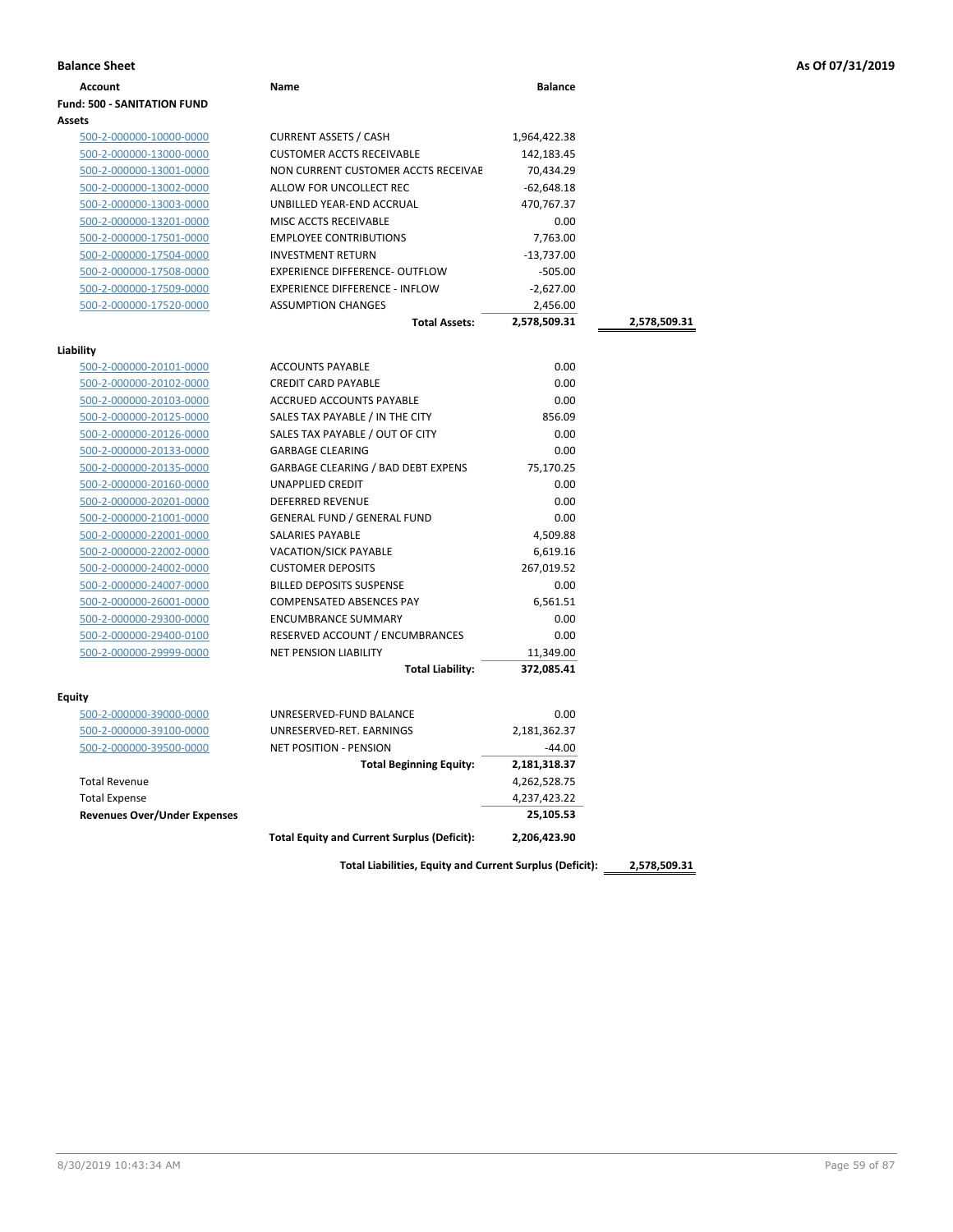| <b>Account</b>                                             | Name                                               | <b>Balance</b> |      |
|------------------------------------------------------------|----------------------------------------------------|----------------|------|
| <b>Fund: 561 - REGINAL HOUSEHOLD HAZARDOUS WASTE GRANT</b> |                                                    |                |      |
| <b>Assets</b>                                              |                                                    |                |      |
| 561-2-000000-10000-0000                                    | <b>CURRENT ASSETS / CASH</b>                       | 0.00           |      |
| 561-2-000000-13201-0000                                    | MISC ACCTS RECEIVABLE                              | 0.00           |      |
| 561-2-000000-13205-0000                                    | <b>INTEREST RECEIVABLE</b>                         | 0.00           |      |
|                                                            | <b>Total Assets:</b>                               | 0.00           | 0.00 |
| Liability                                                  |                                                    |                |      |
| 561-2-000000-20101-0000                                    | <b>ACCOUNTS PAYABLE</b>                            | 0.00           |      |
| 561-2-000000-20102-0000                                    | <b>CREDIT CARD PAYABLE</b>                         | 0.00           |      |
| 561-2-000000-20103-0000                                    | <b>ACCRUED ACCOUNTS PAYABLE</b>                    | 0.00           |      |
| 561-2-000000-21140-0000                                    | DUE TO / SANITATION FUND                           | 0.00           |      |
| 561-2-000000-29300-0000                                    | <b>ENCUMBRANCE SUMMARY</b>                         | 0.00           |      |
| 561-2-000000-29400-0100                                    | RESERVED ACCOUNT / ENCUMBRANCES                    | 0.00           |      |
|                                                            | <b>Total Liability:</b>                            | 0.00           |      |
| Equity                                                     |                                                    |                |      |
| 561-2-000000-39100-0000                                    | UNRESERVED-RET, EARNINGS                           | 0.00           |      |
|                                                            | <b>Total Beginning Equity:</b>                     | 0.00           |      |
| <b>Total Revenue</b>                                       |                                                    | 0.00           |      |
| <b>Total Expense</b>                                       |                                                    | 0.00           |      |
| <b>Revenues Over/Under Expenses</b>                        |                                                    | 0.00           |      |
|                                                            | <b>Total Equity and Current Surplus (Deficit):</b> | 0.00           |      |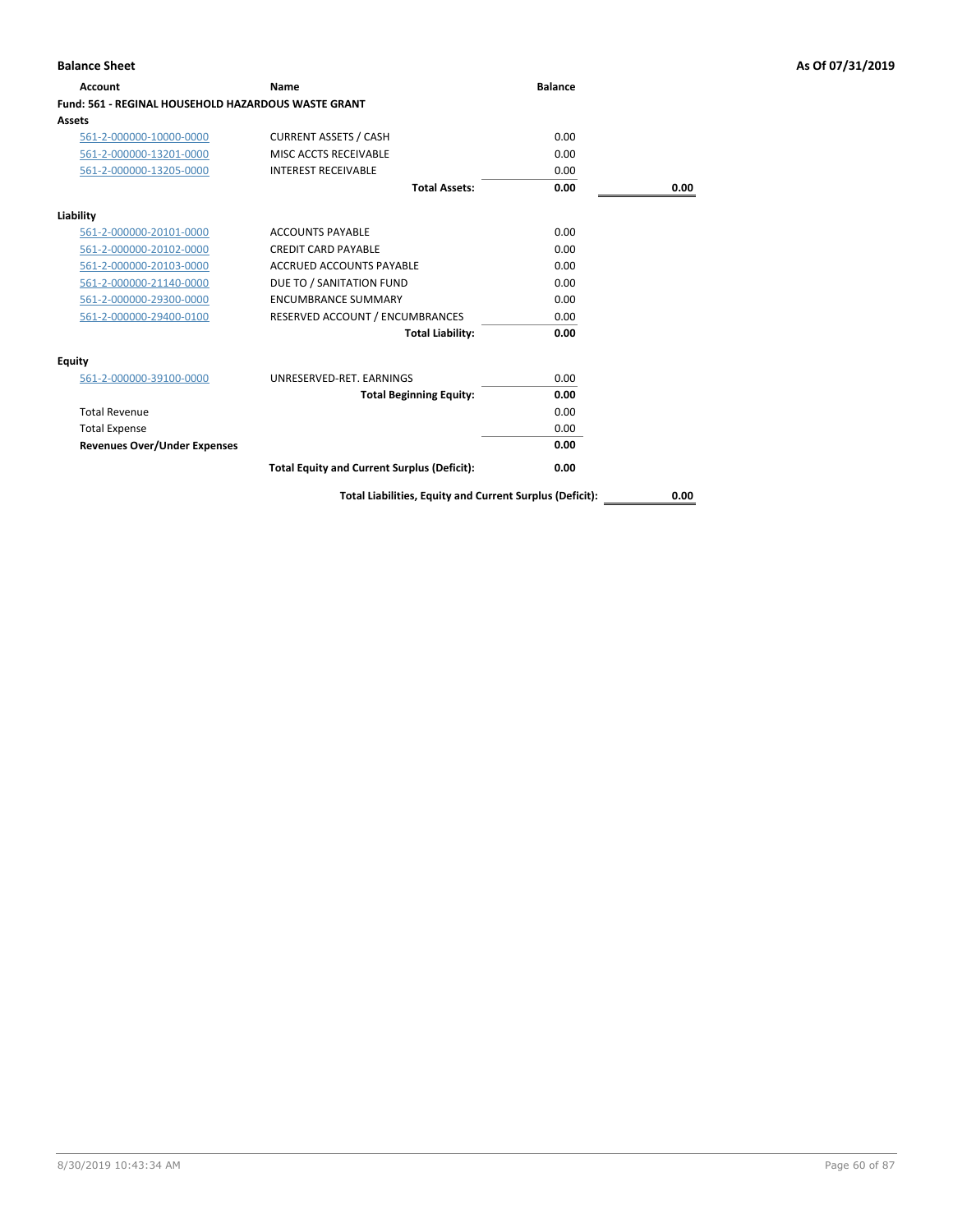| Account                             | Name                                                     | <b>Balance</b>                  |            |
|-------------------------------------|----------------------------------------------------------|---------------------------------|------------|
| Fund: 601 - CENTRAL SERVICE FUND    |                                                          |                                 |            |
| Assets                              |                                                          |                                 |            |
| 601-2-000000-10000-0000             | <b>CURRENT ASSETS / CASH</b>                             | -234,743.45                     |            |
| 601-2-000000-13201-0000             | MISC ACCTS RECEIVABLE                                    | 0.00                            |            |
| 601-2-000000-13203-0000             | NON-CURRENT ASSETS / PREPAYMENTS                         | 0.00                            |            |
| 601-2-000000-13204-0000             | PREPAYMENTS / INSURANCE PREPAYMENT                       | 0.00                            |            |
| 601-2-000000-13205-0000             | <b>INTEREST RECEIVABLE</b>                               | 0.00                            |            |
| 601-2-000000-15001-0000             | <b>INVENTORIES / POSTAGE</b>                             | 0.00                            |            |
| 601-2-000000-15101-0000             | <b>FACILITIES MAINT STOCK INVENTORIES</b>                | 26,693.78                       |            |
| 601-2-000000-15201-0000             | <b>INVENTORIES / GARAGE</b>                              | 350,058.75                      |            |
| 601-2-000000-16001-0000             | FIXED ASSETS / LAND                                      | 0.00                            |            |
| 601-2-000000-16002-0000             | FIXED ASSETS / IMPROVMENTS-NON BUILDI                    | 0.00                            |            |
| 601-2-000000-16003-0000             | ACCUM DEPR / IMPROVEMENTS-NON BUILI                      | 0.00                            |            |
| 601-2-000000-16004-0000             | FIXED ASSETS / BUILDINGS                                 | 100,832.00                      |            |
| 601-2-000000-16005-0000             | <b>ACCUM DEPR / BUILDINGS</b>                            | $-100,832.00$                   |            |
| 601-2-000000-16201-0000             | FIXED ASSETS / MACHINERY AND EQUIPMEN                    | 157,057.00                      |            |
| 601-2-000000-16202-0000             | ACCUM DEPR / MACHINERY AND EQUIPMEI                      | -157,057.01                     |            |
| 601-2-000000-17501-0000             | <b>EMPLOYEE CONTRIBUTIONS</b>                            | 29,209.00                       |            |
| 601-2-000000-17504-0000             | <b>INVESTMENT RETURN</b>                                 | 53,882.00                       |            |
| 601-2-000000-17508-0000             | EXPERIENCE DIFFERENCE- OUTFLOW                           | 685.00                          |            |
| 601-2-000000-17509-0000             | <b>EXPERIENCE DIFFERENCE - INFLOW</b>                    | $-10,507.00$                    |            |
| 601-2-000000-17520-0000             | <b>ASSUMPTION CHANGES</b>                                | 18,291.00                       |            |
|                                     | <b>Total Assets:</b>                                     | 233,569.07                      | 233,569.07 |
|                                     |                                                          |                                 |            |
| Liability                           |                                                          |                                 |            |
| 601-2-000000-20101-0000             | <b>ACCOUNTS PAYABLE</b>                                  | 210.30                          |            |
| 601-2-000000-20102-0000             | <b>CREDIT CARD PAYABLE</b>                               | 0.00                            |            |
| 601-2-000000-20103-0000             | ACCRUED ACCOUNTS PAYABLE                                 | 0.00                            |            |
| 601-2-000000-20115-0000             | <b>DRINK SUPPLY</b>                                      | 0.00                            |            |
| 601-2-000000-20141-0000             | <b>TELEPHONE CLEARING</b>                                | 0.00                            |            |
| 601-2-000000-20148-0000             | FLEET FUEL CLEARING                                      | 0.00                            |            |
| 601-2-000000-20149-0000             | FLEET MAINTENANCE CLEARING                               | 84.03                           |            |
| 601-2-000000-20201-0000             | <b>DEFERRED REVENUE</b>                                  | 0.00                            |            |
| 601-2-000000-21001-0000             | <b>GENERAL FUND / GENERAL FUND</b>                       | 0.00                            |            |
| 601-2-000000-21101-0000             | ENTERPRISE / WTR/WWTR UTILITY FUND                       | 0.00                            |            |
| 601-2-000000-22001-0000             | SALARIES PAYABLE                                         | 16,767.22                       |            |
| 601-2-000000-22002-0000             | <b>VACATION/SICK PAYABLE</b>                             | 51,869.40                       |            |
| 601-2-000000-24011-0000             | <b>CIVIC CENTER DEPOSITS</b>                             | 0.00                            |            |
| 601-2-000000-24012-0000             | <b>AUDITORIUM DEPOSITS</b>                               | 0.00                            |            |
| 601-2-000000-26001-0000             | <b>COMPENSATED ABSENCES PAY</b>                          | 26,709.92                       |            |
| 601-2-000000-27001-0000             | <b>CONTRIBUTED CAPITAL</b>                               | 0.00                            |            |
| 601-2-000000-29300-0000             | <b>ENCUMBRANCE SUMMARY</b>                               | 0.00                            |            |
| 601-2-000000-29400-0100             | RESERVED ACCOUNT / ENCUMBRANCES                          | 0.00                            |            |
| 601-2-000000-29999-0000             | <b>NET PENSION LIABILITY</b>                             | 158,317.00                      |            |
|                                     | <b>Total Liability:</b>                                  | 253,957.87                      |            |
| <b>Equity</b>                       |                                                          |                                 |            |
| 601-2-000000-39000-0000             | UNRESERVED-FUND BALANCE                                  | 0.00                            |            |
| <u>601-2-000000-39100-0000</u>      | UNRESERVED-RET. EARNINGS                                 | 41,463.81                       |            |
| 601-2-000000-39500-0000             | <b>NET POSITION - PENSION</b>                            | $-175.00$                       |            |
|                                     | <b>Total Beginning Equity:</b>                           | 41,288.81                       |            |
| <b>Total Revenue</b>                |                                                          | 721,092.20                      |            |
| <b>Total Expense</b>                |                                                          | 782,770.00                      |            |
| <b>Revenues Over/Under Expenses</b> |                                                          | $-61,677.80$                    |            |
|                                     | <b>Total Equity and Current Surplus (Deficit):</b>       | -20,388.99                      |            |
|                                     | Total Liabilities, Equity and Current Surplus (Deficit): |                                 | 233,568.88 |
|                                     |                                                          | *** FUND 601 OUT OF BALANCE *** | 0.19       |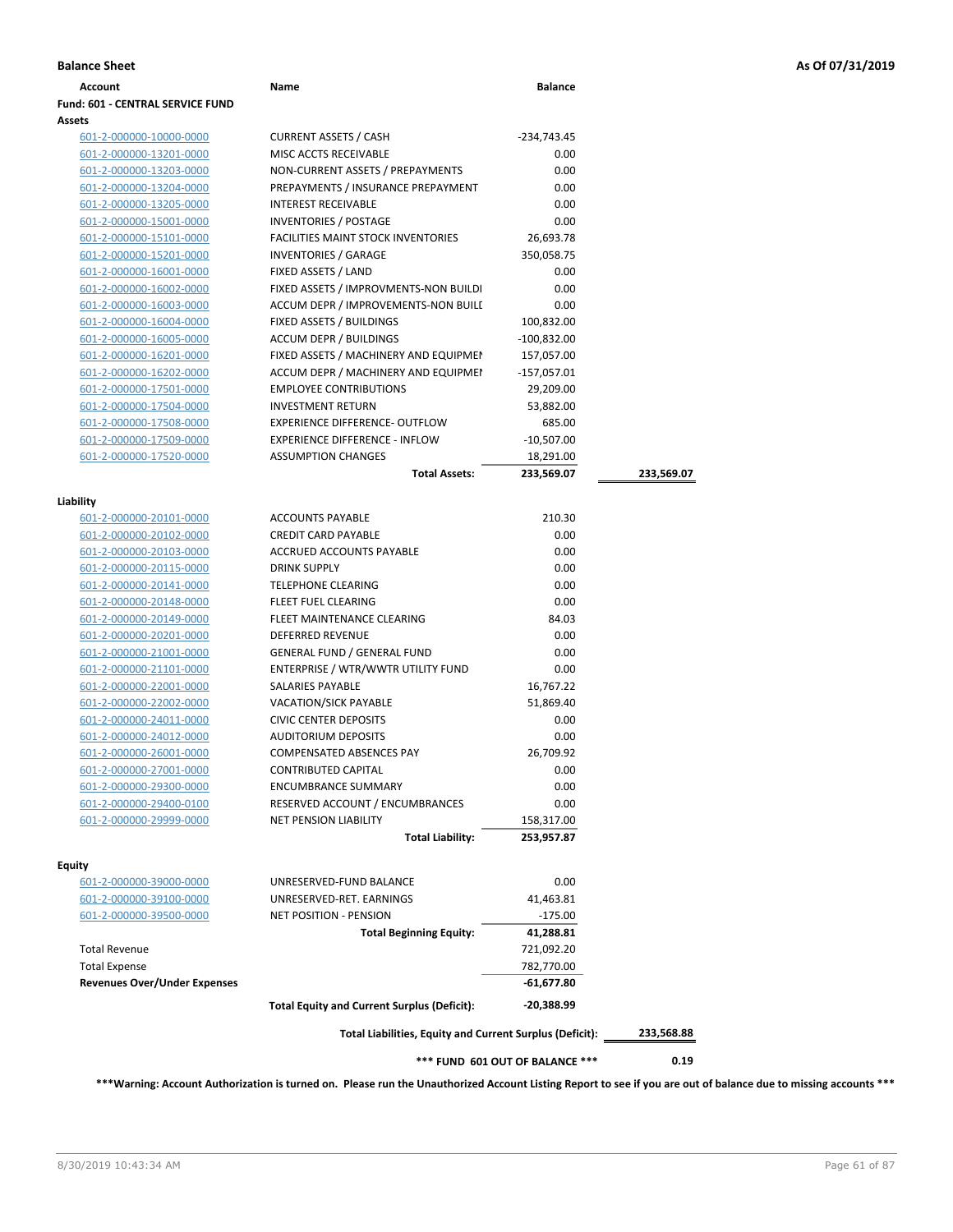| <b>Balance Sheet</b>                |                                                    |                |            | As Of 07/31/2019 |
|-------------------------------------|----------------------------------------------------|----------------|------------|------------------|
| <b>Account</b>                      | <b>Name</b>                                        | <b>Balance</b> |            |                  |
| <b>Fund: 602 - INSURANCE FUND</b>   |                                                    |                |            |                  |
| Assets                              |                                                    |                |            |                  |
| 602-2-000000-10000-0000             | <b>CURRENT ASSETS / CASH</b>                       | 789,733.34     |            |                  |
| 602-2-000000-13201-0000             | MISC ACCTS RECEIVABLE                              | 0.00           |            |                  |
| 602-2-000000-13204-0000             | PREPAYMENTS / INSURANCE PREPAYMENT                 | 0.00           |            |                  |
| 602-2-000000-13205-0000             | <b>INTEREST RECEIVABLE</b>                         | 0.00           |            |                  |
|                                     | <b>Total Assets:</b>                               | 789,733.34     | 789,733.34 |                  |
| Liability                           |                                                    |                |            |                  |
| 602-2-000000-20101-0000             | <b>ACCOUNTS PAYABLE</b>                            | $-0.09$        |            |                  |
| 602-2-000000-20102-0000             | <b>CREDIT CARD PAYABLE</b>                         | 0.00           |            |                  |
| 602-2-000000-20103-0000             | ACCRUED ACCOUNTS PAYABLE                           | 0.00           |            |                  |
| 602-2-000000-20201-0000             | <b>DEFERRED REVENUE</b>                            | 0.00           |            |                  |
| 602-2-000000-29300-0000             | <b>ENCUMBRANCE SUMMARY</b>                         | 0.00           |            |                  |
| 602-2-000000-29400-0100             | RESERVED ACCOUNT / ENCUMBRANCES                    | 0.00           |            |                  |
|                                     | <b>Total Liability:</b>                            | $-0.09$        |            |                  |
| Equity                              |                                                    |                |            |                  |
| 602-2-000000-39000-0000             | UNRESERVED-FUND BALANCE                            | 0.00           |            |                  |
| 602-2-000000-39100-0000             | UNRESERVED-RET. EARNINGS                           | 358,277.11     |            |                  |
|                                     | <b>Total Beginning Equity:</b>                     | 358,277.11     |            |                  |
| <b>Total Revenue</b>                |                                                    | 4,870,748.41   |            |                  |
| <b>Total Expense</b>                |                                                    | 4,439,292.09   |            |                  |
| <b>Revenues Over/Under Expenses</b> |                                                    | 431,456.32     |            |                  |
|                                     | <b>Total Equity and Current Surplus (Deficit):</b> | 789,733.43     |            |                  |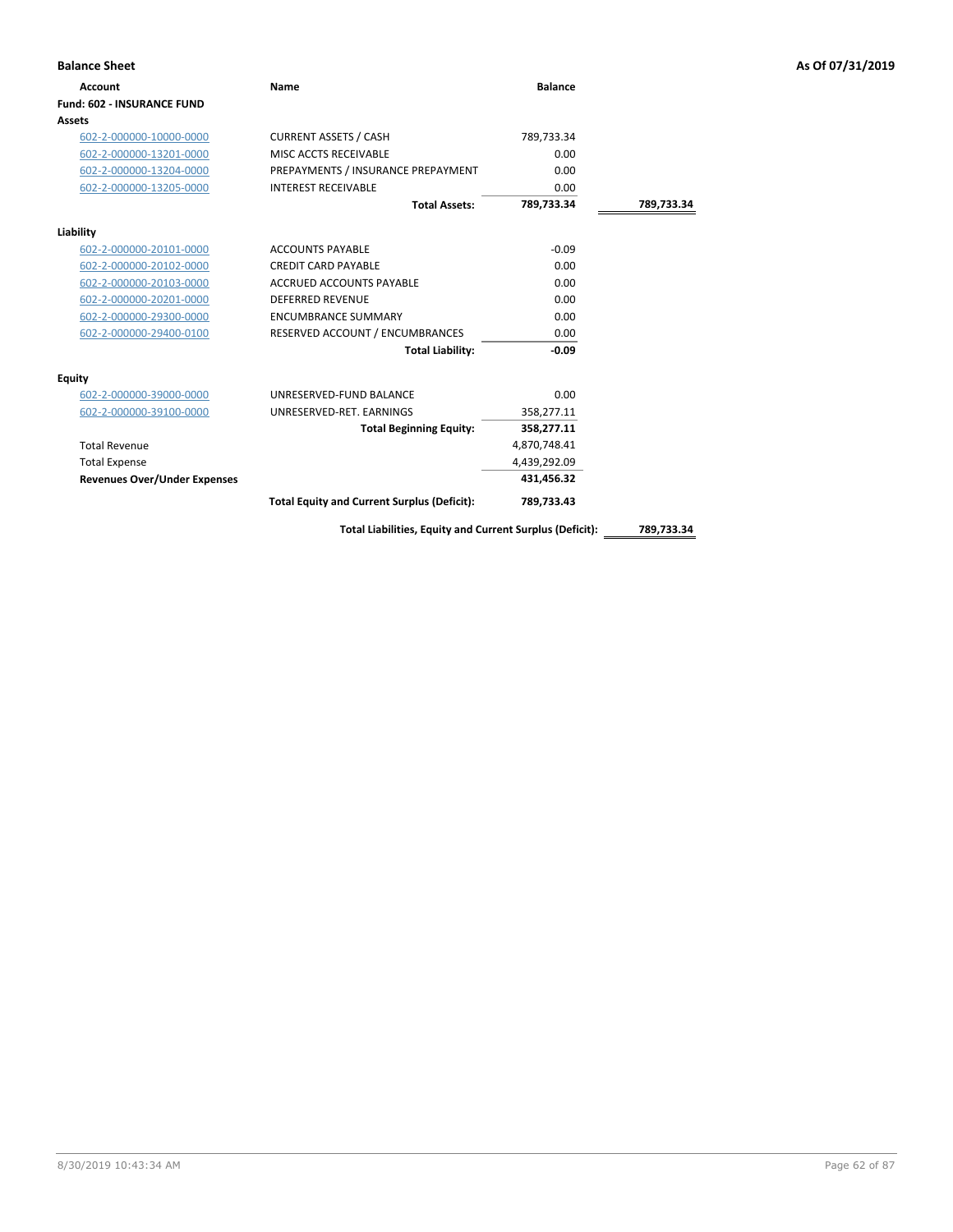|  |  |  |  | As Of 07/31/2019 |
|--|--|--|--|------------------|
|--|--|--|--|------------------|

| <b>Balance Sheet</b>                 |                                                          |                 |            | As Of 07/31/2019 |
|--------------------------------------|----------------------------------------------------------|-----------------|------------|------------------|
| <b>Account</b>                       | Name                                                     | <b>Balance</b>  |            |                  |
| Fund: 604 - MIS FUND                 |                                                          |                 |            |                  |
| Assets                               |                                                          |                 |            |                  |
| 604-2-000000-10000-0000              | <b>CURRENT ASSETS / CASH</b>                             | 35,287.97       |            |                  |
| 604-2-000000-13201-0000              | MISC ACCTS RECEIVABLE                                    | 0.00            |            |                  |
| 604-2-000000-13202-1400              | <b>EMPLOYEE ADVANCES</b>                                 | 0.00            |            |                  |
| 604-2-000000-13203-0000              | NON-CURRENT ASSETS / PREPAYMENTS                         | 0.00            |            |                  |
| 604-2-000000-13205-0000              | <b>INTEREST RECEIVABLE</b>                               | 0.00            |            |                  |
| 604-2-000000-15601-0000              | IT NETWORK PRINTER SUPPLY INVENTORY                      | 0.00            |            |                  |
| 604-2-000000-16004-0000              | FIXED ASSETS / BUILDINGS                                 | 0.00            |            |                  |
| 604-2-000000-16005-0000              | <b>ACCUM DEPR / BUILDINGS</b>                            | 0.00            |            |                  |
| 604-2-000000-16201-0000              | FIXED ASSETS / MACHINERY AND EQUIPMEN                    | 1,733,475.22    |            |                  |
| 604-2-000000-16202-0000              | ACCUM DEPR / MACHINERY AND EQUIPMEI                      | $-1,482,716.18$ |            |                  |
| 604-2-000000-16301-0000              | FIXED ASSETS / C W I P                                   | $-0.20$         |            |                  |
| 604-2-000000-17501-0000              | <b>EMPLOYEE CONTRIBUTIONS</b>                            | 15,526.00       |            |                  |
| 604-2-000000-17504-0000              | <b>INVESTMENT RETURN</b>                                 | -27,473.00      |            |                  |
| 604-2-000000-17508-0000              | EXPERIENCE DIFFERENCE- OUTFLOW                           | $-1,010.00$     |            |                  |
| 604-2-000000-17509-0000              | <b>EXPERIENCE DIFFERENCE - INFLOW</b>                    | $-5,254.00$     |            |                  |
| 604-2-000000-17520-0000              | <b>ASSUMPTION CHANGES</b>                                | 4,911.00        |            |                  |
|                                      | <b>Total Assets:</b>                                     | 272,746.81      | 272,746.81 |                  |
|                                      |                                                          |                 |            |                  |
| Liability<br>604-2-000000-20101-0000 | <b>ACCOUNTS PAYABLE</b>                                  | 0.00            |            |                  |
| 604-2-000000-20102-0000              | <b>CREDIT CARD PAYABLE</b>                               | 0.00            |            |                  |
| 604-2-000000-20103-0000              | <b>ACCRUED ACCOUNTS PAYABLE</b>                          | 0.00            |            |                  |
| 604-2-000000-20141-0000              | <b>TELEPHONE CLEARING</b>                                | 0.00            |            |                  |
| 604-2-000000-21035-0000              | DEBT SERVICE / DUE TO DEBT SERVICE                       | 0.00            |            |                  |
| 604-2-000000-22001-0000              | SALARIES PAYABLE                                         | 10,507.77       |            |                  |
| 604-2-000000-22002-0000              | VACATION/SICK PAYABLE                                    | 17,486.05       |            |                  |
| 604-2-000000-22208-0000              | INSURANCE / AMERICAN FIDELITY                            | 0.00            |            |                  |
| 604-2-000000-23001-0000              | CAPITAL LEASE PAYABLE                                    | $-1.88$         |            |                  |
| 604-2-000000-23101-0000              | CAPITAL LEASE PAYABLE                                    | $-0.40$         |            |                  |
| 604-2-000000-26001-0000              | <b>COMPENSATED ABSENCES PAY</b>                          | 22,134.84       |            |                  |
| 604-2-000000-27001-0000              | <b>CONTRIBUTED CAPITAL</b>                               | 0.00            |            |                  |
| 604-2-000000-29300-0000              | <b>ENCUMBRANCE SUMMARY</b>                               | 0.00            |            |                  |
| 604-2-000000-29400-0100              | RESERVED ACCOUNT / ENCUMBRANCES                          | 0.27            |            |                  |
| 604-2-000000-29999-0000              | <b>NET PENSION LIABILITY</b>                             | 22,699.00       |            |                  |
| 604-2-000000-92194-0101              | <b>BANK ONE / DIGITEC</b>                                | 0.00            |            |                  |
|                                      | <b>Total Liability:</b>                                  | 72,825.65       |            |                  |
|                                      |                                                          |                 |            |                  |
| Equity                               |                                                          |                 |            |                  |
| 604-2-000000-39000-0000              | UNRESERVED-FUND BALANCE                                  | 0.00            |            |                  |
| 604-2-000000-39100-0000              | UNRESERVED-RET. EARNINGS                                 | 416,006.50      |            |                  |
| 604-2-000000-39500-0000              | <b>NET POSITION - PENSION</b>                            | $-88.00$        |            |                  |
|                                      | <b>Total Beginning Equity:</b>                           | 415,918.50      |            |                  |
| <b>Total Revenue</b>                 |                                                          | 441,065.90      |            |                  |
| <b>Total Expense</b>                 |                                                          | 657,063.24      |            |                  |
| <b>Revenues Over/Under Expenses</b>  |                                                          | -215,997.34     |            |                  |
|                                      | <b>Total Equity and Current Surplus (Deficit):</b>       | 199,921.16      |            |                  |
|                                      | Total Liabilities, Equity and Current Surplus (Deficit): |                 | 272,746.81 |                  |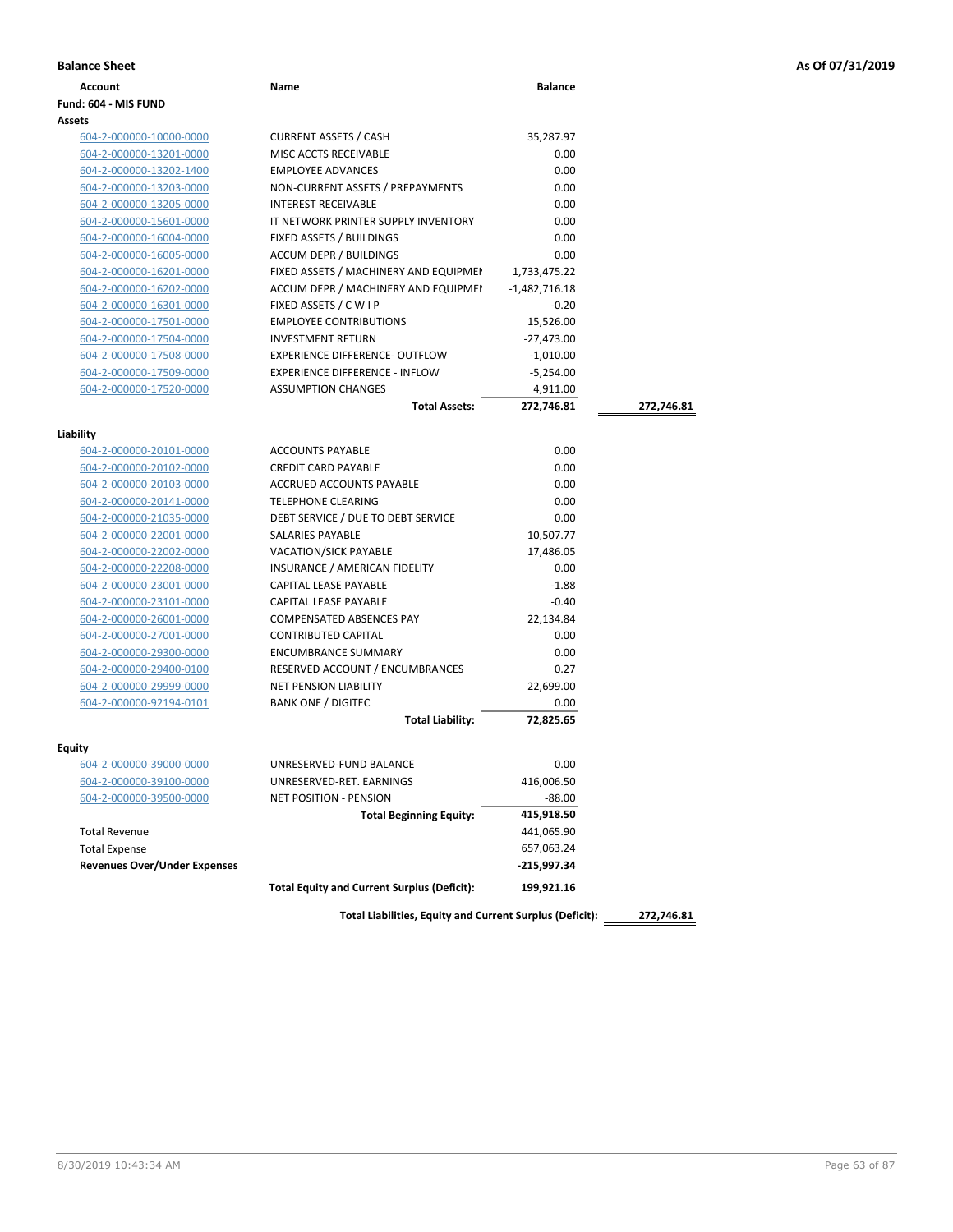| Account                              | Name                                               | <b>Balance</b>  |              |
|--------------------------------------|----------------------------------------------------|-----------------|--------------|
| Fund: 660 - VEHICLE REPLACEMENT FUND |                                                    |                 |              |
| Assets                               |                                                    |                 |              |
| 660-2-000000-10000-0000              | <b>CURRENT ASSETS / CASH</b>                       | $-135,570.03$   |              |
| 660-2-000000-11309-0000              | <b>TAX ANTICIPATION NOTES</b>                      | 0.00            |              |
| 660-2-000000-11510-0000              | PUBLIC SAFETY VEHICLE REPLACEMENT                  | 893,558.20      |              |
| 660-2-000000-11520-0000              | <b>CERTIFICATES OF DEPOSIT</b>                     | 0.00            |              |
| 660-2-000000-11530-0000              | <b>TexasTERM CP</b>                                | 0.00            |              |
| 660-2-000000-13201-0000              | MISC ACCTS RECEIVABLE                              | 0.00            |              |
| 660-2-000000-13205-0000              | <b>INTEREST RECEIVABLE</b>                         | 0.00            |              |
| 660-2-000000-16201-0000              | FIXED ASSETS / MACHINERY AND EQUIPMEN              | 8,738,492.25    |              |
| 660-2-000000-16202-0000              | ACCUM DEPR / MACHINERY AND EQUIPMEI                | $-6,695,654.85$ |              |
| 660-2-000000-16301-0000              | FIXED ASSETS / C W I P                             | 0.00            |              |
| 660-2-000000-39300-0000              | RESERVED ACCOUNT / ESCROW BALANCE                  | 0.00            |              |
|                                      | <b>Total Assets:</b>                               | 2,800,825.57    | 2,800,825.57 |
|                                      |                                                    |                 |              |
| Liability                            |                                                    |                 |              |
| 660-2-000000-20101-0000              | <b>ACCOUNTS PAYABLE</b>                            | 0.00            |              |
| 660-2-000000-20102-0000              | <b>CREDIT CARD PAYABLE</b>                         | 0.00            |              |
| 660-2-000000-20103-0000              | ACCRUED ACCOUNTS PAYABLE                           | 0.00            |              |
| 660-2-000000-21001-0000              | GENERAL FUND / GENERAL FUND                        | 0.00            |              |
| 660-2-000000-23001-0000              | CAPITAL LEASE PAYABLE                              | 53,071.85       |              |
| 660-2-000000-23101-0000              | <b>CAPITAL LEASE PAYABLE</b>                       | 0.15            |              |
| 660-2-000000-27001-0000              | <b>CONTRIBUTED CAPITAL</b>                         | 0.00            |              |
| 660-2-000000-29300-0000              | <b>ENCUMBRANCE SUMMARY</b>                         | 0.00            |              |
| 660-2-000000-29400-0100              | RESERVED ACCOUNT / ENCUMBRANCES                    | 0.00            |              |
|                                      | <b>Total Liability:</b>                            | 53,072.00       |              |
| Equity                               |                                                    |                 |              |
| 660-2-000000-39000-0000              | UNRESERVED-FUND BALANCE                            | 0.00            |              |
| 660-2-000000-39100-0000              | UNRESERVED-RET. EARNINGS                           | 2,771,906.06    |              |
|                                      | <b>Total Beginning Equity:</b>                     | 2,771,906.06    |              |
| <b>Total Revenue</b>                 |                                                    | 584,301.28      |              |
| <b>Total Expense</b>                 |                                                    | 608,453.77      |              |
| <b>Revenues Over/Under Expenses</b>  |                                                    | $-24,152.49$    |              |
|                                      | <b>Total Equity and Current Surplus (Deficit):</b> | 2,747,753.57    |              |
|                                      |                                                    |                 |              |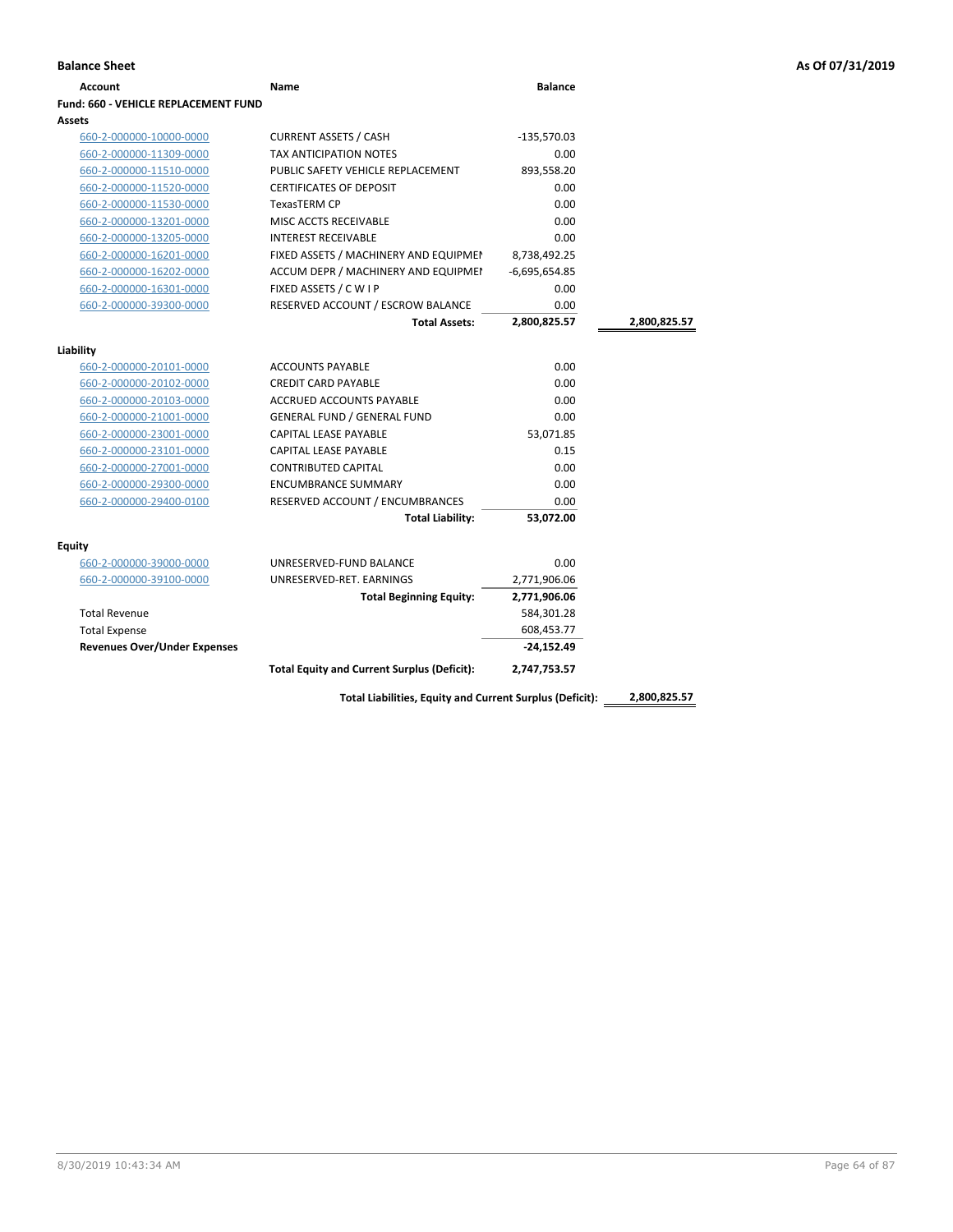| <b>Balance Sheet</b>                 |                                                    |                |      | As Of 07/31/2019 |
|--------------------------------------|----------------------------------------------------|----------------|------|------------------|
| Account                              | Name                                               | <b>Balance</b> |      |                  |
| <b>Fund: 701 - FIREMEN'S PENSION</b> |                                                    |                |      |                  |
| Assets                               |                                                    |                |      |                  |
| 701-1-000000-10000-0000              | <b>CURRENT ASSETS / CASH</b>                       | 0.00           |      |                  |
|                                      | <b>Total Assets:</b>                               | 0.00           | 0.00 |                  |
| Liability                            |                                                    |                |      |                  |
| 701-1-000000-20103-0000              | <b>ACCOUNTS PAYABLE</b>                            | 0.00           |      |                  |
| 701-1-000000-22306-1000              | UNREALIZED GAIN/LOSS                               | 543,546.00     |      |                  |
|                                      | <b>Total Liability:</b>                            | 543,546.00     |      |                  |
| <b>Equity</b>                        |                                                    |                |      |                  |
| 701-1-000000-39000-0000              | UNRESERVED-FUND BALANCE                            | $-543,546.00$  |      |                  |
|                                      | <b>Total Beginning Equity:</b>                     | -543,546.00    |      |                  |
| <b>Total Expense</b>                 |                                                    | 0.00           |      |                  |
| <b>Revenues Over/Under Expenses</b>  |                                                    | 0.00           |      |                  |
|                                      | <b>Total Equity and Current Surplus (Deficit):</b> | -543,546.00    |      |                  |
|                                      |                                                    |                |      |                  |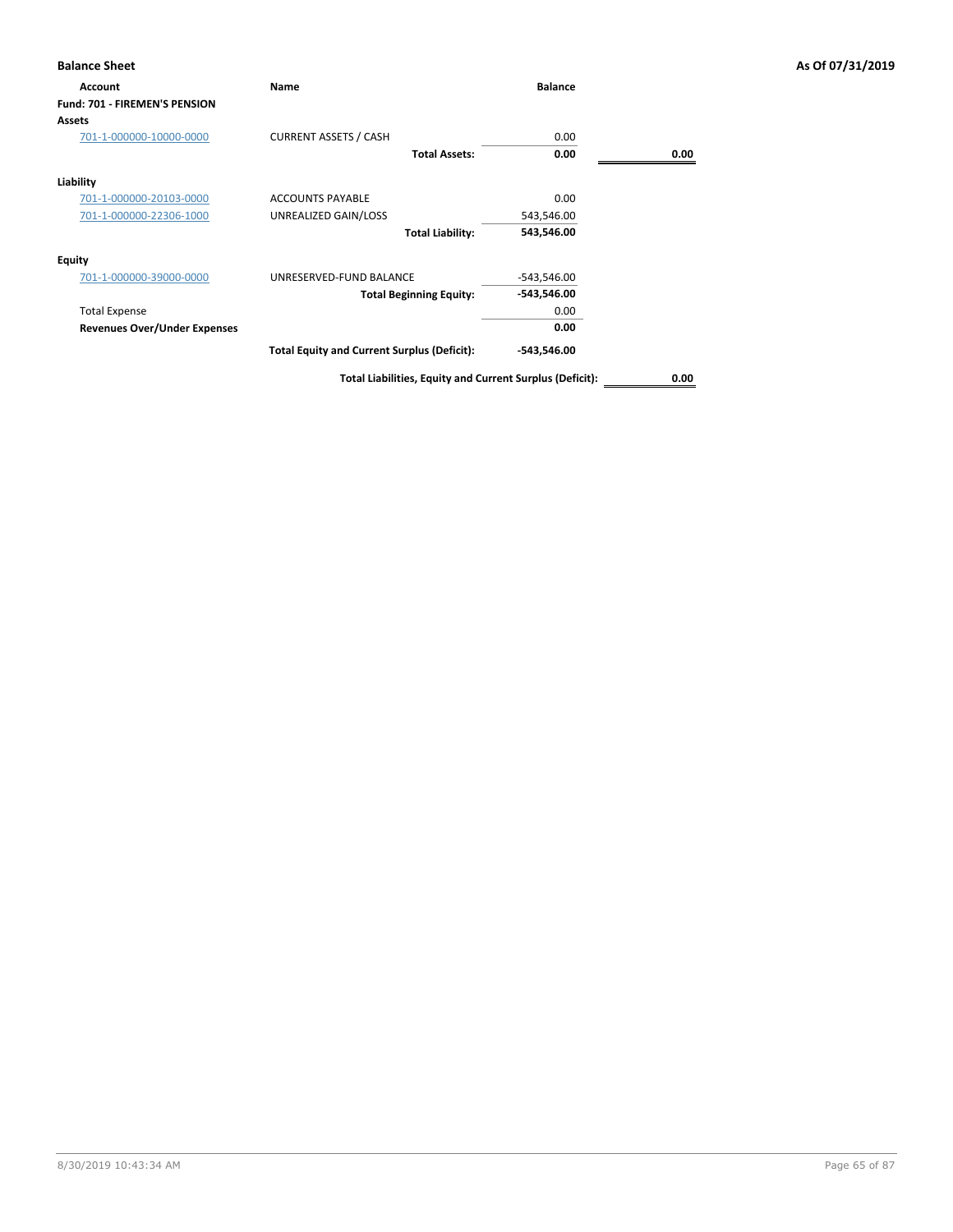| <b>Balance Sheet</b>                |                                                          |                |            | As Of 07/31/2019 |
|-------------------------------------|----------------------------------------------------------|----------------|------------|------------------|
| <b>Account</b>                      | <b>Name</b>                                              | <b>Balance</b> |            |                  |
| Fund: 800 - SPENCE FUND             |                                                          |                |            |                  |
| Assets                              |                                                          |                |            |                  |
| 800-3-000000-10000-0000             | <b>CURRENT ASSETS / CASH</b>                             | $-2,716.38$    |            |                  |
| 800-3-000000-11507-0000             | SPENCE ENDOWMENT                                         | 594,461.74     |            |                  |
| 800-3-000000-11520-0000             | <b>CERTIFICATES OF DEPOSIT</b>                           | 0.00           |            |                  |
| 800-3-000000-11605-0000             | SPENCE ENDOWMENT                                         | 0.00           |            |                  |
| 800-3-000000-13205-0000             | <b>INTEREST RECEIVABLE</b>                               | 0.00           |            |                  |
|                                     | <b>Total Assets:</b>                                     | 591,745.36     | 591,745.36 |                  |
| Liability                           |                                                          |                |            |                  |
| 800-3-000000-20101-0000             | <b>ACCOUNTS PAYABLE</b>                                  | 0.00           |            |                  |
| 800-3-000000-20102-0000             | <b>CREDIT CARD PAYABLE</b>                               | 0.00           |            |                  |
| 800-3-000000-20103-0000             | <b>ACCRUED ACCOUNTS PAYABLE</b>                          | 0.00           |            |                  |
| 800-3-000000-20139-0000             | <b>RETAINAGES PAYABLE</b>                                | 0.00           |            |                  |
| 800-3-000000-21001-0000             | <b>GENERAL FUND / GENERAL FUND</b>                       | 0.00           |            |                  |
| 800-3-000000-29300-0000             | <b>ENCUMBRANCE SUMMARY</b>                               | 0.00           |            |                  |
| 800-3-000000-29400-0000             | RESERVED ACCOUNT / ENCUMBRANCES                          | 0.00           |            |                  |
|                                     | <b>Total Liability:</b>                                  | 0.00           |            |                  |
| <b>Equity</b>                       |                                                          |                |            |                  |
| 800-3-000000-39000-0000             | UNRESERVED-FUND BALANCE                                  | 580,732.13     |            |                  |
|                                     | <b>Total Beginning Equity:</b>                           | 580,732.13     |            |                  |
| <b>Total Revenue</b>                |                                                          | 11,513.23      |            |                  |
| <b>Total Expense</b>                |                                                          | 500.00         |            |                  |
| <b>Revenues Over/Under Expenses</b> |                                                          | 11,013.23      |            |                  |
|                                     | <b>Total Equity and Current Surplus (Deficit):</b>       | 591,745.36     |            |                  |
|                                     | Total Liabilities, Equity and Current Surplus (Deficit): |                | 591,745.36 |                  |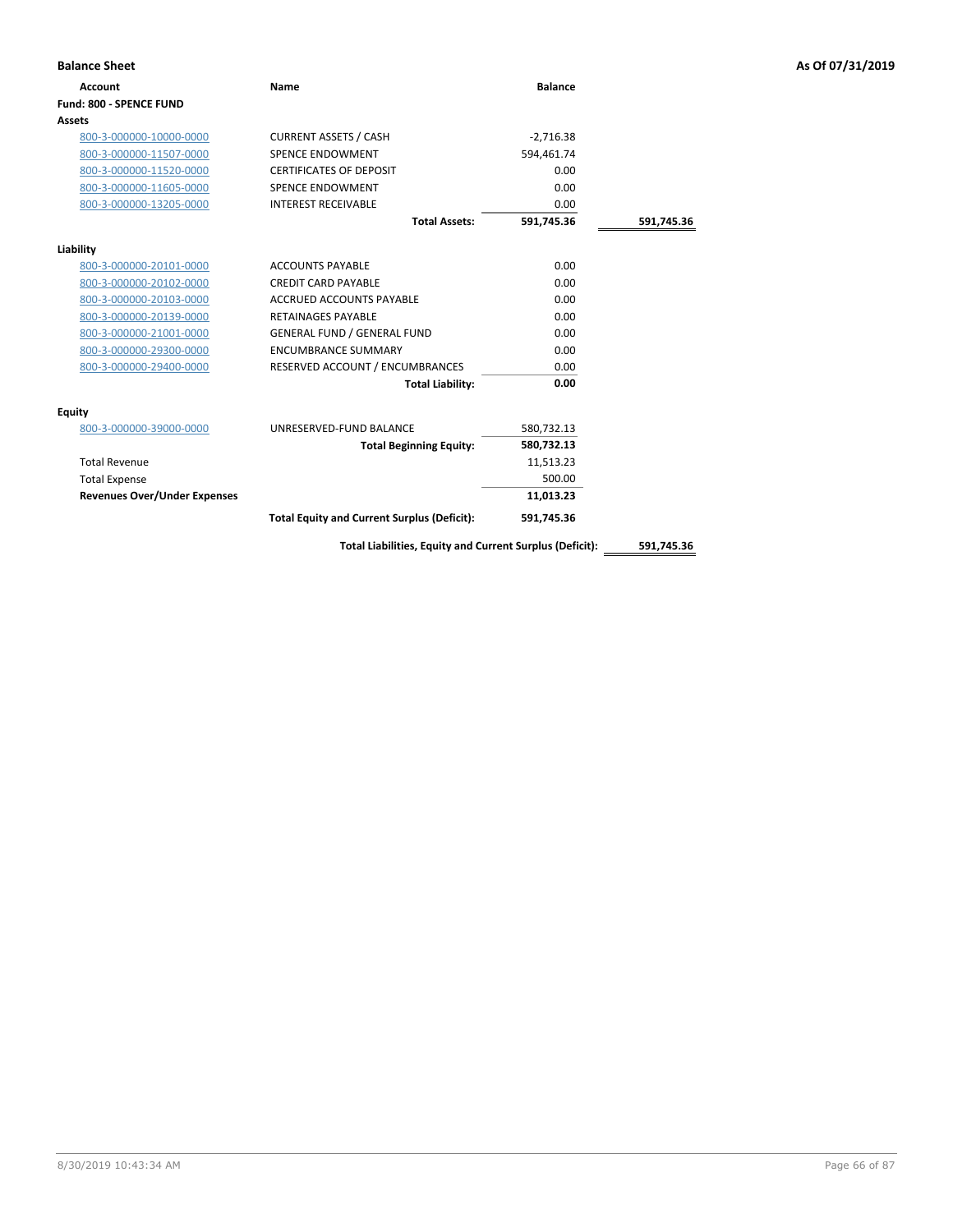| <b>Balance Sheet</b>                |                                                          |                |           | As Of 07/31/2019 |
|-------------------------------------|----------------------------------------------------------|----------------|-----------|------------------|
| Account                             | Name                                                     | <b>Balance</b> |           |                  |
| Fund: 801 - JONES LIBRARY TRUST     |                                                          |                |           |                  |
| <b>Assets</b>                       |                                                          |                |           |                  |
| 801-3-000000-10000-0000             | <b>CURRENT ASSETS / CASH</b>                             | 15,757.40      |           |                  |
| 801-3-000000-13201-0000             | MISC ACCTS RECEIVABLE                                    | 0.00           |           |                  |
| 801-3-000000-13205-0000             | <b>INTEREST RECEIVABLE</b>                               | 0.00           |           |                  |
|                                     | <b>Total Assets:</b>                                     | 15,757.40      | 15,757.40 |                  |
| Liability                           |                                                          |                |           |                  |
| 801-3-000000-20101-0000             | <b>ACCOUNTS PAYABLE</b>                                  | 0.00           |           |                  |
| 801-3-000000-20102-0000             | <b>CREDIT CARD PAYABLE</b>                               | 0.00           |           |                  |
| 801-3-000000-20103-0000             | <b>ACCRUED ACCOUNTS PAYABLE</b>                          | 0.00           |           |                  |
|                                     | <b>Total Liability:</b>                                  | 0.00           |           |                  |
| <b>Equity</b>                       |                                                          |                |           |                  |
| 801-3-000000-39000-0000             | UNRESERVED-FUND BALANCE                                  | 15,532.72      |           |                  |
|                                     | <b>Total Beginning Equity:</b>                           | 15,532.72      |           |                  |
| <b>Total Revenue</b>                |                                                          | 231.67         |           |                  |
| <b>Total Expense</b>                |                                                          | 6.99           |           |                  |
| <b>Revenues Over/Under Expenses</b> |                                                          | 224.68         |           |                  |
|                                     | <b>Total Equity and Current Surplus (Deficit):</b>       | 15,757.40      |           |                  |
|                                     | Total Liabilities, Equity and Current Surplus (Deficit): |                | 15,757.40 |                  |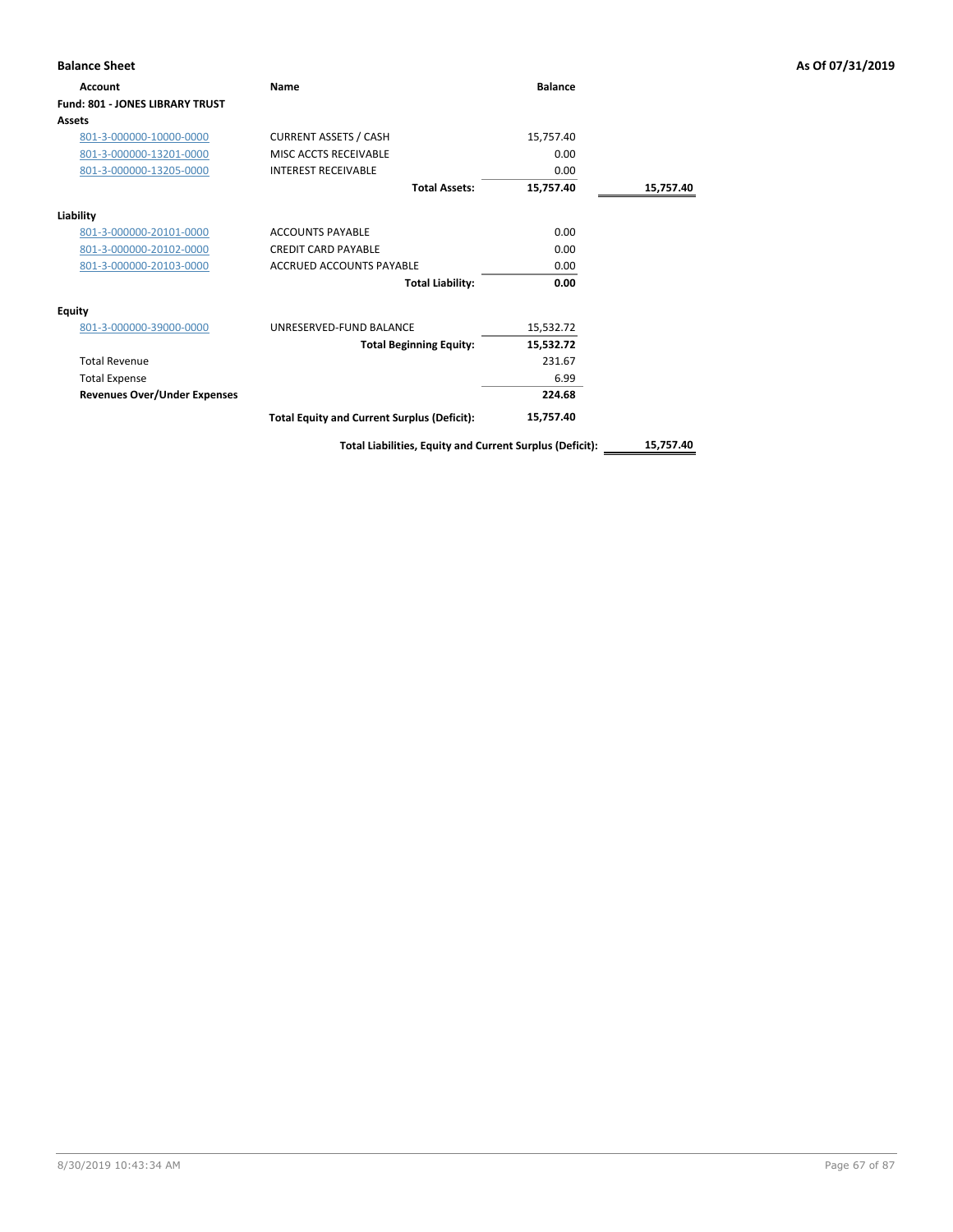| Account                                     | Name                                                     | <b>Balance</b> |      |
|---------------------------------------------|----------------------------------------------------------|----------------|------|
| Fund: 803 - GREENVILLE BOARD OF DEVELOPMENT |                                                          |                |      |
| <b>Assets</b>                               |                                                          |                |      |
| 803-3-000000-10000-0000                     | <b>CURRENT ASSETS / CASH</b>                             | 0.00           |      |
| 803-3-000000-13201-0000                     | MISC ACCTS RECEIVABLE                                    | 0.00           |      |
| 803-3-000000-13203-0000                     | NON-CURRENT ASSETS / PREPAYMENTS                         | 0.00           |      |
|                                             | <b>Total Assets:</b>                                     | 0.00           | 0.00 |
|                                             |                                                          |                |      |
| Liability                                   |                                                          |                |      |
| 803-3-000000-20101-0000                     | <b>ACCOUNTS PAYABLE</b>                                  | 0.00           |      |
| 803-3-000000-20102-0000                     | <b>ACCOUNTS PAYABLE</b>                                  | 0.00           |      |
| 803-3-000000-20103-0000                     | <b>ACCRUED ACCOUNTS PAYABLE</b>                          | 0.00           |      |
| 803-3-000000-20139-0000                     | <b>RETAINAGES PAYABLE</b>                                | 0.00           |      |
| 803-3-000000-20141-0000                     | <b>TELEPHONE CLEARING</b>                                | 0.00           |      |
| 803-3-000000-21400-0000                     | <b>ELECTRIC OPERATING FUND</b>                           | 0.00           |      |
| 803-3-000000-22001-0000                     | ACCRUED SALARIES/WAGES                                   | 0.00           |      |
| 803-3-000000-22002-0000                     | <b>ACCRUED SALARIES/WAGES</b>                            | 0.00           |      |
| 803-3-000000-26001-0000                     | <b>COMPENSATED ABSENCES PAY</b>                          | 0.00           |      |
| 803-3-000000-29300-0000                     | <b>ENCUMBRANCE SUMMARY</b>                               | 0.00           |      |
| 803-3-000000-29400-0100                     | RESERVED ACCOUNT / ENCUMBRANCES                          | 0.00           |      |
|                                             | <b>Total Liability:</b>                                  | 0.00           |      |
| <b>Equity</b>                               |                                                          |                |      |
| 803-3-000000-39000-0000                     | UNRESERVED-FUND BALANCE                                  | 0.00           |      |
|                                             | <b>Total Beginning Equity:</b>                           | 0.00           |      |
| <b>Total Revenue</b>                        |                                                          | 0.00           |      |
| <b>Total Expense</b>                        |                                                          | 0.00           |      |
| <b>Revenues Over/Under Expenses</b>         |                                                          | 0.00           |      |
|                                             | <b>Total Equity and Current Surplus (Deficit):</b>       | 0.00           |      |
|                                             | Total Liabilities, Equity and Current Surplus (Deficit): |                | 0.00 |

8/30/2019 10:43:34 AM Page 68 of 87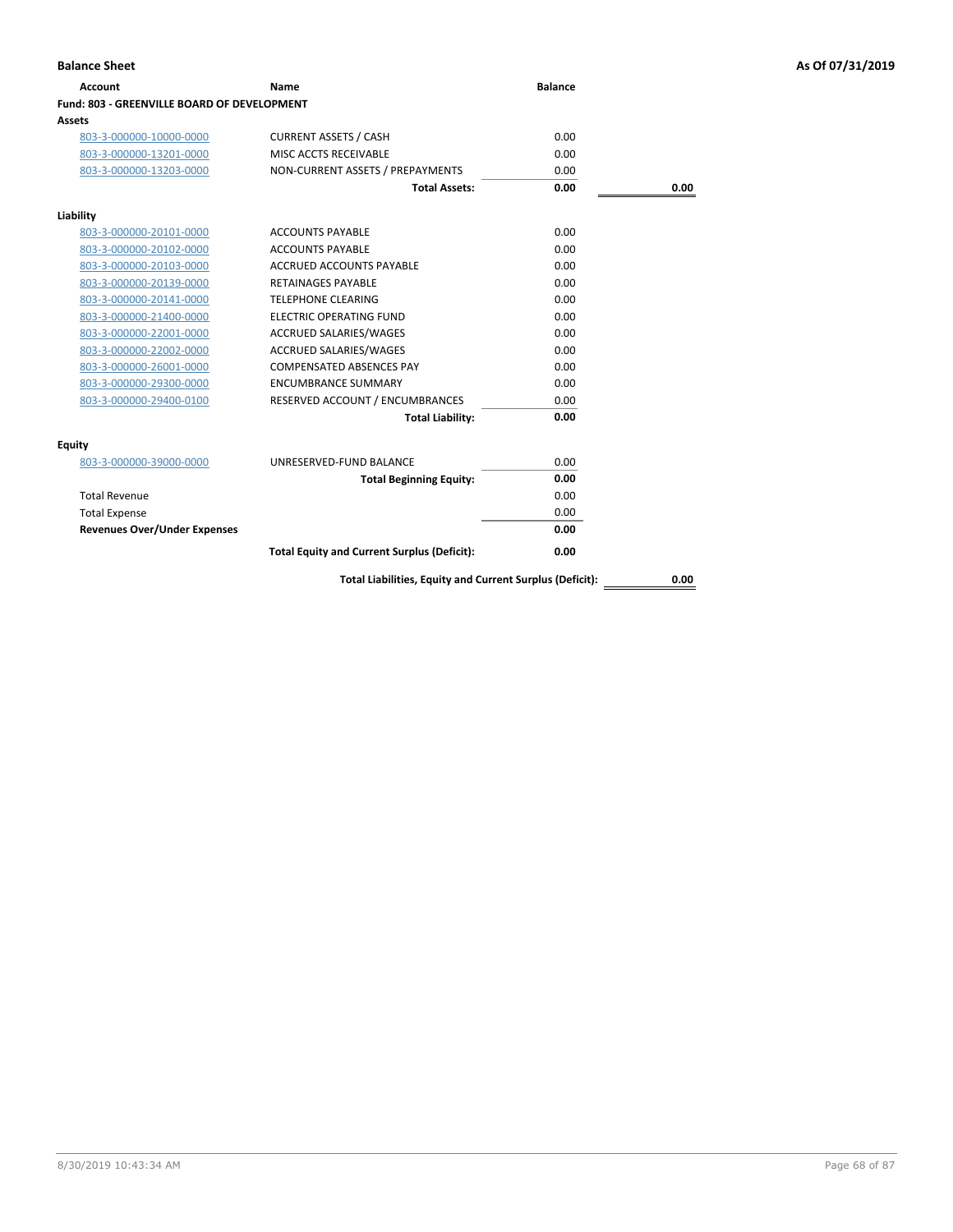| <b>Balance Sheet</b>                |                                                          |                |      | As Of 07/31/2019 |
|-------------------------------------|----------------------------------------------------------|----------------|------|------------------|
| <b>Account</b>                      | Name                                                     | <b>Balance</b> |      |                  |
| <b>Fund: 807 - 4A-EDC</b>           |                                                          |                |      |                  |
| <b>Assets</b>                       |                                                          |                |      |                  |
| 807-3-000000-10000-0000             | <b>CURRENT ASSETS / CASH</b>                             | 0.00           |      |                  |
| 807-3-000000-13201-0000             | MISC ACCTS RECEIVABLE                                    | 0.00           |      |                  |
| 807-3-000000-16301-0000             | FIXED ASSETS / C W I P                                   | 0.00           |      |                  |
|                                     | <b>Total Assets:</b>                                     | 0.00           | 0.00 |                  |
| Liability                           |                                                          |                |      |                  |
| 807-3-000000-20101-0000             | <b>ACCOUNTS PAYABLE</b>                                  | 0.00           |      |                  |
| 807-3-000000-20103-0000             | <b>ACCOUNTS PAYABLE</b>                                  | 0.00           |      |                  |
| 807-3-000000-20139-0000             | <b>RETAINAGES PAYABLE</b>                                | 0.00           |      |                  |
| 807-3-000000-26105-0000             | INV NET OF RELATED DEBT                                  | 0.00           |      |                  |
| 807-3-000000-29300-0000             | <b>ENCUMBRANCE SUMMARY</b>                               | 0.00           |      |                  |
| 807-3-000000-29400-0100             | RESERVED ACCOUNT / ENCUMBRANCES                          | 0.00           |      |                  |
| 807-3-495000-20180-0000             | <b>CURRENT DEBT</b>                                      | 0.00           |      |                  |
| 807-3-495000-26002-0000             | CA - LONG-TERM DEBT / AMT TO BE PROVIL                   | 0.00           |      |                  |
|                                     | <b>Total Liability:</b>                                  | 0.00           |      |                  |
| Equity                              |                                                          |                |      |                  |
| 807-3-000000-39000-0000             | UNRESERVED-FUND BALANCE                                  | 0.00           |      |                  |
|                                     | <b>Total Beginning Equity:</b>                           | 0.00           |      |                  |
| <b>Total Revenue</b>                |                                                          | 0.00           |      |                  |
| <b>Total Expense</b>                |                                                          | 0.00           |      |                  |
| <b>Revenues Over/Under Expenses</b> |                                                          | 0.00           |      |                  |
|                                     | <b>Total Equity and Current Surplus (Deficit):</b>       | 0.00           |      |                  |
|                                     | Total Liabilities, Equity and Current Surplus (Deficit): |                | 0.00 |                  |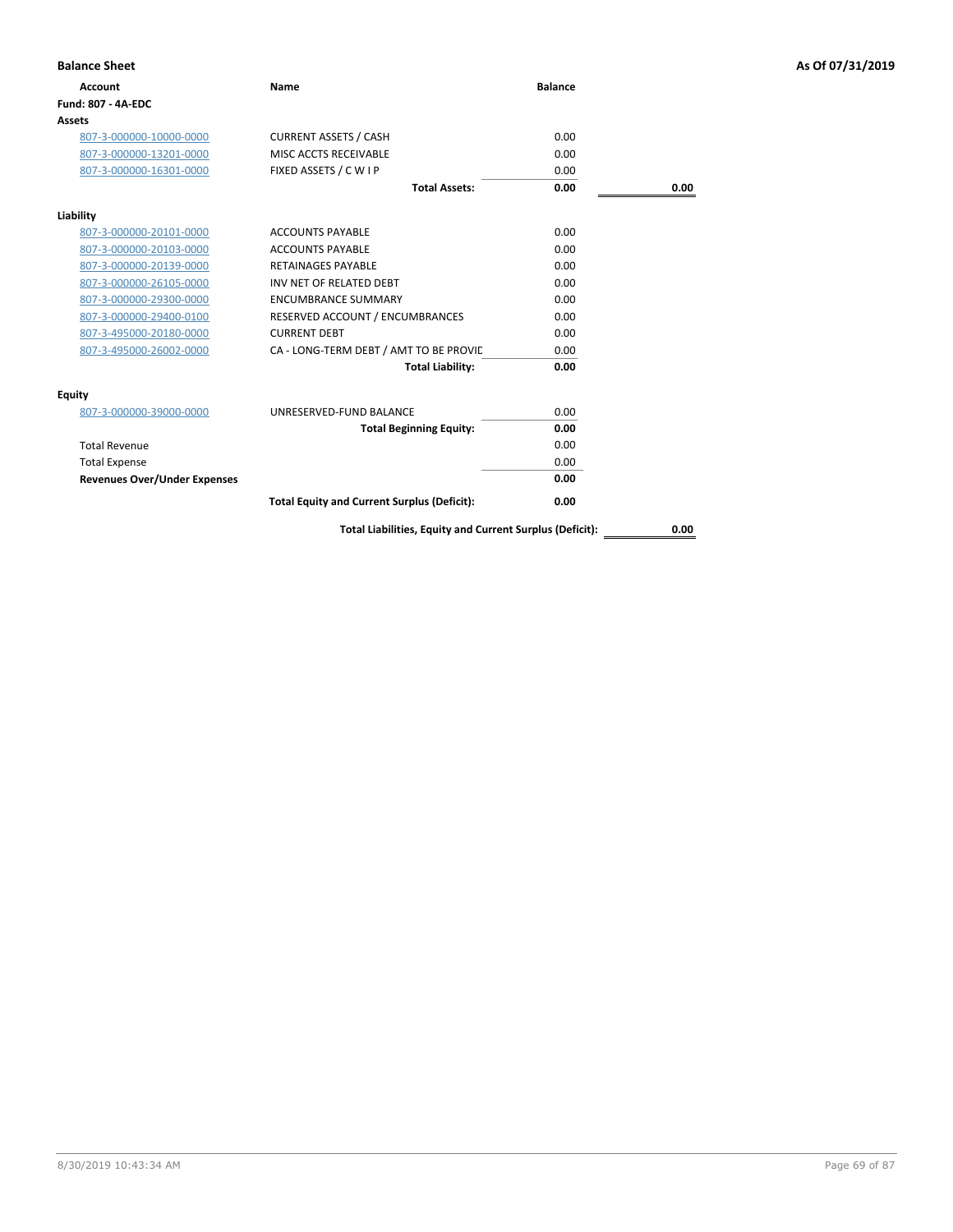| <b>Balance Sheet</b>                |                                                          |                |      | As Of 07/31/2019 |
|-------------------------------------|----------------------------------------------------------|----------------|------|------------------|
| Account                             | Name                                                     | <b>Balance</b> |      |                  |
| Fund: 809 - GREENVILLE IDC (L-3)    |                                                          |                |      |                  |
| <b>Assets</b>                       |                                                          |                |      |                  |
| 809-3-000000-10000-0000             | <b>CURRENT ASSETS / CASH</b>                             | 1.40           |      |                  |
| 809-3-000000-13201-0000             | MISC ACCTS RECEIVABLE                                    | 0.00           |      |                  |
|                                     | <b>Total Assets:</b>                                     | 1.40           | 1.40 |                  |
| Liability                           |                                                          |                |      |                  |
| 809-3-000000-20101-0000             | <b>ACCOUNTS PAYABLE</b>                                  | 0.00           |      |                  |
| 809-3-000000-20103-0000             | <b>ACCRUED ACCOUNTS PAYABLE</b>                          | $-103,959.44$  |      |                  |
| 809-3-000000-21001-0000             | <b>GENERAL FUND / GENERAL FUND</b>                       | 0.00           |      |                  |
|                                     | <b>Total Liability:</b>                                  | $-103,959.44$  |      |                  |
| <b>Equity</b>                       |                                                          |                |      |                  |
| 809-3-000000-39000-0000             | UNRESERVED-FUND BALANCE                                  | 788.34         |      |                  |
| 809-3-000000-39100-0000             | UNRESERVED-RET. EARNINGS                                 | 0.00           |      |                  |
| 809-3-000000-39150-0000             | RESERVED-RET. EARNINGS                                   | 0.00           |      |                  |
|                                     | <b>Total Beginning Equity:</b>                           | 788.34         |      |                  |
| <b>Total Revenue</b>                |                                                          | 2,352,445.54   |      |                  |
| <b>Total Expense</b>                |                                                          | 2,249,273.04   |      |                  |
| <b>Revenues Over/Under Expenses</b> |                                                          | 103,172.50     |      |                  |
|                                     | <b>Total Equity and Current Surplus (Deficit):</b>       | 103,960.84     |      |                  |
|                                     | Total Liabilities, Equity and Current Surplus (Deficit): |                | 1.40 |                  |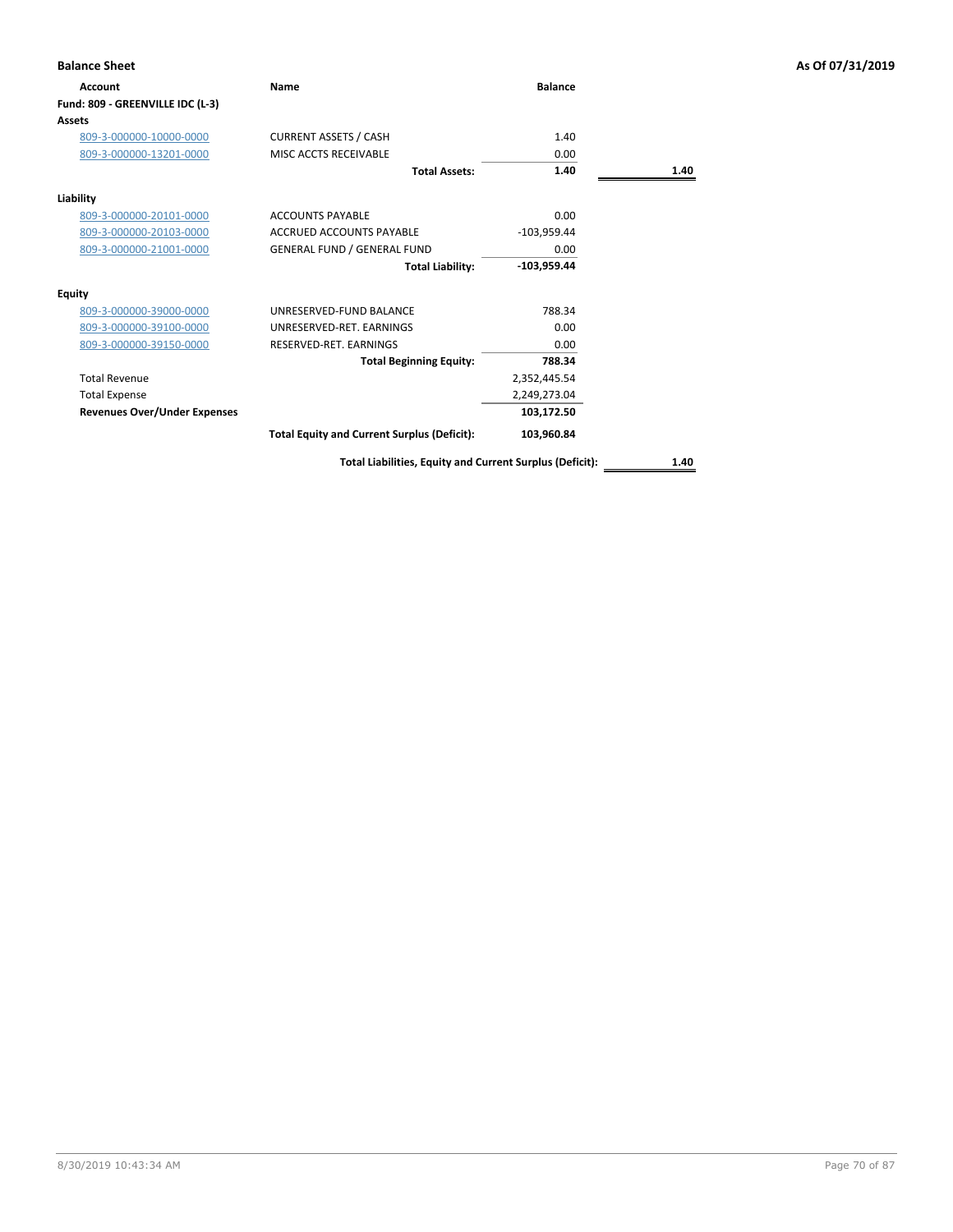| <b>Balance Sheet</b>                    |                                                          |                |            | As Of 07/31/2019 |
|-----------------------------------------|----------------------------------------------------------|----------------|------------|------------------|
| <b>Account</b>                          | <b>Name</b>                                              | <b>Balance</b> |            |                  |
| Fund: 810 - SEIZURE FUNDS - STATE RULES |                                                          |                |            |                  |
| Assets                                  |                                                          |                |            |                  |
| 810-3-000000-10000-0000                 | <b>CURRENT ASSETS / CASH</b>                             | 280,091.27     |            |                  |
| 810-3-000000-13201-0000                 | MISC ACCTS RECEIVABLE                                    | $-23,590.00$   |            |                  |
| 810-3-000000-13202-1400                 | <b>EMPLOYEE ADVANCES</b>                                 | 0.00           |            |                  |
| 810-3-000000-13205-0000                 | <b>INTEREST RECEIVABLE</b>                               | 0.00           |            |                  |
| 810-3-000000-16201-0000                 | MACHINERY AND EQUIPMENT                                  | 0.00           |            |                  |
| 810-3-000000-16202-0000                 | ACCUMULATED DEPRECATION                                  | 0.00           |            |                  |
|                                         | <b>Total Assets:</b>                                     | 256,501.27     | 256,501.27 |                  |
| Liability                               |                                                          |                |            |                  |
| 810-3-000000-20101-0000                 | <b>ACCOUNTS PAYABLE</b>                                  | 0.00           |            |                  |
| 810-3-000000-20102-0000                 | <b>CREDIT CARD PAYABLE</b>                               | 0.00           |            |                  |
| 810-3-000000-20103-0000                 | <b>ACCRUED ACCOUNTS PAYABLE</b>                          | 0.00           |            |                  |
| 810-3-000000-29300-0000                 | <b>ENCUMBRANCE SUMMARY</b>                               | 0.00           |            |                  |
| 810-3-000000-29400-0100                 | RESERVED ACCOUNT / ENCUMBRANCES                          | 0.00           |            |                  |
| 810-3-000000-92520-0600                 | RESERVED ACCOUNT/HB65 SIEZURES                           | 0.00           |            |                  |
|                                         | <b>Total Liability:</b>                                  | 0.00           |            |                  |
| <b>Equity</b>                           |                                                          |                |            |                  |
| 810-3-000000-39000-0000                 | UNRESERVED-FUND BALANCE                                  | 266,708.55     |            |                  |
|                                         | <b>Total Beginning Equity:</b>                           | 266,708.55     |            |                  |
| <b>Total Revenue</b>                    |                                                          | 4,917.99       |            |                  |
| <b>Total Expense</b>                    |                                                          | 15,125.27      |            |                  |
| <b>Revenues Over/Under Expenses</b>     |                                                          | $-10,207.28$   |            |                  |
|                                         | <b>Total Equity and Current Surplus (Deficit):</b>       | 256,501.27     |            |                  |
|                                         | Total Liabilities, Equity and Current Surplus (Deficit): |                | 256,501.27 |                  |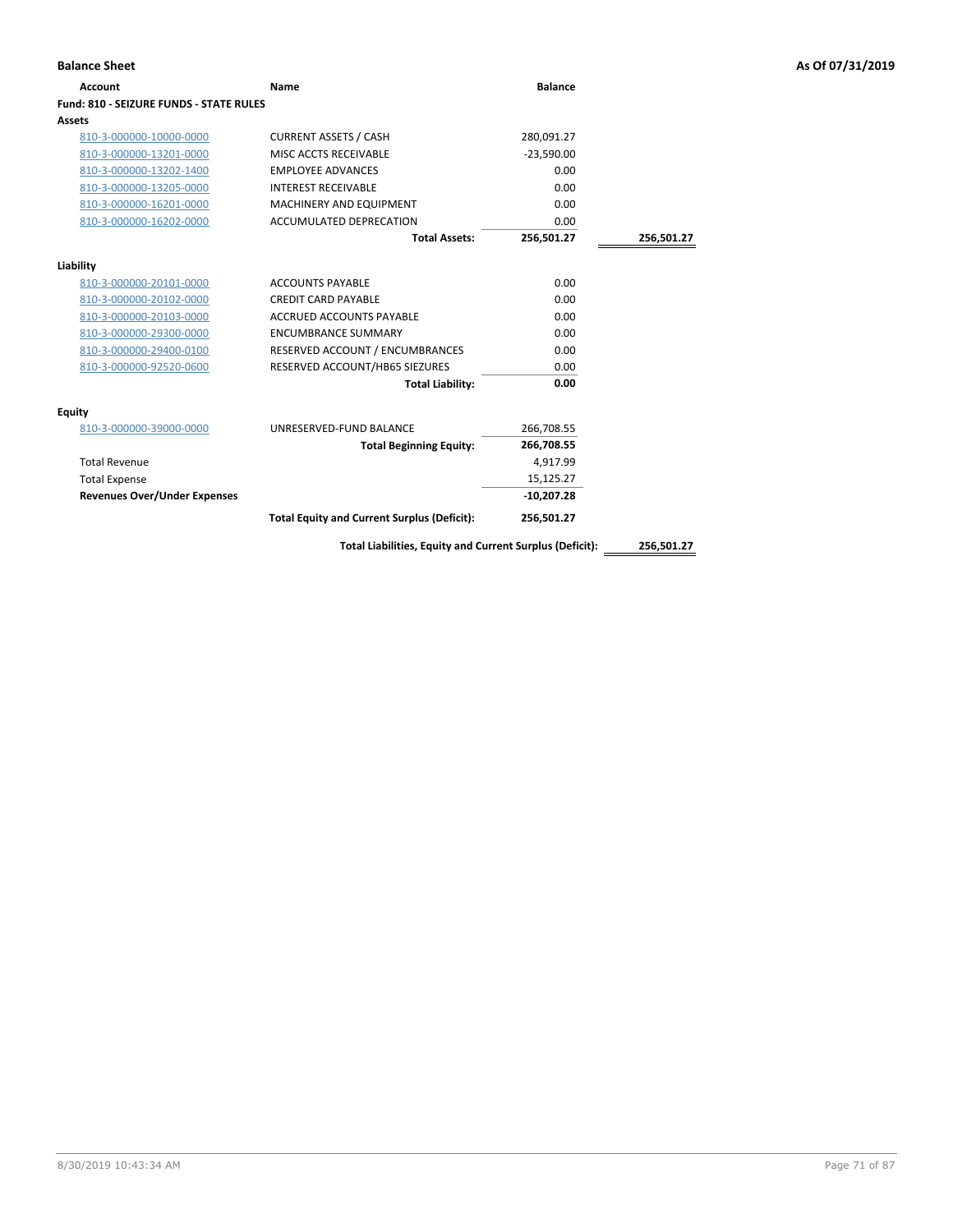| <b>Account</b>                        | Name                                                     | <b>Balance</b> |            |
|---------------------------------------|----------------------------------------------------------|----------------|------------|
| Fund: 811 - SEIZURE FUNDS - FED RULES |                                                          |                |            |
| Assets                                |                                                          |                |            |
| 811-3-000000-10000-0000               | <b>CURRENT ASSETS / CASH</b>                             | 247,523.68     |            |
| 811-3-000000-13201-0000               | MISC ACCTS RECEIVABLE                                    | 0.00           |            |
| 811-3-000000-13205-0000               | <b>INTEREST RECEIVABLE</b>                               | 0.00           |            |
| 811-3-000000-16201-0000               | <b>MACHINERY AND EQUIPMENT</b>                           | 0.00           |            |
| 811-3-000000-16202-0000               | ACCUMULATED DEPRECATION                                  | 0.00           |            |
|                                       | <b>Total Assets:</b>                                     | 247,523.68     | 247,523.68 |
| Liability                             |                                                          |                |            |
| 811-3-000000-20101-0000               | <b>ACCOUNTS PAYABLE</b>                                  | 0.00           |            |
| 811-3-000000-20102-0000               | <b>CREDIT CARD PAYABLE</b>                               | 0.00           |            |
| 811-3-000000-20103-0000               | <b>ACCRUED ACCOUNTS PAYABLE</b>                          | 0.00           |            |
| 811-3-000000-29300-0000               | <b>ENCUMBRANCE SUMMARY</b>                               | 0.00           |            |
| 811-3-000000-29400-0100               | RESERVED ACCOUNT / ENCUMBRANCES                          | 0.00           |            |
| 811-3-000000-92521-0700               | RESERVED ACCOUNT/FED SIEZURES                            | 0.00           |            |
|                                       | <b>Total Liability:</b>                                  | 0.00           |            |
| Equity                                |                                                          |                |            |
| 811-3-000000-39000-0000               | UNRESERVED-FUND BALANCE                                  | 298,929.55     |            |
|                                       | <b>Total Beginning Equity:</b>                           | 298,929.55     |            |
| <b>Total Revenue</b>                  |                                                          | 4,383.98       |            |
| <b>Total Expense</b>                  |                                                          | 55,789.85      |            |
| <b>Revenues Over/Under Expenses</b>   |                                                          | $-51,405.87$   |            |
|                                       | <b>Total Equity and Current Surplus (Deficit):</b>       | 247,523.68     |            |
|                                       | Total Liabilities, Equity and Current Surplus (Deficit): |                | 247,523.68 |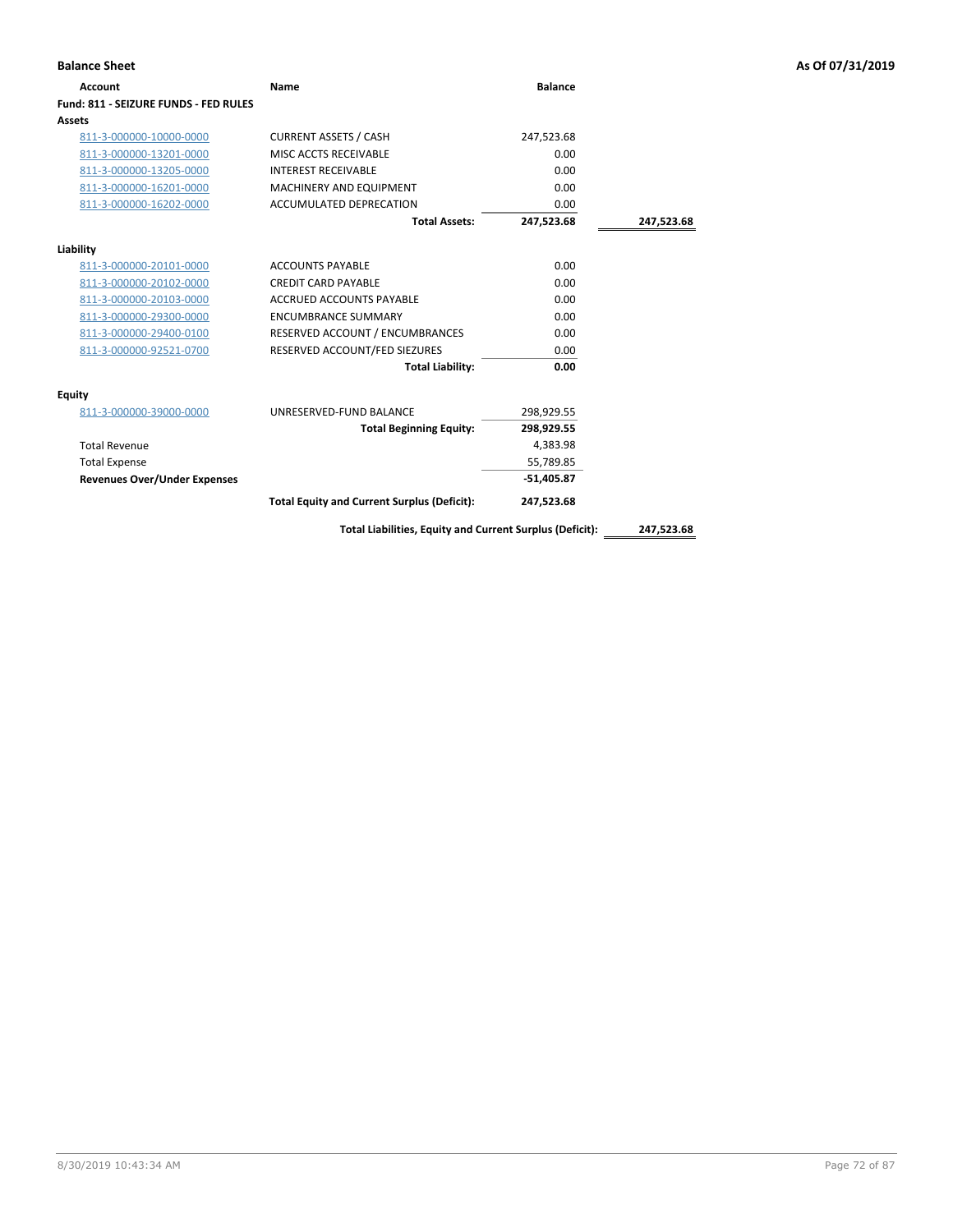| <b>Account</b>                                          | Name                                               | <b>Balance</b> |              |
|---------------------------------------------------------|----------------------------------------------------|----------------|--------------|
| Fund: 820 - TIRZ FUND (Tax Increment Reinvestment Zone) |                                                    |                |              |
| <b>Assets</b>                                           |                                                    |                |              |
| 820-3-000000-10000-0000                                 | <b>CURRENT ASSETS / CASH</b>                       | 2,371,089.91   |              |
| 820-3-000000-13101-0000                                 | TAX RECEIVABLE-CURRENT                             | 41,348.23      |              |
| 820-3-000000-13102-0000                                 | <b>TAXES REC-DELINQUENT</b>                        | 7,603.31       |              |
| 820-3-000000-13103-0000                                 | ALLOW FOR UNCOLLECT TAXES                          | $-2.438.54$    |              |
| 820-3-000000-13201-0000                                 | MISC ACCTS RECEIVABLE                              | 0.00           |              |
| 820-3-000000-13205-0000                                 | <b>INTEREST RECEIVABLE</b>                         | 0.00           |              |
| 820-3-000000-13221-0000                                 | MISC A/R - PROPERTY TAXES                          | 5,712.00       |              |
|                                                         | <b>Total Assets:</b>                               | 2,423,314.91   | 2,423,314.91 |
|                                                         |                                                    |                |              |
| Liability                                               | <b>ACCOUNTS PAYABLE</b>                            | 0.00           |              |
| 820-3-000000-20101-0000<br>820-3-000000-20103-0000      | <b>ACCRUED ACCOUNTS PAYABLE</b>                    | 0.00           |              |
| 820-3-000000-20203-0000                                 | <b>DEFERRED TAX REVENUE</b>                        | 48,057.27      |              |
| 820-3-000000-29300-0000                                 | <b>ENCUMBRANCE SUMMARY</b>                         | 0.00           |              |
|                                                         | RESERVED ACCOUNT / ENCUMBRANCES                    | 0.00           |              |
| 820-3-000000-29400-0100                                 |                                                    |                |              |
|                                                         | <b>Total Liability:</b>                            | 48,057.27      |              |
| Equity                                                  |                                                    |                |              |
| 820-3-000000-39000-0000                                 | UNRESERVED-FUND BALANCE                            | 1,730,143.81   |              |
| 820-3-000000-39100-0000                                 | UNRESERVED-RET. EARNINGS                           | 0.00           |              |
|                                                         | <b>Total Beginning Equity:</b>                     | 1,730,143.81   |              |
| <b>Total Revenue</b>                                    |                                                    | 654,092.17     |              |
| <b>Total Expense</b>                                    |                                                    | 8,978.34       |              |
| <b>Revenues Over/Under Expenses</b>                     |                                                    | 645,113.83     |              |
|                                                         | <b>Total Equity and Current Surplus (Deficit):</b> | 2,375,257.64   |              |
|                                                         |                                                    |                |              |

**Total Liabilities, Equity and Current Surplus (Deficit): 2,423,314.91**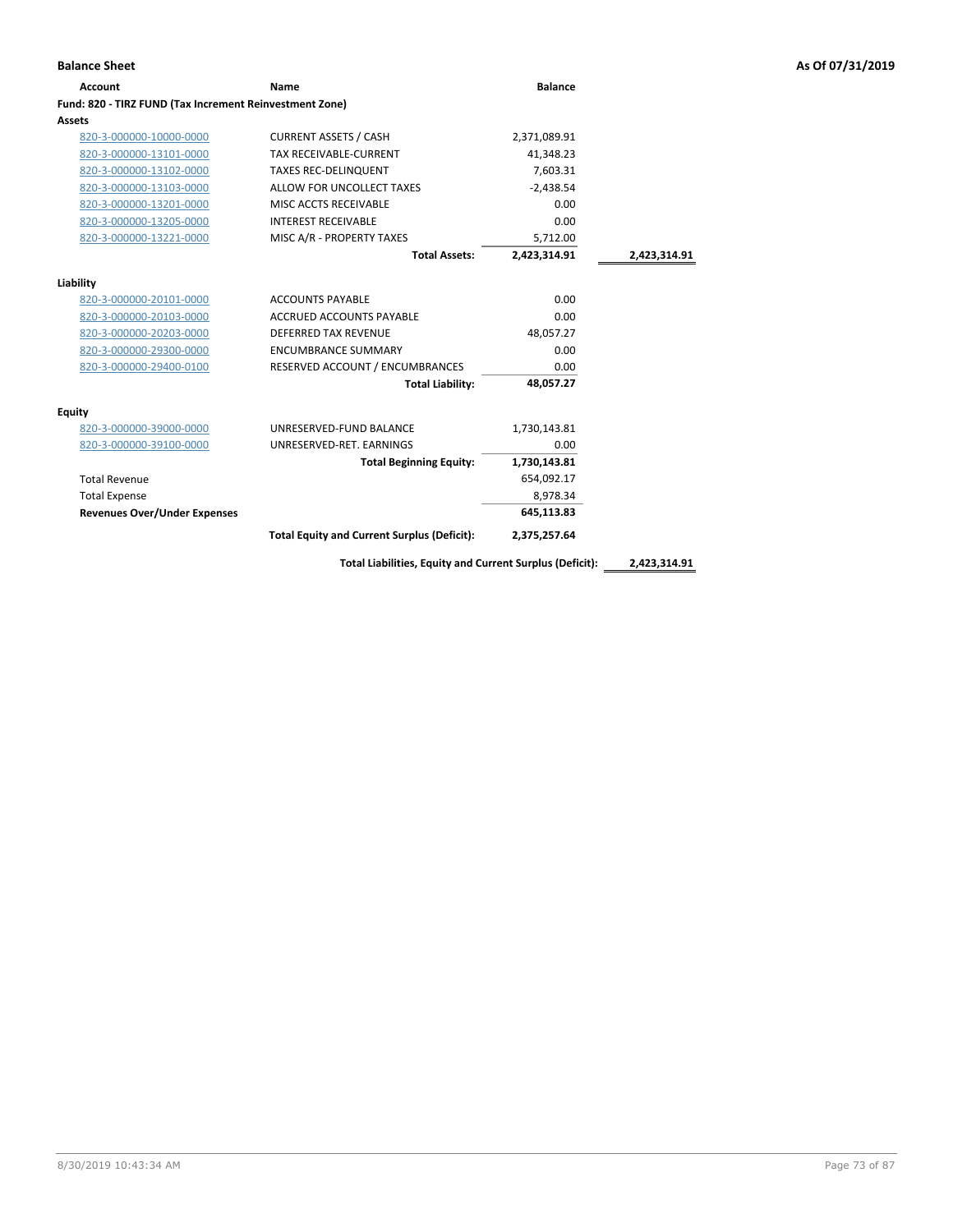| Account                                  | Name                                                     | <b>Balance</b> |      |
|------------------------------------------|----------------------------------------------------------|----------------|------|
| Fund: 890 - GRNVL IDC (L-3) FIXED ASSETS |                                                          |                |      |
| Assets                                   |                                                          |                |      |
| 890-3-000000-10000-0000                  | <b>CURRENT ASSETS / CASH</b>                             | $-0.18$        |      |
| 890-3-000000-16004-0000                  | FIXED ASSETS / BUILDINGS                                 | 0.00           |      |
| 890-3-000000-16005-0000                  | <b>ACCUMULATED DEPRECIATION</b>                          | 0.00           |      |
| 890-3-000000-16301-0000                  | FIXED ASSETS / C W I P                                   | 0.25           |      |
|                                          | <b>Total Assets:</b>                                     | 0.07           | 0.07 |
| Liability                                |                                                          |                |      |
| 890-3-000000-20101-0000                  | <b>ACCOUNTS PAYABLE</b>                                  | 0.00           |      |
| 890-3-000000-27001-0000                  | <b>CONTRIBUTED CAPITAL</b>                               | 0.00           |      |
| 890-3-000000-27101-0000                  | INVESTMENT IN GFA / GENERAL FUND                         | 0.00           |      |
| 890-3-000000-27102-0000                  | <b>SPECIAL REVENUE FUNDS</b>                             | 0.00           |      |
| 890-3-000000-27103-0000                  | <b>GENERAL CIP FUND</b>                                  | 0.00           |      |
| 890-3-000000-27104-0000                  | PROPRIETARY FUNDS                                        | 0.07           |      |
| 890-3-000000-27201-0000                  | CAFR USE / MUNICIPAL BUILDINGS                           | 0.00           |      |
| 890-3-000000-27202-0000                  | CAFR USE / OTHER GENERAL GOVERNMEN                       | 0.00           |      |
| 890-3-000000-27205-0000                  | CAFR USE / PUBLIC WORKS                                  | 0.00           |      |
| 890-3-000000-27210-0000                  | CAFR USE / INVESTMENT IN GFA                             | 0.00           |      |
| 890-3-000000-27301-0000                  | DONATIONS/GRANTS                                         | 0.00           |      |
|                                          | <b>Total Liability:</b>                                  | 0.07           |      |
| Equity                                   |                                                          |                |      |
| 890-3-000000-39000-0000                  | UNRESERVED-FUND BALANCE                                  | 0.00           |      |
|                                          | <b>Total Beginning Equity:</b>                           | 0.00           |      |
| <b>Total Expense</b>                     |                                                          | 0.00           |      |
| <b>Revenues Over/Under Expenses</b>      |                                                          | 0.00           |      |
|                                          | <b>Total Equity and Current Surplus (Deficit):</b>       | 0.00           |      |
|                                          | Total Liabilities, Equity and Current Surplus (Deficit): |                | 0.07 |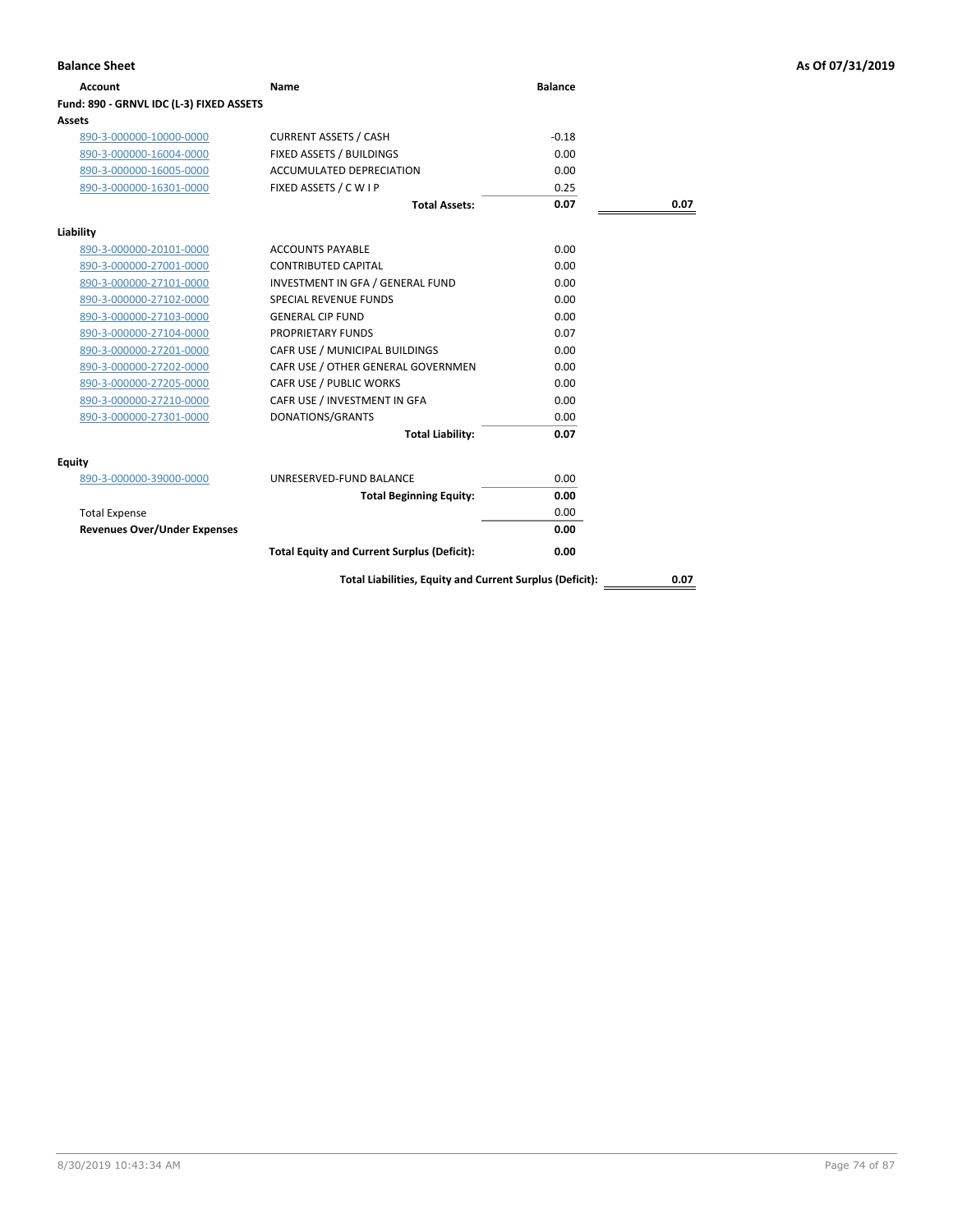| Account                 | Name | <b>Balance</b> |
|-------------------------|------|----------------|
| Fund: 899 - POOLED CASH |      |                |
| Assets                  |      |                |

| 899-8-000000-10000-0000        |
|--------------------------------|
|                                |
| 899-8-000000-10101-0000        |
| 899-8-000000-10102-0000        |
| 899-8-000000-10103-0000        |
| <u>899-8-000000-10105-0000</u> |
| 899-8-000000-10106-0000        |
| 899-8-000000-10107-0000        |
| 899-8-000000-10401-0000        |
| 899-8-000000-10402-0000        |
| 899-8-000000-10403-0000        |
| 899-8-000000-11101-0000        |
| 899-8-000000-11201-0000        |
| 899-8-000000-11401-0000        |
| 899-8-000000-11601-0000        |
| 899-8-000000-11801-0000        |
| 899-8-000000-12001-0000        |
|                                |
| 899-8-000000-12002-0000        |
| 899-8-000000-12003-0000        |
| 899-8-000000-12301-0000        |
| <u>899-8-000000-13205-0000</u> |
| 899-8-000000-14100-0000        |
| 899-8-000000-14101-0000        |
| 899-8-000000-14102-0000        |
| 899-8-000000-14103-0000        |
| <u>899-8-000000-14110-0000</u> |
| 899-8-000000-14111-0000        |
| 899-8-000000-14112-0000        |
| 899-8-000000-14113-0000        |
| 899-8-000000-14114-0000        |
| <u>899-8-000000-14115-0000</u> |
| 899-8-000000-14116-0000        |
| 899-8-000000-14117-0000        |
| 899-8-000000-14118-0000        |
| 899-8-000000-14119-0000        |
| <u>899-8-000000-14120-0000</u> |
| 899-8-000000-14121-0000        |
|                                |
| 899-8-000000-14122-0000        |
| 899-8-000000-14123-0000        |
| 899-8-000000-14124-0000        |
| 899-8-000000-14125-0000        |
| 899-8-000000-14126-0000        |
| 899-8-000000-14140-0000        |
| 899-8-000000-14160-0000        |
| 899-8-000000-14161-0000        |
| 899-8-000000-14162-0000        |
| 899-8-000000-14163-0000        |
| 899-8-000000-14164-0000        |
| 899-8-000000-14165-0000        |
| 899-8-000000-14170-0000        |
| 899-8-000000-14171-0000        |
| 899-8-000000-14172-0000        |
| 899-8-000000-14173-0000        |
| 899-8-000000-14174-0000        |
| 899-8-000000-14175-0000        |
|                                |
| 899-8-000000-14176-0000        |
| <u>899-8-000000-14177-0000</u> |
| 899-8-000000-14190-0000        |
| 899-8-000000-14192-0000        |
| 899-8-000000-14200-0000        |

| 899-8-000000-10000-0000 | <b>CURRENT ASSETS / CASH</b>              |
|-------------------------|-------------------------------------------|
| 899-8-000000-10101-0000 | <b>CHASE OUTBOUND OPERATING</b>           |
| 899-8-000000-10102-0000 | CHASE INBOUND OPERATING                   |
| 899-8-000000-10103-0000 | OPERATING ACCOUNT / CLAIMS ACCOUNT        |
| 899-8-000000-10105-0000 | CHASE BANK / SAVINGS - 3003113077         |
| 899-8-000000-10106-0000 | CHASE BANK / SAVINGS - 2911913371         |
| 899-8-000000-10107-0000 | <b>CHASE TASC FLEX SPENDING</b>           |
| 899-8-000000-10401-0000 | <b>CURRENT ASSETS / INTERNAL CLEARING</b> |
| 899-8-000000-10402-0000 | <b>CREDIT CARD CLEARING</b>               |
| 899-8-000000-10403-0000 | <b>NET BILL PAYMENTS</b>                  |
| 899-8-000000-11101-0000 | TX CLASS / OPERATING                      |
| 899-8-000000-11201-0000 | LOGIC INVESTMENTS / OPERATING             |
| 899-8-000000-11401-0000 | <b>TEXSTAR ACCT - OPERATING</b>           |
| 899-8-000000-11601-0000 | <b>TEXPOOL ACCT - OPERATING</b>           |
| 899-8-000000-11801-0000 | TX GEN TERM OPERATING                     |
| 899-8-000000-12001-0000 | AMERICAN NATIONAL OPERATING               |
| 899-8-000000-12002-0000 | PFM ACCT OPERATING                        |
| 899-8-000000-12003-0000 | TREASURIES - CITY ONLY                    |
| 899-8-000000-12301-0000 | <b>BOND PROCEEDS / PURCHASED INTEREST</b> |
| 899-8-000000-13205-0000 | <b>INTEREST RECEIVABLE</b>                |
| 899-8-000000-14100-0000 | DUE FROM FUND 100                         |
| 899-8-000000-14101-0000 | DUE FROM FUND 101                         |
| 899-8-000000-14102-0000 | DUE FROM FUND 102                         |
| 899-8-000000-14103-0000 | DUE FROM FUND 103                         |
| 899-8-000000-14110-0000 | DUE FROM FUND 110                         |
| 899-8-000000-14111-0000 | DUE FROM FUND 111                         |
| 899-8-000000-14112-0000 | DUE FROM FUND 112                         |
| 899-8-000000-14113-0000 | DUE FROM FUND 113                         |
| 899-8-000000-14114-0000 | DUE FROM FUND 114                         |
| 899-8-000000-14115-0000 | DUE FROM FUND 115                         |
| 899-8-000000-14116-0000 | DUE FROM FUND 116                         |
| 899-8-000000-14117-0000 | DUE FROM FUND 117                         |
| 899-8-000000-14118-0000 | DUE FROM FUND 118                         |
| 899-8-000000-14119-0000 | DUE FROM FUND 119                         |
| 899-8-000000-14120-0000 | DUE FROM FUND 120                         |
| 899-8-000000-14121-0000 | DUE FROM FUND 121                         |
| 899-8-000000-14122-0000 | DUE FROM FUND 122                         |
| 899-8-000000-14123-0000 | DUE FROM FUND 123                         |
| 899-8-000000-14124-0000 | DUE FROM FUND 124                         |
| 899-8-000000-14125-0000 | DUE FROM FUND 125                         |
| 899-8-000000-14126-0000 | DUE FROM FUND 126                         |
| 899-8-000000-14140-0000 | DUE FROM FUND 140                         |
| 899-8-000000-14160-0000 | DUE FROM FUND 160                         |
| 899-8-000000-14161-0000 | DUE FROM FUND 161                         |
| 899-8-000000-14162-0000 | DUE FROM FUND 162                         |
| 899-8-000000-14163-0000 | DUE FROM FUND 163                         |
| 899-8-000000-14164-0000 | DUE FROM FUND 164                         |
| 899-8-000000-14165-0000 | DUE FROM FUND 165                         |
| 899-8-000000-14170-0000 | DUE FROM FUND 170                         |
| 899-8-000000-14171-0000 | DUE FROM FUND 171                         |
| 899-8-000000-14172-0000 | DUE FROM FUND 172                         |
| 899-8-000000-14173-0000 | DUE FROM FUND 173                         |
| 899-8-000000-14174-0000 | DUE FROM FUND 174                         |
| 899-8-000000-14175-0000 | DUE FROM FUND 175                         |
| 899-8-000000-14176-0000 | DUE FROM FUND 176                         |
| 899-8-000000-14177-0000 | DUE FROM FUND 177                         |
| 899-8-000000-14190-0000 | DUE FROM FUND 190                         |
| 899-8-000000-14192-0000 | DUE FROM FUND 192                         |
| 899-8-000000-14200-0000 | DUE FROM FUND 200                         |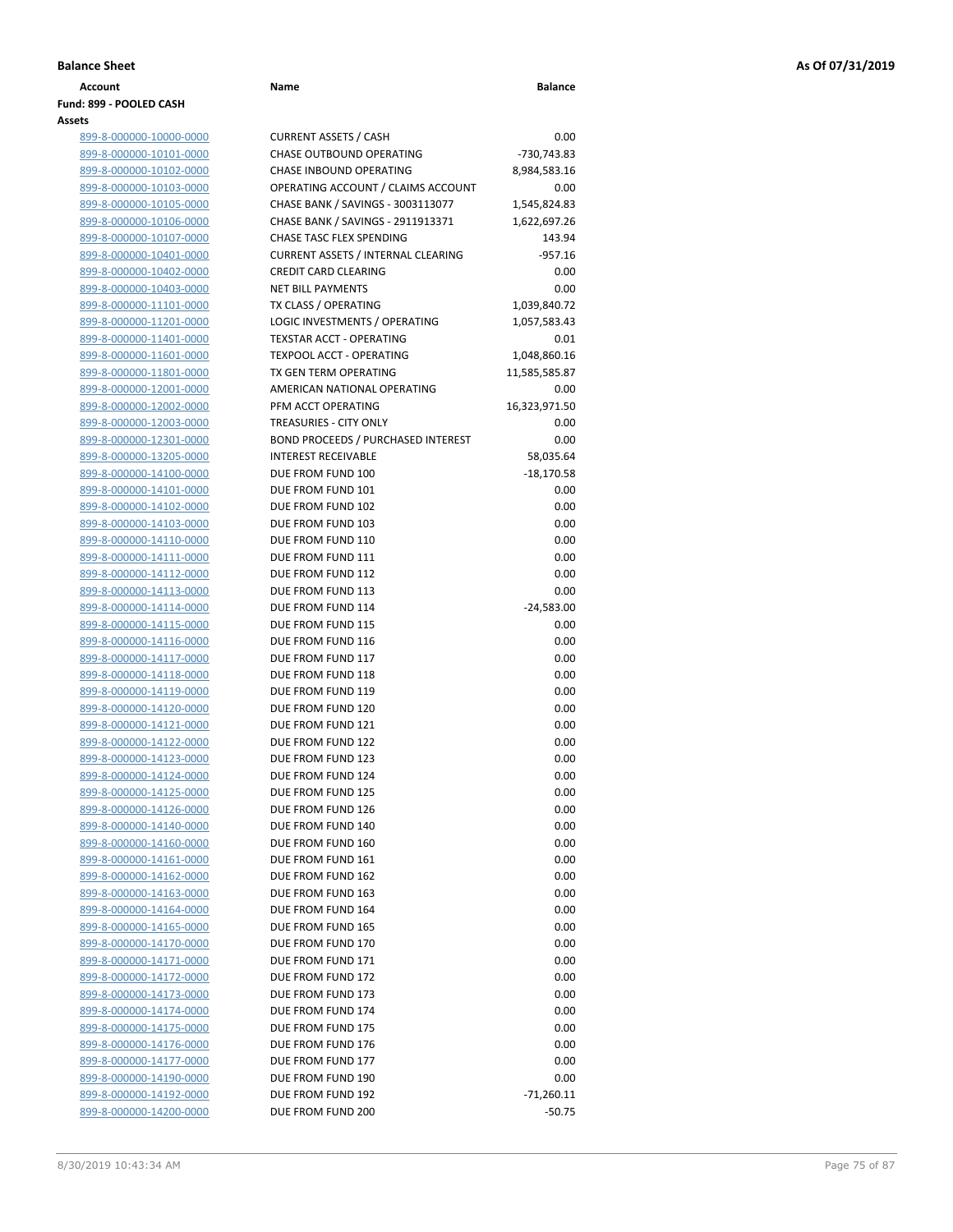| Account                 | Name                                  | <b>Balance</b> |               |
|-------------------------|---------------------------------------|----------------|---------------|
| 899-8-000000-14210-0000 | DUE FROM FUND 210                     | 0.00           |               |
| 899-8-000000-14211-0000 | DUE FROM FUND 211                     | 0.00           |               |
| 899-8-000000-14212-0000 | DUE FROM FUND 212                     | 0.00           |               |
| 899-8-000000-14216-0000 | DUE FROM FUND 216                     | 0.00           |               |
| 899-8-000000-14217-0000 | DUE FROM FUND 217                     | 0.00           |               |
| 899-8-000000-14300-0000 | DUE FROM FUND 300                     | 0.00           |               |
| 899-8-000000-14320-0000 | DUE FROM FUND 320                     | 0.00           |               |
| 899-8-000000-14360-0000 | DUE FROM FUND 360                     | 0.00           |               |
| 899-8-000000-14361-0000 | DUE FROM FUND 361                     | 0.00           |               |
|                         |                                       | 0.00           |               |
| 899-8-000000-14400-0000 | DUE FROM FUND 400                     |                |               |
| 899-8-000000-14500-0000 | DUE FROM FUND 500                     | 0.00           |               |
| 899-8-000000-14561-0000 | DUE FROM FUND 561                     | 0.00           |               |
| 899-8-000000-14601-0000 | DUE FROM FUND 601                     | 210.30         |               |
| 899-8-000000-14602-0000 | DUE FROM FUND 602                     | $-0.09$        |               |
| 899-8-000000-14604-0000 | DUE FROM FUND 604                     | 0.00           |               |
| 899-8-000000-14660-0000 | DUE FROM FUND 660                     | 0.00           |               |
| 899-8-000000-14800-0000 | DUE FROM FUND 800                     | 0.00           |               |
| 899-8-000000-14801-0000 | DUE FROM FUND 801                     | 0.00           |               |
| 899-8-000000-14802-0000 | DUE FROM FUND 802                     | 0.00           |               |
| 899-8-000000-14803-0000 | DUE FROM FUND 803                     | 0.00           |               |
| 899-8-000000-14807-0000 | DUE FROM FUND 807                     | 0.00           |               |
| 899-8-000000-14809-0000 | DUE FROM FUND 809                     | 0.00           |               |
| 899-8-000000-14810-0000 | DUE FROM FUND 810                     | 0.00           |               |
| 899-8-000000-14811-0000 | DUE FROM FUND 811                     | 0.00           |               |
| 899-8-000000-14820-0000 | DUE FROM TIRZ FUND                    | 0.00           |               |
| 899-8-000000-14890-0000 | DUE FROM GRNVL IDC (L-3) FIXED ASSETS | 0.00           |               |
| 899-8-000000-14910-0000 | DUE FROM FUND 910                     | 285,689.95     |               |
| 899-8-000000-14911-0000 | DUE FROM FUND 911                     | 0.00           |               |
| 899-8-000000-14912-0000 | DUE FROM FUND 912                     | 0.00           |               |
| 899-8-000000-14913-0000 | DUE FROM FUND 913                     | 0.00           |               |
| 899-8-000000-14916-0000 | DUE FROM FUND 916                     | 0.00           |               |
| 899-8-000000-14950-0000 | DUE FROM FUND 950                     | 92,377.17      |               |
| 899-8-000000-91011-1001 | <b>BANK OF AMERICA</b>                | 0.00           |               |
|                         | <b>Total Assets:</b>                  | 42,799,638.42  | 42,799,638.42 |
|                         |                                       |                |               |
| Liability               |                                       |                |               |
| 899-8-000000-20101-0000 | <b>ACCOUNTS PAYABLE</b>               | 264,212.89     |               |
| 899-8-000000-20102-0000 | <b>CREDIT CARD PAYABLE</b>            | 0.00           |               |
| 899-8-000000-21040-0000 | DUE TO OTHER FUNDS                    | 42,535,426.63  |               |
|                         | <b>Total Liability:</b>               | 42,799,639.52  |               |
|                         |                                       |                |               |
| Equity                  |                                       |                |               |
| 899-3-000000-39000-0000 | UNRESERVED-FUND BALANCE               | $-1.10$        |               |
| 899-8-000000-14362-0000 | DUE FROM FUND 362                     | 0.00           |               |
| 899-8-000000-39200-0101 | EQUITY IN POOLED CASH                 | 0.00           |               |
| 899-8-000000-39200-0110 | EQUITY IN POOLED CASH                 | 0.00           |               |
| 899-8-000000-39200-0111 | EQUITY IN POOLED CASH                 | 0.00           |               |
| 899-8-000000-39200-0112 | EQUITY IN POOLED CASH                 | 0.00           |               |
| 899-8-000000-39200-0190 | EQUITY IN POOLED CASH                 | 0.00           |               |
| 899-8-000000-39200-0201 | EQUITY IN POOLED CASH                 | 0.00           |               |
| 899-8-000000-39200-0202 | EQUITY IN POOLED CASH                 | 0.00           |               |
| 899-8-000000-39200-0203 | EQUITY IN POOLED CASH                 | 0.00           |               |
| 899-8-000000-39200-0204 | EQUITY IN POOLED CASH                 | 0.00           |               |
| 899-8-000000-39200-0205 | EQUITY IN POOLED CASH                 | 0.00           |               |
| 899-8-000000-39200-0206 | EQUITY IN POOLED CASH                 | 0.00           |               |
| 899-8-000000-39200-0207 | EQUITY IN POOLED CASH                 | 0.00           |               |
| 899-8-000000-39200-0208 | EQUITY IN POOLED CASH                 | 0.00           |               |
| 899-8-000000-39200-0209 | EQUITY IN POOLED CASH                 | 0.00           |               |
| 899-8-000000-39200-0210 |                                       |                |               |
|                         | EQUITY IN POOLED CASH                 | 0.00           |               |
| 899-8-000000-39200-0211 | EQUITY IN POOLED CASH                 | 0.00           |               |
| 899-8-000000-39200-0212 | EQUITY IN POOLED CASH                 | 0.00           |               |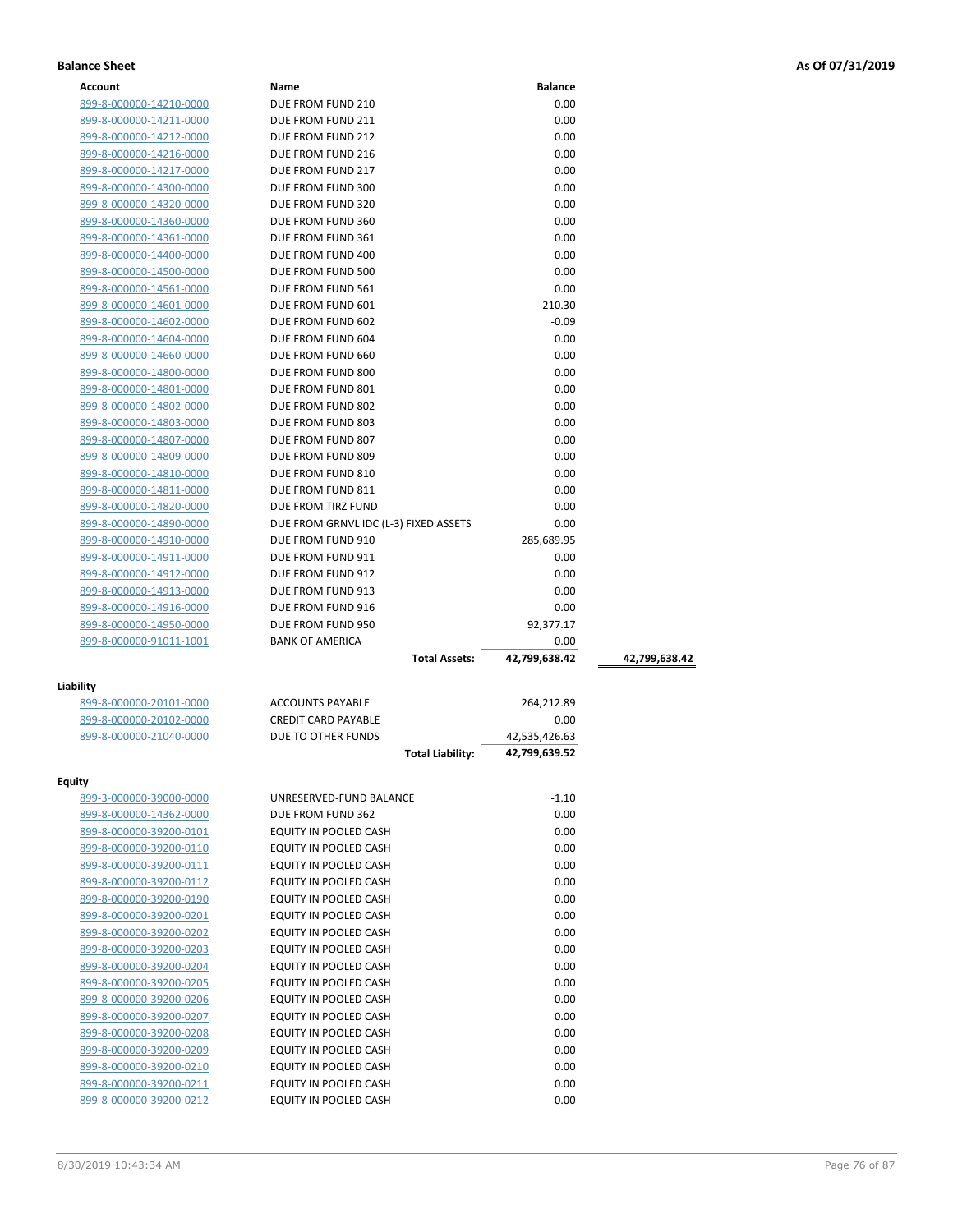| Account                        | Name                         | <b>Balance</b> |
|--------------------------------|------------------------------|----------------|
| 899-8-000000-39200-0213        | EQUITY IN POOLED CASH        | 0.00           |
| 899-8-000000-39200-0214        | EQUITY IN POOLED CASH        | 0.00           |
| 899-8-000000-39200-0215        | EQUITY IN POOLED CASH        | 0.00           |
| 899-8-000000-39200-0216        | EQUITY IN POOLED CASH        | 0.00           |
| 899-8-000000-39200-0217        | EQUITY IN POOLED CASH        | 0.00           |
|                                | <b>EQUITY IN POOLED CASH</b> | 0.00           |
| 899-8-000000-39200-0218        |                              |                |
| 899-8-000000-39200-0219        | EQUITY IN POOLED CASH        | 0.00           |
| 899-8-000000-39200-0220        | EQUITY IN POOLED CASH        | 0.00           |
| 899-8-000000-39200-0221        | EQUITY IN POOLED CASH        | 0.00           |
| 899-8-000000-39200-0222        | EQUITY IN POOLED CASH        | 0.00           |
| 899-8-000000-39200-0223        | EQUITY IN POOLED CASH        | 0.00           |
| 899-8-000000-39200-0224        | EQUITY IN POOLED CASH        | 0.00           |
| 899-8-000000-39200-0225        | EQUITY IN POOLED CASH        | 0.00           |
| 899-8-000000-39200-0226        | EQUITY IN POOLED CASH        | 0.00           |
| 899-8-000000-39200-0227        | EQUITY IN POOLED CASH        | 0.00           |
| 899-8-000000-39200-0228        | EQUITY IN POOLED CASH        | 0.00           |
| 899-8-000000-39200-0229        | EQUITY IN POOLED CASH        | 0.00           |
| 899-8-000000-39200-0231        | EQUITY IN POOLED CASH        | 0.00           |
| 899-8-000000-39200-0232        | EQUITY IN POOLED CASH        | 0.00           |
| 899-8-000000-39200-0233        | EQUITY IN POOLED CASH        | 0.00           |
| 899-8-000000-39200-0234        | <b>EQUITY IN POOLED CASH</b> | 0.00           |
| 899-8-000000-39200-0235        | <b>EQUITY IN POOLED CASH</b> | 0.00           |
| 899-8-000000-39200-0236        | EQUITY IN POOLED CASH        | 0.00           |
| 899-8-000000-39200-0241        | EQUITY IN POOLED CASH        | 0.00           |
| 899-8-000000-39200-0247        | EQUITY IN POOLED CASH        | 0.00           |
| 899-8-000000-39200-0250        | <b>EQUITY IN POOLED CASH</b> | 0.00           |
| 899-8-000000-39200-0251        | EQUITY IN POOLED CASH        | 0.00           |
|                                | EQUITY IN POOLED CASH        | 0.00           |
| 899-8-000000-39200-0252        |                              | 0.00           |
| 899-8-000000-39200-0253        | EQUITY IN POOLED CASH        |                |
| 899-8-000000-39200-0254        | EQUITY IN POOLED CASH        | 0.00           |
| 899-8-000000-39200-0301        | EQUITY IN POOLED CASH        | 0.00           |
| 899-8-000000-39200-0302        | EQUITY IN POOLED CASH        | 0.00           |
| 899-8-000000-39200-0401        | EQUITY IN POOLED CASH        | 0.00           |
| 899-8-000000-39200-0402        | EQUITY IN POOLED CASH        | 0.00           |
| 899-8-000000-39200-0403        | EQUITY IN POOLED CASH        | 0.00           |
| 899-8-000000-39200-0405        | <b>EQUITY IN POOLED CASH</b> | 0.00           |
| 899-8-000000-39200-0406        | EQUITY IN POOLED CASH        | 0.00           |
| 899-8-000000-39200-0410        | EQUITY IN POOLED CASH        | 0.00           |
| 899-8-000000-39200-0411        | EQUITY IN POOLED CASH        | 0.00           |
| 899-8-000000-39200-0501        | EQUITY IN POOLED CASH        | 0.00           |
| <u>899-8-000000-39200-0502</u> | EQUITY IN POOLED CASH        | 0.00           |
| 899-8-000000-39200-0503        | EQUITY IN POOLED CASH        | 0.00           |
| 899-8-000000-39200-0504        | EQUITY IN POOLED CASH        | 0.00           |
| 899-8-000000-39200-0505        | EQUITY IN POOLED CASH        | 0.00           |
| 899-8-000000-39200-0506        | EQUITY IN POOLED CASH        | 0.00           |
| 899-8-000000-39200-0507        | EQUITY IN POOLED CASH        | 0.00           |
| 899-8-000000-39200-0511        | EQUITY IN POOLED CASH        | 0.00           |
| <u>899-8-000000-39200-0513</u> | EQUITY IN POOLED CASH        | 0.00           |
| 899-8-000000-39200-0521        | EQUITY IN POOLED CASH        | 0.00           |
| 899-8-000000-39200-0522        | EQUITY IN POOLED CASH        | 0.00           |
| <u>899-8-000000-39200-0523</u> | EQUITY IN POOLED CASH        | 0.00           |
| 899-8-000000-39200-0601        | EQUITY IN POOLED CASH        | 0.00           |
| <u>899-8-000000-39200-0602</u> | EQUITY IN POOLED CASH        | 0.00           |
| 899-8-000000-39200-0603        | EQUITY IN POOLED CASH        | 0.00           |
| 899-8-000000-39200-0604        | EQUITY IN POOLED CASH        | 0.00           |
| 899-8-000000-39200-0702        | EQUITY IN POOLED CASH        | 0.00           |
| 899-8-000000-39200-0703        | EQUITY IN POOLED CASH        | 0.00           |
|                                | EQUITY IN POOLED CASH        | 0.00           |
| <u>899-8-000000-39200-0704</u> |                              |                |
| 899-8-000000-39200-0705        | EQUITY IN POOLED CASH        | 0.00           |
| 899-8-000000-39200-0706        | EQUITY IN POOLED CASH        | 0.00           |
| 899-8-000000-39200-0707        | EQUITY IN POOLED CASH        | 0.00           |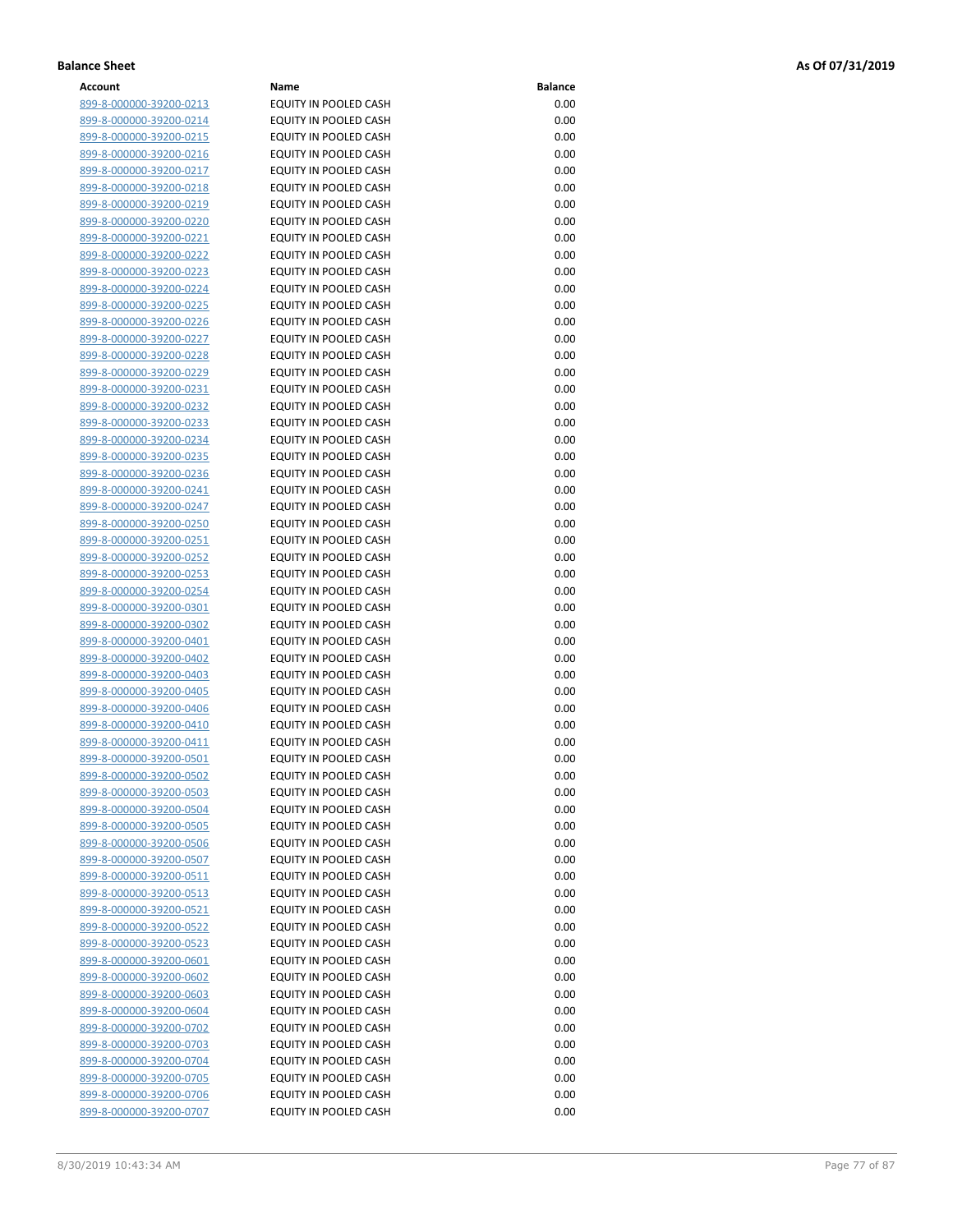| <b>Account</b>                      | Name                                               | <b>Balance</b> |
|-------------------------------------|----------------------------------------------------|----------------|
| 899-8-000000-39200-0708             | EQUITY IN POOLED CASH                              | 0.00           |
| 899-8-000000-39200-0710             | EQUITY IN POOLED CASH                              | 0.00           |
| 899-8-000000-39200-0721             | <b>EQUITY IN POOLED CASH</b>                       | 0.00           |
| 899-8-000000-39200-0722             | EQUITY IN POOLED CASH                              | 0.00           |
| 899-8-000000-39200-0723             | EQUITY IN POOLED CASH                              | 0.00           |
| 899-8-000000-39200-0731             | EQUITY IN POOLED CASH                              | 0.00           |
| 899-8-000000-39200-0825             | EQUITY IN POOLED CASH                              | 0.00           |
| 899-8-000000-39200-0901             | EQUITY IN POOLED CASH                              | 0.00           |
| 899-8-000000-39200-0902             | EQUITY IN POOLED CASH                              | 0.00           |
| 899-8-000000-39200-0903             | EQUITY IN POOLED CASH                              | 0.00           |
| 899-8-000000-39200-0904             | <b>EQUITY IN POOLED CASH</b>                       | 0.00           |
| 899-8-000000-39200-0905             | EQUITY IN POOLED CASH                              | 0.00           |
| 899-8-000000-39200-0909             | EQUITY IN POOLED CASH                              | 0.00           |
| 899-8-000000-39200-0910             | EQUITY IN POOLED CASH                              | 0.00           |
| 899-8-000000-39200-0960             | EQUITY IN POOLED CASH                              | 0.00           |
| 899-8-000000-39200-9999             | EQUITY IN POOLED CASH                              | 0.00           |
|                                     | <b>Total Beginning Equity:</b>                     | $-1.10$        |
| <b>Total Revenue</b>                |                                                    | 0.00           |
| <b>Revenues Over/Under Expenses</b> |                                                    | 0.00           |
|                                     | <b>Total Equity and Current Surplus (Deficit):</b> | $-1.10$        |
|                                     |                                                    |                |

**Total Liabilities, Equity and Current Surplus (Deficit): 42,799,638.42**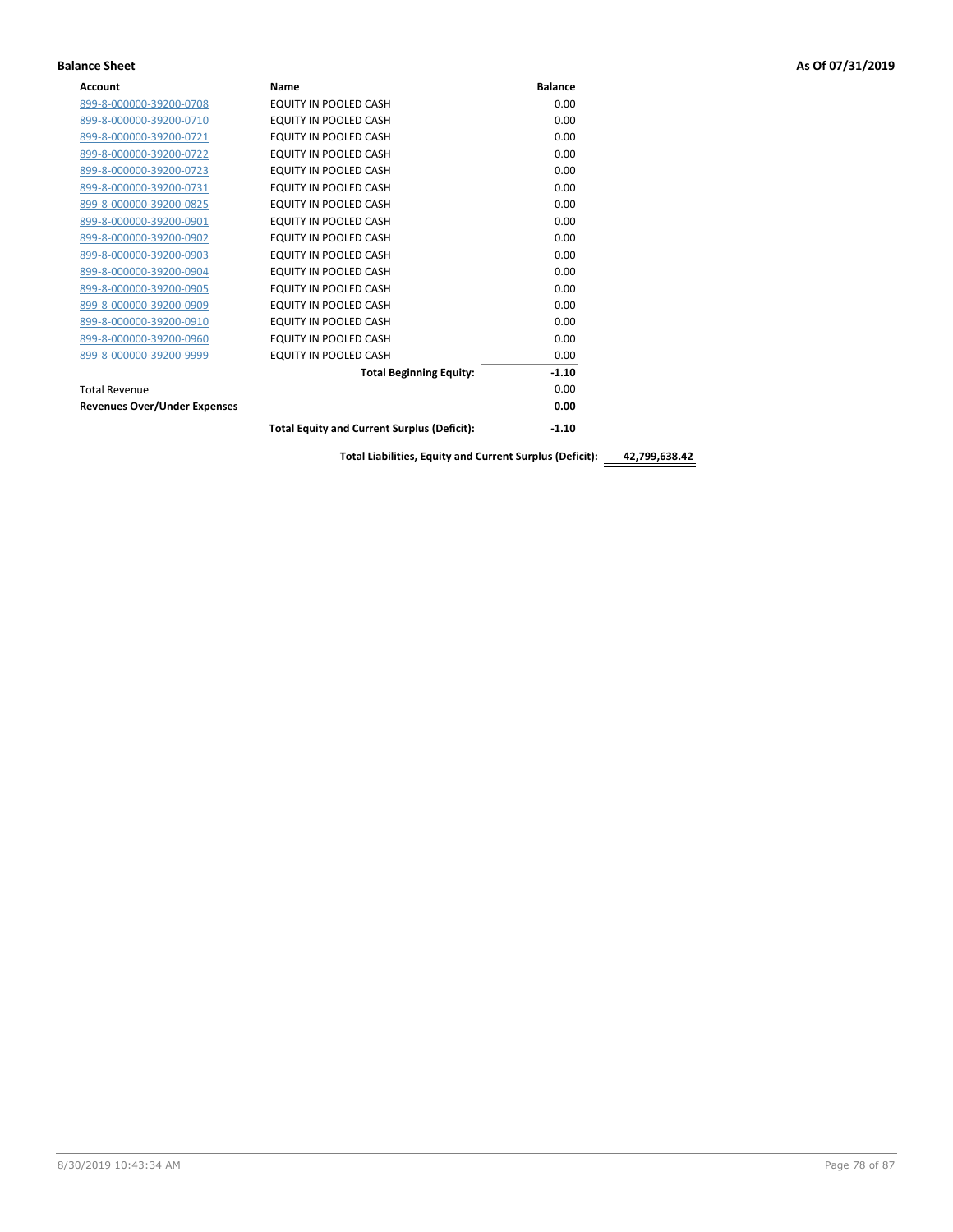| Account                                                     | Name                                         | <b>Balance</b> |
|-------------------------------------------------------------|----------------------------------------------|----------------|
| <b>Fund: 910 - ELECTRIC OPERATING FUND</b><br><b>Assets</b> |                                              |                |
| 910-9-000000-10000-1300                                     | CASH                                         | 15,642,098.78  |
| 910-9-000000-10209-1300                                     | <b>ADMIN PETTY CASH</b>                      | 658.89         |
| 910-9-000000-10308-1300                                     | <b>GEUS SERVICE CENTER CHANGE</b>            | 849.90         |
| 910-9-000000-10309-1300                                     | <b>GEUS DOWNTOWN CHANGE</b>                  | 1,650.00       |
| 910-9-000000-11540-1301                                     | PTO LIABILITY FUNDING                        | 455,476.49     |
| 910-9-000000-11541-1301                                     | CASH INVESTED - TX TERM GENERAL              | 4,639,956.06   |
| 910-9-000000-12190-1810                                     | DEFERRED ISSUANCE COSTS 2001                 | 0.00           |
| 910-9-000000-12191-1810                                     | DEFERRED ISSUANCE COST 2008 ENGINE PR        | 0.00           |
| 910-9-000000-12192-1810                                     | DEFERRED ISSUANCE COSTS 2010 BOA ENGI        | 0.00           |
| 910-9-000000-12193-1810                                     | DEFERRED ISSUANCE COSTS 2010 SCRUBBEI        | 0.00           |
| 910-9-000000-12194-1810                                     | DEFERRED ISSUANCE COSTS 2010 TMPA DEI        | 0.00           |
| 910-9-000000-12201-1810                                     | <b>BOND DISCOUNT</b>                         | 103,096.73     |
| 910-9-000000-13000-1420                                     | <b>CUSTOMER ACCOUNTS RECEIVABLE</b>          | 1,365,202.14   |
| 910-9-000000-13001-1420                                     | NON CURRENT CUSTOMER ACCTS RECEIVAE          | 593,856.61     |
| 910-9-000000-13002-1440                                     | ALLOWANCE FOR UNCOLLECTABLE                  | -581,494.93    |
| 910-9-000000-13003-1422                                     | UNBILLED YEAR-END ACCRUAL                    | 4,682,899.58   |
| 910-9-000000-13009-1423                                     | FUEL ADJUSTMENT - UNDER/OVER                 | 822,699.64     |
| 910-9-000000-13011-1420                                     | AMP RECEIVABLE                               | $-26,696.64$   |
| 910-9-000000-13066-1421                                     | AMPY CUSTOMER ACCOUNTS RECEIVABLE            | 0.00           |
| 910-9-000000-13067-1421                                     | AMPY ARREARS ACCOUNTS RECEIVABLE             | $-5,042.15$    |
| 910-9-000000-13068-1421                                     | AMPY Customers Left With Balance A/R         | 57,910.61      |
| 910-9-000000-13201-1430                                     | MISCELLANEOUS ACCOUNTS RECEIVABLE            | $-12,549.18$   |
| 910-9-000000-13205-1710                                     | <b>INTEREST RECEIVABLE</b>                   | 0.00           |
| 910-9-000000-13290-1650                                     | <b>PREPAYMENTS</b>                           | 0.00           |
| 910-9-000000-13291-1651                                     | TMPA SCRUBBER PREPAYMENT                     | 0.00           |
| 910-9-000000-13293-1653                                     | TMPA FIXED COSTS PREPAYMENT                  | 0.00           |
| 910-9-000000-13294-1654                                     | TMPA DEMAND COSTS ESCROW                     | 0.00           |
| 910-9-000000-13297-1657                                     | <b>ERCOT CRR PREPAYMENTS</b>                 | 8,485.01       |
| 910-9-000000-13299-1655                                     | <b>ERCOT COLLATERAL</b>                      | 111,550.00     |
| 910-9-000000-14001-1461                                     | DUE FROM COG - GENERAL FUND                  | 0.00           |
| 910-9-000000-14402-1469                                     | DUE FROM DEBT SERVICE FUND                   | 0.00           |
| 910-9-000000-14501-1467                                     | DUE FROM GBOD                                | 0.00           |
| 910-9-000000-14916-1469                                     | DUE FROM FUND 916                            | 0.00           |
| 910-9-000000-14999-1910                                     | DUE FROM 906                                 | 0.00           |
| 910-9-000000-15900-1540                                     | <b>INVENTORY</b>                             | 2,454,012.56   |
| 910-9-000000-15901-1541                                     | <b>GEUS UNLEADED GASOLINE</b>                | $-370.95$      |
| 910-9-000000-15902-1542                                     | <b>GEUS DIESEL GASOLINE</b>                  | 2,627.82       |
| 910-9-000000-15903-1543                                     | <b>INVENTORY - SUBSTATION</b>                | 7,771.80       |
| 910-9-000000-15909-1510                                     | STEAM PLANT FUEL OIL INVENTORY               | 580,690.88     |
| 910-9-000000-16301-1070                                     | <b>CWIP</b>                                  | 679,189.68     |
| 910-9-000000-17501-1860                                     | <b>EMPLOYEE CONTRIBUTIONS</b>                | 543,413.00     |
| 910-9-000000-17504-1860                                     | <b>INVESTMENT RETURN</b>                     | $-961,559.00$  |
| 910-9-000000-17508-1860                                     | EXPERIENCE DIFFERENCE- OUTFLOW               | $-35,369.00$   |
| 910-9-000000-17509-1860                                     | <b>EXPERIENCE DIFFERENCE - INFLOW</b>        | $-183,876.00$  |
| 910-9-000000-17520-1860                                     | <b>ASSUMPTION CHANGES</b>                    | 171,898.00     |
| 910-9-000000-19000-3100                                     | STEAM - LAND                                 | 117,340.90     |
| 910-9-000000-19001-3110                                     | <b>STEAM PLANT - STRUCTURES</b>              | 1,455,530.43   |
| 910-9-000000-19002-3120                                     | STEAM PLANT - BOILER PLANT EQUIPMENT         | 4,886,434.29   |
| 910-9-000000-19003-3130                                     | <b>STEAM PLANT - ENGINES</b>                 | 45,855.00      |
| 910-9-000000-19004-3140                                     | STEAM PLANT - GENERATORS                     | 9,067,106.70   |
| 910-9-000000-19005-3150                                     | STEAM PLANT - ACCESSORY ELECTRIC EQUIF       | 956,874.92     |
| 910-9-000000-19006-3160                                     | STEAM PLANT - MISC POWER PLANT EQUIPI        | 12,912.88      |
| 910-9-000000-19100-3400                                     | <b>ENGINE PLANT - LAND</b>                   | 43,850.00      |
| 910-9-000000-19101-3410                                     | <b>ENGINE PLANT - STRUCTURES</b>             | 4,655,874.20   |
| 910-9-000000-19101-3411                                     | <b>ENGINE PLANT - STRUCTURES</b>             | 0.00           |
| 910-9-000000-19104-3440                                     | <b>ENGINE PLANT - ENGINE PLANT GENERATOF</b> | 28,633,940.73  |
| 910-9-000000-19105-3450                                     | ENGINE PLANT - ACCESSORY ELECTRIC EQUI       | 216,217.48     |

910-9-000000-19106-3460 ENGINE PLANT - MISCELLANEOUS POWER PLANT 47,852.60 910-9-000000-19204-3442 ENGINE PLANT - RENEWABLE GENERATORS 245,000.01

|             | 1,365,202.14  |
|-------------|---------------|
| VAE         | 593,856.61    |
|             | -581,494.93   |
|             | 4,682,899.58  |
|             | 822,699.64    |
|             | $-26,696.64$  |
| LE          | 0.00          |
|             | $-5,042.15$   |
|             | 57,910.61     |
| E           | $-12,549.18$  |
|             | 0.00          |
|             | 0.00          |
|             | 0.00          |
|             | 0.00          |
|             | 0.00          |
|             | 8,485.01      |
|             | 111,550.00    |
|             | 0.00          |
|             | 0.00          |
|             | 0.00          |
|             | 0.00          |
|             | 0.00          |
|             | 2,454,012.56  |
|             | $-370.95$     |
|             | 2,627.82      |
|             | 7,771.80      |
|             | 580,690.88    |
|             | 679,189.68    |
|             | 543,413.00    |
|             | $-961,559.00$ |
|             | $-35,369.00$  |
|             | $-183,876.00$ |
|             | 171,898.00    |
|             | 117,340.90    |
|             | 1,455,530.43  |
| NT          | 4,886,434.29  |
|             | 45,855.00     |
|             | 9,067,106.70  |
| <b>LUIF</b> | 956,874.92    |
| JIPI        | 12,912.88     |
|             | 43,850.00     |
|             | 4,655,874.20  |
|             | 0.00          |
| TOF         | 28,633,940.73 |
| QUI         | 216,217.48    |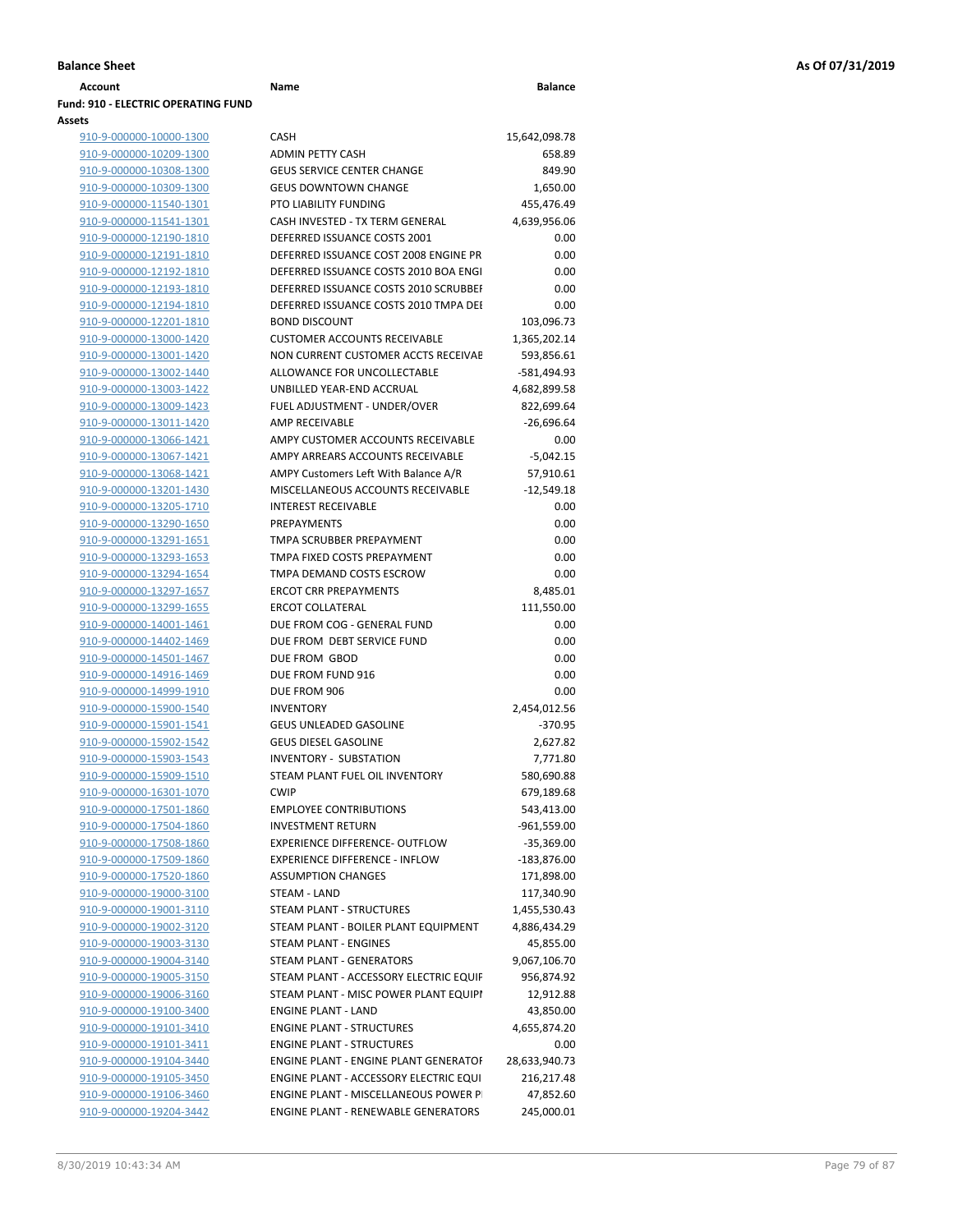| Account                 | Name                                              | <b>Balance</b>   |               |
|-------------------------|---------------------------------------------------|------------------|---------------|
| 910-9-000000-19301-3500 | TRANSMISSION - LAND                               | 53,501.21        |               |
| 910-9-000000-19302-3530 | TRANSMISSION - SUBSTATIONS                        | 5,714,413.54     |               |
| 910-9-000000-19303-3572 | <b>TRANSMISSION - TMPA LINES</b>                  | 1,156,631.80     |               |
| 910-9-000000-19304-3571 | TRANSMISSION - GEUS LINES                         | 4,241,141.34     |               |
| 910-9-000000-19401-3600 | <b>DISTRIBUTION - LAND</b>                        | 218,418.15       |               |
| 910-9-000000-19402-3620 | <b>DISTRIBUTION - SUBSTATIONS</b>                 | 6,239,507.24     |               |
| 910-9-000000-19403-3640 | <b>DISTRIBUTION - POLES</b>                       | 4,535,340.26     |               |
| 910-9-000000-19404-3650 | DISTRIBUTION - OH CONDUCTOR & DEVICES             | 3,995,820.81     |               |
| 910-9-000000-19405-3660 | DISTRIBUTION - UNDERGROUND CONDUIT                | 1,820,226.28     |               |
| 910-9-000000-19406-3670 | DISTRIBUTION - UG CONDUCTOR & DEVICES             | 3,031,744.89     |               |
| 910-9-000000-19407-3680 | DISTRIBUTION - TRANSFORMERS                       | 4,371,693.30     |               |
| 910-9-000000-19408-3690 | DISTRIBUTION - SERVICE CONNECTIONS                | 575,576.94       |               |
| 910-9-000000-19409-3700 | <b>DISTRIBUTION - METERS</b>                      | 1,904,403.74     |               |
| 910-9-000000-19410-3710 | <b>DISTRIBUTION - VAPOR LIGHTS</b>                | 89,486.32        |               |
| 910-9-000000-19411-3750 | <b>DISTRIBUTION - STREET LIGHTS &amp; SIGNALS</b> | 98,383.66        |               |
| 910-9-000000-19501-3890 | <b>GENERAL - LAND</b>                             | 110,503.10       |               |
| 910-9-000000-19502-3900 | <b>GENERAL - STRUCTURES</b>                       | 5,948,456.74     |               |
| 910-9-000000-19503-3910 | <b>GENERAL - FURNITURE &amp; OFFICE EQUIPMEN</b>  | 564,537.87       |               |
| 910-9-000000-19504-3941 | <b>GENERAL - METER READING ASSETS</b>             | 38,482.00        |               |
| 910-9-000000-19505-3911 | <b>GENERAL - CUSTOMER SERVICE EQUIPMENT</b>       | 0.00             |               |
| 910-9-000000-19506-3914 | <b>GENERAL - BILLING EQUIPMENT</b>                | 0.00             |               |
| 910-9-000000-19507-3915 | GENERAL - CASHIERING EQUIPMENT                    | 7,033.54         |               |
| 910-9-000000-19508-3920 | <b>GENERAL - TRANSPORTATION EQUIPMENT</b>         | 2,732,230.50     |               |
| 910-9-000000-19509-3930 | <b>GENERAL - WAREHOUSE EQUIPMENT</b>              | 69,324.02        |               |
| 910-9-000000-19510-3940 | <b>GENERAL - TOOLS</b>                            | 13,918.37        |               |
| 910-9-000000-19511-3950 | <b>GENERAL - LABORATORY EQUIPMENT</b>             | 336,291.99       |               |
| 910-9-000000-19512-3960 | GENERAL - POWER OPERATED EQUIPMENT                | 317,093.52       |               |
| 910-9-000000-19513-3970 | <b>GENERAL - COMMUNICATIONS EQUIPMENT</b>         | 47,808.65        |               |
| 910-9-000000-19514-3980 | GENERAL - MISCELLANEOUS EQUIPMENT                 | 0.00             |               |
| 910-9-000000-19515-3000 | <b>GENERAL-MISC INTANGIBLE</b>                    | 0.00             |               |
| 910-9-000000-19999-1080 | ACCUMULATED DEPRECIATION                          | $-44,384,246.75$ |               |
|                         | <b>Total Assets:</b>                              | 85,351,549.50    | 85,351,549.50 |
|                         |                                                   |                  |               |

### **Liability**

| шцу                     |                                            |               |  |
|-------------------------|--------------------------------------------|---------------|--|
| 910-9-000000-20101-2320 | <b>ACCOUNTS PAYABLE</b>                    | 285,689.95    |  |
| 910-9-000000-20102-2321 | <b>CREDIT CARD PAYABLE</b>                 | 0.00          |  |
| 910-9-000000-20103-2322 | <b>ACCRUED ACCOUNTS PAYABLE</b>            | 2,493,488.96  |  |
| 910-9-000000-20139-2323 | <b>RETAINAGES PAYABLE</b>                  | 0.00          |  |
| 910-9-000000-20141-0000 | <b>TELEPHONE CLEARING</b>                  | 0.00          |  |
| 910-9-000000-20142-0000 | <b>ESCROW</b>                              | 0.00          |  |
| 910-9-000000-20201-2530 | <b>DEFERRED REVENUE</b>                    | 822,699.64    |  |
| 910-9-000000-20815-2410 | SALES TAX PAYABLE - IN THE CITY            | 16,323.00     |  |
| 910-9-000000-20816-2411 | SALES TAX PAYABLE - OUT OF CITY            | 722.09        |  |
| 910-9-000000-21001-2341 | DUE TO COG - GEN FUND                      | 0.00          |  |
| 910-9-000000-21406-2329 | <b>DUE TO 906</b>                          | 0.00          |  |
| 910-9-000000-21507-2347 | DUE TO GBOD                                | 0.00          |  |
| 910-9-000000-22001-2327 | <b>SALARIES PAYABLE</b>                    | 306,647.46    |  |
| 910-9-000000-22002-2328 | PTO PAYABLE                                | 619,978.69    |  |
| 910-9-000000-23011-2211 | <b>REVENUE BONDS</b>                       | 2,260,000.00  |  |
| 910-9-000000-24000-2350 | <b>CUSTOMER DEPOSITS</b>                   | 2,377,421.14  |  |
| 910-9-000000-24014-2359 | <b>CUSTOMER DEPOSITS / AMPY EQUIPMENT</b>  | 97,772.00     |  |
| 910-9-000000-24015-2350 | <b>AMP RESERVE</b>                         | $-26,696.64$  |  |
| 910-9-000000-25069-2530 | PREPAID ELECTRICITY - AMPY                 | $-117.948.00$ |  |
| 910-9-000000-26001-2283 | <b>OBLIGATION FOR COMPENSATED ABSENCES</b> | 297,818.74    |  |
| 910-9-000000-26102-2210 | <b>REVENUE BONDS PAYABLE</b>               | 27,582,666.00 |  |
| 910-9-000000-26107-2250 | PREMIUM ON 2010 ISSUE                      | 173,432.78    |  |
| 910-9-000000-26108-2250 | <b>SCRUBBER DEBT - 2010</b>                | 10,395,000.00 |  |
| 910-9-000000-26109-2250 | PREMIUM ON SCRUBBER                        | 147,441.93    |  |
| 910-9-000000-26110-2250 | TMPA DEBT - 2010                           | 20,640,000.00 |  |
| 910-9-000000-26111-2250 | PREMIUM ON TMPA DEBT                       | 292,425.10    |  |
| 910-9-000000-29300-0000 | <b>ENCUMBRANCE SUMMARY</b>                 | 0.00          |  |
|                         |                                            |               |  |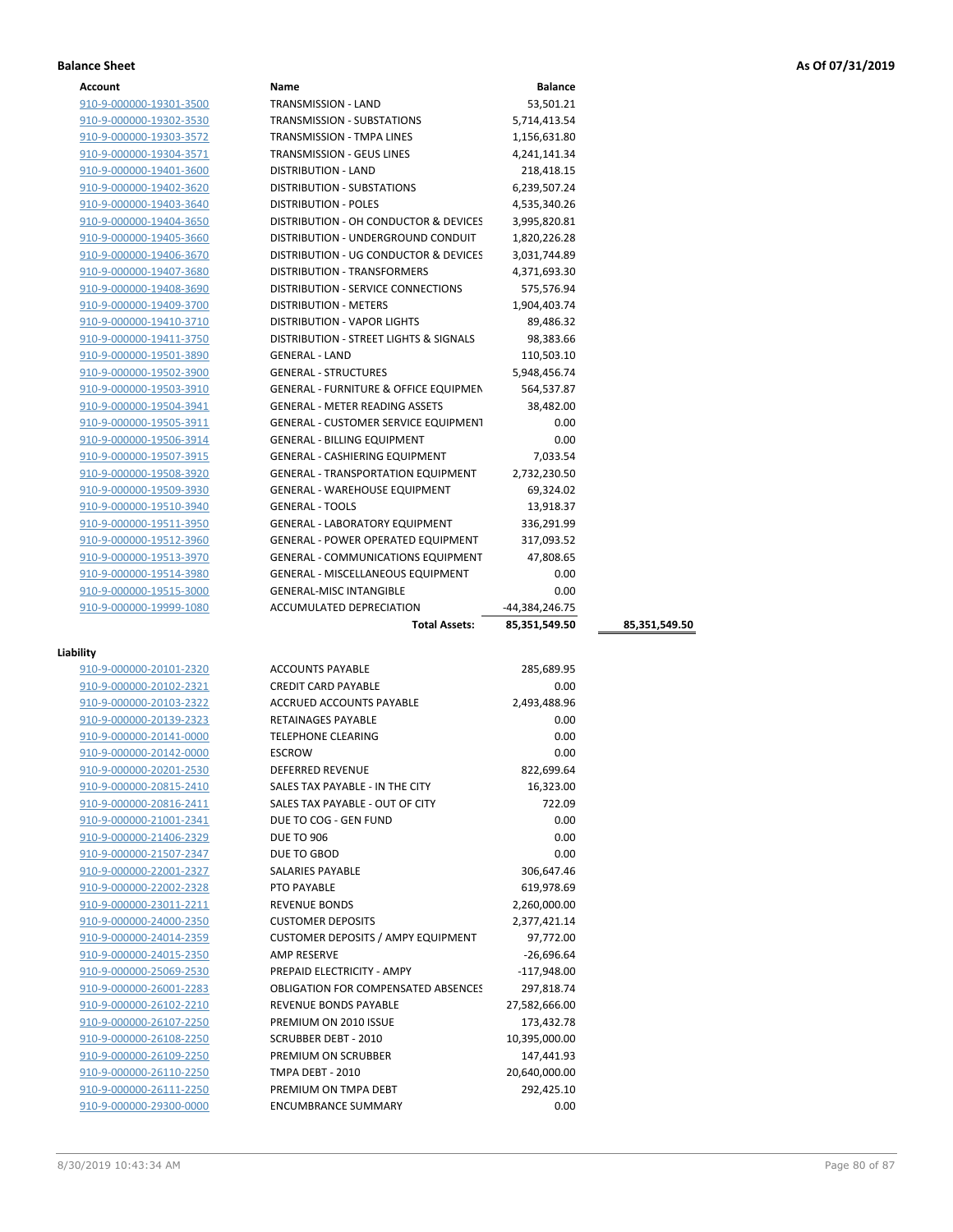| Account                             | Name                                               | <b>Balance</b> |
|-------------------------------------|----------------------------------------------------|----------------|
| 910-9-000000-29400-0100             | RESERVED ACCOUNT / ENCUMBRANCES                    | 0.00           |
| 910-9-000000-29999-2283             | <b>NET PENSION LIABILITY</b>                       | 794,496.00     |
|                                     | <b>Total Liability:</b>                            | 69,459,378.84  |
| <b>Equity</b>                       |                                                    |                |
| 910-9-000000-39100-2160             | UNRESERVED RETAINED EARNINGS                       | 13,208,889.01  |
| 910-9-000000-39500-4210             | NET POSITION - PENSION                             | $-3,070.00$    |
|                                     | <b>Total Beginning Equity:</b>                     | 13,205,819.01  |
| <b>Total Revenue</b>                |                                                    | 48,410,175.29  |
| <b>Total Expense</b>                |                                                    | 45,723,823.64  |
| <b>Revenues Over/Under Expenses</b> |                                                    | 2,686,351.65   |
|                                     | <b>Total Equity and Current Surplus (Deficit):</b> | 15,892,170.66  |

**Total Liabilities, Equity and Current Surplus (Deficit): 85,351,549.50**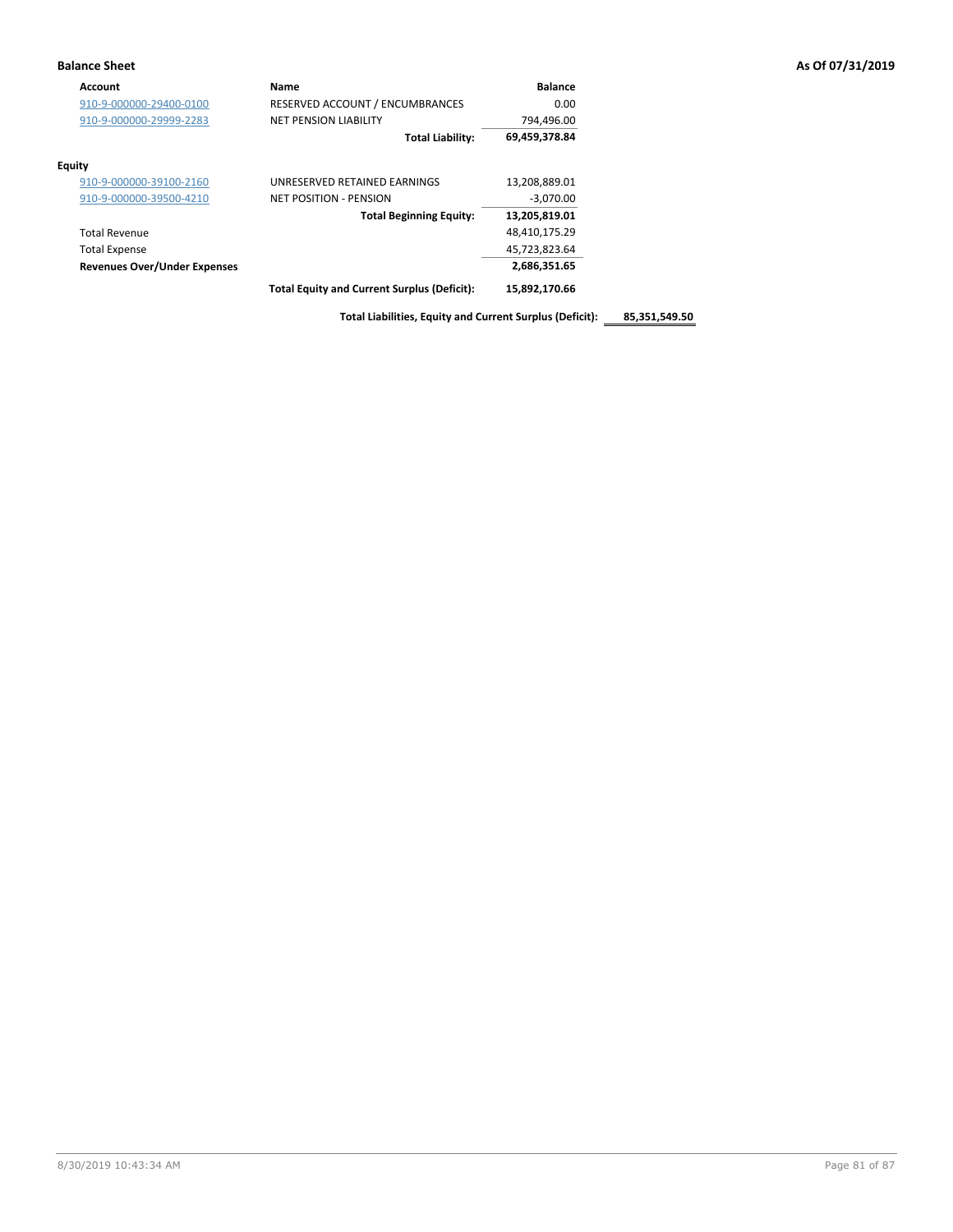| <b>Account</b>                             | Name                                                     | <b>Balance</b> |          |
|--------------------------------------------|----------------------------------------------------------|----------------|----------|
| <b>Fund: 911 - ELECTRIC DEBT REDUCTION</b> |                                                          |                |          |
| Assets                                     |                                                          |                |          |
| 911-9-000000-10000-1300                    | CASH                                                     | 8,616.62       |          |
| 911-9-000000-12002-0000                    | <b>GOVERNMENT OBLIGATIONS / AGENCIES</b>                 | 0.00           |          |
| 911-9-000000-13201-1430                    | MISCELLANEOUS ACCOUNTS RECEIVABLE                        | 0.00           |          |
| 911-9-000000-13205-1710                    | <b>INTEREST RECEIVABLE</b>                               | 0.00           |          |
|                                            | <b>Total Assets:</b>                                     | 8,616.62       | 8,616.62 |
| Liability                                  |                                                          |                |          |
| 911-9-000000-20101-0000                    | <b>ACCOUNTS PAYABLE</b>                                  | 0.00           |          |
| 911-9-000000-20103-0100                    | ACCRUED ACCOUNTS PAYABLE                                 | 0.00           |          |
| 911-9-000000-Z2430-0000                    | RESERVED ACCOUNT / ENCUMBRANCE SUM                       | 0.00           |          |
| 911-9-000000-Z2520-0100                    | RESERVED ACCOUNT / ENCUMBRANCES                          | 0.00           |          |
|                                            | <b>Total Liability:</b>                                  | 0.00           |          |
| <b>Equity</b>                              |                                                          |                |          |
| 911-9-000000-39100-2160                    | UNRESERVED RETAINED EARNINGS                             | 5,923.99       |          |
|                                            | <b>Total Beginning Equity:</b>                           | 5,923.99       |          |
| <b>Total Revenue</b>                       |                                                          | 2,692.63       |          |
| <b>Total Expense</b>                       |                                                          | 0.00           |          |
| <b>Revenues Over/Under Expenses</b>        |                                                          | 2,692.63       |          |
|                                            | <b>Total Equity and Current Surplus (Deficit):</b>       | 8,616.62       |          |
|                                            | Total Liabilities, Equity and Current Surplus (Deficit): |                | 8,616.62 |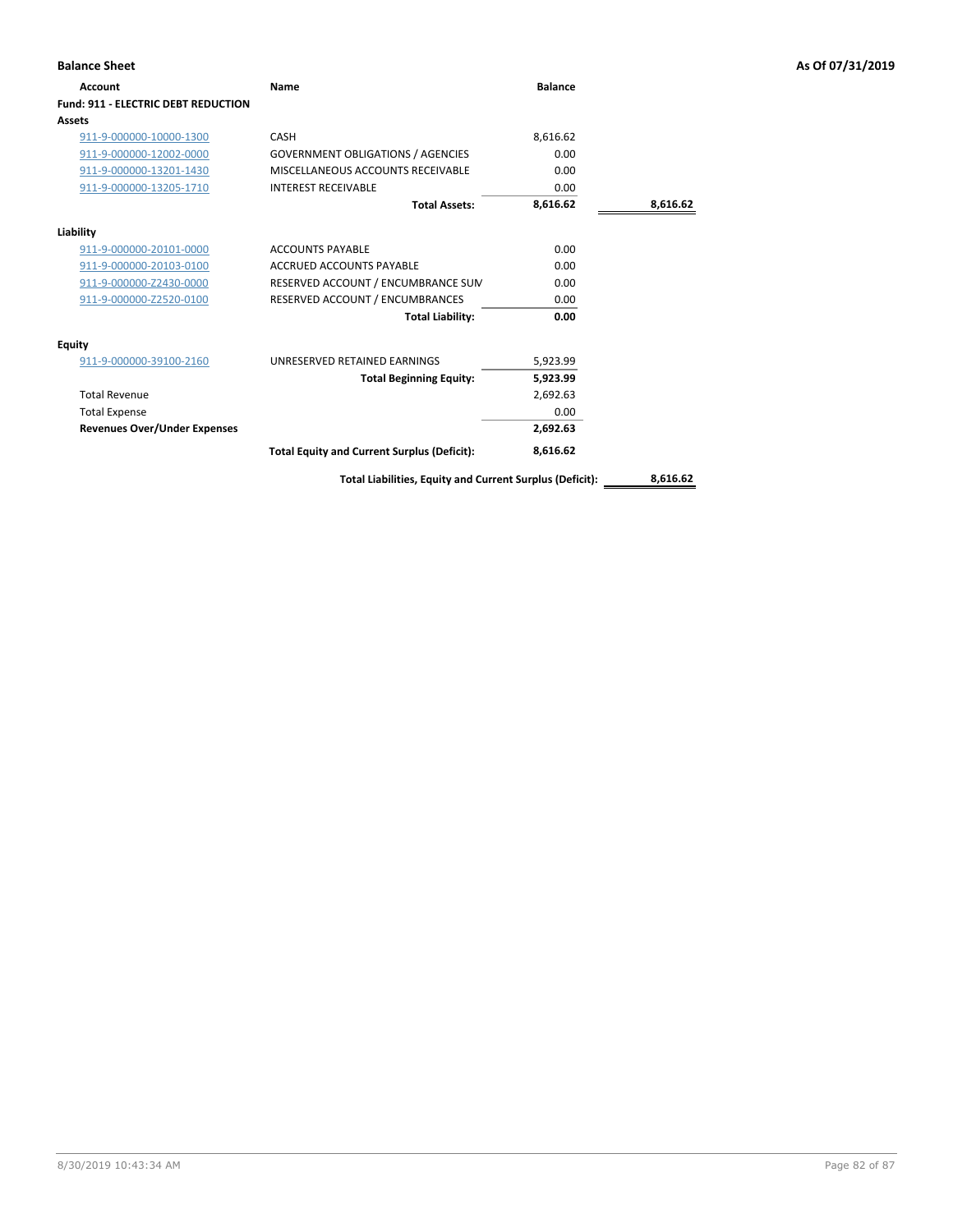| <b>Balance Sheet</b>                     |                                                    |                                                                          |              | As Of 07/31/2019 |
|------------------------------------------|----------------------------------------------------|--------------------------------------------------------------------------|--------------|------------------|
| Account                                  | Name                                               | <b>Balance</b>                                                           |              |                  |
| <b>Fund: 912 - ELECTRIC DEBT SERVICE</b> |                                                    |                                                                          |              |                  |
| Assets                                   |                                                    |                                                                          |              |                  |
| 912-9-000000-10000-1300                  | CASH                                               | 4,643,365.50                                                             |              |                  |
| 912-9-000000-11504-1301                  | RESERVE FUND - 2008 BOND ISSUE                     | 0.00                                                                     |              |                  |
| 912-9-000000-11506-1301                  | RESERVE FUND - 2010 BOND ISSUE                     | 0.00                                                                     |              |                  |
| 912-9-000000-11515-1301                  | RESERVE FUND - 2015 BOND ISSUE                     | 0.00                                                                     |              |                  |
| 912-9-000000-11516-1301                  | RESERVE FUND - 2015 TAXABLE BONDS                  | 0.00                                                                     |              |                  |
| 912-9-000000-13205-1710                  | <b>INTEREST RECEIVABLE</b>                         | 0.00                                                                     |              |                  |
|                                          | <b>Total Assets:</b>                               | 4,643,365.50                                                             | 4,643,365.50 |                  |
| Liability                                |                                                    |                                                                          |              |                  |
| 912-9-000000-20101-2320                  | <b>ACCOUNTS PAYABLE</b>                            | 0.00                                                                     |              |                  |
| 912-9-000000-20107-2370                  | <b>ACCRUED INTEREST PAYABLE</b>                    | 501,004.61                                                               |              |                  |
| 912-9-000000-21400-2999                  | DUE TO GEUS 910 - ELECTRIC OPERATING               | 0.00                                                                     |              |                  |
| 912-9-000000-Z2430-0000                  | <b>ENCUMBRANCE SUMMARY</b>                         | 0.00                                                                     |              |                  |
| 912-9-000000-Z2520-0100                  | RESERVED ACCOUNT / ENCUMBRANCES                    | 0.00                                                                     |              |                  |
|                                          | <b>Total Liability:</b>                            | 501,004.61                                                               |              |                  |
| <b>Equity</b>                            |                                                    |                                                                          |              |                  |
| 912-9-000000-39100-2150                  | SEMI RESERVED RETAINED EARNINGS                    | 1,601,177.63                                                             |              |                  |
|                                          | <b>Total Beginning Equity:</b>                     | 1,601,177.63                                                             |              |                  |
| <b>Total Revenue</b>                     |                                                    | 7,266,613.52                                                             |              |                  |
| <b>Total Expense</b>                     |                                                    | 4,725,430.26                                                             |              |                  |
| <b>Revenues Over/Under Expenses</b>      |                                                    | 2,541,183.26                                                             |              |                  |
|                                          | <b>Total Equity and Current Surplus (Deficit):</b> | 4,142,360.89                                                             |              |                  |
|                                          | .                                                  | $\mathbf{r}$ . The set of $\mathbf{r}$ and $\mathbf{r}$ and $\mathbf{r}$ |              |                  |

**Total Liabilities, Equity and Current Surplus (Deficit): 4,643,365.50**

8/30/2019 10:43:34 AM Page 83 of 87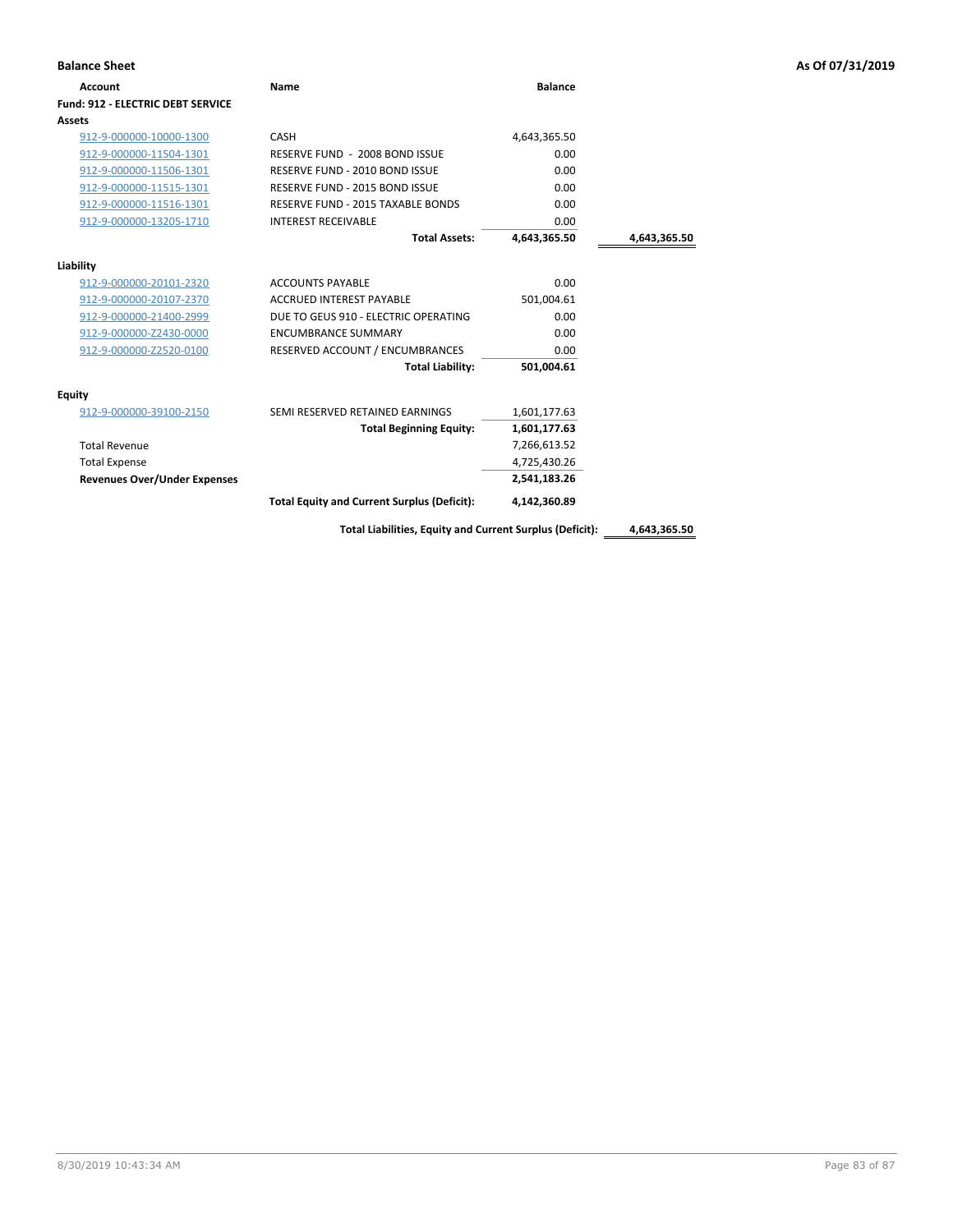| Account                                       | Name                                               | <b>Balance</b> |            |
|-----------------------------------------------|----------------------------------------------------|----------------|------------|
| <b>Fund: 913 - ELECTRIC CONSTRUCTION FUND</b> |                                                    |                |            |
| Assets                                        |                                                    |                |            |
| 913-9-000000-10000-1300                       | <b>CASH</b>                                        | 103,220.87     |            |
| 913-9-000000-13201-1430                       | MISCELLANEOUS ACCOUNTS RECEIVABLE                  | 0.00           |            |
| 913-9-000000-13205-1710                       | <b>INTEREST RECEIVABLE</b>                         | 0.00           |            |
|                                               | <b>Total Assets:</b>                               | 103,220.87     | 103,220.87 |
| Liability                                     |                                                    |                |            |
| 913-9-000000-20101-2320                       | <b>ACCOUNTS PAYABLE</b>                            | 0.00           |            |
| 913-9-000000-20102-2321                       | <b>CREDIT CARD PAYABLE</b>                         | 0.00           |            |
| 913-9-000000-20103-0000                       | <b>ACCRUED ACCOUNTS PAYABLE</b>                    | 0.00           |            |
| 913-9-000000-29300-0000                       | <b>ENCUMBRANCE SUMMARY</b>                         | 0.00           |            |
| 913-9-000000-29400-0100                       | RESERVED ACCOUNT / ENCUMBRANCES                    | 0.00           |            |
|                                               | <b>Total Liability:</b>                            | 0.00           |            |
| Equity                                        |                                                    |                |            |
| 913-9-000000-39100-2160                       | SEMI RESERVED RETAINED EARNINGS                    | 101,749.11     |            |
|                                               | <b>Total Beginning Equity:</b>                     | 101,749.11     |            |
| <b>Total Revenue</b>                          |                                                    | 1,471.76       |            |
| <b>Total Expense</b>                          |                                                    | 0.00           |            |
| <b>Revenues Over/Under Expenses</b>           |                                                    | 1,471.76       |            |
|                                               | <b>Total Equity and Current Surplus (Deficit):</b> | 103,220.87     |            |

**Total Liabilities, Equity and Current Surplus (Deficit): 103,220.87**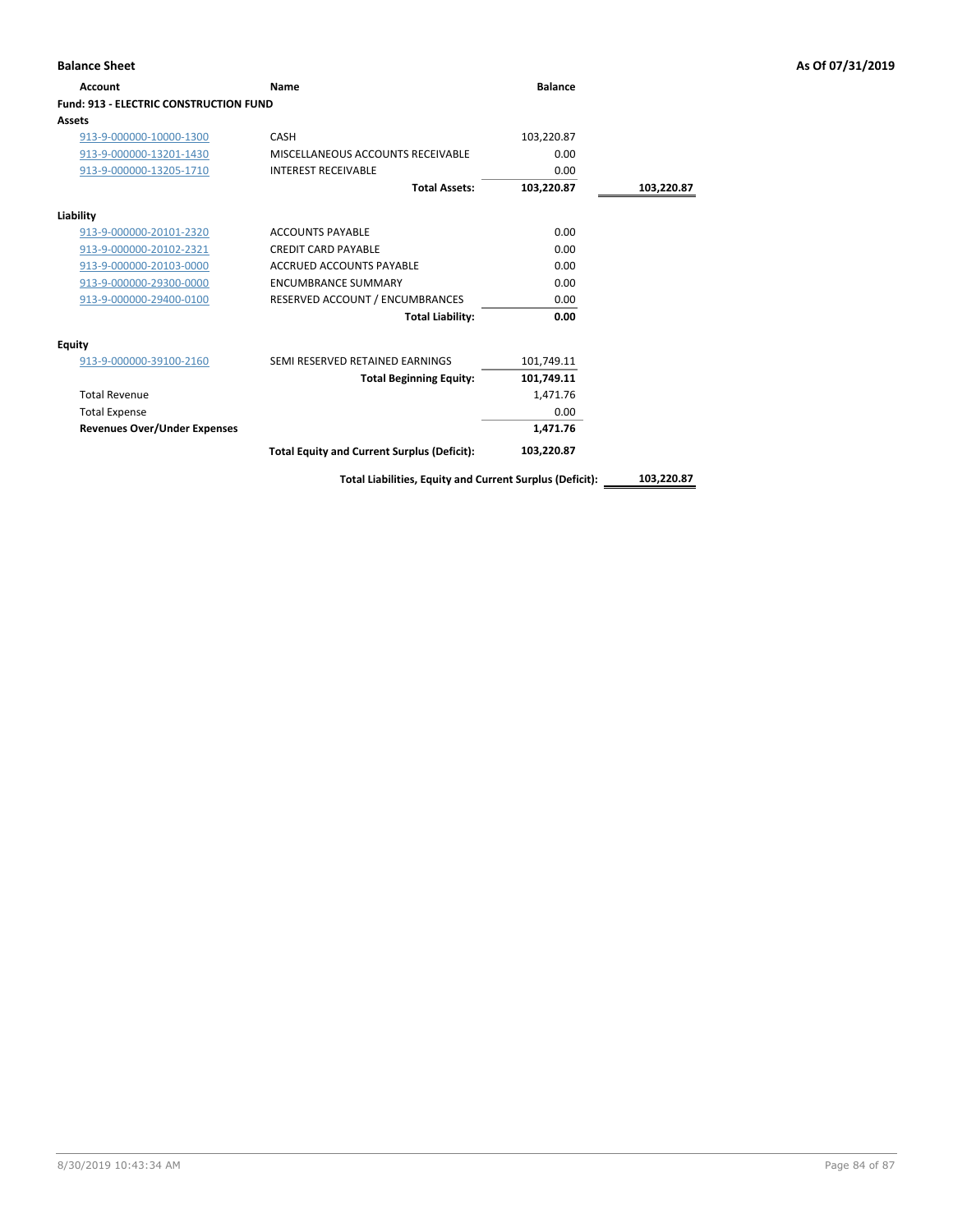| <b>Balance Sheet</b>                |                                                          |                |      | As Of 07/31/2019 |
|-------------------------------------|----------------------------------------------------------|----------------|------|------------------|
| <b>Account</b>                      | Name                                                     | <b>Balance</b> |      |                  |
| Fund: 916 - 08 ENGINE BOND PROCEEDS |                                                          |                |      |                  |
| Assets                              |                                                          |                |      |                  |
| 916-9-000000-10000-1300             | CASH                                                     | 0.00           |      |                  |
| 916-9-000000-12189-0000             | 08 ENGINE BOND PROCEEDS                                  | 0.00           |      |                  |
| 916-9-000000-13201-1430             | MISCELLANOEUS ACCOUNTS RECEIVABLE                        | 0.00           |      |                  |
| 916-9-000000-13205-1710             | <b>INTEREST RECEIVABLE</b>                               | 0.00           |      |                  |
| 916-9-000000-Z1030-1202             | 2008 GEUS REVENUE BOND - TEXAS TERM                      | 0.00           |      |                  |
| 916-9-000000-Z1030-1401             | 2008 GEUS REVENUE BOND - PFM                             | 0.00           |      |                  |
| 916-9-000000-Z1030-1402             | 2009 GEUS REVENUE BOND - PFM                             | 0.00           |      |                  |
| 916-9-000000-Z1030-3123             | 2009 GEUS REVENUE BOND - TEXAS TERM                      | 0.00           |      |                  |
|                                     | <b>Total Assets:</b>                                     | 0.00           | 0.00 |                  |
| Liability                           |                                                          |                |      |                  |
| 916-9-000000-20101-2320             | <b>ACCOUNTS PAYABLE</b>                                  | 0.00           |      |                  |
| 916-9-000000-20139-2323             | <b>RETAINAGES PAYABLE</b>                                | 0.00           |      |                  |
| 916-9-000000-21401-2330             | DUE TO ELECTRIC OPERATING                                | 0.00           |      |                  |
| 916-9-000000-29300-0000             | <b>ENCUMBRANCE SUMMARY</b>                               | 0.00           |      |                  |
| 916-9-000000-29400-0100             | RESERVED ACCOUNT / ENCUMBRANCES                          | 0.00           |      |                  |
|                                     | <b>Total Liability:</b>                                  | 0.00           |      |                  |
| <b>Equity</b>                       |                                                          |                |      |                  |
| 916-9-000000-39100-2150             | RESERVED RETAINED EARNINGS                               | 0.00           |      |                  |
|                                     | <b>Total Beginning Equity:</b>                           | 0.00           |      |                  |
| <b>Total Revenue</b>                |                                                          | 0.00           |      |                  |
| <b>Total Expense</b>                |                                                          | 0.00           |      |                  |
| <b>Revenues Over/Under Expenses</b> |                                                          | 0.00           |      |                  |
|                                     | <b>Total Equity and Current Surplus (Deficit):</b>       | 0.00           |      |                  |
|                                     | Total Liabilities, Equity and Current Surplus (Deficit): |                | 0.00 |                  |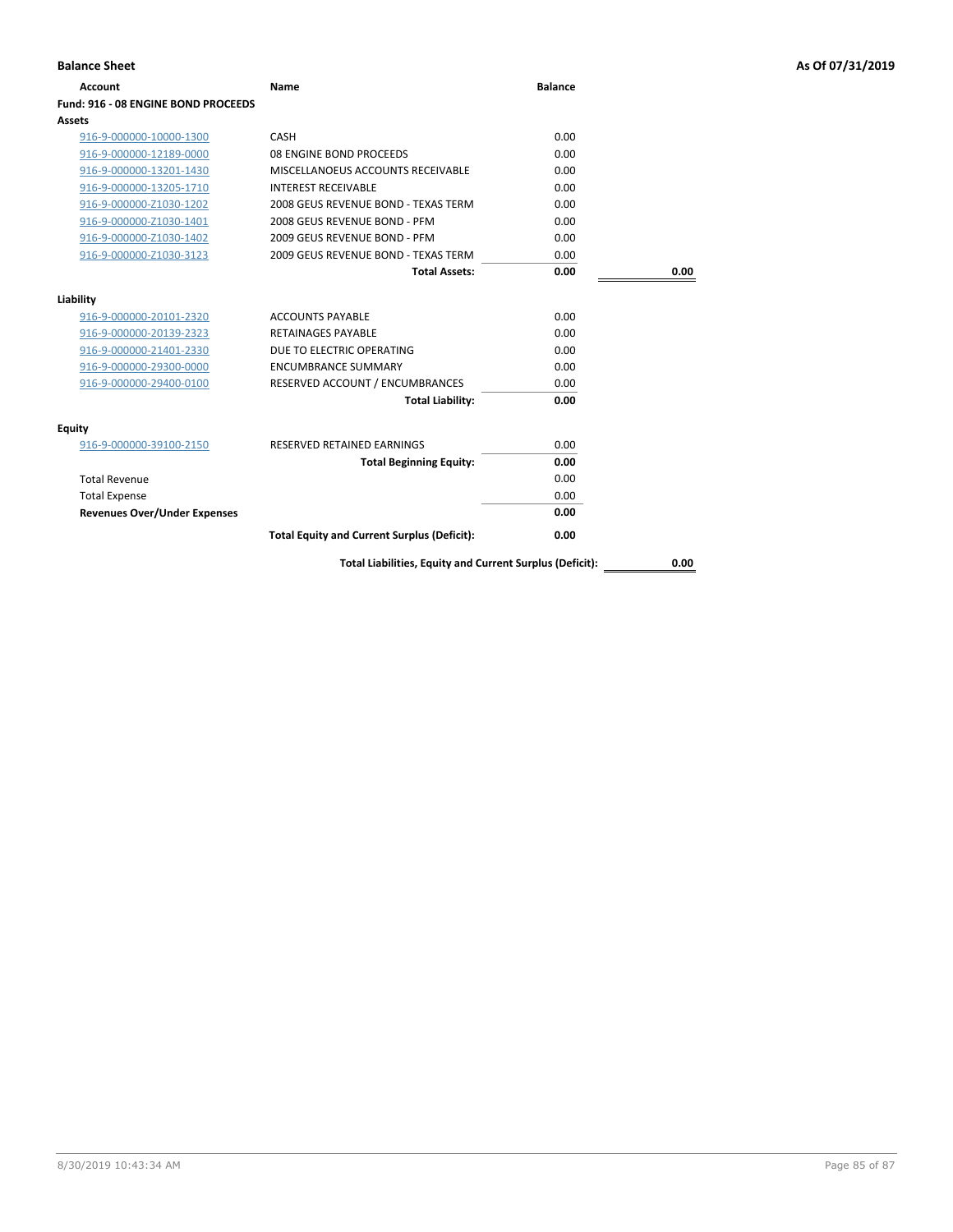| <b>Account</b>                                     | Name                                               | <b>Balance</b> |              |
|----------------------------------------------------|----------------------------------------------------|----------------|--------------|
| Fund: 950 - CABLE / INTERNET                       |                                                    |                |              |
| Assets                                             |                                                    |                |              |
| 950-9-000000-10000-1300                            | <b>CASH</b>                                        | 1,229,884.83   |              |
| 950-9-000000-11550-1301                            | <b>PTO LIABILITY FUNDING</b>                       | 41,378.22      |              |
| 950-9-000000-13000-1420                            | <b>CUSTOMER ACCOUNTS RECEIVABLE</b>                | 267,537.11     |              |
| 950-9-000000-13001-1420                            | NON CURRENT CUSTOMER ACCTS RECEIVAE                | 307,774.46     |              |
| 950-9-000000-13002-1440                            | ALLOWANCE FOR UNCOLLECTABLE                        | $-228,346.46$  |              |
| 950-9-000000-13003-1421                            | UNBILLED YEAR-END ACCRUAL                          | 505,656.07     |              |
| 950-9-000000-13201-1430                            | MISCELLANEOUS ACCOUNTS RECEIVABLE                  | -452.32        |              |
| 950-9-000000-13205-1710                            | <b>INTEREST RECEIVABLE</b>                         | 0.00           |              |
| 950-9-000000-15801-1540                            | <b>INVENTORY</b>                                   | 176,264.19     |              |
| 950-9-000000-16301-1070                            | <b>CWIP</b>                                        | 0.00           |              |
| 950-9-000000-17501-1860                            | <b>EMPLOYEE CONTRIBUTIONS</b>                      | 77,630.00      |              |
| 950-9-000000-17504-1860                            | <b>INVESTMENT RETURN</b>                           | $-137,366.00$  |              |
| 950-9-000000-17508-1860                            | EXPERIENCE DIFFERENCE- OUTFLOW                     | $-5,053.00$    |              |
| 950-9-000000-17509-1860                            | <b>EXPERIENCE DIFFERENCE - INFLOW</b>              | $-26,268.00$   |              |
| 950-9-000000-17520-1860                            | <b>ASSUMPTION CHANGES</b>                          | 24,557.00      |              |
| 950-9-000000-18001-5110                            | <b>HEADEND, TRUNK &amp; DISTRIBUTION SYSTEM</b>    | 9,946,411.87   |              |
| 950-9-000000-18002-5111                            | <b>HEADEND EQUIPMENT</b>                           | 1,400,741.30   |              |
| 950-9-000000-18003-5120                            | <b>DROPS</b>                                       | 2,485,830.72   |              |
| 950-9-000000-18101-5130                            | <b>CUSTOMER PREMISES EQUIPMENT</b>                 | 1,267,770.00   |              |
| 950-9-000000-18102-5140                            | PRODUCTION EQUIPMENT                               | 56,100.35      |              |
| 950-9-000000-18201-5210                            | <b>CENTRAL INTERNET EQUIPMENT</b>                  | 159,738.46     |              |
| 950-9-000000-18202-5220                            | <b>CUSTOMER INTERFACE EQUIPMENT</b>                | 280,820.68     |              |
| 950-9-000000-18301-5000                            | <b>FIBER OPTICS</b>                                | 744,208.60     |              |
|                                                    | <b>STRUCTURES &amp; IMPROVEMENTS</b>               | 608,729.19     |              |
| 950-9-000000-18501-5901<br>950-9-000000-18502-5910 | <b>FURNITURE &amp; OFFICE EQUIPMENT</b>            | 40,805.10      |              |
|                                                    | <b>TRANSPORTATION EQUIPMENT</b>                    | 338,295.50     |              |
| 950-9-000000-18503-5920                            |                                                    |                |              |
| 950-9-000000-18504-5950                            | LABORATORY EQUIPMENT                               | 162,492.67     |              |
| 950-9-000000-18505-5960                            | POWER OPERATED EQUIPMENT                           | 0.00           |              |
| 950-9-000000-18506-5980                            | MISCELLANEOUS EQUIPMENT                            | 0.00           |              |
| 950-9-000000-18999-1080                            | ACCUMULATED DEPRECIATION                           | -10,813,915.37 |              |
|                                                    | <b>Total Assets:</b>                               | 8,911,225.17   | 8,911,225.17 |
| Liability                                          |                                                    |                |              |
| 950-9-000000-20101-2320                            | <b>ACCOUNTS PAYABLE</b>                            | 92,377.17      |              |
| 950-9-000000-20102-2321                            | <b>CREDIT CARD PAYABLE</b>                         | 0.00           |              |
| 950-9-000000-20103-2322                            | <b>ACCRUED ACCOUNTS PAYABLE</b>                    | 0.00           |              |
| 950-9-000000-20815-2410                            | SALES TAX PAYABLE - IN THE CITY                    | $-5,276.73$    |              |
| 950-9-000000-20816-2411                            | SALES TAX PAYABLE - OUT OF CITY                    | 0.00           |              |
| 950-9-000000-21001-1101                            | DUE TO COG - GEN FUND                              | 0.00           |              |
| 950-9-000000-21507-2347                            | DUE TO GBOD                                        | 0.00           |              |
| 950-9-000000-22001-2327                            | SALARIES PAYABLE                                   | 44,560.62      |              |
| 950-9-000000-22002-2328                            | PTO PAYABLE                                        | 77,247.97      |              |
| 950-9-000000-24000-2350                            | <b>CUSTOMER DEPOSITS</b>                           | 10,200.92      |              |
| 950-9-000000-26001-2283                            | <b>OBLIGATION FOR COMPENSATED ABSENCES</b>         | 0.00           |              |
| 950-9-000000-29300-0000                            | <b>ENCUMBRANCE SUMMARY</b>                         | 0.00           |              |
|                                                    | RESERVED ACCOUNT / ENCUMBRANCES                    | 0.00           |              |
| 950-9-000000-29400-0100<br>950-9-000000-29999-2283 | <b>NET PENSION LIABILITY</b>                       | 113,499.00     |              |
|                                                    | <b>Total Liability:</b>                            | 332,608.95     |              |
|                                                    |                                                    |                |              |
| <b>Equity</b>                                      |                                                    |                |              |
| 950-9-000000-39100-2160                            | UNRESERVED RETAINED EARNINGS                       | 8,170,121.49   |              |
| 950-9-000000-39500-4210                            | <b>NET POSITION - PENSION</b>                      | -438.00        |              |
|                                                    | <b>Total Beginning Equity:</b>                     | 8,169,683.49   |              |
| <b>Total Revenue</b>                               |                                                    | 5,223,517.53   |              |
| <b>Total Expense</b>                               |                                                    | 4,814,584.80   |              |
| <b>Revenues Over/Under Expenses</b>                |                                                    | 408,932.73     |              |
|                                                    | <b>Total Equity and Current Surplus (Deficit):</b> | 8,578,616.22   |              |
|                                                    |                                                    |                |              |

**Total Liabilities, Equity and Current Surplus (Deficit): 8,911,225.17**